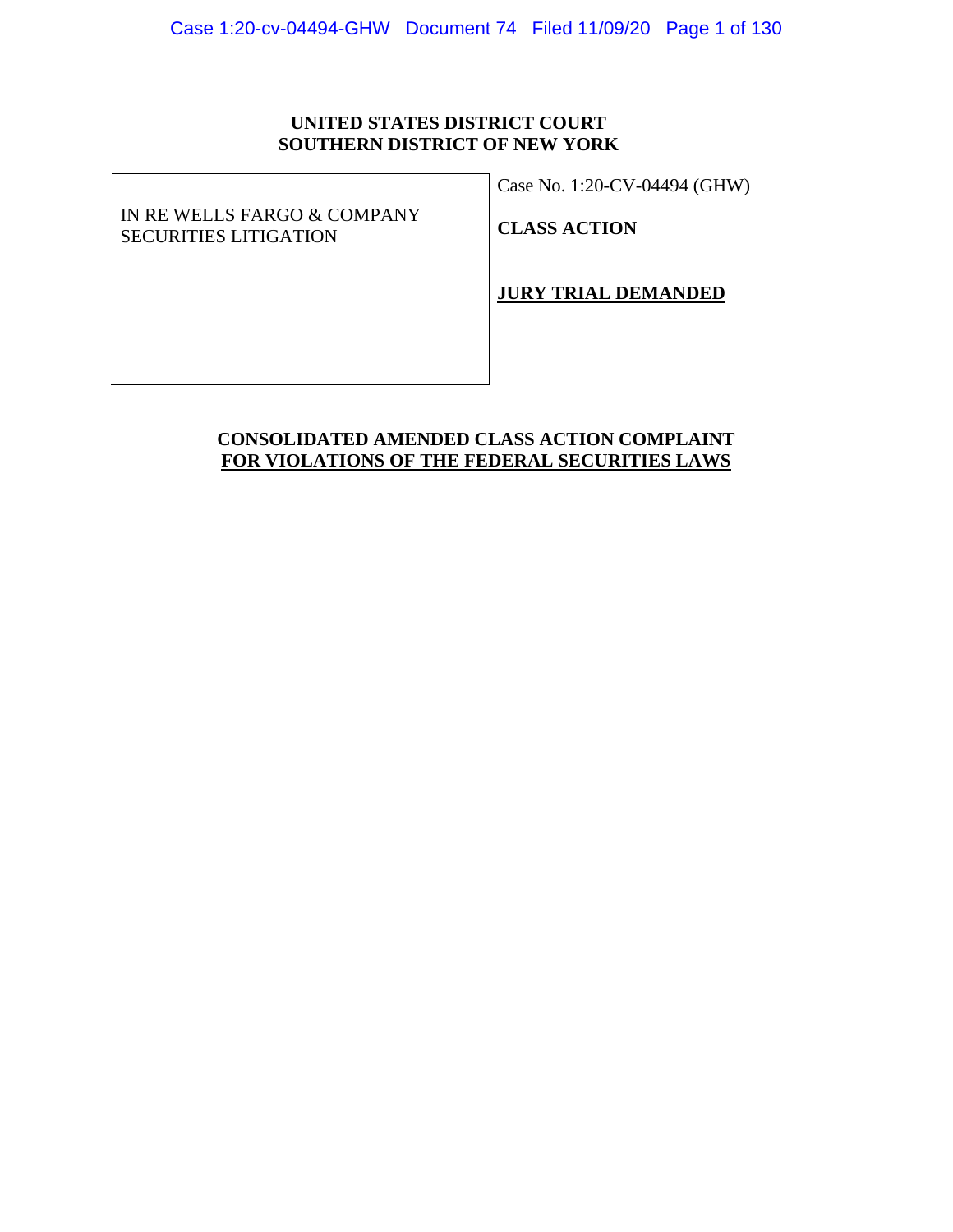## TABLE OF CONTENTS

| I.  |           |    |                                                                                                                                                                                                                                          |  |  |  |
|-----|-----------|----|------------------------------------------------------------------------------------------------------------------------------------------------------------------------------------------------------------------------------------------|--|--|--|
| П.  |           |    |                                                                                                                                                                                                                                          |  |  |  |
| Ш.  |           |    |                                                                                                                                                                                                                                          |  |  |  |
|     | A.        |    |                                                                                                                                                                                                                                          |  |  |  |
|     | <b>B.</b> |    |                                                                                                                                                                                                                                          |  |  |  |
| IV. |           |    |                                                                                                                                                                                                                                          |  |  |  |
|     | A.        |    | Wells Fargo Commits Massive Consumer Abuses Leading to Record                                                                                                                                                                            |  |  |  |
|     |           | 1. | The OCC and CFPB Impose Initial Consent Orders and a Record Fine on                                                                                                                                                                      |  |  |  |
|     |           | 2. | The Federal Reserve Imposes a Consent Order on Wells Fargo  16                                                                                                                                                                           |  |  |  |
|     |           | 3. | The Federal Reserve Limits Wells Fargo's Growth with an Unprecedented                                                                                                                                                                    |  |  |  |
|     |           | 4. | The OCC and CFPB Issue Additional Consent Orders and Historic Fines                                                                                                                                                                      |  |  |  |
|     | <b>B.</b> |    | Defendants Knowingly Misrepresent Their Compliance with the 2018                                                                                                                                                                         |  |  |  |
|     |           | 1. | Despite Numerous Rejection Letters and Stern Rebukes from the Bank's<br>Regulators, Defendants Falsely and Misleadingly Tell Investors that the<br>Bank has Compliant "Plans In Place" and is Already "Executing" Those<br>.27<br>Plans. |  |  |  |
|     |           | 2. | Defendant Sloan Knowingly Lies to Congress About the Bank's                                                                                                                                                                              |  |  |  |
|     |           | 3. | After Defendant Sloan's Departure, the Bank's Interim-CEO, CFO, and<br>Board Chairwoman Continue to Misrepresent the Bank's Compliance with                                                                                              |  |  |  |
|     | C.        |    | The House Financial Services Committee Conducts a Thorough<br>Investigation and Finds that Wells Fargo Misrepresented its Compliance                                                                                                     |  |  |  |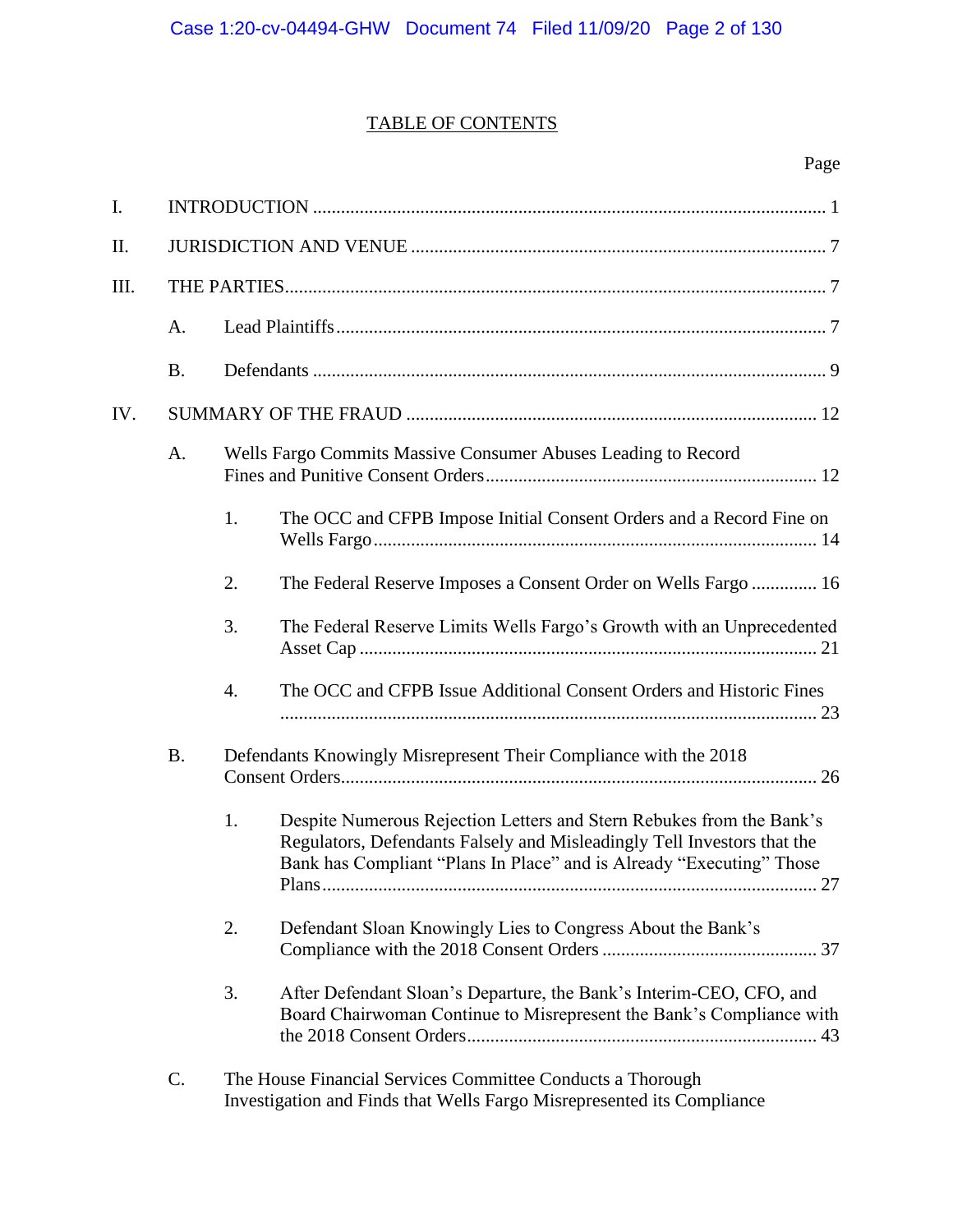# Case 1:20-cv-04494-GHW Document 74 Filed 11/09/20 Page 3 of 130

|    |                 | Regulatory Officials and Wells Fargo Insiders Testify About the Bank's<br>1.                                                                    |  |
|----|-----------------|-------------------------------------------------------------------------------------------------------------------------------------------------|--|
|    |                 | 2.<br>The House Financial Services Committee Finds that Defendants Made                                                                         |  |
|    | D.              | Facing Sharp Criticism, the Bank's New CEO and Long-Time Directors                                                                              |  |
|    | E.              | Wells Fargo's Failure to Satisfy the 2018 Consent Orders' Requirements<br>Significantly Impaired the Bank's Financial Success and Caused Severe |  |
| V. |                 | DEFENDANTS' MATERIALLY FALSE AND MISLEADING STATEMENTS                                                                                          |  |
|    | A.              |                                                                                                                                                 |  |
|    | <b>B.</b>       | May 2018 Deutsche Bank Global Financial Services Conference  61                                                                                 |  |
|    | $\mathcal{C}$ . |                                                                                                                                                 |  |
|    | D.              |                                                                                                                                                 |  |
|    | E.              | December 2018 Goldman Sachs U.S. Financial Services Conference 64                                                                               |  |
|    | F.              |                                                                                                                                                 |  |
|    | G.              |                                                                                                                                                 |  |
|    | Η.              |                                                                                                                                                 |  |
|    | I.              |                                                                                                                                                 |  |
|    | J.              |                                                                                                                                                 |  |
|    | K.              |                                                                                                                                                 |  |
|    | L.              |                                                                                                                                                 |  |
|    | M.              | May 2019 Sanford C. Bernstein Strategic Decisions Conference  84                                                                                |  |
|    | N.              |                                                                                                                                                 |  |
|    |                 |                                                                                                                                                 |  |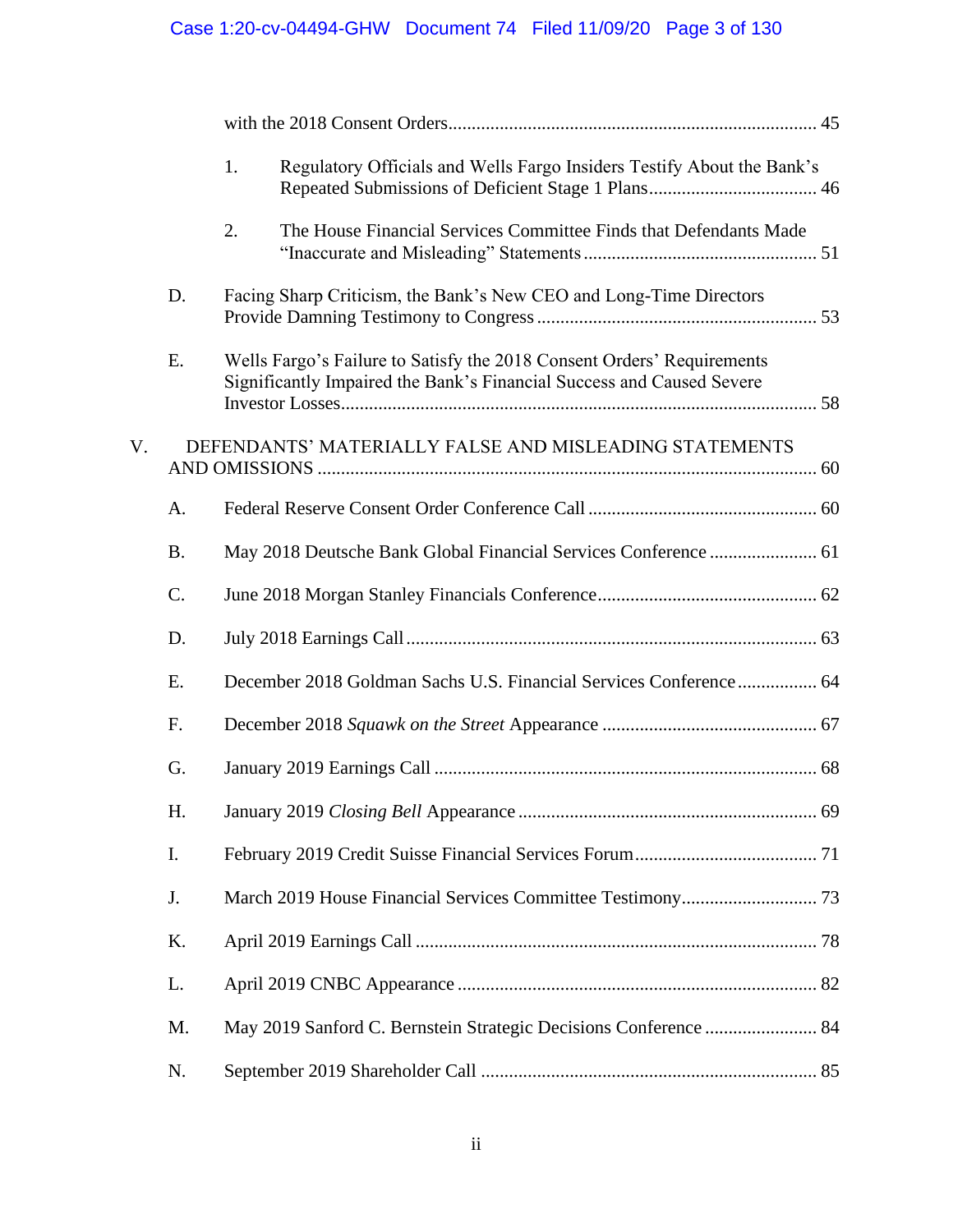# Case 1:20-cv-04494-GHW Document 74 Filed 11/09/20 Page 4 of 130

|             | O. |                                                                                                                                               |  |
|-------------|----|-----------------------------------------------------------------------------------------------------------------------------------------------|--|
|             | P. | December 2019 Goldman Sachs U.S. Financial Services Conference 89                                                                             |  |
| VI.         |    |                                                                                                                                               |  |
| VII.        |    |                                                                                                                                               |  |
| VIII.       |    |                                                                                                                                               |  |
| IX.         |    |                                                                                                                                               |  |
| $X_{\cdot}$ |    |                                                                                                                                               |  |
| XI.         |    |                                                                                                                                               |  |
|             |    | COUNT I For Violations of Section 10(b) of the Exchange Act and SEC Rule<br>10b-5 Promulgated Thereunder (Against Wells Fargo, Sloan, Parker, |  |
|             |    | COUNT II For Violations of Section 20(a) of the Exchange Act (Against Insider                                                                 |  |
| XII.        |    |                                                                                                                                               |  |
| XIII.       |    |                                                                                                                                               |  |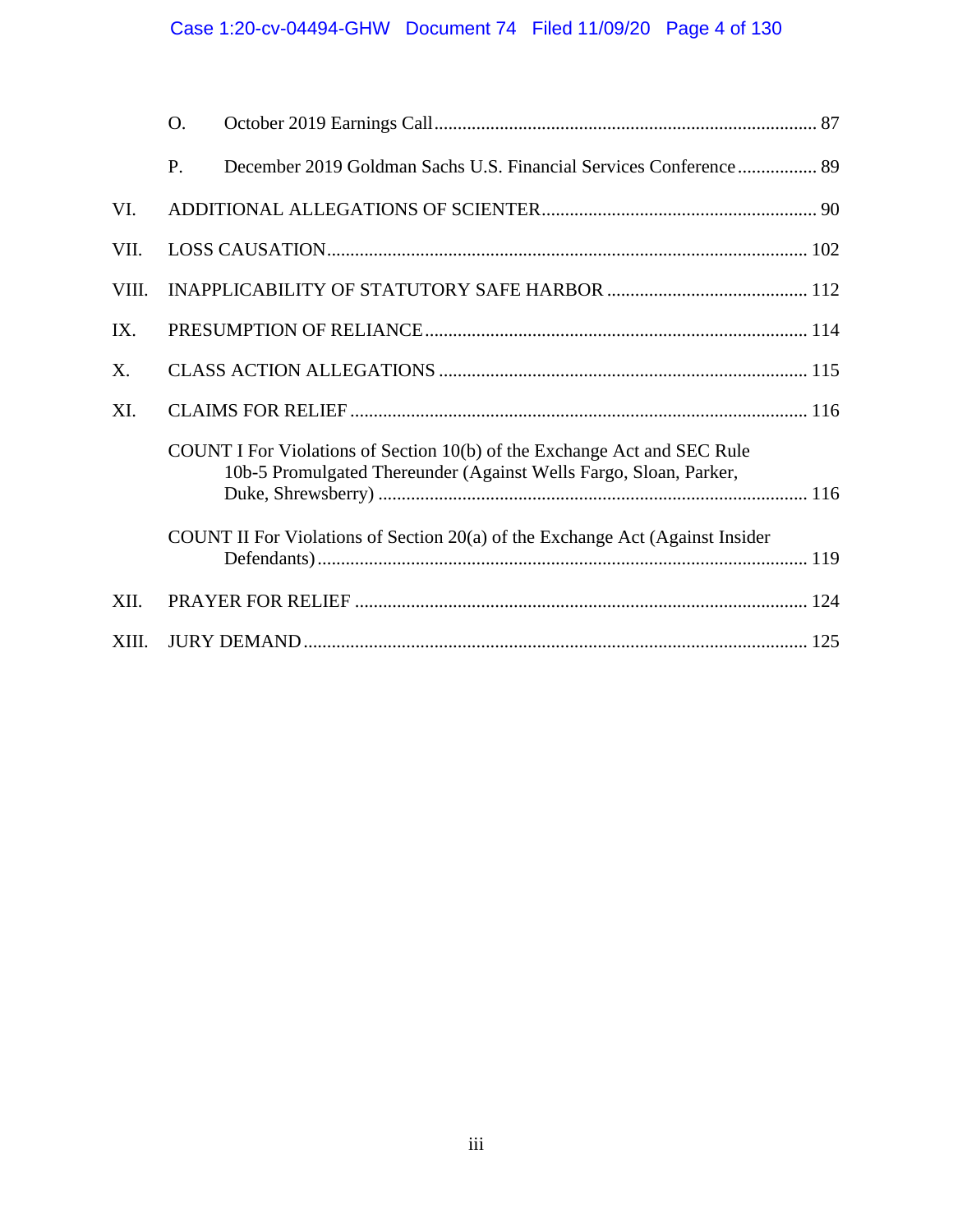#### Case 1:20-cv-04494-GHW Document 74 Filed 11/09/20 Page 5 of 130

Lead Plaintiffs Handelsbanken Fonder AB, Public Employees' Retirement System of Mississippi, State of Rhode Island, Office of the General Treasurer, on behalf of the Employees' Retirement System of Rhode Island, and the Louisiana Sheriffs' Pension & Relief Fund (together "Lead Plaintiffs"), by and through their counsel, bring this action under Sections 10(b) and 20(a) of the Securities Exchange Act of 1934 (the "Exchange Act") on behalf of themselves and all persons or entities, except Defendants and their affiliates, who purchased or otherwise acquired the securities of Wells Fargo & Company ("Wells Fargo" or the "Bank") between February 2, 2018 and March 12, 2020, inclusive (the "Class Period"), and were damaged thereby.

## <span id="page-4-0"></span>**I. INTRODUCTION**

1. In 2018, Wells Fargo's regulators hit the Bank with unprecedented consent orders designed to halt the Bank's decades-long, fraudulent banking practices and rectify the severely deficient corporate oversight that allowed those fraudulent practices to develop and endure (the "2018 Consent Orders"). During the Class Period, Wells Fargo falsely told and misleadingly omitted from investors material information regarding its compliance with the 2018 Consent Orders, claiming that it had regulator approved "plans" and that it was "in compliance" with the 2018 Consent Orders. In reality, Wells Fargo's compliance and oversight overhaul could not even get off the ground. Wells Fargo had yet even to submit to regulators an acceptable plan or schedule and was nowhere near meeting the regulators' requirements that were a predicate to lifting the severe measures that had been imposed on the Bank. A series of revelations, including damming congressional hearings and reports, finally revealed to the market that the Bank had blatantly disregarded the basic requirements set forth in the 2018 Consent Orders and made numerous misrepresentations to the public about its compliance with those orders. The truth also forced the ousting of the Bank's CEO, Defendant Timothy J. Sloan ("Sloan"), and a number of its Directors.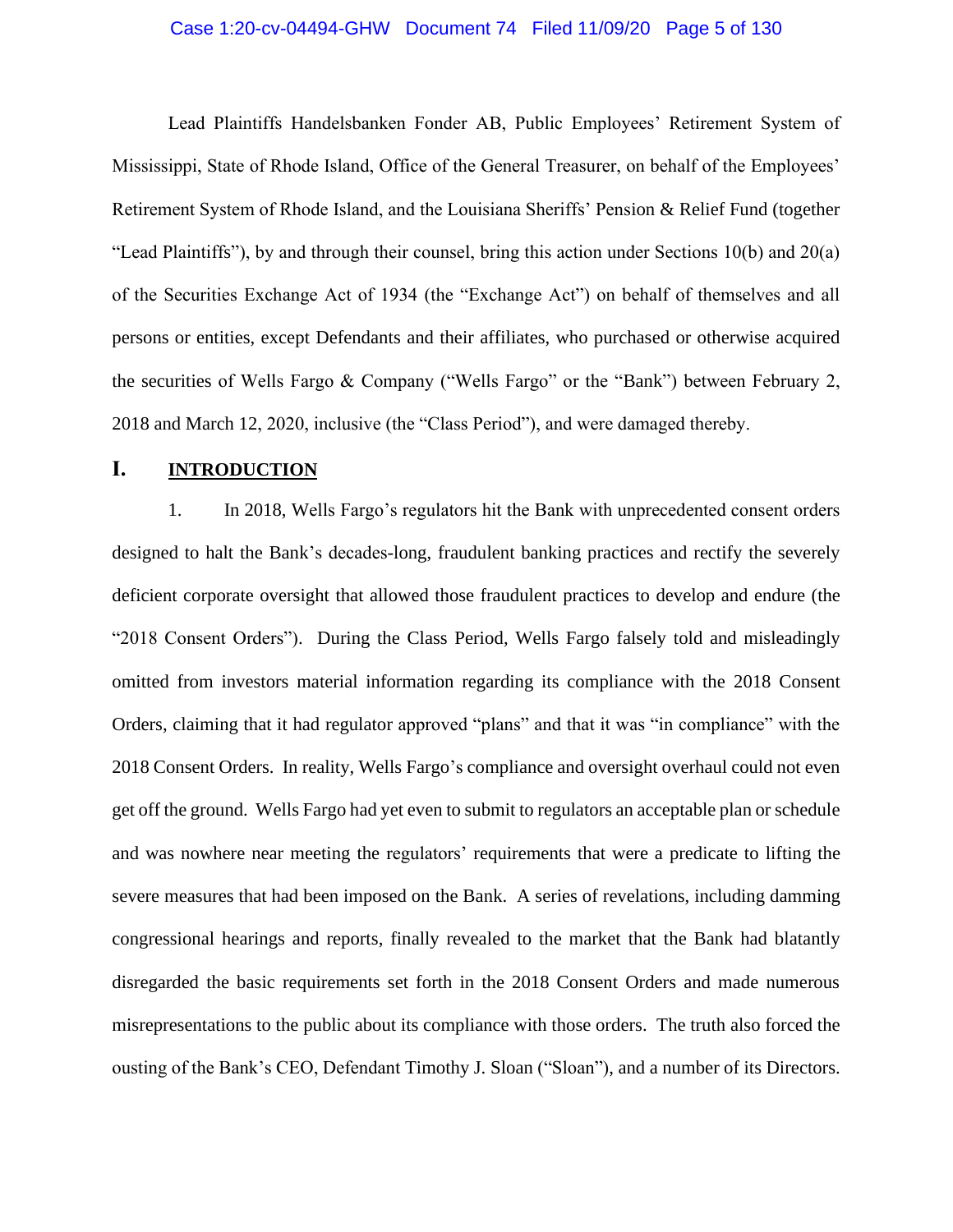#### Case 1:20-cv-04494-GHW Document 74 Filed 11/09/20 Page 6 of 130

And, it further forced the Bank and its new Board of Directors to claw back \$15 million of Sloan's compensation, and led the Chairwoman of the U.S. House of Representatives Committee on Financial Services (the ["House Financial Services Committee"](https://en.wikipedia.org/wiki/United_States_House_Committee_on_Financial_Services)) to send a formal letter to the Department of Justice ("DOJ") recommending criminal action against Sloan for his inaccurate and misleading public statements. The truth also cost investors dearly: Wells Fargo shareholders lost over *\$54 billion* in market capitalization as the Bank's stock price plummeted as the market learned about Defendants' fraud.

2. At the start of the Class Period, Wells Fargo's three primary regulators—the Board of Governors of the Federal Reserve System (the "Federal Reserve"), the Office of the Comptroller of the Currency (the "OCC"), and the Consumer Financial Protection Bureau (the "CFPB") (together, the "Regulators")—found that the Bank engaged in "pervasive and persistent misconduct" and "reckless," "unsafe," and "unsound" banking practices, including opening 3.5 million unauthorized bank accounts and charging hundreds of thousands of borrowers for unnecessary and unrequested auto-protection insurance. The Regulators imposed the punitive 2018 Consent Orders on the Bank for this wrongdoing, with the OCC and CFPB also levying a historic \$1 billion fine on the Bank. In addition, the Federal Reserve backed its consent order (the "2018 FRB Consent Order") with an unprecedented "asset cap", prohibiting the Bank from growing its assets until it satisfied the 2018 FRB Consent Order's requirements—a punishment that market commentators aptly referred to as the "Fear of God Penalty."

3. Wells Fargo was required to pass three stages to satisfy the 2018 Consent Orders. First, at Stage 1, the Bank needed to submit a compliant plan to the Regulators detailing the measures it would take to correct its compliance and oversight failures and how and when those measures would be implemented (the "Stage 1 Plan"). Next, at Stage 2, once the Regulators

2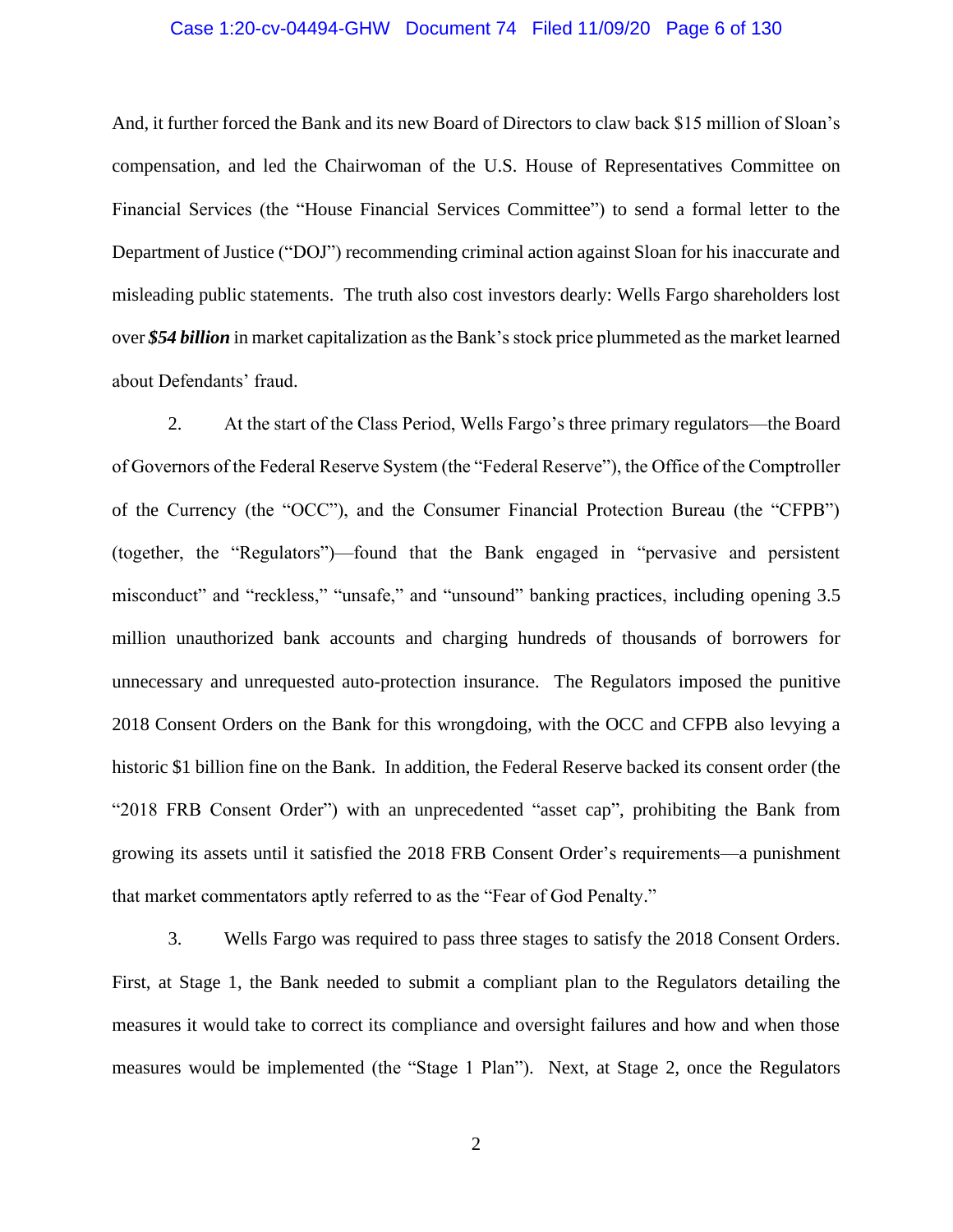#### Case 1:20-cv-04494-GHW Document 74 Filed 11/09/20 Page 7 of 130

approved the Bank's proposed Stage 1 Plan, the Bank was required to implement the approved plans. And finally, at Stage 3, the Bank was required to perform an assessment to validate that the approved plans were effectively implemented and then provide that assessment to the Regulators.

4. The market was intently focused on the Bank's compliance with the 2018 Consent Orders, as the asset cap blocked the Bank's ability to take advantage of interest-earning opportunities, which was the Bank's largest source of income. Analysts immediately recognized the asset cap's ramifications: it would result in "hits to growth, earnings, business opportunities and the potential for other painful regulatory action yet to come." Analysts also warned that the penalty was imposed on Wells Fargo because of its pervasive illegal practices, noting that the Federal Reserve's "harsh" and "rare" rebuke was "a strong sign of regulators' frustration about the very wide swath of areas where Wells has had issues." As Defendant Elizabeth "Betsy" Duke ("Duke"), the Bank's former Chairwoman, admitted internally in an email to a fellow member of the Board, the Bank's "credibility and perhaps even viability as a company [wa]s dependent on [it] successfully exiting" the 2018 Consent Orders.

5. With investors watching closely, Wells Fargo and its senior leadership repeatedly claimed throughout the Class Period to be satisfying the 2018 Consent Orders and moving steadily towards being out from under them, affirmatively telling investors during analyst calls, investor conferences, media interviews, and congressional testimony, that the Bank had progressed successfully and was executing approved plans at Stage 2, and thus that it had surmounted Stage 1. In response to persistent questions from analysts, Defendants stated that "we're executing the plan as opposed to designing it," and "we've defined out the work for each individual piece of it, each individual agreement with a regulator." And during testimony before Congress, Defendant Sloan indicated that the Bank was well into Stage 2 of the 2018 Consent Orders' requirements,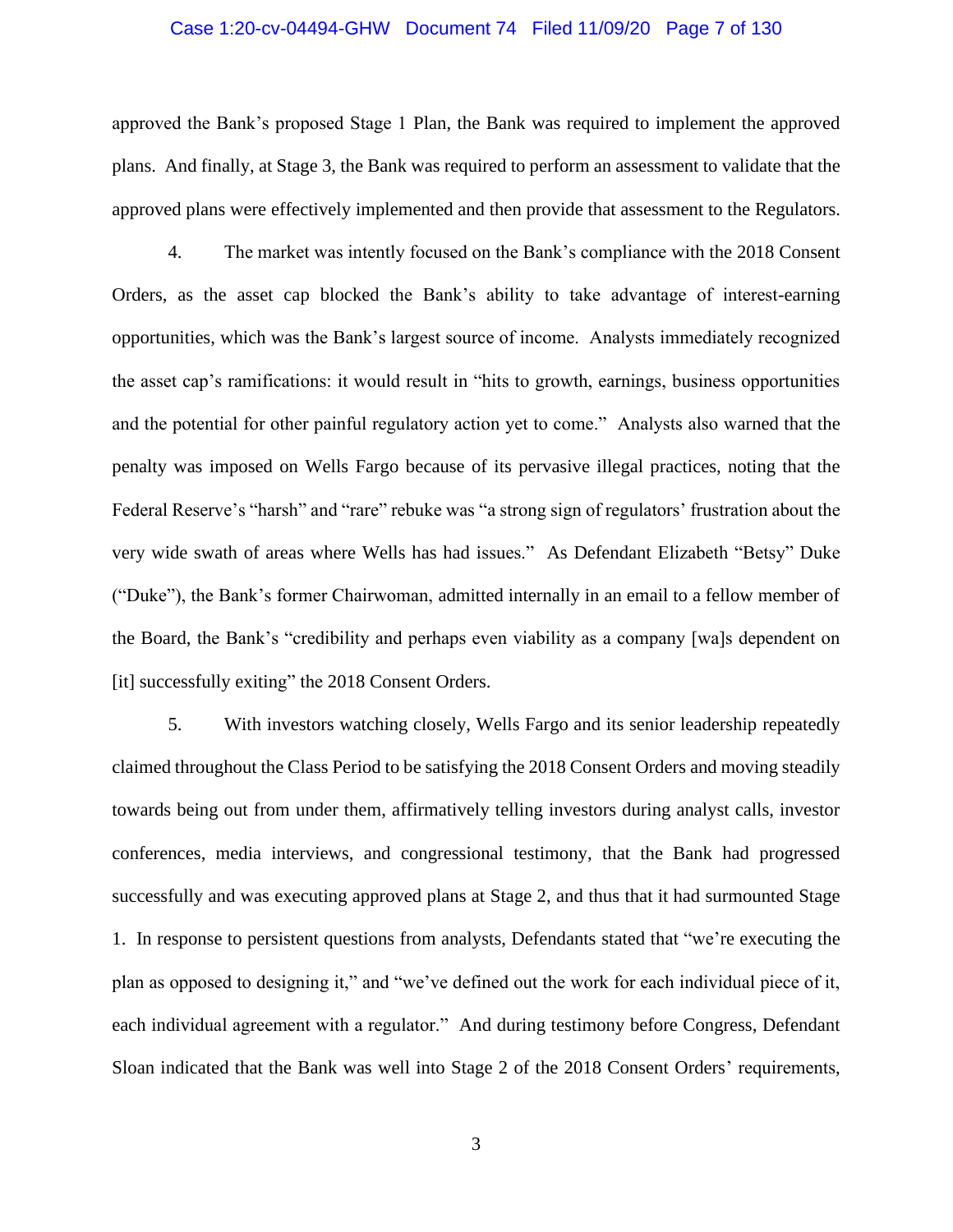#### Case 1:20-cv-04494-GHW Document 74 Filed 11/09/20 Page 8 of 130

stating that the Bank was "in compliance with those plans" required by the 2018 Consent Orders, and that "I can assure you that we have plans in place" in accordance with the 2018 Consent Orders.

6. Defendants bolstered these misrepresentations with additional false assurances that, because the Bank was "on a fast track" under the 2018 FRB Consent Order, the asset cap would be lifted in the "first part" or "first half" of 2019. To quell investor concerns, Defendants also trumpeted the Bank's transparency to the market regarding its satisfaction of the 2018 Consent Orders' requirements, stressing that "our investors know everything that's material that we know" and "there's really nothing new to report in terms of the timing or the dialogue with the regulators, whether it's related to the consent order or any other area."

7. Unknown to investors at the time, however, Defendants were knowingly deceiving the market with false and misleading claims. At the time of their positive statements, the Bank was not compliant with the 2018 Consent Orders and had not advanced to the "execution" stage of the 2018 Consent Orders—*i.e.*, to Stage 2. To the contrary, the Bank and its top executives including Defendants Sloan and Duke—received a steady stream of rejection letters to Wells Fargo's proposed Stage 1 Plans and stern rebukes from each of the Federal Reserve, the OCC, and the CFPB. The Regulators determined that the Bank's proposed Stage 1 Plans were "materially incomplete," lacked "substance and detail," and were merely a "plan for a plan." The Regulators also chastised the Bank's proposed Stage 1 Plans for containing "pervasive inaccuracies" and "illogical timeframes." The Regulators further informed Defendants that the Bank's proposed Stage 1 Plans were "so inadequate as to raise concerns about the company's leadership," including Defendant Sloan, and would lead to further enforcement action. The Regulators additionally told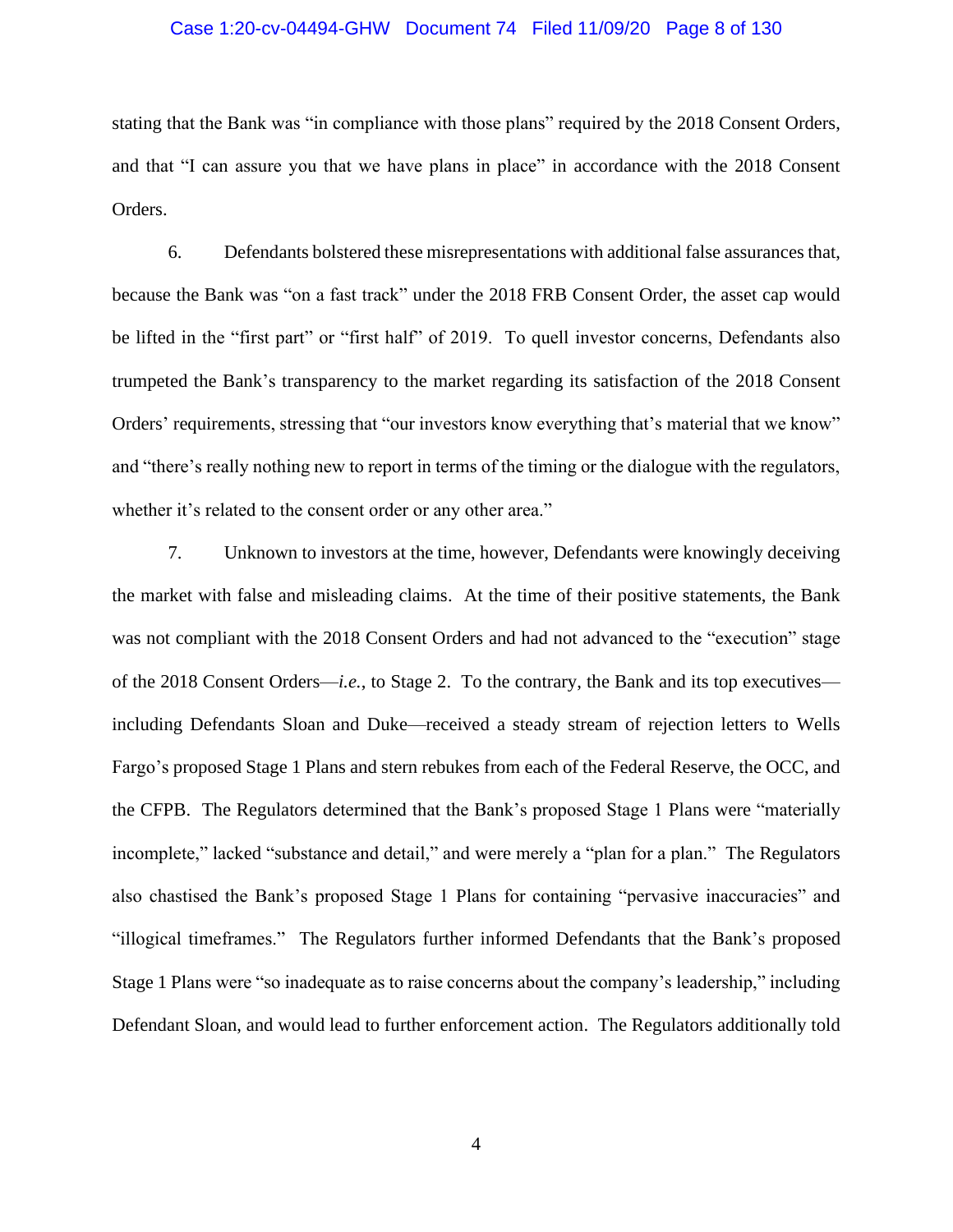#### Case 1:20-cv-04494-GHW Document 74 Filed 11/09/20 Page 9 of 130

Defendants in a series of meetings and reports that the Bank's Stage 1 Plan proposals were of "poor-quality," "unacceptable," and "wholly incomplete."

8. In response, the Bank's Board of Directors (the "Board") privately admitted to the Regulators that its proposed Stage 1 Plans were not complete, but rather a "work in progress." Wells Fargo admitted these issues internally as well, with the Bank's directors acknowledging in internal emails that the Bank's Stage 1 Plan submissions "totally biffed it" and that investors would find the Bank's failure "completely unacceptable." In addition, the Chair of the Bank's Risk Committee repeatedly told the other directors and the Bank's management team that the Bank's Stage 1 submissions were "not going far enough" and that, despite her warnings, the Bank's responses to the 2018 Consent Orders were "deficient."

9. The Bank's highest executives actively concealed the truth from investors. Defendants falsely and misleadingly told investors that the Bank had "plans in place" in accordance with the 2018 Consent Orders and was "executing" those plans. Then, in March 2019, Defendants Sloan and Duke colluded to falsify the Bank's draft proxy materials to avoid investors learning that the Bank was "not close to lifting of the asset cap." After reviewing draft disclosures, Defendants Sloan and Duke agreed that it was "better to tone down the actual disclosures" and remove a disclosure that there was a "substantial amount of work remaining" to meet the 2018 Consent Orders' requirements.

10. The Bank's Regulators, meanwhile, were troubled by Wells Fargo's public misrepresentations, privately condemning the Bank and specifically its then-CEO, Defendant Sloan, for lying to the public. As a result of this backlash and condemnation, Defendant Sloan was forced to resign from Wells Fargo and, within a matter of months, long-time members of the Bank's Board, including Defendant Duke and Director James Quigley ("Quigley"), were also

5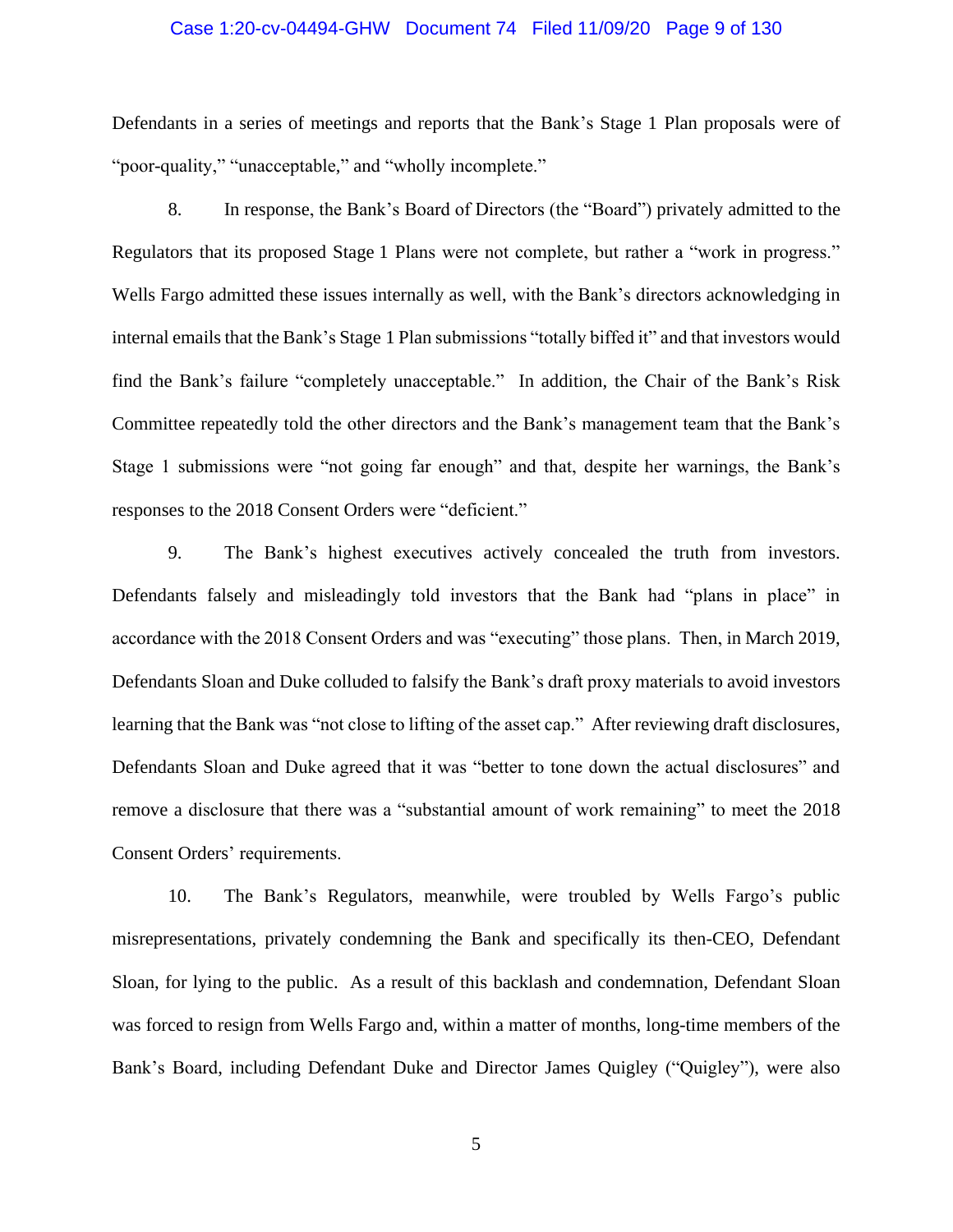#### Case 1:20-cv-04494-GHW Document 74 Filed 11/09/20 Page 10 of 130

forced out of the Bank under congressional scrutiny. With new management in place, the Bank clawed back \$15 million of Sloan's compensation and finally admitted publicly that, even as of 2020, the Bank still had a "great deal" of work left to do under the 2018 Consent Orders and that it "had not yet done what's necessary to address [its] shortcomings." The extremely premature state of the Bank's satisfaction of the 2018 Consent Orders is starkly demonstrated by the fact that even now, almost three years after the Regulators' imposition of the 2018 Consent Orders, Wells Fargo still has not passed Stage 1 of their requirements and, as a consequence, the asset cap remains firmly intact.

11. Wells Fargo's wrongdoing and public misrepresentations were the subject of recent, congressional inquiry. In March 2020, both the majority and minority members of the House Financial Services Committee convened multiple days of congressional hearings and issued damning reports, totaling over 200 pages, that detailed the Bank's "inaccurate," "incomplete," and "misleading" statements to the public that "were unsupported by the facts on the ground." Based on these extensive findings, Chairwoman Maxine Waters formally recommended to the DOJ that it bring criminal charges against Defendant Sloan for his "inaccurate and misleading" statements about the Bank's compliance with the 2018 Consent Orders and the Bank's progress toward lifting the asset cap. The House Financial Services Committee members further detailed how the Bank's proposed plans submitted to the Bank's Regulators had been "shoddy" and "incomplete," and that the Bank's Board had "allowed management to repeatedly submit materially deficient plans in response to the consent orders." Members of the U.S. House of Representatives ridiculed the Bank's Board for having sat idly "throughout the entire germination of this shameful attack on the trust and confidence of the American people in your bank" and called the Bank's dereliction in responding properly to the 2018 Consent Orders "an unpardonable sin."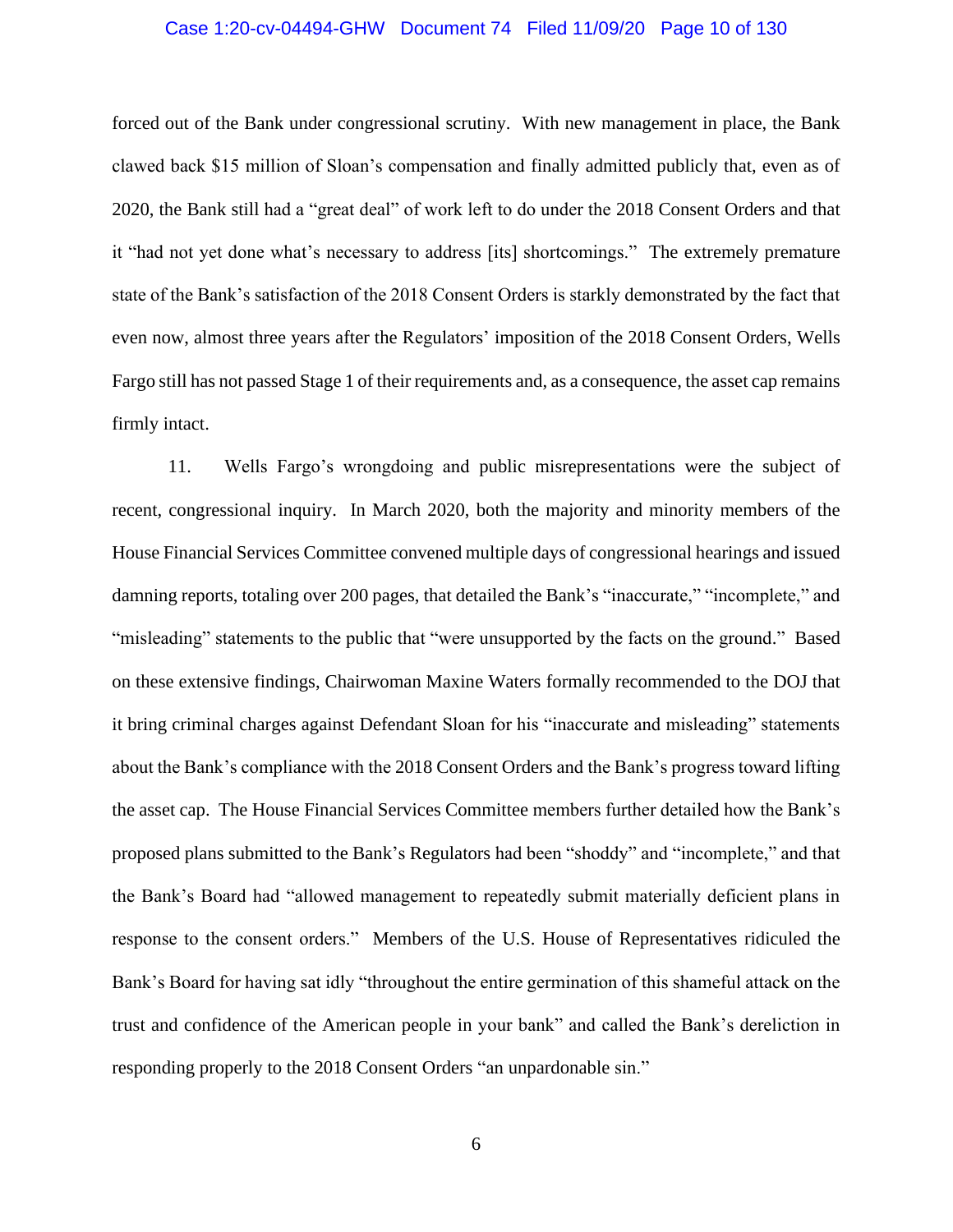#### Case 1:20-cv-04494-GHW Document 74 Filed 11/09/20 Page 11 of 130

12. Investors suffered immensely as a result of Wells Fargo's misrepresentations and omissions about its non-compliance with the 2018 Consent Orders. As the truth was revealed over the course of several disclosures throughout 2019 and early 2020, the price of Wells Fargo's stock cratered. All told, investors lost over \$54 billion in market capitalization, including a drop in Wells Fargo's share price of over 22.5% after the conclusion of the congressional hearings.

## <span id="page-10-0"></span>**II. JURISDICTION AND VENUE**

13. This Court has jurisdiction over the subject matter of this action pursuant to Section 27 of the Exchange Act, 15 U.S.C. § 78aa. In addition, because this is a civil action arising under the laws of the United States, this Court has jurisdiction pursuant to 28 U.S.C. §§ 1331 and 1337.

14. Venue is proper in this judicial district pursuant to Section 27 of the Exchange Act, 15 U.S.C. § 78aa, and 28 U.S.C. § 1391(b). Many of the acts and conduct that constitute the violation of law complained of herein, including dissemination to the public of materially false and misleading information, occurred in or were issued from this District.

15. In connection with the wrongful acts and conduct alleged in this Complaint, Defendants, directly or indirectly, used the means and instrumentalities of interstate commerce including, but not limited to, the mails, interstate and international telephone communications and the facilities of the New York Stock Exchange ("NYSE"), a national securities exchange located in this District.

## <span id="page-10-2"></span><span id="page-10-1"></span>**III. THE PARTIES**

#### **A. Lead Plaintiffs**

16. Lead Plaintiff Handelsbanken Fonder AB ("Handelsbanken") is a mutual fund management company based in Stockholm, Sweden that manages approximately \$67.5 billion in assets. Handelsbanken, through its investment funds Handelsbanken Global Index Criteria and Handelsbanken USA Index Criteria, purchased a significant amount of Wells Fargo shares during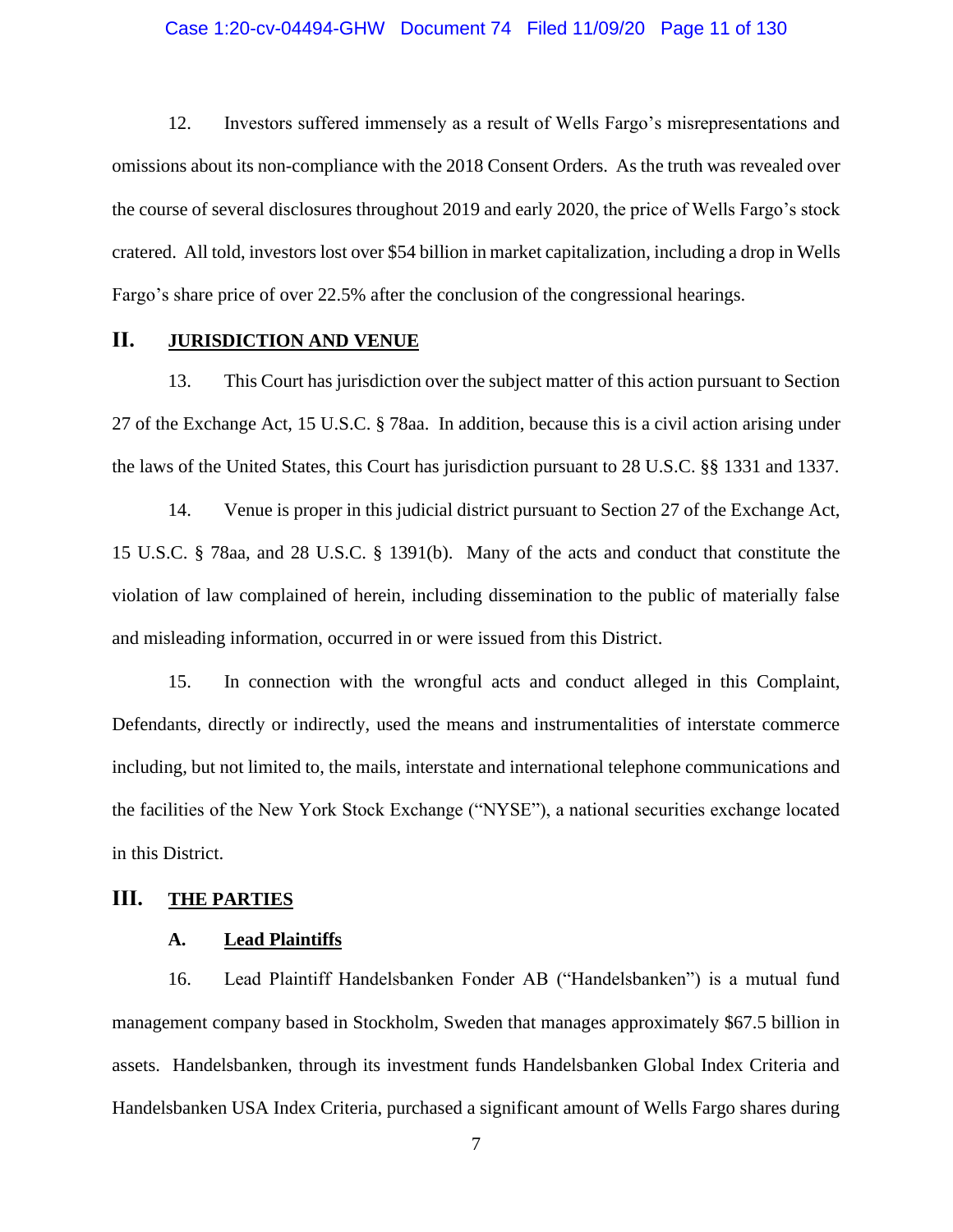#### Case 1:20-cv-04494-GHW Document 74 Filed 11/09/20 Page 12 of 130

the Class Period. As set forth in the certification previously filed with the Court (ECF No. 42-3 ¶2), Handelsbanken purchased shares of Wells Fargo stock during the Class Period and suffered damages as a result of Defendants' violations of the federal securities laws.

17. Lead Plaintiff Public Employees' Retirement System of Mississippi ("Mississippi") is the retirement system for nearly all non-federal public employees in the State of Mississippi, providing benefits to over 75,000 retirees and future benefits to more than 250,000 current and former employees. Mississippi manages over \$28 billion in assets for its beneficiaries. As set forth in the certification previously filed with the Court (ECF No. 42-3 ¶4), Mississippi purchased shares of Wells Fargo stock during the Class Period and suffered damages as a result of Defendants' violations of the federal securities laws.

18. Lead Plaintiff State of Rhode Island, Office of the General Treasurer, on behalf of the Employees' Retirement System of Rhode Island ("Rhode Island") is a public pension fund that provides benefits to public employees of the State of Rhode Island. Rhode Island manages approximately \$8.9 billion in assets on behalf of its active and retired members. As set forth in the certification previously filed with the Court (ECF No. 42-3 ¶7), Rhode Island purchased shares of Wells Fargo stock during the Class Period and suffered damages as a result of Defendants' violations of the federal securities laws.

19. Lead Plaintiff Louisiana Sheriffs' Pension & Relief Fund ("Louisiana Sheriffs") is a public pension fund that provides pension and other benefits for sheriffs, deputy sheriffs, and tax collectors in the State of Louisiana. Louisiana Sheriffs manages approximately \$4 billion in assets for the benefit of its approximately 20,000 active and retired participants as of April 11, 2020. As set forth in the certification previously filed with the Court (ECF No. 42-3 ¶9), Louisiana Sheriffs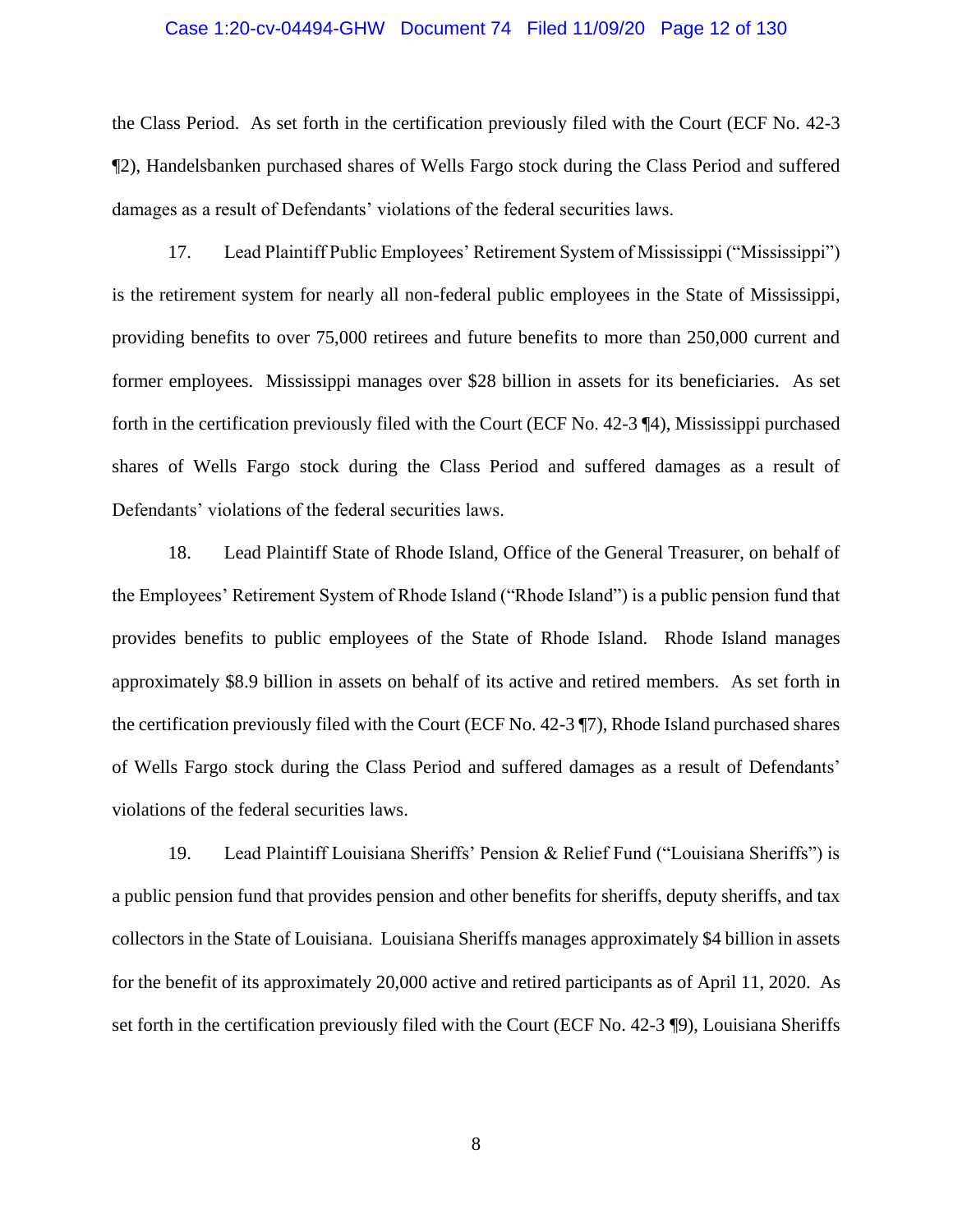#### Case 1:20-cv-04494-GHW Document 74 Filed 11/09/20 Page 13 of 130

purchased shares of Wells Fargo stock during the Class Period and suffered damages as a result of Defendants' violations of the federal securities laws alleged herein.

20. Handelsbanken, Mississippi, Rhode Island, and Louisiana Sheriffs are referred to herein collectively as "Lead Plaintiffs."

## **B. Defendants**

<span id="page-12-0"></span>21. Wells Fargo is a bank that profits from its customers' banking and lending activities. Wells Fargo common stock is listed on the New York Stock Exchange ("NYSE") under the ticker symbol "WFC."

22. Defendant Timothy J. Sloan ("Sloan") was Wells Fargo's CEO and President from October 2016 until he was forced to resign in March 2019. Prior to these roles, Sloan was Wells Fargo's Chief Financial Officer ("CFO") and Chief Operating Officer from November 2015 until October 2016. Sloan was also a Director of the Bank's Board and sat on the Bank's managementlevel Operating Committee from November 2015 until he left the Bank, where he was responsible for setting the "tone at the top" of the Bank and establishing and reinforcing the Bank's supposed risk management culture. During the Class Period, Sloan regularly spoke to investors and securities analysts regarding the Bank and its purported compliance with the 2018 Consent Orders. Wells Fargo paid Sloan \$18.4 million in cash and incentive awards for the 2018 calendar year. On March 16, 2020, Wells Fargo clawed back \$15 million in performance share awards that it had granted to Defendant Sloan for the year of 2018 because of the Bank's failed regulatory compliance, and specifically, Sloan's "role and responsibility" in the lack of "progress in resolving outstanding regulatory matters."<sup>1</sup> Defendant Sloan did not receive any severance pay when he left the Bank or any annual incentive compensation for 2019 given "the status of the Company's risk

<sup>&</sup>lt;sup>1</sup> Wells Fargo & Co., Definitive Proxy on Schedule 14A (Mar. 16, 2020).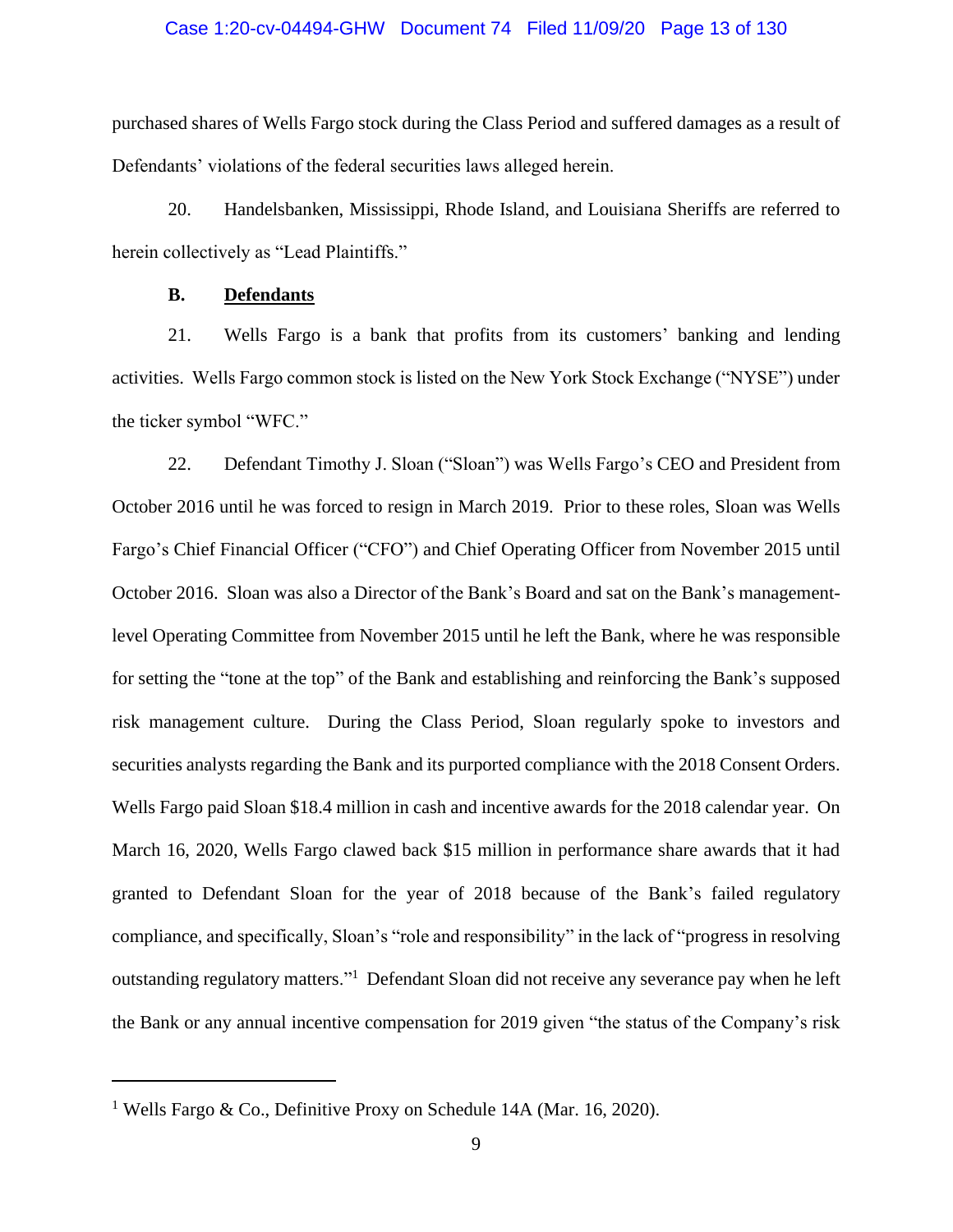#### Case 1:20-cv-04494-GHW Document 74 Filed 11/09/20 Page 14 of 130

management objectives and outstanding regulatory matters, including the progress that continued to be required on both [risk management objectives and outstanding regulatory matters] at the time of his resignation."

23. Defendant John R. Shrewsberry ("Shrewsberry") was Wells Fargo's Senior Executive Vice President and CFO from May 2014 until July 2020. Shrewsberry sat on the Bank's management-level Operating Committee from May 2014 until July 2020, where he was responsible for setting the "tone at the top" of the Bank and establishing and reinforcing the Bank's supposed risk management culture. Shrewsberry has announced that he will retire from the Bank by the end of the first quarter of 2021. During the Class Period, Shrewsberry regularly spoke to investors and securities analysts regarding the Bank and its purported compliance with the 2018 Consent Orders. Wells Fargo paid Shrewsberry \$12.5 million and \$12.4 million in cash and incentive awards, respectively, during 2018 and 2019.

24. Defendant Charles W. Scharf ("Scharf") is Wells Fargo's current CEO and President. He has been the CEO and President of the Bank since October 2019. Scharf is a director of the Bank and has sat on the Bank's management-level Operating Committee since October 2019, where he is responsible for setting the "tone at the top" of the Bank and establishing and reinforcing the Bank's supposed risk management culture. During the Class Period, Scharf regularly spoke to investors and securities analysts regarding the Bank and its purported compliance with the 2018 Consent Orders. Wells Fargo paid Scharf \$34.3 million in cash and incentive awards during 2019.

25. Defendant C. Allen Parker ("Parker") was Wells Fargo's Senior Executive Vice President and General Counsel from March 2017 until March 2019 and then interim CEO until October 2019. From October 2019 until his resignation in March 2020, Parker returned to the role

10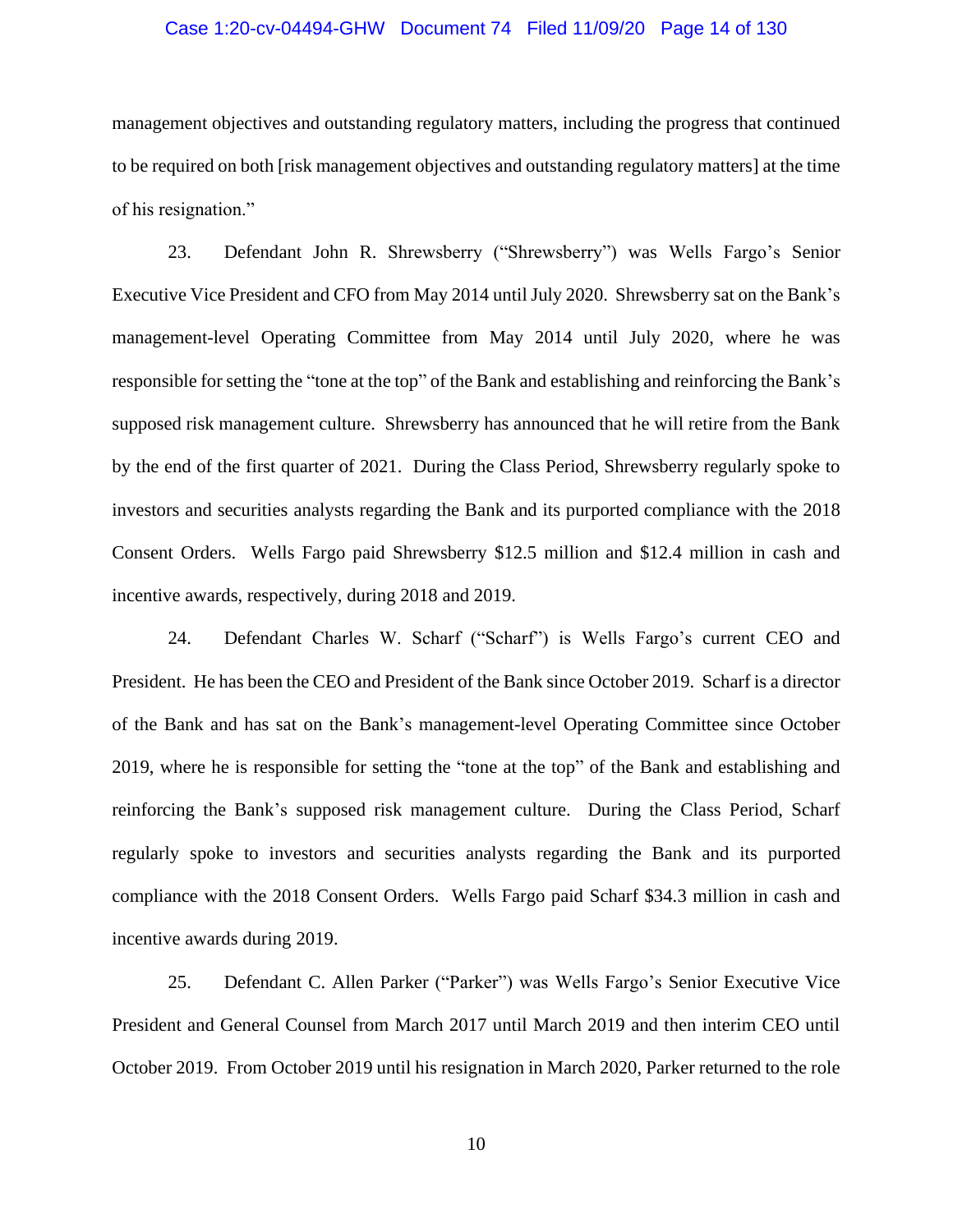#### Case 1:20-cv-04494-GHW Document 74 Filed 11/09/20 Page 15 of 130

of General Counsel. Parker was also a director from March 2019 until October 2019 and sat on the Bank's management-level Operating Committee throughout his time at the Bank, where he was responsible for setting the "tone at the top" of the Bank and establishing and reinforcing the Bank's supposed risk management culture. Parker retired from the Bank on March 31, 2020. During the Class Period, Parker regularly spoke to investors and securities analysts regarding the Bank and its purported compliance with the 2018 Consent Orders. Wells Fargo paid Parker \$9.6 million in cash and incentive awards in 2019.

26. Defendant Elizabeth "Betsy" Duke ("Duke") was a director at Wells Fargo from January 2015 to March 2020 and the Chairwoman of Wells Fargo's Board from January 1, 2018 until she was forced to resign on March 8, 2020, just days after the House Reports were issued and days before she was scheduled to testify to Congress. 2 In her role as Chairwoman, her prescribed duties within Wells Fargo & Company Corporate Governance Guidelines included "facilitating effective communication between the Board and stockholders, and being available for consultation and direct communication with major stockholders," and "serving as an additional point of contact for the Company's primary regulators." She sat on the Bank's Risk Committee from March 2015 to March 2019, where she was responsible for assisting the Board in overseeing the Bank's enterprise-wide risk management framework and overseeing risk across the entire Bank. During the Class Period, Duke regularly spoke to investors and securities analysts regarding the Bank and its purported compliance with the 2018 Consent Orders. Duke also acted as the point of contact

 $2$  Certain details discussed herein are reported in the House Financial Services Committee's two reports, discussed in further detail in Section IV.C. *See* The Real Wells Fargo: Board & Management Failures, Consumer Abuses, and Ineffective Regulatory Oversight, H. Comm. on Fin. Services Majority Staff Report (116th Cong. Mar. 4, 2020) (hereinafter, "Majority Report"); Uniquely Flawed: An Overview of Failures and Structural Deficiencies at Wells Fargo, H. Comm. on Fin. Services Minority Staff Report (Mar. 5, 2020) (hereinafter, "Minority Report" and together with Majority Report, the "House Reports").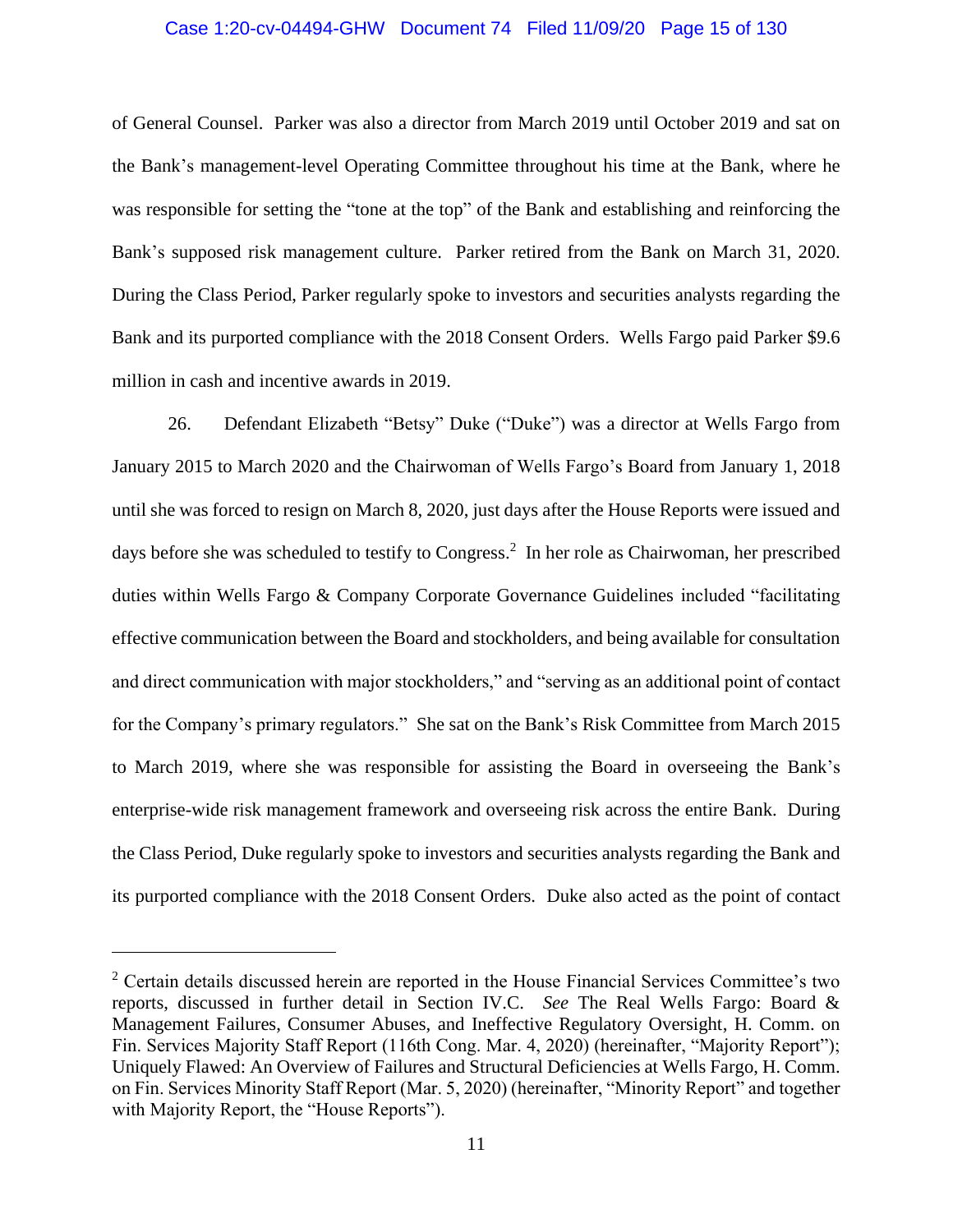#### Case 1:20-cv-04494-GHW Document 74 Filed 11/09/20 Page 16 of 130

for the Bank's Regulators. Wells Fargo paid Duke \$631,000 and \$635,000 in cash and incentive awards, respectively, during 2018 and 2019.

27. Sloan, Shrewsberry, Scharf, Parker, and Duke are collectively referred to herein as the "Insider Defendants." The Insider Defendants, because of their high-ranking positions and direct involvement in both the everyday business of Wells Fargo and its compliance with the 2018 Consent Orders, directly participated in the management of Wells Fargo's operations, including its public reporting functions, had the ability to, and did control, Wells Fargo's conduct, and were privy to confidential information concerning Wells Fargo and its business, operations and statements regarding the 2018 Consent Orders, as alleged herein.

28. Wells Fargo and the Insider Defendants are sometimes collectively referred to herein as the "Defendants."

## <span id="page-15-1"></span><span id="page-15-0"></span>**IV. SUMMARY OF THE FRAUD**

### **A. Wells Fargo Commits Massive Consumer Abuses Leading to Record Fines and Punitive Consent Orders**

29. Wells Fargo is a nationally chartered bank. As such, it is subject to laws designed to prohibit unsafe and unsound banking and lending practices that could harm consumers and threaten the U.S. financial system.

30. Wells Fargo is also subject to the oversight of three national regulators: (i) the Federal Reserve; (ii) the OCC; and (iii) the CFPB (the "Regulators"). This overlapping regulatory regime is designed to ensure comprehensive oversight of Wells Fargo's compliance with applicable financial and consumer protection laws and the risks associated with its banking and lending activities.

31. The Federal Reserve and OCC are vested by Congress with broad supervisory and enforcement powers. These powers include the authority to monitor and enforce corrective action

12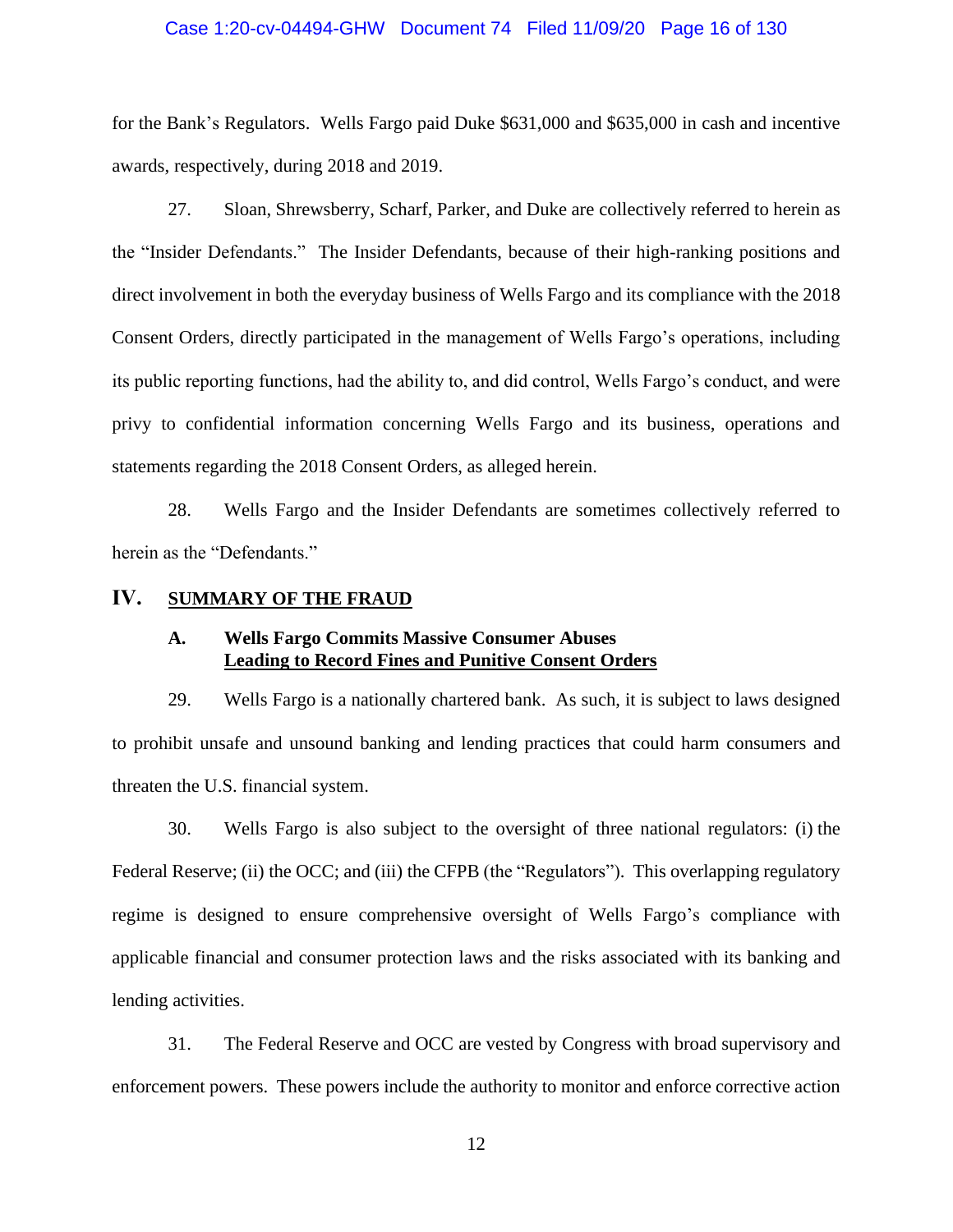#### Case 1:20-cv-04494-GHW Document 74 Filed 11/09/20 Page 17 of 130

to ensure banking institutions do not violate the law. Beginning in 2008, Congress also vested the CFPB with overlapping authority with the Federal Reserve and OCC to supervise, examine, and penalize banks engaged in predatory banking practices. Each of these three Regulators has at its disposal the power to employ an escalating set of corrective actions to deter and punish unsafe and illegal lending and banking practices.

32. The first and least severe remedy at the Regulators' disposal is "non-public supervisory findings." Notices containing such findings—which are confidentially issued to a bank—advise the bank to address identified weaknesses or deficiencies in its banking or lending practices. Such notices may take the form of either a notice of a "matter requiring attention" or a notice of a "matter requiring immediate attention."

33. When this type of confidential "call to action" does not result in sufficient reform, the Regulators may impose civil monetary penalties and more formal, public enforcement actions, such as a "consent order." Public consent orders are "designed to prevent, deter, and correct violations of law and unsafe and unsound banking practices" and may require the bank to take certain steps, including remediating harmed customers.

34. When this already powerful remedy fails, the Regulators may take even bolder action. These next-level remedies, which have rarely been utilized in U.S. history, are reserved for instances in which banks most egregiously harm customers and flagrantly break the law. These drastic remedies include imposing restrictions on the activities and functions a bank can undertake, restricting its growth (*e.g.*, capping the bank's assets), or directing the bank to remove particular officers or directors.

13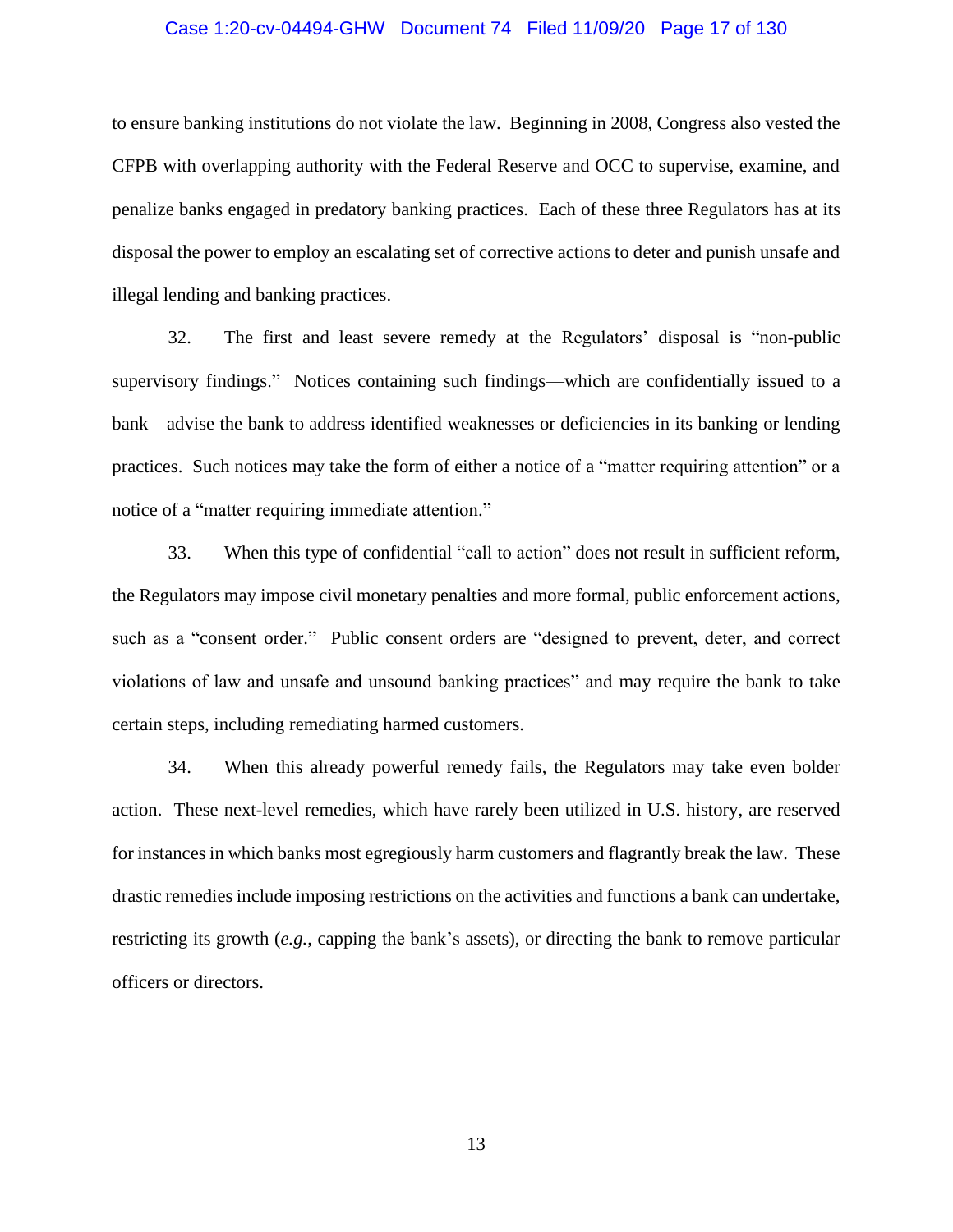#### Case 1:20-cv-04494-GHW Document 74 Filed 11/09/20 Page 18 of 130

35. Finally, just as the Regulators may give life to a bank in the form of a charter, they may take it away. When the Regulators' other remedies fail, they may go so far as to withdraw a bank's charter or seize the bank outright.

36. Starting in 2015, the Regulators used these extensive powers in escalating fashion in response to the Bank's widespread consumer abuses over the course of a decade and its epic failure to properly rectify its deficient risk management and oversight capabilities.

## **1. The OCC and CFPB Impose Initial Consent Orders and a Record Fine on Wells Fargo**

<span id="page-17-0"></span>37. On September 8, 2016, the CFPB and the OCC fined Wells Fargo \$135 million for the widespread illegal practice of secretly opening deposit and credit card accounts without its customers' authorizations. In addition, the CFPB and OCC mandated that Wells Fargo enter into coordinated consent orders aimed at preventing such misconduct from occurring in the future (the "2016 OCC/CFPB Consent Orders").<sup>3</sup>

38. In the 2016 OCC/CFPB Consent Orders, the CFPB and OCC detailed the findings of their extensive investigations into Wells Fargo's illegal and untoward practices. The CFPB and OCC documented how Wells Fargo employees were improperly (i) transferring funds from consumers' accounts without their knowledge or consent into new accounts, with the customers unknowingly racking up associated fees and charges; (ii) causing customers to apply for credit card accounts without the customers' authorization; (iii) issuing and activating debit cards to customers without the customers' authorization; and (iv) creating phony email addresses to enroll its customers in online-banking services without their consent.

<sup>&</sup>lt;sup>3</sup> See In the Matter of Wells Fargo Bank, N.A., AA-EC-2016-67, Consent Order for a Civil Money Penalty (Sept. 8, 2016); *In the Matter of Wells Fargo Bank, N.A.*, CFPB No. 2016-CFPB-0015, Consent Order (Sept. 6, 2016).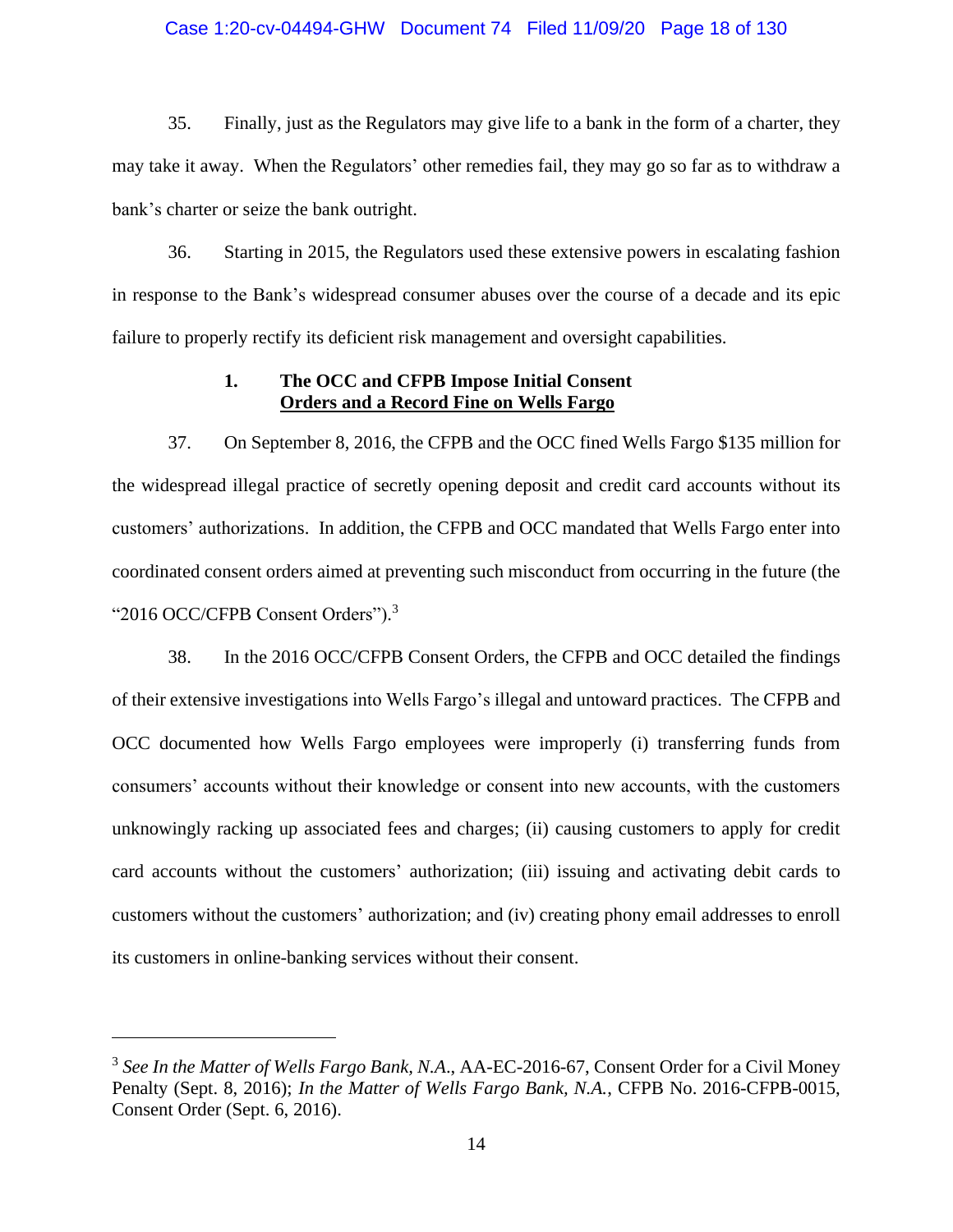#### Case 1:20-cv-04494-GHW Document 74 Filed 11/09/20 Page 19 of 130

39. The CFPB emphasized the gravity of Wells Fargo's wrongdoing and its penalties. As the CFPB explained, "[b]ecause of the severity of [its] violations, Wells Fargo is paying the largest penalty the CFPB has ever imposed."<sup>4</sup> In imposing this record fine, the CFPB cautioned Wells Fargo and the industry that "[t]oday's action should serve notice to the entire industry that financial incentive programs, if not monitored carefully, carry serious risks that can have serious legal consequences."

40. The OCC also explained that it initiated its enforcement action against Wells Fargo because the Bank suffered from "unsafe" and "unsound sales practices," as well as unsafe and unsound "risk management and oversight." To address those deficiencies, the 2016 OCC/CFPB Consent Orders required Wells Fargo to develop and implement an effective enterprise risk management program to detect and prevent unsafe and unsound banking practices and to mitigate further risks resulting from such practices.

41. Investors and the press were justifiably troubled by the OCC and CFPB's 2016 findings. For example, *The New York Times* wrote on September 8, 2016 that Wells Fargo's "pervasive problems" "stand out given all of the scrutiny that has been heaped on large, systemically important banks since 2008," and concluded that "[i]t is a particularly ugly moment for Wells." *The New York Times* further noted that the Regulators' findings "undercut" Wells Fargo's previously developed "reputation on Wall Street as a tightly run ship" and "apple-pie approach." The *San Francisco Chronicle* reiterated the next day that "[t]his is an ugly moment for Wells Fargo."

<sup>&</sup>lt;sup>4</sup> "Consumer Financial Protection Bureau Fines Wells Fargo \$100 Million for Widespread Illegal Practice of Secretly Opening Unauthorized Accounts," CFPB: Newsroom (Sept. 8, 2016).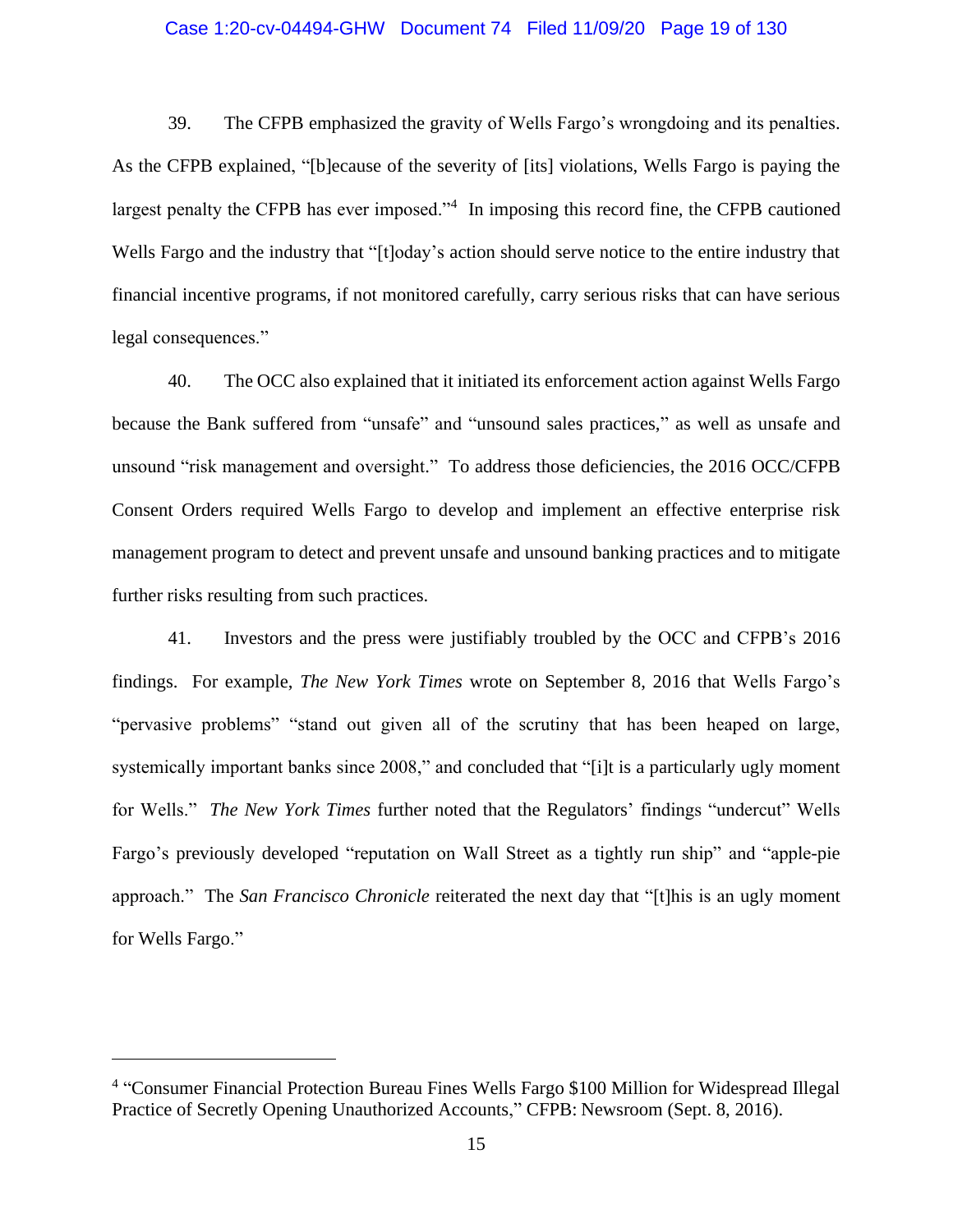## **2. The Federal Reserve Imposes a Consent Order on Wells Fargo**

<span id="page-19-0"></span>42. Wells Fargo ignored its Regulators' 2016 warning shot. The Bank made minimal progress after the 2016 OCC/CFPB Consent Orders towards improving its oversight and risk management. In addition, the Bank's illegal banking practices were found to be even more pervasive than originally determined. Wells Fargo had improperly (i) opened over 3.5 million sham bank accounts without client authorization, which was nearly twice as many as the Regulators initially thought; and (ii) charged hundreds-of-thousands of borrowers for unneeded and unrequested auto-protection insurance, which resulted in tens-of-millions of dollars in overcharges and caused customers to have their vehicles repossessed.

43. On February 2, 2018, the Federal Reserve voted unanimously to impose its own consent order against Wells Fargo, requiring the Bank to comprehensively overhaul its governance and risk management processes to ensure that these ugly and illegal practices could never run rampant throughout the Bank again (the "2018 FRB Consent Order").<sup>5</sup> The written terms of the order were the result of weeks of negotiations between the Federal Reserve and Wells Fargo's top executives, including Defendants Sloan, Shrewsberry, Duke, and Parker.

44. In issuing the 2018 FRB Consent Order, the Federal Reserve explained that it had "previously identified deficiencies in [the Bank's] risk management—including compliance risk management—that the [Bank] has yet to correct fully," necessitating the imposition of the 2018 FRB Consent Order. Specifically, Wells Fargo "pursued a business strategy that emphasized sales and growth without ensuring that senior management had established and maintained an adequate

<sup>5</sup> *In the Matter of Wells Fargo Bank, San Francisco, California*, CFPB No. 18-007-B-HC, Order to Cease and Desist Issued Upon Consent Pursuant to the Federal Deposit Insurance Act, as Amended (Feb. 2, 2018).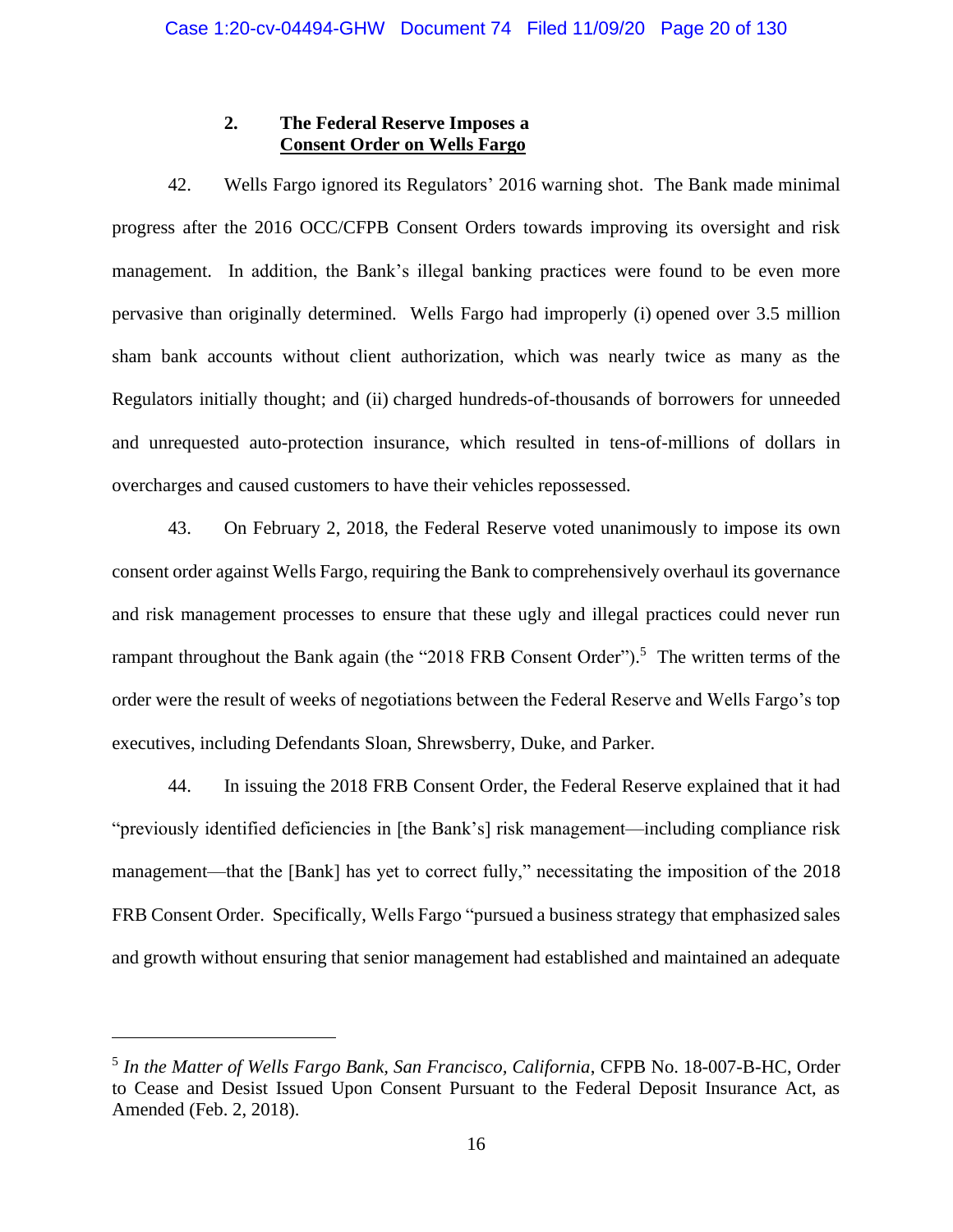#### Case 1:20-cv-04494-GHW Document 74 Filed 11/09/20 Page 21 of 130

risk management framework commensurate with the size and complexity of the Firm, which resulted in weak compliance practices." The Federal Reserve concluded that "[w]e cannot tolerate pervasive and persistent misconduct at any bank and the consumers harmed by Wells Fargo expect that robust and comprehensive reforms will be put in place to make certain that the abuses do not occur again."<sup>6</sup>

45. As the financial press explained at the time, the 2018 FRB Consent Order was "the latest blow" against Wells Fargo, marking "the latest chapter in a series of scandals which have rocked the bank in recent years."<sup>7</sup> Lee Reiners, the Executive Director at Global Financial Markets Center at Duke University School of Law, explained that the 2018 FRB Consent Order was the "worst case scenario" for Wells Fargo and its directors, stating on February 6, 2018 that the Federal Reserve had "pointed its long finger directly at Wells Fargo's Board of Directors and placed the blame for pervasive risk management failures squarely on their shoulders." He concluded that the Federal Reserve's action "should send a shiver down the spine of any bank director." *Bloomberg* similarly stated on February 4, 2018 that, "[g]iven the Fed's ongoing oversight," Wells Fargo has "no other choice if it wants to escape the regulator's wrath" than to comply with the 2018 FRB Consent Order.

46. Securities analysts also recognized the importance of the 2018 FRB Consent Order to the Bank's financial future and issued reports telling investors that they would be closely monitoring the Bank's disclosures concerning its compliance with it. For example, Oppenheimer in a February 4, 2018 analyst report, wrote that one "cannot help but be struck by the searing nature

<sup>6</sup> Press Release, "Responding to widespread consumer abuses and compliance breakdowns by Wells Fargo, Federal Reserve restricts Wells' growth until firm improves governance and controls," FRB (Feb. 2, 2018).

<sup>7</sup> Martin Crutsinger and Sarah Skidmore Sell, "Federal Reserve imposes new penalties on Wells Fargo," *The Associated Press* (Feb. 2, 2018).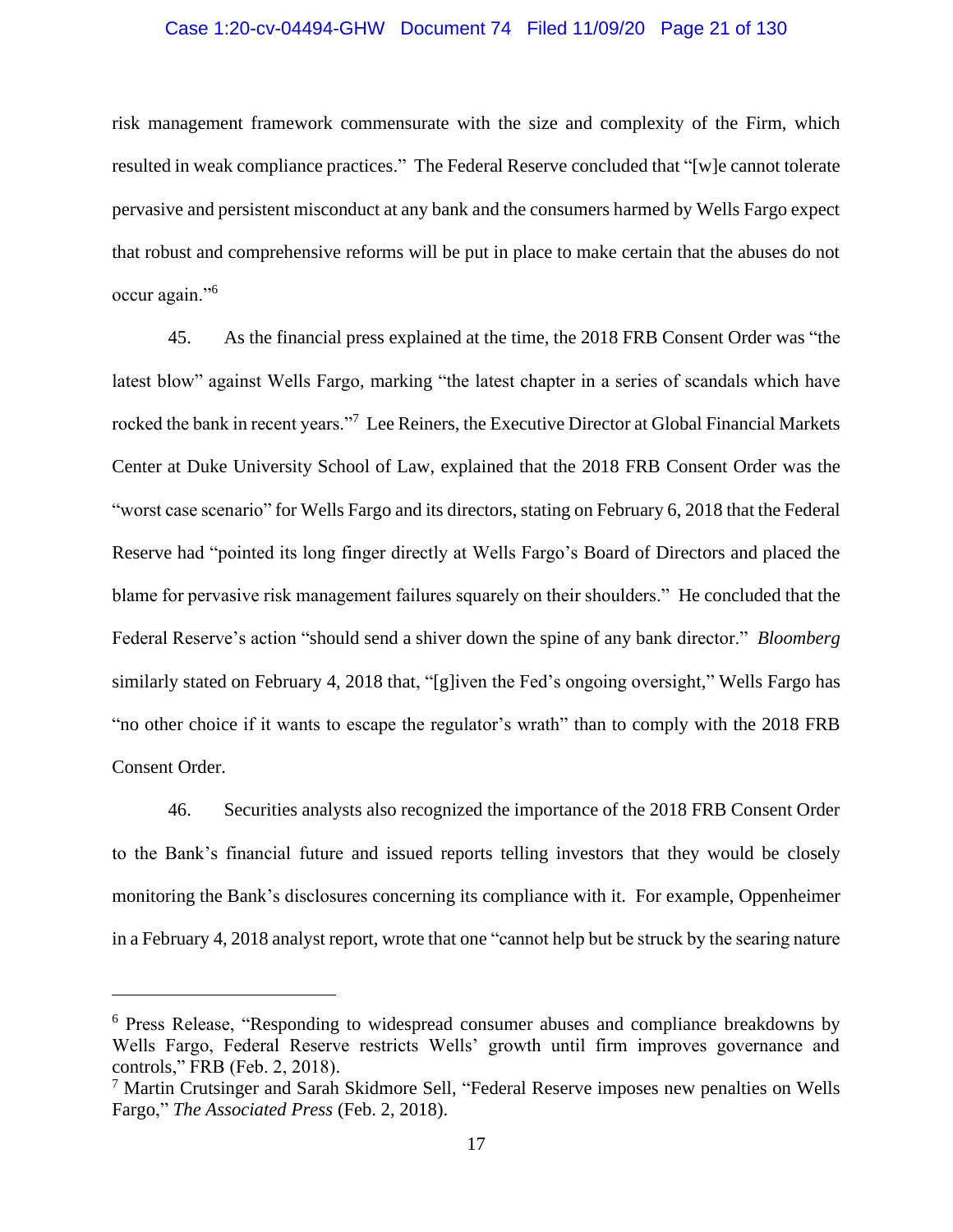#### Case 1:20-cv-04494-GHW Document 74 Filed 11/09/20 Page 22 of 130

of this rebuke" and cautioned investors to "remain on the sidelines." And BMO Capital Markets wrote in its February 4, 2018 analyst report that "we've never seen anything like this before," calling Wells Fargo a "cautionary tale" and downgrading its estimates and target price for Wells Fargo's stock.

47. In its 2018 FRB Consent Order, the Federal Reserve detailed a specific process through which Wells Fargo's compliance would be measured, including benchmarks and timelines that the Bank would be required to meet before compliance could be claimed. Specifically, the Federal Reserve imposed three stages, outlined below, with specific, measurable, and time-bound parameters, that Wells Fargo needed to pass to comply with the 2018 FRB Consent Order.

# **Stages of Compliance With the 2018 FRB Consent Order**



48. *Stage 1: Approved Plans.* By no later than April 3, 2018 (within sixty days (60) of the order), Wells Fargo was required to submit to the Federal Reserve "written plans that are acceptable to the Reserve Bank." The Federal Reserve instructed that the Bank's Stage 1 Plan needed to include "a timeline for full implementation with specific deadlines for the completion of each component of the plans." The Stage 1 Plan also needed to document what the Bank would eventually implement and validate during the next two stages of the compliance process. The Stage 1 Plan was required to detail exactly how the Bank would institute an effective compliance and operational risk management program, as well as a program to ensure its Board effectively performed its duties to oversee and govern.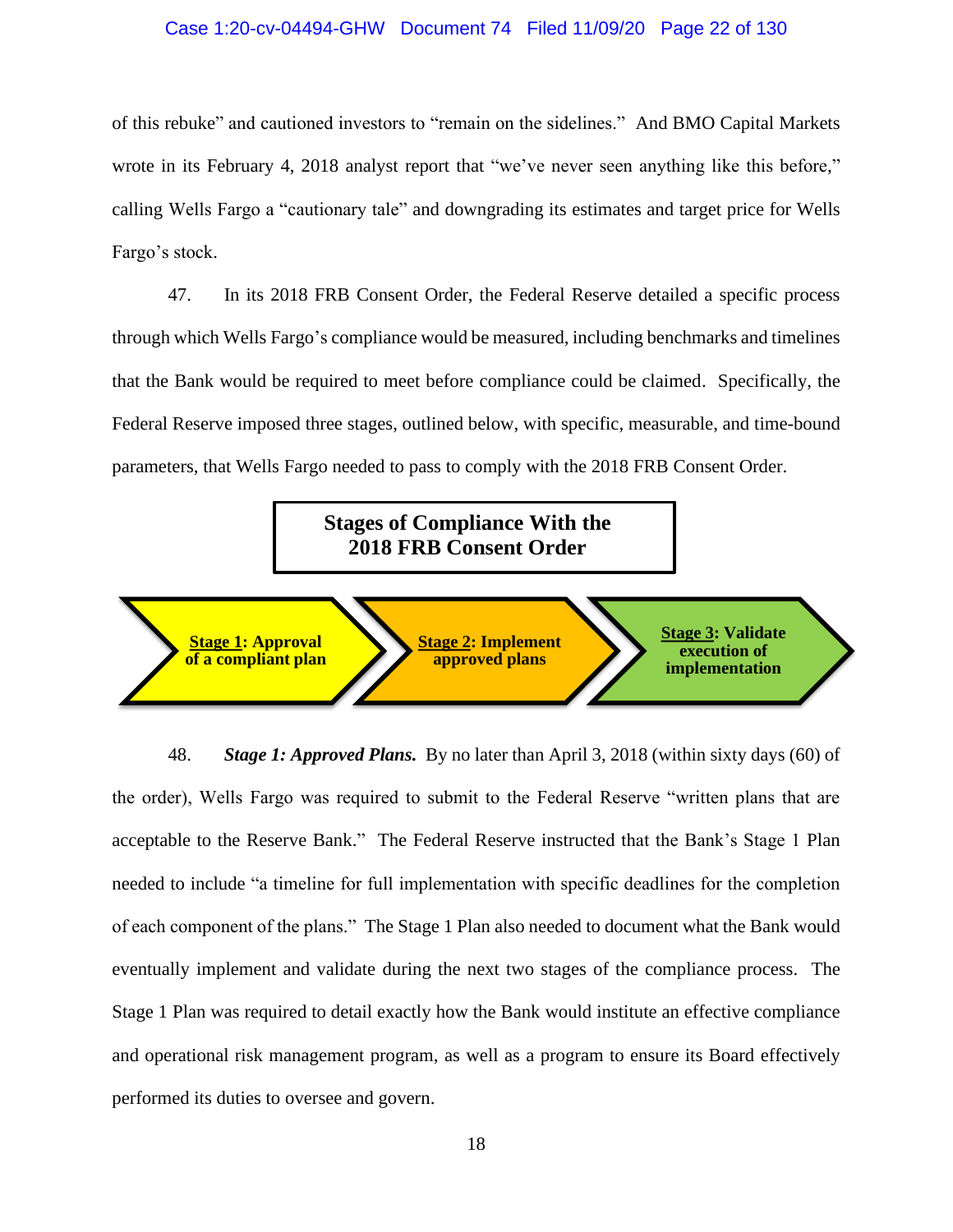#### Case 1:20-cv-04494-GHW Document 74 Filed 11/09/20 Page 23 of 130

49. The Federal Reserve made clear in its 2018 FRB Consent Order that the Bank could not advance to Stage 2 before submitting a compliant Stage 1 Plan and receiving the Federal Reserve's approval. The 2018 FRB Consent Order specifically stated that Wells Fargo could advance to Stage 2 only after it was "notified in writing" that its Stage 1 Plan was "acceptable" to the Federal Reserve.

50. *Stage 2: Implementation.* Once Wells Fargo complied with Stage 1, by submitting a compliant Stage 1 Plan that the Federal Reserve approved in writing, Wells Fargo was then required to move into "adopting" and then "implementing" the approved Stage 1 Plans to Federal Reserve's satisfaction. As stated in the 2018 FRB Consent Order, in this second stage, the Bank "shall adopt the approved plans" from Stage 1 within 10 days of their approval by the Federal Reserve and then, "[u]pon adoption [of the plans], WFC shall implement the approved plans and thereafter fully comply with them."

51. *Stage 3: Validation.* After completing the approved Stage 1 Plan's implementation, Wells Fargo was next required to engage a third party to complete an "independent review" of the effectiveness of the Bank's adoption and implementation of the approved plans. As stated in the 2018 FRB Consent Order, in a section titled "Third Party Reviews," "[f]ollowing WFC's adoption and implementation of the plans and improvement required under Paragraphs 2 and 3 of this Order WFC shall conduct and complete by an appropriate date no later than September 30, 2018, an independent review of: (i) the Board's improvements in effective oversight and governance of the [Bank], and (ii) enhancements to the [Bank]'s compliance and operational risk management program, each as required in this Order."

52. On February 2, 2018, the same day the Federal Reserve announced the 2018 FRB Consent Order, Wells Fargo confirmed its understanding of the 2018 FRB Consent Order's three

19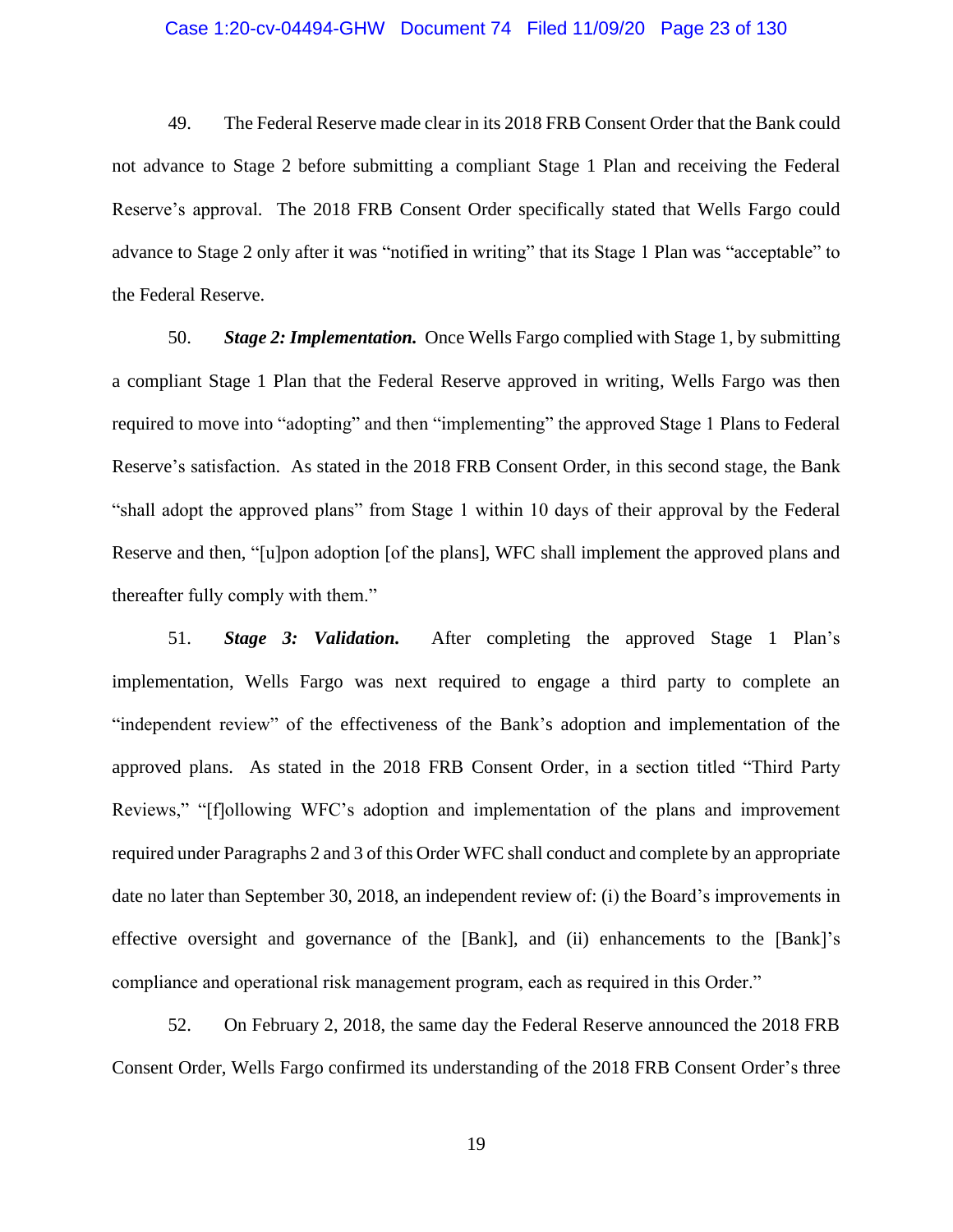#### Case 1:20-cv-04494-GHW Document 74 Filed 11/09/20 Page 24 of 130

distinct stages and its commitment to submitting the required plans in a timely fashion and to engage a third party "to confirm adoption and implementation of the plans" under the Federal Reserve's timeline. The Bank also published an investor presentation the same day, explaining that "[o]nce we adopt and implement these two plans as approved by the Federal Reserve, we will engage independent third parties." Again, during a March 7, 2018 presentation to investors, when an analyst questioned Wells Fargo's management about the "timeline" for compliance with the 2018 FRB Consent Order, Wells Fargo summarized that first, under Stage 1, "there was a requirement that we file a plan with the Federal Reserve within 60 days of the consent order," and then "the Federal Reserve will make a determination as to whether or not our plan is adequate in the areas of operational risk, compliance and the board's oversight of those activities." Next, under Stage 2, "[w]e'll then implement, once we've satisfied that they [the plans] are adequate and satisfied the Federal Reserve, we'll implement those plans immediately." And finally, under Stage 3, "we will engage a third-party to come in, and in effect, validate that we have adequately implemented those plans."

53. To ensure the Bank's most senior leadership was well aware of the work imposed by the Federal Reserve at each stage, the 2018 FRB Consent Order required Wells Fargo's directors to sign the 2018 FRB Consent Order. Defendants Sloan and Duke, along with the entire then-current Board, signed the 2018 FRB Consent Order. The Federal Reserve also sent letters on February 2, 2018 to each current Wells Fargo director, including Defendants Sloan and Duke, reinforcing the need for the Bank to comply with the 2018 FRB Consent Order and reprimanding the Board for its past failures to "meet our supervisory expectations." In those letters, the Federal Reserve cautioned the members of the Bank's Board that it would "continue to closely monitor the performance of WFC's board in meeting supervisory expectations, including WFC's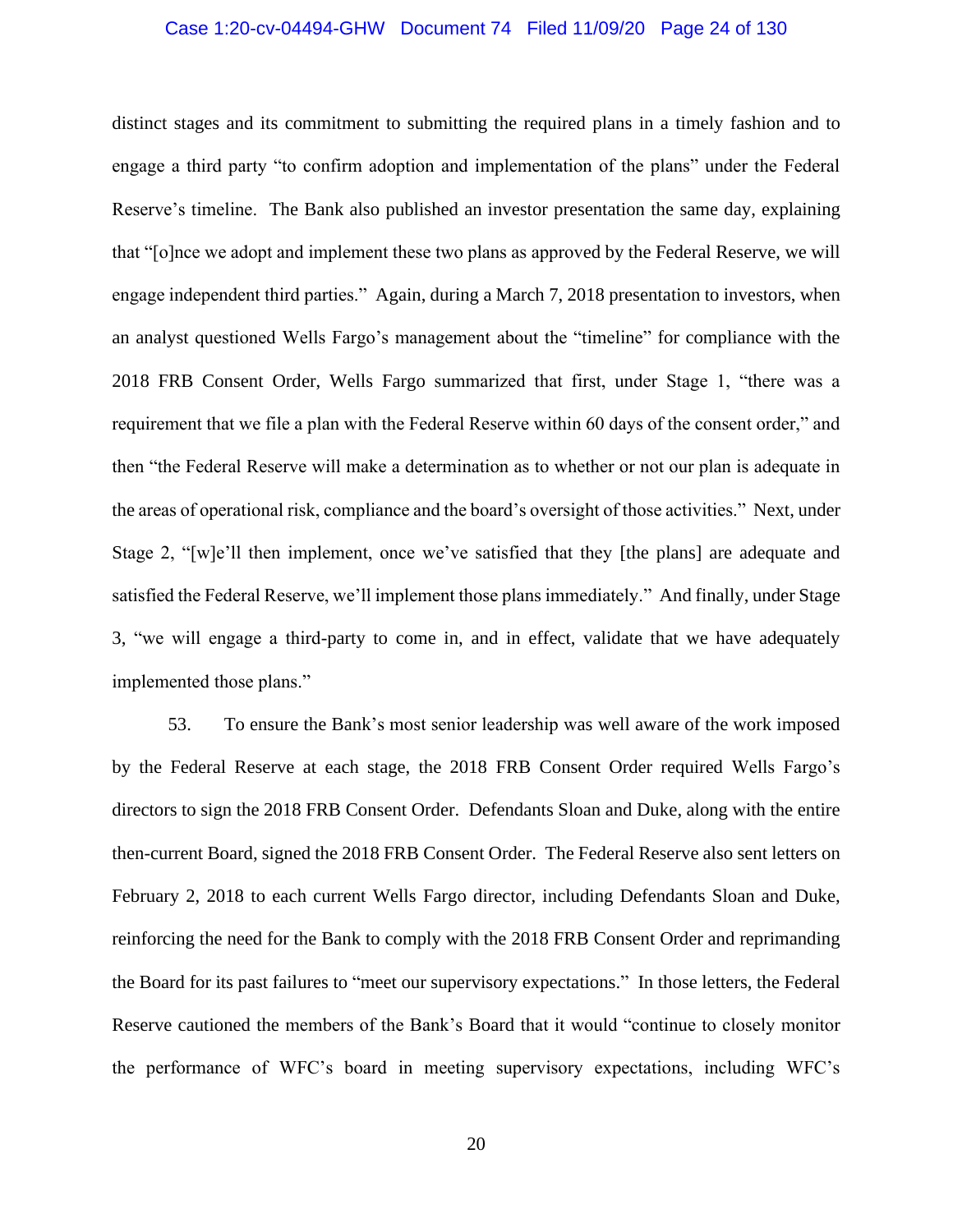#### Case 1:20-cv-04494-GHW Document 74 Filed 11/09/20 Page 25 of 130

compliance with today's enforcement action," and further warned that it expected the Board to "ensure that senior management establishes and maintains an effective risk management structure that has sufficient stature, authority, and resources."

54. The Federal Reserve also took the extraordinary step of demanding that Wells Fargo replace three current Board members by April 2018 and a fourth Board member by the end of 2018. To ensure the engagement of the highest leadership of the Bank, the Federal Reserve further required in its 2018 FRB Consent Order that, going forward, Wells Fargo's "Board or an authorized committee thereof shall submit to the [Federal Reserve] written progress reports detailing the form and manner of all actions taken to secure compliance with the provisions of this Order and the results thereof."

### **3. The Federal Reserve Limits Wells Fargo's Growth with an Unprecedented Asset Cap**

<span id="page-24-0"></span>55. In addition to demanding sweeping reform, the 2018 FRB Consent Order included an unprecedented remedy: Wells Fargo was prohibited from increasing the size of its assets until it satisfied all three stages of the 2018 FRB Consent Order. In announcing this "asset cap," the Federal Reserve chastised the Bank for having "pursued a business strategy that prioritized its overall growth without ensuring appropriate management of all key risks." The Federal Reserve concluded that "[t]he enforcement action we are taking today will ensure that Wells Fargo will not expand until it is able to do so safely and with the protections needed to manage all of its risks and protect its customers." Until Wells Fargo satisfied the 2018 FRB Consent Order by completing the three stages, the cap on its assets would remain in place and limit Wells Fargo's ability to grow.

56. The Federal Reserve's imposition of an asset cap was a devastating blow to Wells Fargo. Wells Fargo's largest source of income is "net interest income," which is the difference between the amount of interest income Wells Fargo generates on interest-earning assets (such as

21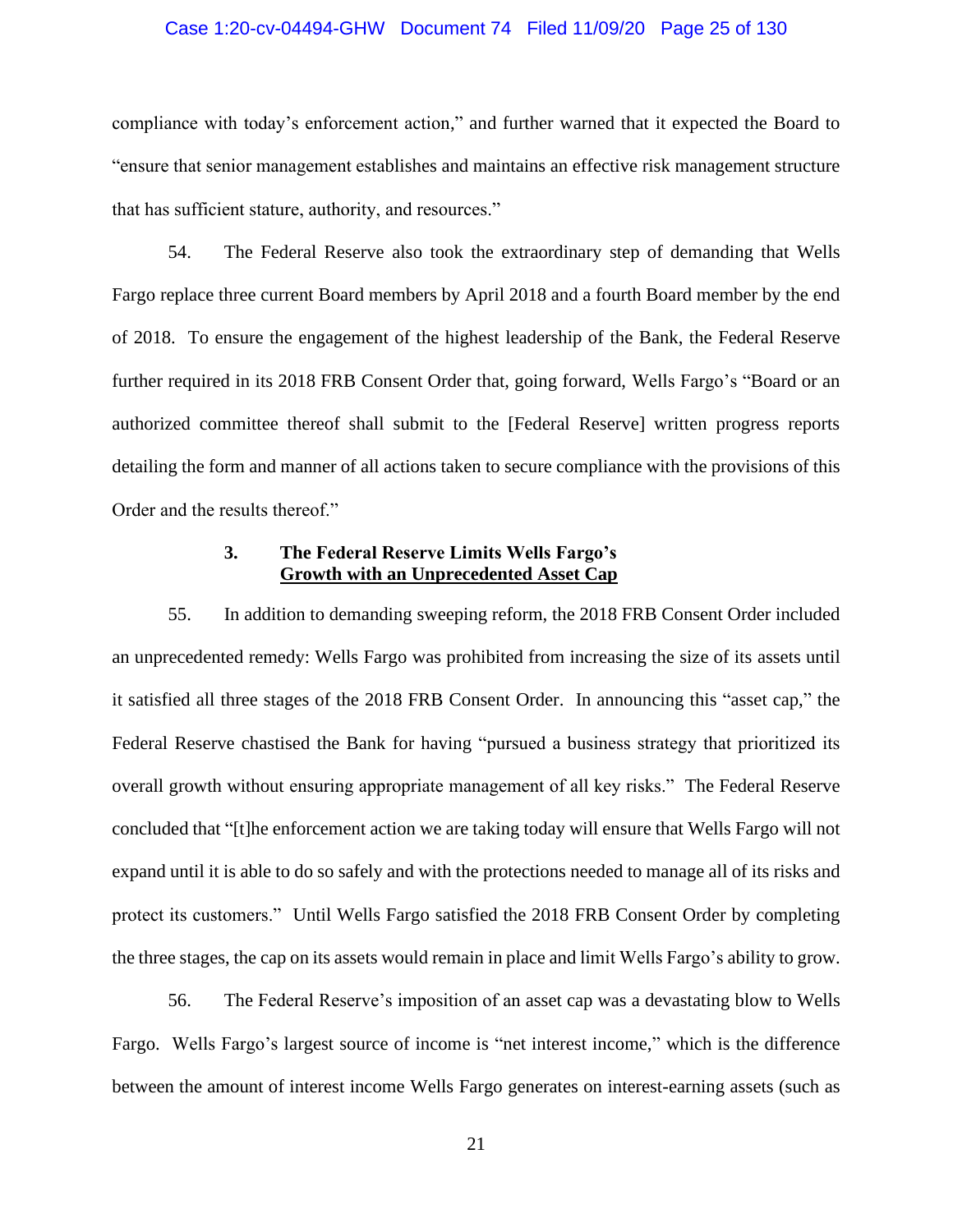#### Case 1:20-cv-04494-GHW Document 74 Filed 11/09/20 Page 26 of 130

interest earned on lending activities to its customers) and the interest it pays on interest-bearing liabilities (such as interest paid to customers on their deposits). Wells Fargo's net interest income is adversely impacted by the asset cap. Without being able to increase interest-earnings assets, like loans, Wells Fargo cannot take advantage of interest-earning opportunities. This loss in revenue is exacerbated when, for example, federal interest rates are low, and the spread on the interest paid and interest earned decreases. To make up for the loss of interest revenue under such circumstances, Wells Fargo would need to increase the volume of its lending activities to offset the smaller spread—*i.e.*, provide more loans at lower interest rates. Under the asset cap, however, Wells Fargo was prohibited from generating revenues in this manner because Wells Fargo would be required to increase the size of its assets to increase its loan volume—which is what the "asset cap" precluded.

57. Analysts immediately recognized the adverse impact of the "asset cap" on the Bank's financial strength. For example, Barclays issued an analyst report on February 4, 2018 titled, "In an Unprecedented Move, the Fed Caps WFC's Balance Sheet Growth Until Governance and Controls Are Improved," calling the asset cap "severe and unprecedented" and "a constraint that no bank we have covered during our 22.5 years on the sell-side has experienced." Barclays analysts also described that the required "balance sheet optimization activities" to operate under the asset cap would "clearly keep WFC in the penalty box" and "likely result in a reduction to net interest income." J.P. Morgan echoed these concerns on February 5, 2018, downgrading Wells Fargo's stock because "the harsh Fed consent order is rare and a strong sign of regulators' frustration about the very wide swath of areas where Wells has had issues," and explaining that the "net income impact could be larger than simple loss from shrinking institutional deposits to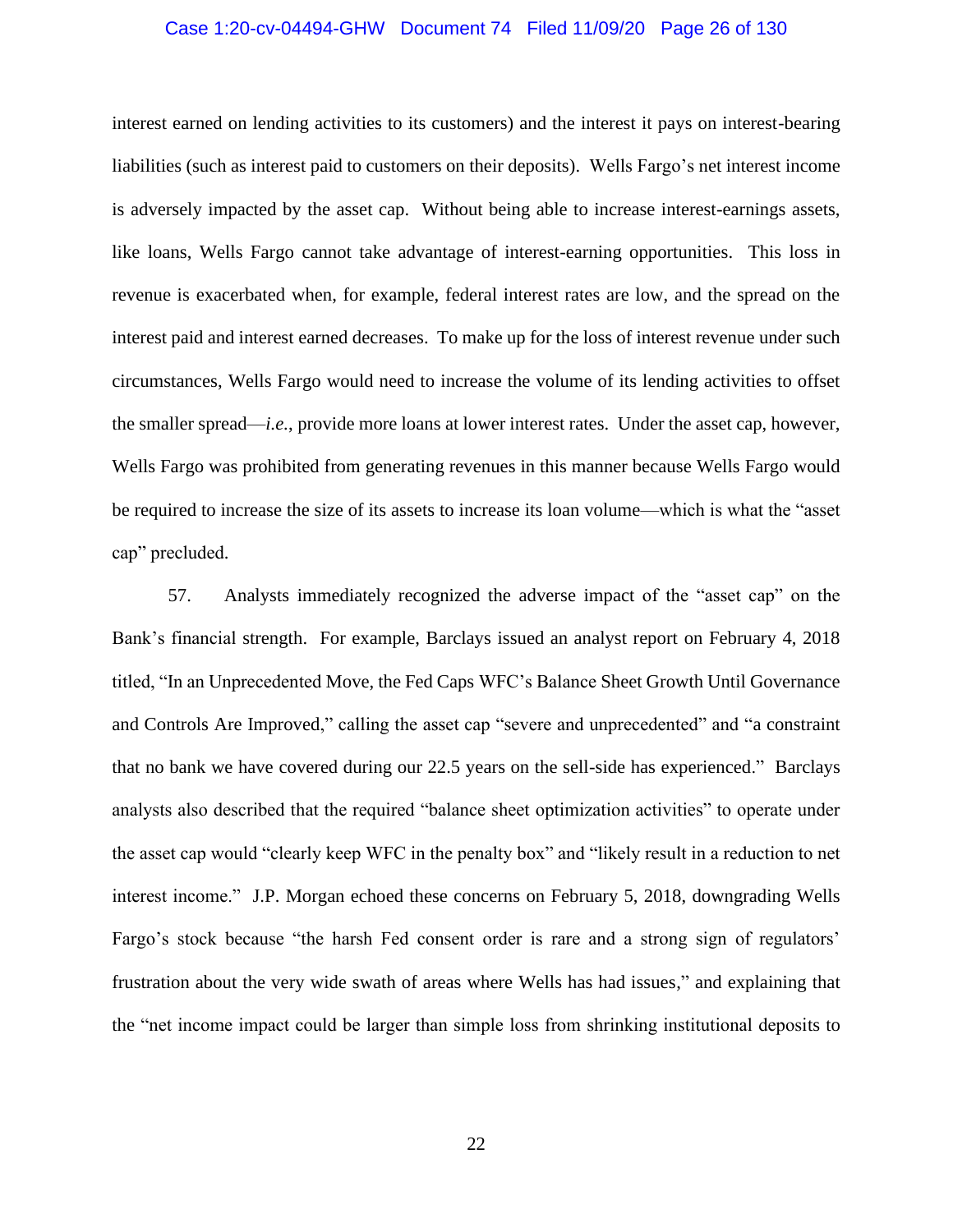#### Case 1:20-cv-04494-GHW Document 74 Filed 11/09/20 Page 27 of 130

accommodate planned loan growth—Wells could lose other revenues, both existing and potential, that it was trying to garner from these clients."

58. The financial press amplified these concerns. For example, on February 3, 2018, *CNN Business* noted that "[i]t is the first time the Federal Reserve has imposed a cap on the entire assets of a financial institution," explaining that the asset cap was an "unprecedented punishment." Two days later, *Bloomberg* called the asset cap imposed upon Wells Fargo the "Fed's 'Fear of God' Penalty." It also reported how "[a]nalysts at firms including JPMorgan, Morgan Stanley and Citi are slashing their ratings on Wells Fargo after the Federal Reserve devised harsh new punishments in the wake of the bank's scandals. They're pointing to hits to growth, earnings, business opportunities and the potential for other painful regulatory action yet to come."

## **4. The OCC and CFPB Issue Additional Consent Orders and Historic Fines**

<span id="page-26-0"></span>59. Wells Fargo's other two regulators—the OCC and CFPB—imposed additional coordinated consent orders on the Bank on April 20, 2018 (the "2018 OCC/CFPB Consent Orders" and together with the 2018 FRB Consent Order, the "2018 Consent Orders"), and fined the Bank over \$1 billion for its continued failure to correct its risk management and oversight.<sup>8</sup> As the OCC and CFPB explained, the Bank flouted the 2016 OCC/CFPB Consent Orders and continued to operate in a manner that was "reckless, unsafe, or unsound" and that violated federal banking and lending laws.

60. The 2018 OCC/CFPB Consent Orders required Wells Fargo to fix its compliance risk management and to remediate the harmed consumers. Like the 2018 FRB Consent Order, the

<sup>8</sup> *In the Matter of Wells Fargo Bank, N.A.,* File No. 2018-BCFP-0001, Consent Order (Apr. 20, 2018) (hereinafter, "2018 CFPB Consent Order"); *In the Matter of: Wells Fargo Bank, N.A. Sioux Falls, South Dakota*, AA-EC-2018-16, Consent Order For A Civil Money Penalty (Apr. 20, 2018) (hereinafter, "2018 OCC Consent Order").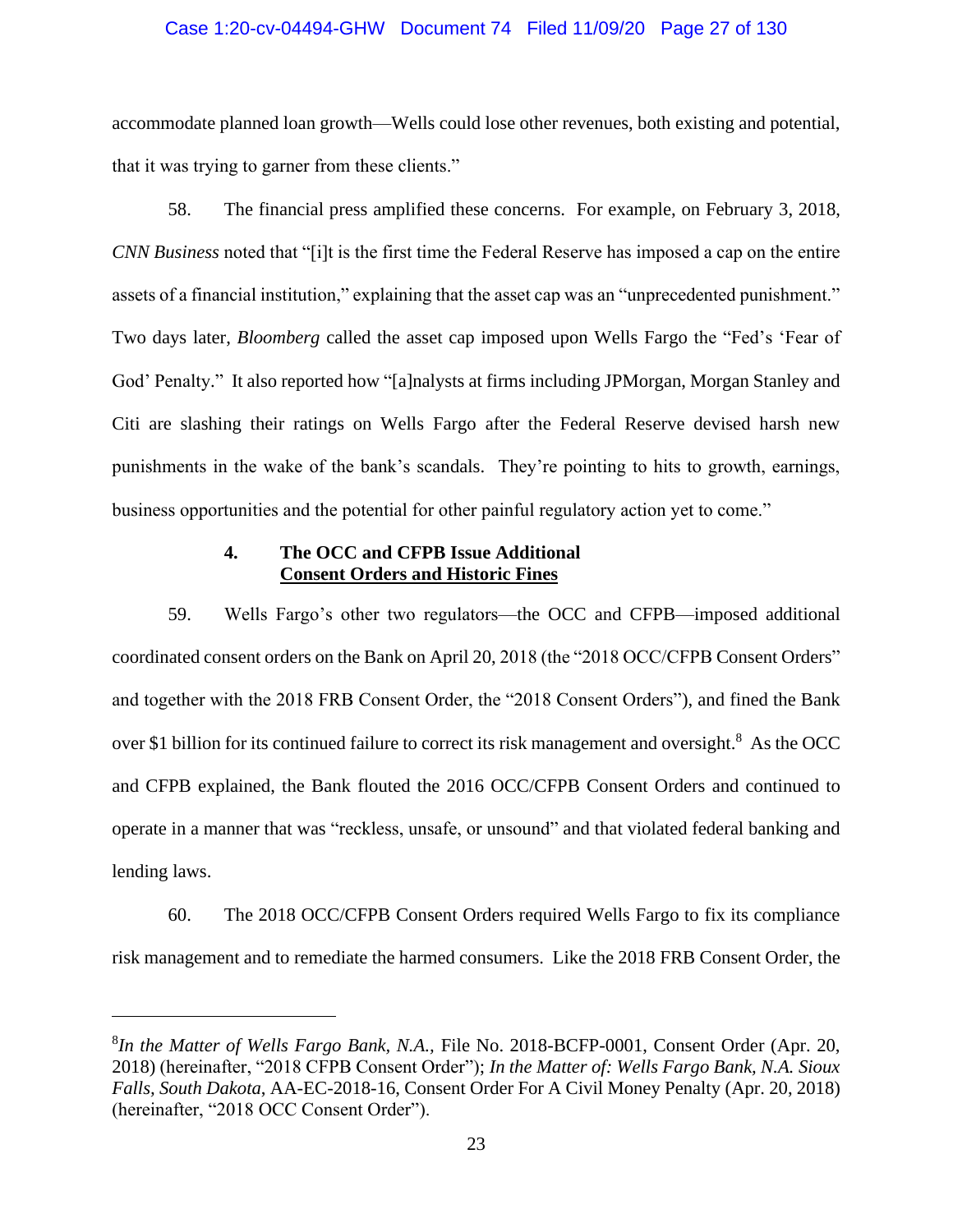#### Case 1:20-cv-04494-GHW Document 74 Filed 11/09/20 Page 28 of 130

OCC and CFPB provided detailed "Action Plans" within the 2018 OCC/CFPB Consent Orders, mandating that Wells Fargo pass through three stages to comply.

61. *Stage 1: Approved Plan.* By no later than June 19, 2018 (within sixty days (60) of the 2018 OCC/CFPB Consent Orders), Wells Fargo was required to submit to the OCC and CFPB a compliant plan acceptable to the OCC and CFPB that documented the Bank's actions to address compliance risk management. Then, by no later than August 18, 2018 (within one-hundred and twenty days (120) of the 2018 OCC/CFPB Consent Orders), Wells Fargo was required to submit a compliant plan documenting how it would implement a remediation program to identify and redress consumers harmed. These Stage 1 Plans were required to, among other things, "contain a complete description of the actions necessary to achieve compliance with their stated requirements in this Consent Order" and "specify timelines for completion of the remedial actions" to be implemented.<sup>9</sup>

62. Much like the 2018 FRB Consent Order, the 2018 OCC/CFPB Consent Orders stated that Wells Fargo could not proceed to the next stages of compliance until Wells Fargo "receiv[ed] a written determination of no supervisory objection from the Examiner-in-Charge" to the Stage 1 Plans.<sup>10</sup>

63. *Stage 2: Implementation.* After completing Stage 1, as evidenced by the OCC's and CFPB's written determination of no objection to the proposed Stage 1 Plans, Wells Fargo was required to "execute" and "implement" the accepted plans. Specifically, after the Bank received "notification" from the CFPB of its "determination of non-objection" to the Stage 1 Plans, Wells Fargo was then required to "implement and adhere to the steps, recommendations, deadlines, and

<sup>&</sup>lt;sup>9</sup> 2018 OCC Consent Order at 6; 2018 CFPB Consent Order at 32.

<sup>10</sup> 2018 OCC Consent Order at 6.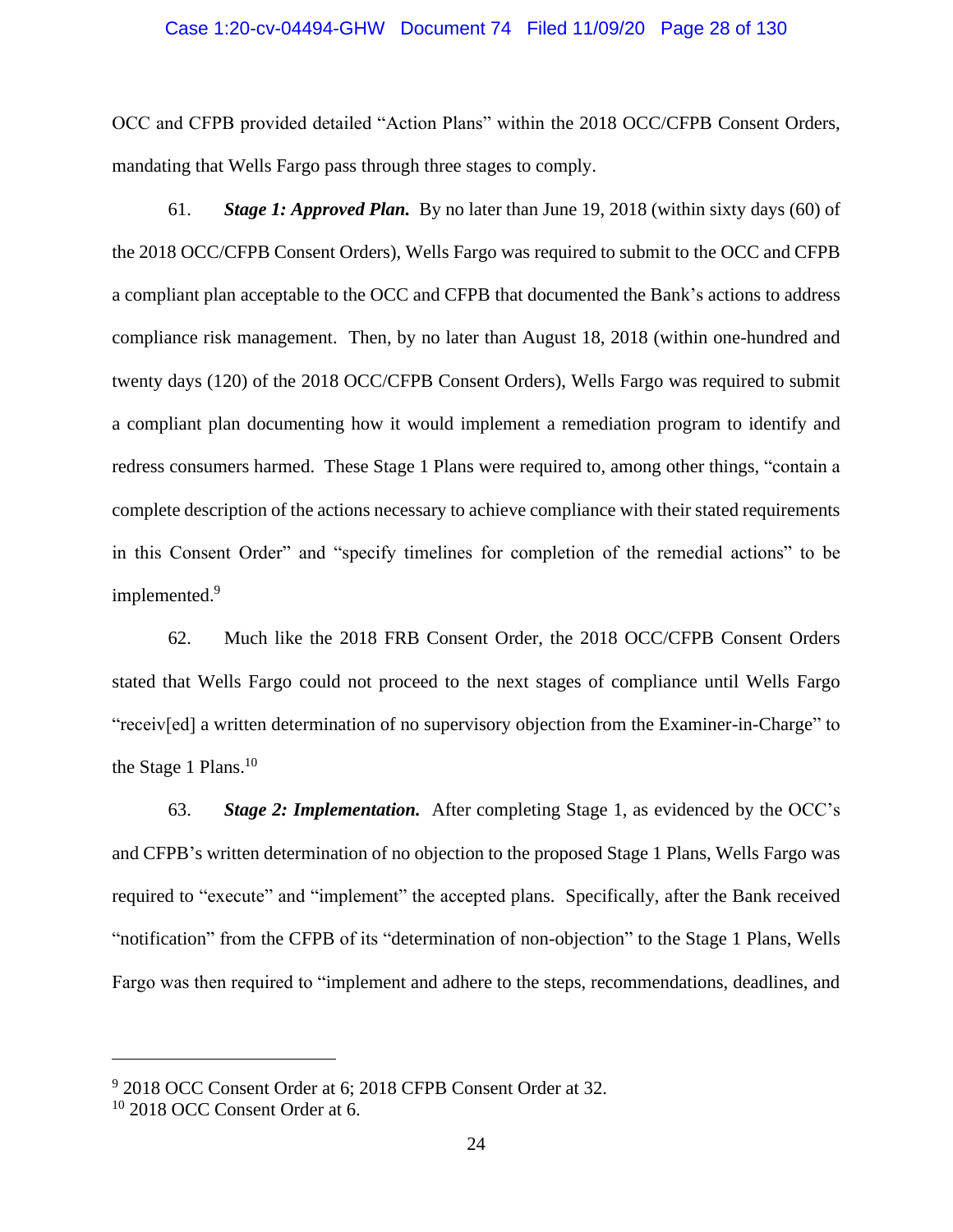#### Case 1:20-cv-04494-GHW Document 74 Filed 11/09/20 Page 29 of 130

timeframes outlined in the" compliance and redress plan.<sup>11</sup> Similarly, the OCC also mandated that "[u]pon receiving a written determination of no supervisory objection" from the OCC, "the Board shall ensure the Bank executes and thereafter adheres to the Plans."<sup>12</sup> Moreover, the OCC instructed that, "[i]n the course of executing the Plans, the Bank shall not take any action that will cause a significant deviation from, or material change to, the Plans, unless and until the Bank has received a prior written determination of no supervisory objection from the Deputy Comptroller."<sup>13</sup>

64. *Stage 3: Validation.* Once the Bank implemented its plans in Stage 2, the Bank was then required to validate the implementation and execution of the plan and submit a report to the CFPB and OCC summarizing the results of that validation. The OCC specified that "[t]he Bank shall not be considered to be in compliance with" the remediation requirements "until such time that the OCC has determined that the Bank is in compliance with" the Articles of the 2018 OCC Consent Order that detailed the three stages.<sup>14</sup>

65. The OCC and CFPB once again ensured that Wells Fargo's highest leadership would be deeply involved in compliance with the 2018 OCC/CFPB Consent Orders, mandating that Wells Fargo's Board "review all submissions (including plans, reports, programs, policies, and procedures) required by this Consent Order before submission to the Bureau."<sup>15</sup> The OCC and CFPB also sent a strong message to the Bank's Board that "the ultimate responsibility" for the Bank's compliance with the 2018 OCC/CFPB Consent Orders lay with the directors, including Defendants Sloan and Duke, with the CFPB stating that: "In each instance that this Consent Order requires the Board to ensure adherence to, or perform certain obligations of [the Bank], it is

<sup>&</sup>lt;sup>11</sup> 2018 CFPB Consent Order at 15, 18.

<sup>&</sup>lt;sup>12</sup> 2018 OCC Consent Order at 6.

<sup>13</sup> *Id*. at 6.

<sup>14</sup> *Id*. at 23.

<sup>15</sup> *Id*. at 16.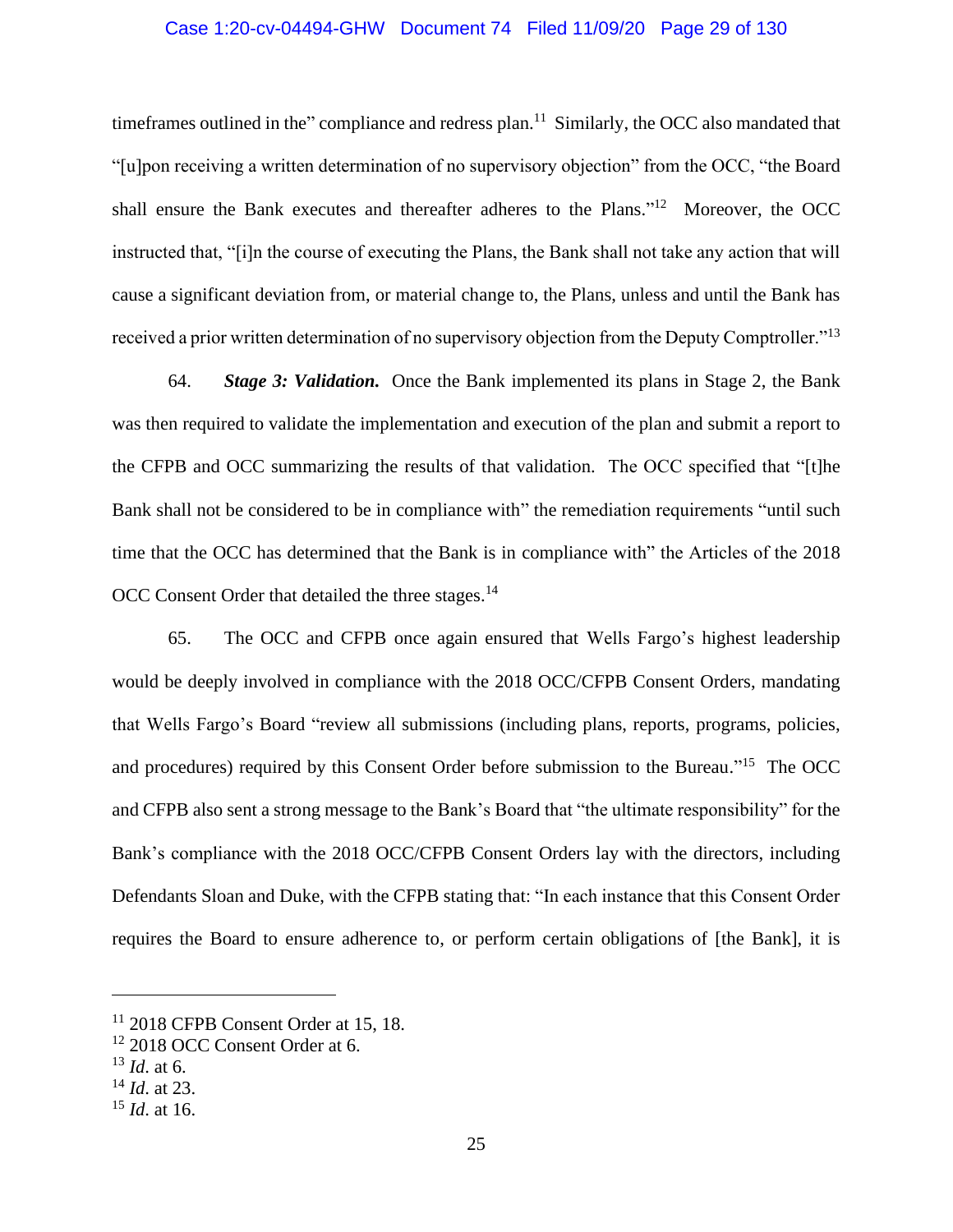#### Case 1:20-cv-04494-GHW Document 74 Filed 11/09/20 Page 30 of 130

intended to mean the Board shall … [r]equire timely reporting by [Bank] management of such actions directed by the Board to be taken under this Order," among other items.<sup>16</sup>

66. The Defendants understood and acknowledged that compliance with these regulatory directives was critically important to, not only the Bank's operations and financial soundness, but its survival. For example, Defendant Duke expressed in an internal February 19, 2018 email to the Bank's Chief Risk Officer that Wells Fargo's "credibility and perhaps even viability as a company is dependent on successfully exiting these consent orders along with the new Fed C[onsent] O[rder] in 2019." Defendant Sloan, in his March 9, 2019 written testimony before the House Financial Services Committee, likewise acknowledged that "fully satisfying the requirements set forth in our regulatory consent orders is critically important."

## <span id="page-29-0"></span>**B. Defendants Knowingly Misrepresent Their Compliance with the 2018 Consent Orders**

67. Investors, analysts, and commentators were intently focused on the Bank's compliance with the 2018 Consent Orders throughout the Class Period. During numerous investor calls, media appearances, and news interviews, Defendants fielded questions about Wells Fargo's satisfaction of the requirements of the 2018 Consent Orders. In response, they assured investors that they were in "compliance" with the 2018 Consent Orders' requirements, had approved Stage 1 Plans, and were "implementing" those plans in accordance with the 2018 Consent Orders—*i.e*., the Bank was past Stage 1 of the 2018 Consent Orders.

68. Unknown to investors at the time, Defendants' representations were knowingly or recklessly false, misleading, and omitted material facts, and were designed to falsely and misleadingly bolster investor confidence in the Bank's compliance. As discussed further below,

<sup>16</sup> *Id*. at 6; 2018 CFPB Consent Order at 17.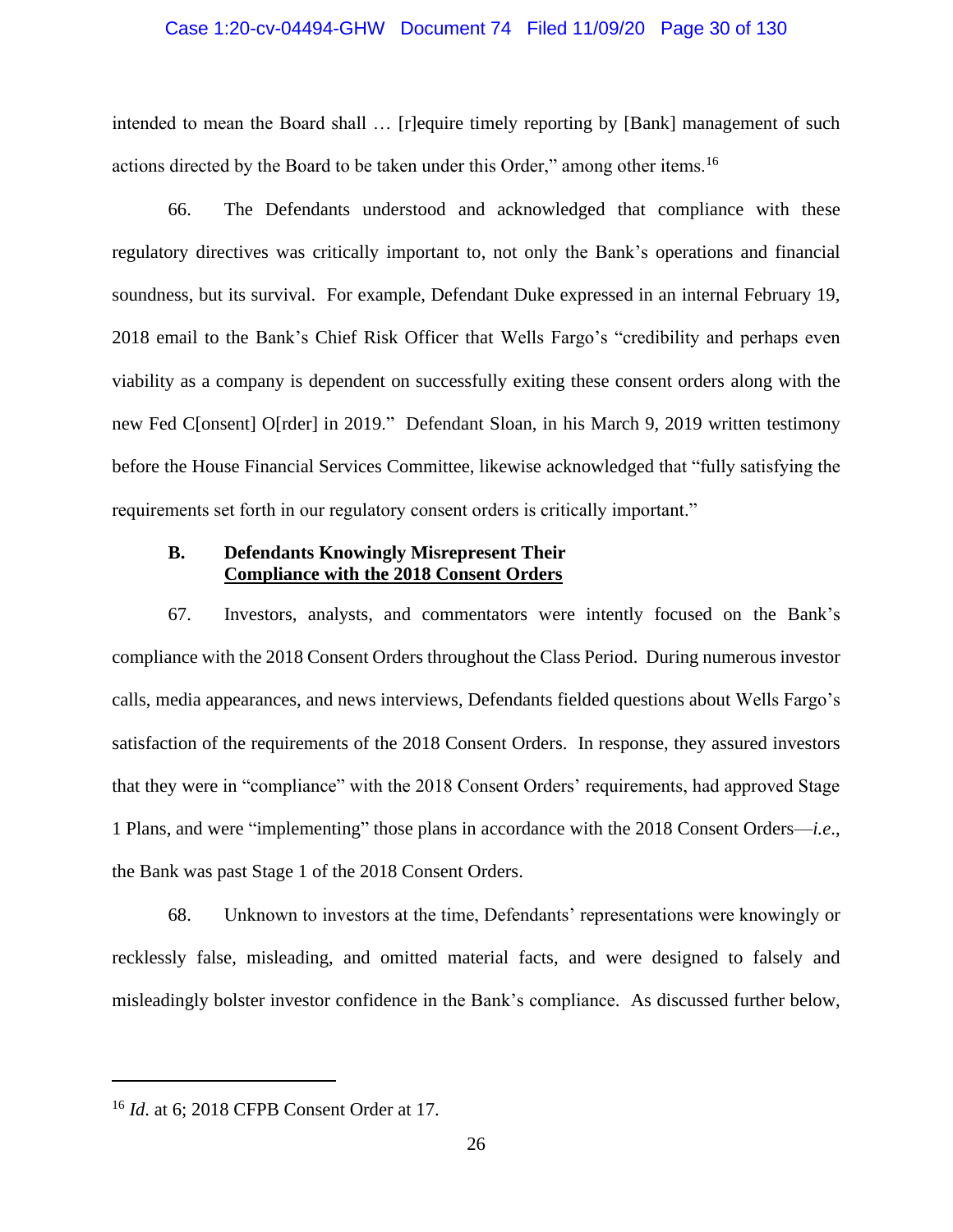#### Case 1:20-cv-04494-GHW Document 74 Filed 11/09/20 Page 31 of 130

Defendants' statements concealed that the Bank's Stage 1 Plan submissions were consistently rejected by the Regulators, Defendants never progressed to the "execution" or "implementation" stage of the 2018 Consent Orders, and Defendants were repeatedly reprimanded for flouting the Regulators' and the 2018 Consent Orders' clear directives. The Bank's top directors and executives each received in real-time a steady stream of rejection letters and stern rebukes from the Regulators. Each of these executives knew of the Regulators' rejections of the Bank's Stage 1 Plans and threats of further enforcement action, yet falsely and misleadingly assured worried investors and analysts that the Bank was "in the midst of implementing" or, even worse, had already "implemented" the plans in compliance with the 2018 Consent Orders.

## **1. Despite Numerous Rejection Letters and Stern Rebukes from the Bank's Regulators, Defendants Falsely and Misleadingly Tell Investors that the Bank has Compliant "Plans In Place" and is Already "Executing" Those Plans**

<span id="page-30-0"></span>69. Under the 2018 FRB Consent Order, as detailed above in Section IV.A.2, Wells Fargo was required to submit a compliant Stage 1 Plan by April 3, 2018. The Stage 1 Plan, which required the Federal Reserve's approval, was required to detail how the Bank would improve Board oversight and operational risk management and, specifically, to include "a timeline for full implementation with specific deadlines for the completion of each component of the plans." Despite the 2018 FRB Consent Order's plain terms and the Federal Reserve's consistent direction, Wells Fargo submitted to the regulator a proposed Stage 1 Plan that was materially deficient and not compliant with the 2018 FRB Consent Order.

70. The Federal Reserve promptly notified the Bank of the deficiencies in its submission. On the very day that Wells Fargo submitted its first proposed Stage 1 Plan on April 3, 2018, the Federal Reserve met with Defendant Duke to discuss the 2018 FRB Consent Order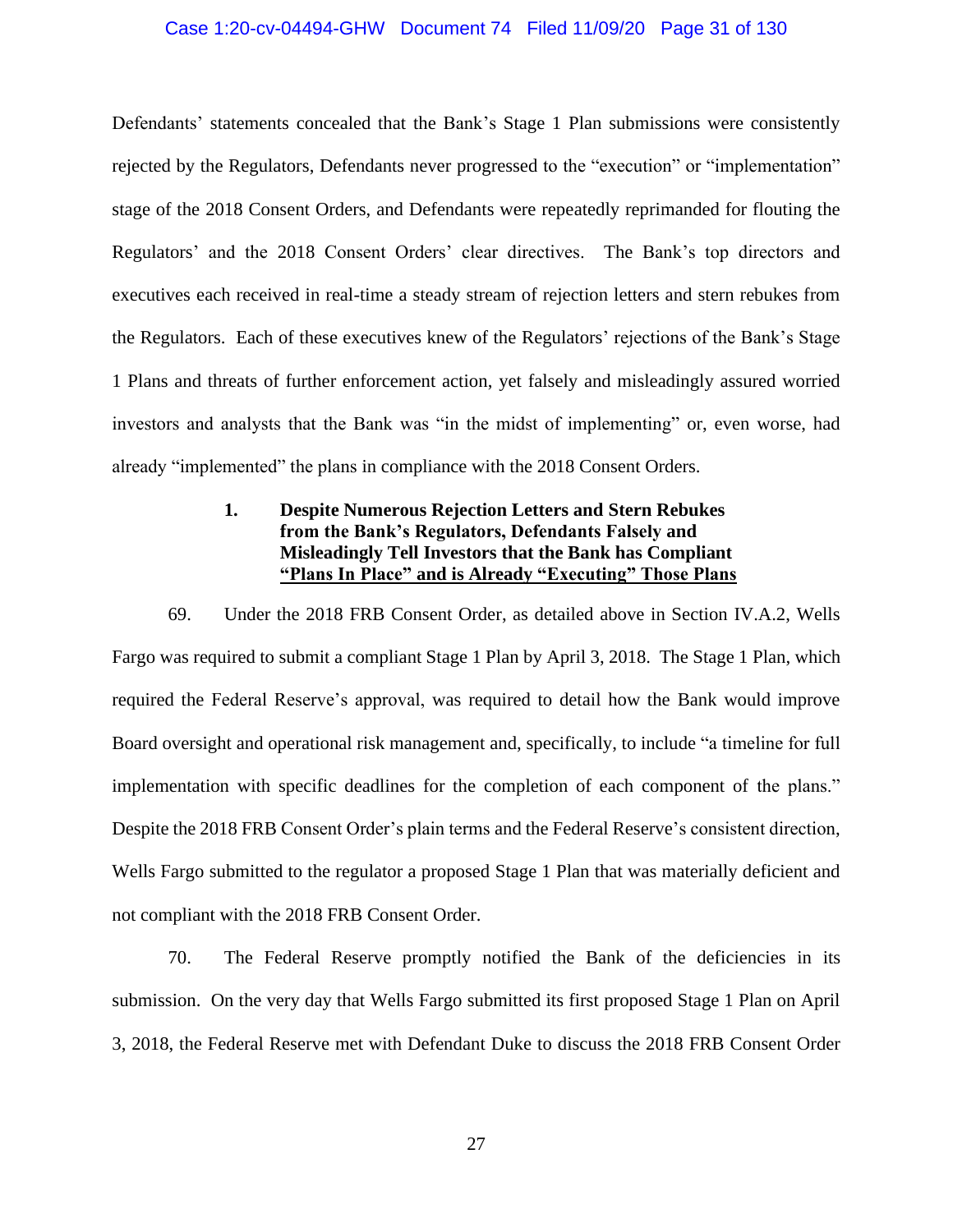#### Case 1:20-cv-04494-GHW Document 74 Filed 11/09/20 Page 32 of 130

and the deficiencies in Wells Fargo's proposed Stage 1 Plan.<sup>17</sup> As FRB officials testified to the House Financial Services Committee, "the Wells Fargo Consent Order Written Plans submitted on April 3, 2018 were missing major components such as plans to address the company's deficiencies in operational and compliance risk management."<sup>18</sup>

71. On May 7, 2018, the Federal Reserve sent a formal letter to Defendants Sloan and Duke rejecting the Bank's April 3, 2018 Stage 1 Plan submission (the "May 7, 2018 Rejection Letter"). In the May 7, 2018 Rejection Letter, the Federal Reserve formally notified the Bank that its April 3, 2018 Stage 1 Plan submission to address Board effectiveness and risk management was *"materially incomplete"* and *"insufficient."* The Federal Reserve further explained that the Bank's submission was so *"materially incomplete"* that the plans *"cannot be evaluated by [Federal Reserve] staff for their adequacy."* The Federal Reserve further stated that Wells Fargo's Stage 1 Plan *"fail[ed] to comprehensively address operational risk"*—a key purpose of the 2018 FRB Consent Order—and was *"missing key elements,"* including *"key implementation details about all self-identified categories of operational risk."* The May 7, 2018 Rejection Letter reiterated that *"[t]o satisfy the requirements of the Order, [Wells Fargo] must establish operation and compliance risk management programs that can effectively identify, measure, monitor, and control those risks."*

72. Among its many critical deficiencies, the Bank's proposed Stage 1 Plan "lacked milestones and timelines required under the consent order, which would have made it impossible for the FRB to evaluate the company's progress."<sup>19</sup> Indeed, according to the Federal Reserve, the

<sup>&</sup>lt;sup>17</sup> Majority Report at 48.

<sup>&</sup>lt;sup>18</sup> Minority Report at 76.

<sup>19</sup> *Id*. at 75.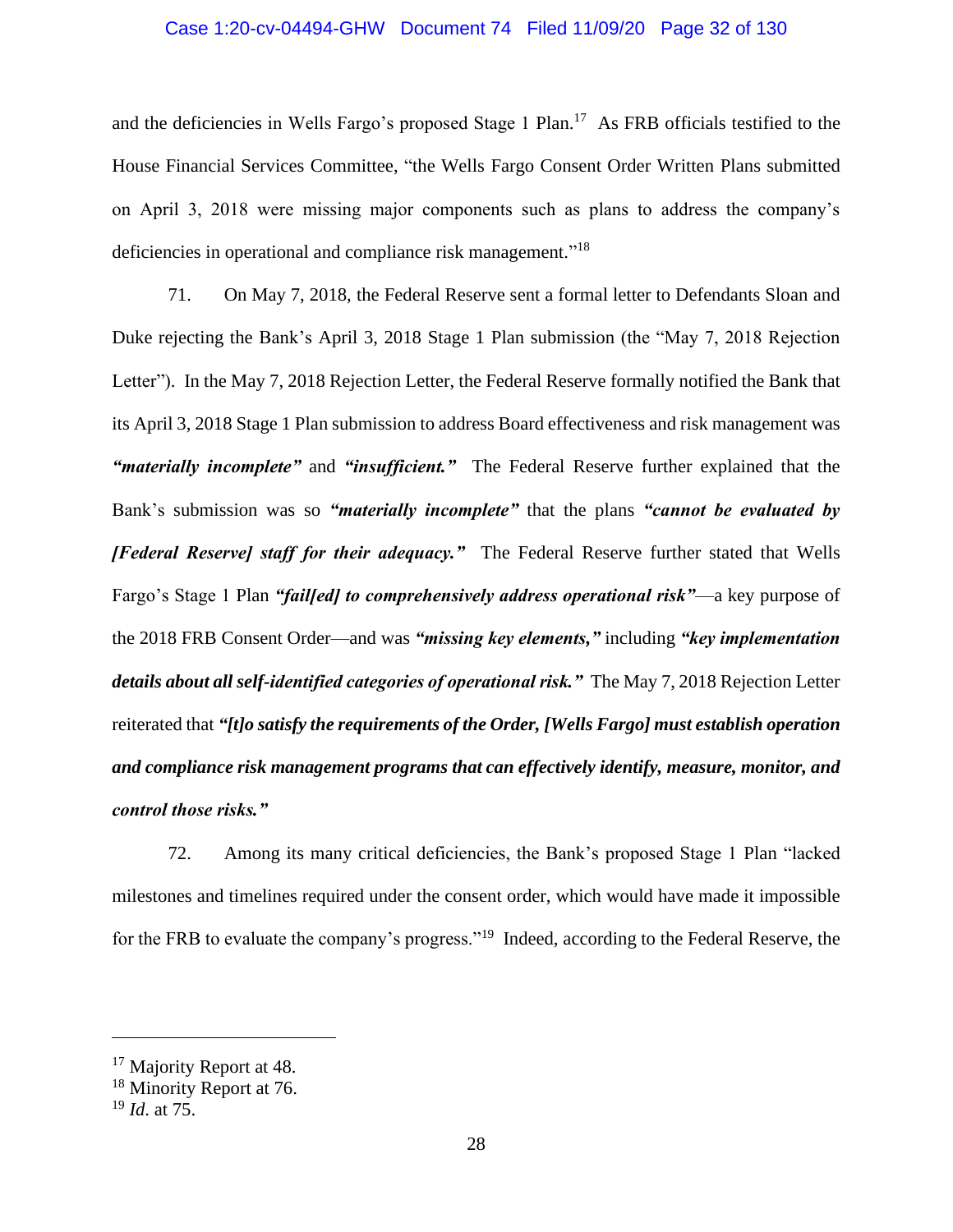#### Case 1:20-cv-04494-GHW Document 74 Filed 11/09/20 Page 33 of 130

Bank's Stage 1 Plan was *"so inadequate as to raise concerns about the company's leadership."*<sup>20</sup> In its May 7, 2018 Rejection Letter, the Federal Reserve instructed Wells Fargo to resubmit a compliant Stage 1 Plan within 90 days–*i.e.*, by July 2, 2018.

73. The Federal Reserve's May 7, 2018 Rejection Letter was directed to Wells Fargo's leadership and Board. On May 8, 2018, after reading the Federal Reserve's May 7, 2018 Rejection Letter, Wells Fargo Board member, Theodore Craver, wrote an email to Defendant Duke admitting that *"we totally biffed it."* He further stated, *"[s]peaking frankly, this was a big miss that doesn't reflect well on Tim [Sloan]. It would seem that there is little under the very important category*  of 'clean up the mess' that is bigger than this recent submission to the Fed." Director Craver further questioned Defendant Duke as to why the proposed plans *"miss[ed] the mark over so many fronts."* Director Craver's conclusion: *"I can't help feeling that we just plain missed the mark, and that this one is on us."*

74. In addition, Director Craver admitted in his May 8, 2018 email to Defendant Duke that the Bank's failure to meet the 2018 FRB Consent Order's requirements and submit a compliant Stage 1 Plan would surely be material to investors and conceded that the information was not otherwise known by the market. On that subject, he wrote Defendant Duke that, if investors and customers learned about the May 7, 2018 Rejection Letter and the Federal Reserve's feedback to the Bank, *"I imagine that investors and customers would view this feedback from the Fed as completely unacceptable. I would expect to hear from them something along the lines of, 'is there anything you can get right?'"*

75. Wells Fargo's Risk Committee also was aware of and recognized the significance of the Federal Reserve's May 7, 2018 Rejection Letter. After receiving the May 7, 2018 Rejection

<sup>20</sup> *Id*. at 11.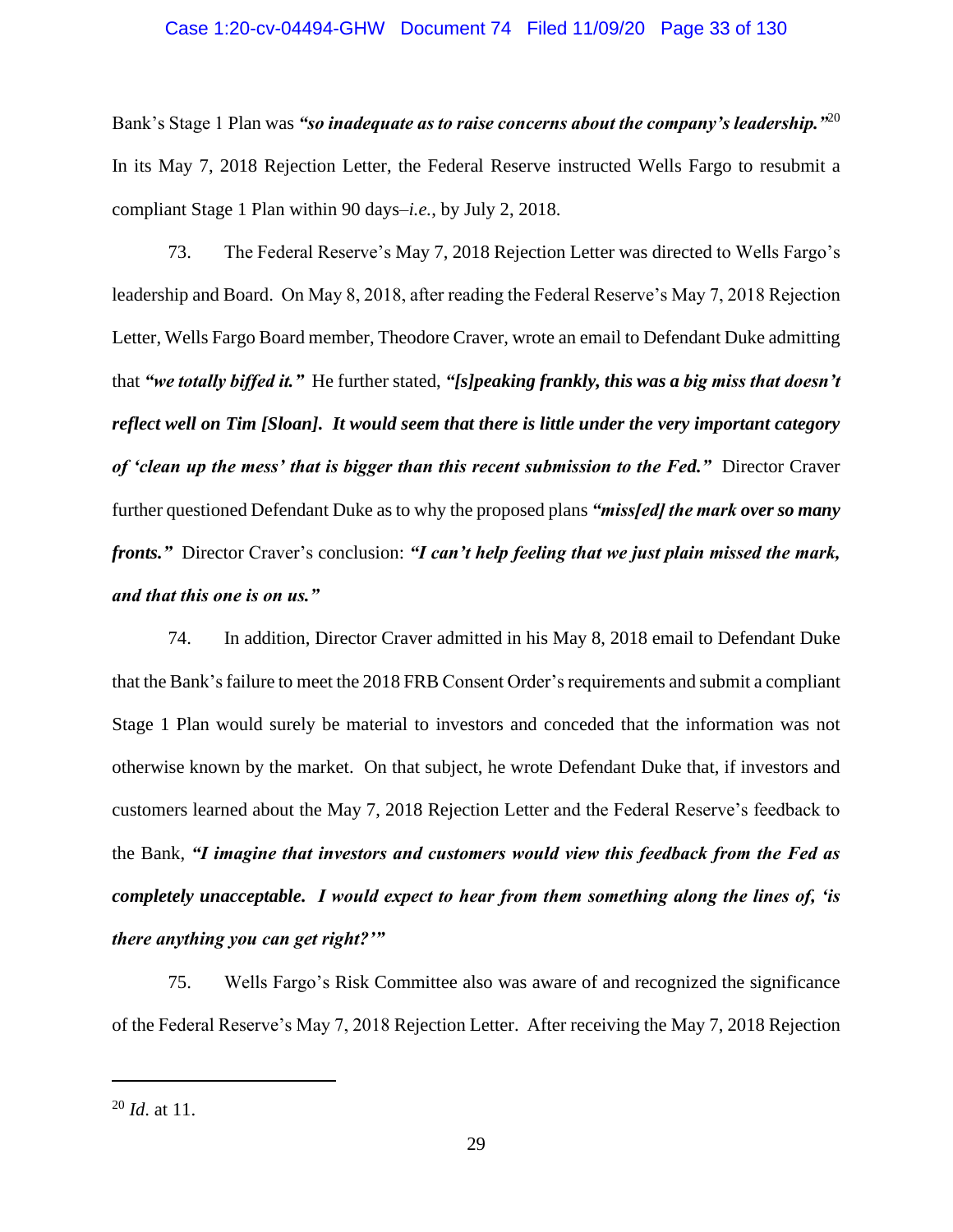#### Case 1:20-cv-04494-GHW Document 74 Filed 11/09/20 Page 34 of 130

Letter, Wells Fargo's Head of Regulatory Relations, Sarah Dahlgren, wrote to Defendants Sloan, Parker, and Shrewsberry in a May 13, 2018 email that "the underlying messages (both in the [May 7, 2018 Rejection Letter] and in our discussions with the Fed) suggest that we need to take a broader and more holistic approach (take a step back and don't simply answer the questions that were asked)."

76. Defendants concealed and misrepresented these facts when speaking to investors, including concealing that there was material undisclosed information regarding the Bank's compliance with the terms of the 2018 Consent Orders. During a May 30, 2018 Deutsche Bank Global Financial Services Conference, Defendant Shrewsberry was asked to "frame where you are on some of the [regulatory] issues and where the heavy lifting is still to come" under the 2018 FRB Consent Order. Despite having the undisclosed May 7, 2018 Rejection Letter in hand, and knowing that the regulator's stern rebuke was material to investors, Defendant Shrewsberry stressed in his response that there was not *"anything meaningful that we aren't already talking about"* and that *"our investors know everything that's material that we know."* Never once did he disclose that, in truth, the Federal Reserve just weeks earlier rejected and blasted the Bank for its deficient Stage 1 Plan submission, leading the Bank's own Board member to conclude that that the Bank "totally biffed it."

77. Wells Fargo's failures to develop a compliant Stage 1 Plan continued. On June 5, 2018, Defendant Sloan sent a letter to the Federal Reserve requesting an extension of time to submit an acceptable Stage 1 Plan. In the extension request letter, Defendant Sloan conceded that the Bank was still not prepared to submit an acceptable Stage 1 Plan and needed additional time to develop a "response that is acceptable to the Federal Reserve." Defendant Sloan requested that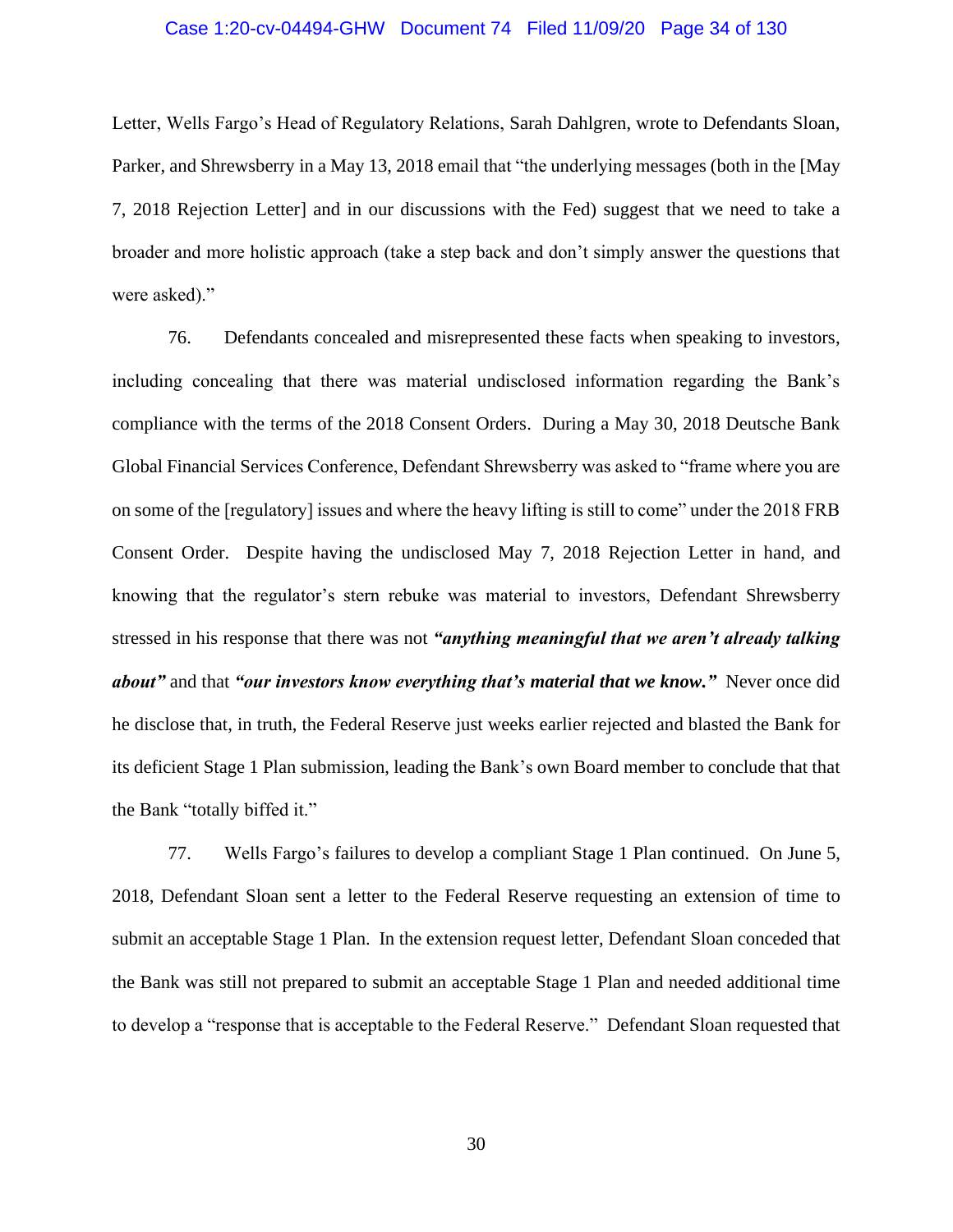#### Case 1:20-cv-04494-GHW Document 74 Filed 11/09/20 Page 35 of 130

Wells Fargo receive an extension until September 19, 2018—over five months after the 2018 FRB Consent Order's original deadline—for the Bank to submit a compliant Stage 1 Plan.<sup>21</sup>

78. Wells Fargo and its executives persisted in concealing from investors the Regulator's rejections of the Bank's Stage 1 Plan and dismay at the Bank's non-compliance, as well as the Bank's failure to timely submit a compliant Stage 1 Plan. Indeed, just one week after Defendant Sloan requested an extension to cure the material deficiencies in the Bank's prior Stage 1 Plan submission, Defendants told investors (falsely and misleadingly) that they were already "implementing" and "executing" the Stage 1 Plans. For example, on June 13, 2018, in response to a question from an analyst during a Morgan Stanley Financial Conference concerning "what's left to do" and whether the Bank was "already executing on the specific requests," Defendant Shrewsberry said, *"Yes,"* and emphasized that Wells Fargo was in *"the last mile of knitting all of this together.*" In truth, as Defendants knew, they had not made it past the first stage of the 2018 FRB Consent Order, and the Bank's Stage 1 Plan proposal had been consistently and emphatically rejected.

79. Defendants buttressed their false representations about the Bank's purported status in meeting the requirements of the 2018 FRB Consent Order with additional assurances that the asset cap would be lifted in the near-term. For example, during a July 13, 2018 second quarter 2018 earnings call with investors and analysts, when J.P. Morgan analyst Vivek Juneja asked for an "update" on the timing of full compliance with the 2018 FRB Consent Order and removal of the asset cap, Defendant Sloan reiterated that there had been *"no change in the update from Investor Day"* several months before and that *"our expectation is that sometime in the first half* 

<sup>&</sup>lt;sup>21</sup> The Federal Reserve reluctantly granted the Bank's June 5, 2018 extension request on June 20, 2018, allowing Defendants an additional two months to submit a compliant Stage 1 Plan to the Federal Reserve.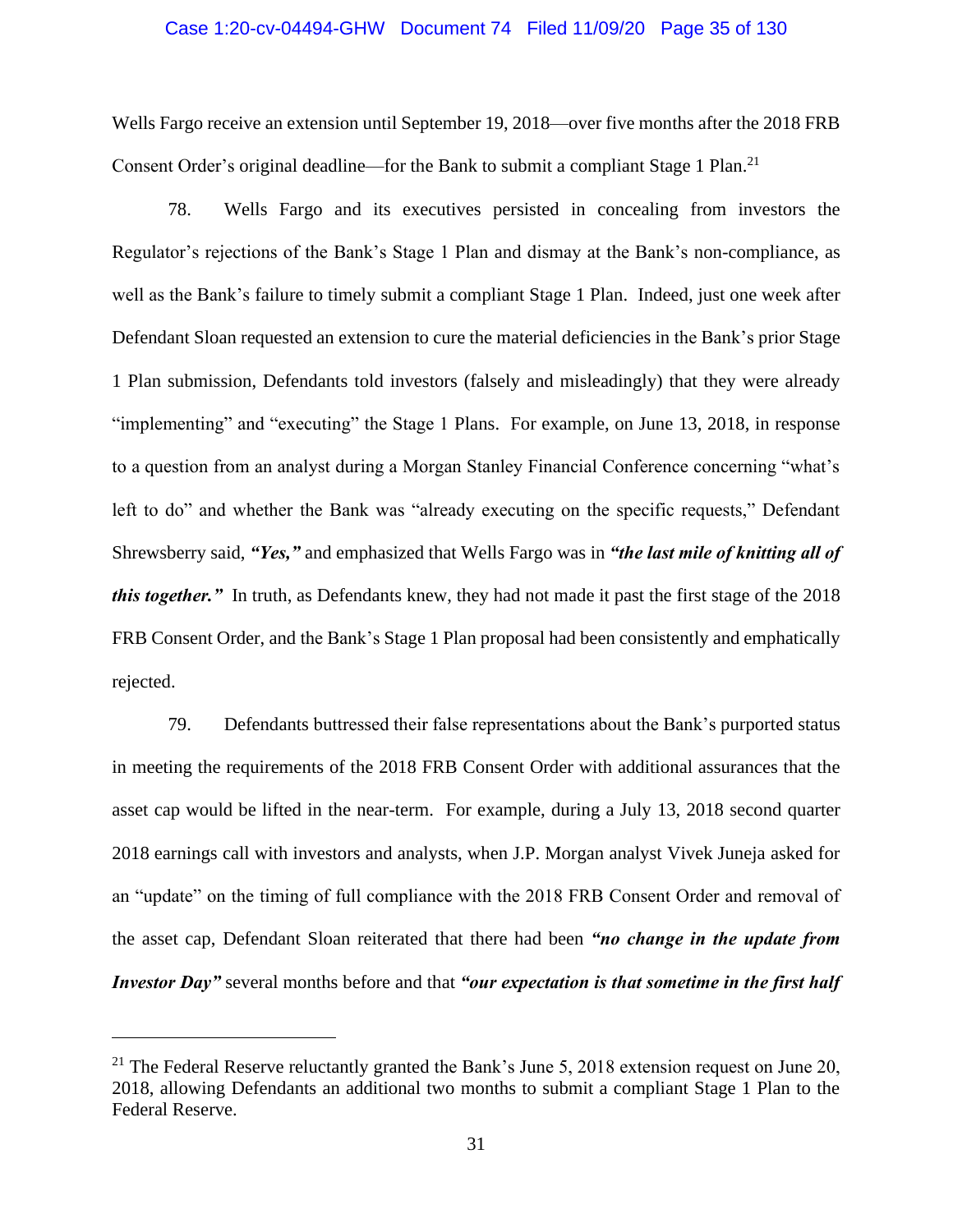#### Case 1:20-cv-04494-GHW Document 74 Filed 11/09/20 Page 36 of 130

*of next year."* In making these assurances, Defendants never once told investors that, in truth, the Bank's Stage 1 Plan to the Federal Reserve had been rejected, that the Bank required additional time to submit a compliant Stage 1 Plan, and that the Federal Reserve had reprimanded the Bank for its failure to satisfy the 2018 FRB Consent Order's requirements.

80. On July 24, 2018, Wells Fargo and its top executives were formally notified in writing that its other top regulator, the OCC, also rejected Wells Fargo's proposed Stage 1 Plan under the 2018 OCC/CFPB Consent Orders (the "July 24, 2018 Rejection Letter"). In the July 24, 2018 Rejection Letter, the OCC stated that, *"[d]espite the OCC including detailed requirements and expectations in the [2018 OCC Consent Order] document, the bank's submission response lacks substance and detail in a number of areas."* The OCC's July 24, 2018 Rejection Letter further told Wells Fargo that, "[a]s written, the plan does not provide full remediation for all impacted customers, and, in some instances, the Bank's initial plan results in the inconsistent and potentially unfair treatment of customers who experienced similar harm." The OCC also found that the Stage 1 Plan submission's proposal for remedying the Bank's deficient internal audit function (Article VI of the 2018 OCC Consent Order) and remediating auto-protection insurance ("CPI") customers (Article VIII of the 2018 OCC Consent Order) were deficient.

81. The OCC warned Wells Fargo in its July 24, 2018 Rejection Letter that the Bank's failure to submit a compliant plan had severe consequences. As the OCC explained, "[t]he length of time a Bank takes to achieve full compliance with all provisions of an enforcement action is a factor in the OCC's determination of any future supervisory and/or enforcement actions." The OCC further warned Wells Fargo that its new Stage 1 Plan submission must "demonstrate prompt corrective actions that are appropriately designed and will result in effective and sustainable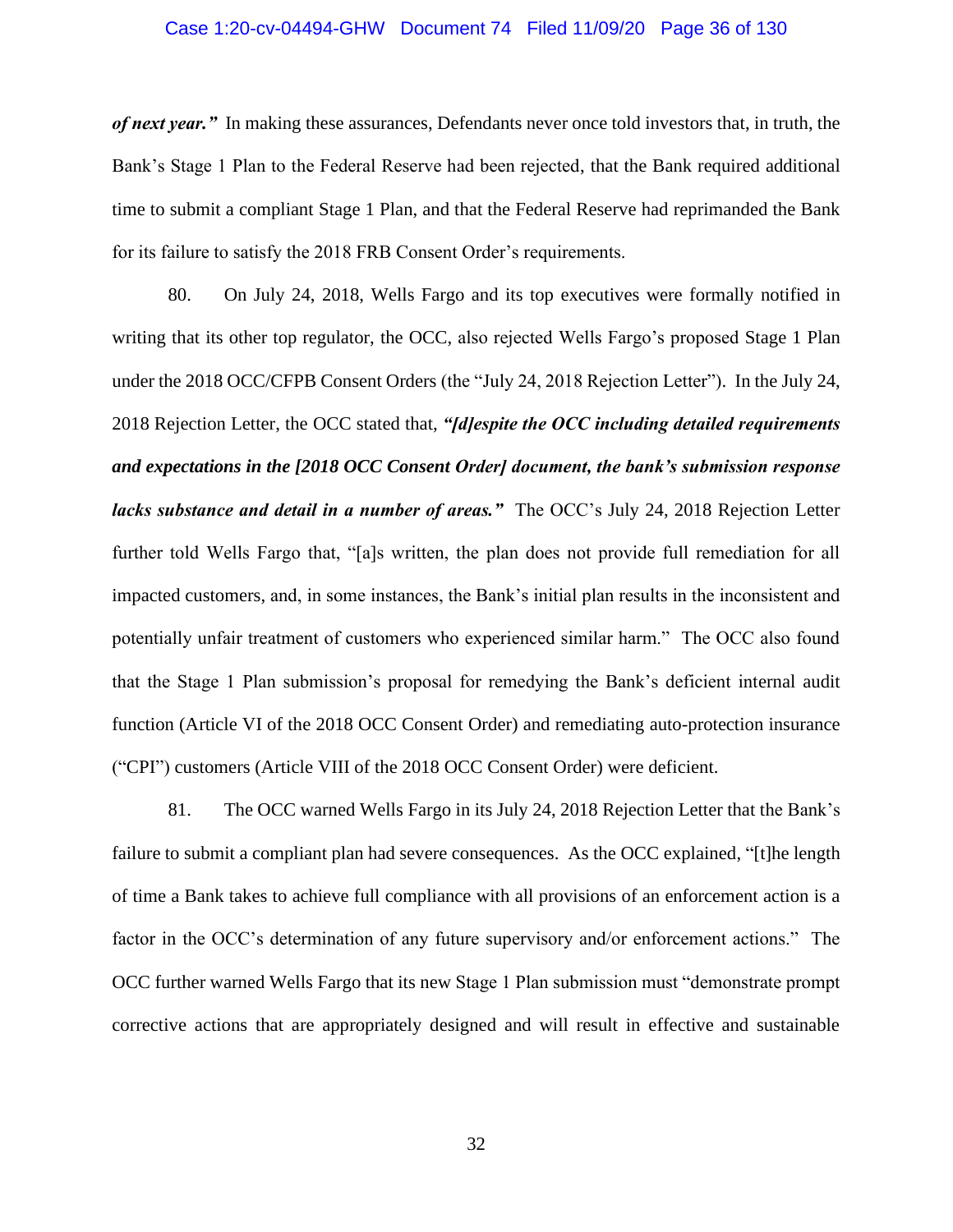#### Case 1:20-cv-04494-GHW Document 74 Filed 11/09/20 Page 37 of 130

resolution of the longstanding, uncorrected issues that are included in this [2018 OCC Consent Order]."

82. The OCC met with the Bank's entire Board, including Defendants Sloan and Duke, on the same day that it sent its July 24, 2018 Rejection Letter. During that meeting, the OCC emphasized the significance of the Bank's failure to submit a compliant Stage 1 Plan. The Bank's Board minutes from the meeting reflect that the OCC reprimanded the Bank's leadership for its myopic "focus on earnings" and stressed to the Bank's executives and directors the need for them to begin "similarly focusing on addressing outstanding regulatory issues." The OCC further voiced concerns about the Board's oversight failures of the Bank's management, emphasizing to the Board the need for it to start "holding senior management accountable."

83. During the July 24, 2018 meeting, Wells Fargo's Board admitted to the OCC that it knew the Stage 1 Plans that the Bank submitted to the OCC and CFPB did not comply with the 2018 OCC/CFPB Consent Orders. The Board also admitted to the OCC that their Stage 1 Plan proposal was, in truth, only a *"work in progress."*<sup>22</sup> As OCC and CFPB officials testified, the proposed Stage 1 Plan that Wells Fargo submitted to the OCC and CFPB as its Stage 1 "plan" was, in fact, not a plan at all; rather, it was a *"plan for a plan."*<sup>23</sup>

84. On August 11, 2018, Defendants Duke and Sloan, Director James Quigley, and Sarah Dahlgren met with the OCC's Comptroller, Joseph M. Otting, and senior OCC officials in Washington, D.C. to discuss the OCC's continued concerns with the Bank's failure to submit a compliant Stage 1 Plan and to sufficiently progress in its compliance overhaul. In an email from Defendant Duke summarizing that meeting, she stated that the OCC told Defendants Duke and

<sup>22</sup> Minority Report at 86.

<sup>23</sup> *Id*. at 70-71, 86.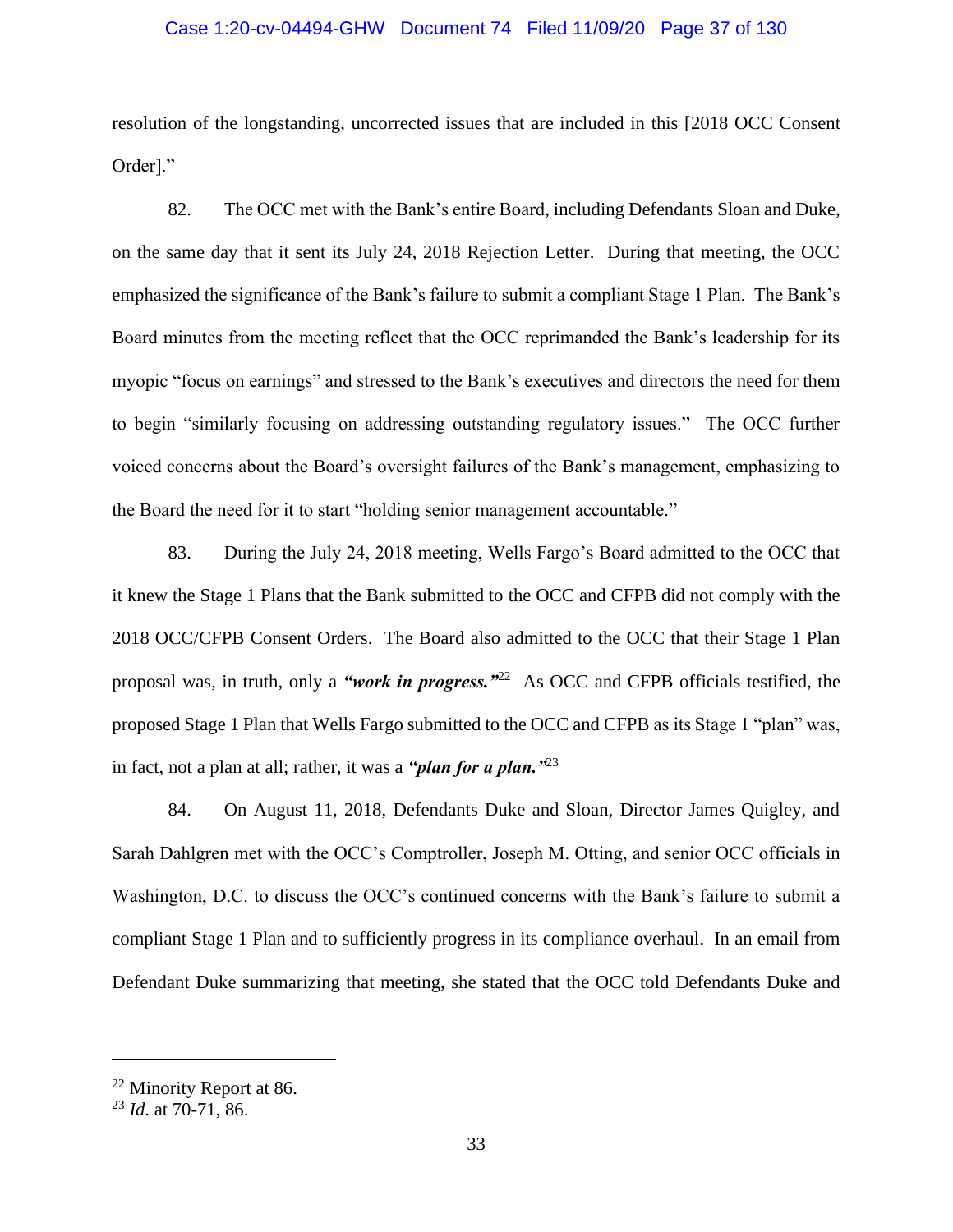#### Case 1:20-cv-04494-GHW Document 74 Filed 11/09/20 Page 38 of 130

Sloan that *"all their <i>fi.e., the OCC's] input had been ignored*" in Wells Fargo's revised Stage 1 Plan submission. The OCC further told Defendants during the meeting that the Bank's *"[m]anagement and the Board prioritize or over-focus on earnings at the expense of risk management.*" The OCC further expressed concerns during the meeting that Wells Fargo's *"[c]orrective actions take too long, plans submitted are not complete and established deadlines are not met"***;** *"[r]emediations are ad hoc, insufficient"***;** *and "executive management dismisses or minimizes issues."*

85. In the face of the Federal Reserve's May 7, 2018 Rejection Letter and the OCC's July 24, 2018 Rejection Letter, as well as the other in-person and written reprimands from the Regulators, Wells Fargo needed even more time to submit a revised Stage 1 Plan proposal to the Federal Reserve under the 2018 FRB Consent Order. On August 24, 2018, Defendant Sloan sent a letter to the Federal Reserve requesting another extension, this time until October 31, 2018 to submit a revised, proposed Stage 1 Plan—*i.e.*, now over six months after the 2018 FRB Consent Order's original deadline.<sup>24</sup>

86. Defendants continued, however, to conceal these facts from investors and repeatedly assured them that the Bank had passed Stage 1 of the 2018 Consent Orders, was into the "execution" and "implementation" stage of the 2018 Consent Orders, and that the Federal Reserve was content with the Bank's compliance. For example, on December 4, 2018, on the subject of the 2018 FRB Consent Order, Defendant Sloan told investors at an analyst conference sponsored by Goldman Sachs that the Bank was now *"executing the plan as opposed to designing it."* The same day, Defendant Sloan appeared on CNBC's *Squawk on the Street*, and again

 $24$  The Federal Reserve reluctantly granted Wells Fargo's second extension request on September 11, 2018.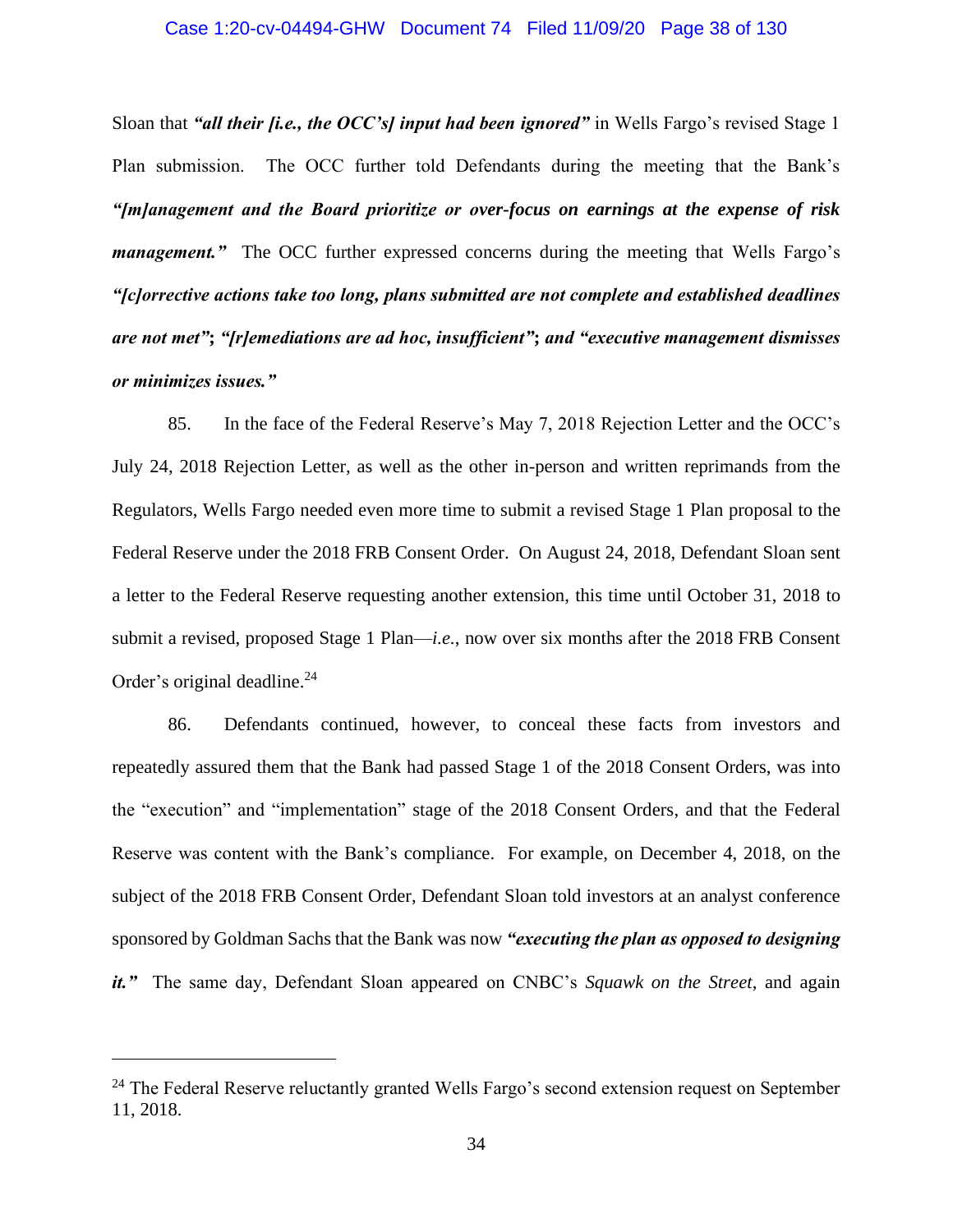#### Case 1:20-cv-04494-GHW Document 74 Filed 11/09/20 Page 39 of 130

squelched investor concern when he assured that, with regard to the 2018 FRB Consent Order, *"we've got plans in place, we're executing on those plans."* The next month, on January 15, 2019, during the Bank's fourth quarter 2018 earnings call, Defendant Sloan again asserted that *"we're in complete agreement with the Fed about what needs to be done, and we're in the midst of implementing that."*

87. Unknown to investors at the time, the Bank did not have agreements in place with any Regulators approving its Stage 1 Plans under the 2018 Consent Orders and the Regulators had issued stern rebukes of the Bank in the face of its failure to satisfy the requirements of the 2018 Consent Orders. On November 21, 2018, the OCC sent Wells Fargo's senior leaders another letter formally rejecting Wells Fargo's second attempt to submit a compliant Stage 1 Plan (the "November 21, 2018 Rejection Letter"). In the rejection letter, the OCC again stated that it was *"unable to provide a no supervisory objection to the portion of the CPI Remediation Plan specific to Wells Fargo Auto Finance (WFAF) because the plan is not adequately supported."*  As CFPB officials explained to Wells Fargo during a November 2018 follow-up meeting, the proposed Stage 1 Plan was again merely *"a plan for a plan."*<sup>25</sup>

88. Defendants, nevertheless, continued to misrepresent to investors their compliance with the 2018 Consent Orders' requirements and to hide the Regulators' stern rebukes of the Bank. On December 4, 2018, during a presentation at the Goldman Sachs U.S. Financial Services Investor Conference, Defendant Sloan assured investors that *"there's really nothing new to report in terms of the timing or the dialogue with the regulators, whether it's related to the consent order or any other area."* Then, in response to analysts' further inquiries for an update on the Bank's satisfaction of the 2018 FRB Consent Order, Defendant Sloan stressed to investors that the

<sup>&</sup>lt;sup>25</sup> Minority Report at 70.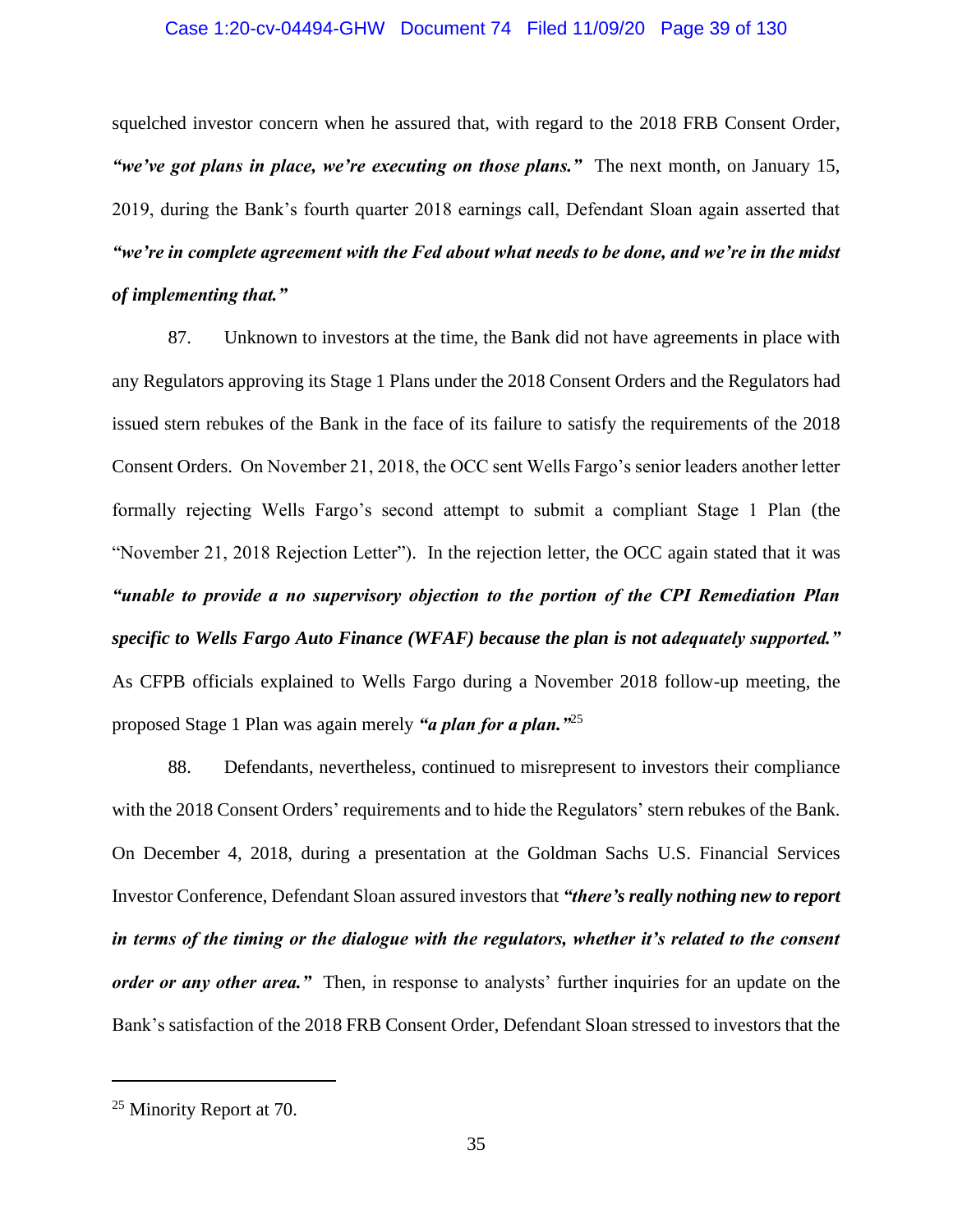#### Case 1:20-cv-04494-GHW Document 74 Filed 11/09/20 Page 40 of 130

Bank would satisfy the 2018 FRB Consent Order's requirements and be relieved of the asset cap by *"the first part of next year."* In making these assurances, Defendant Sloan never once mentioned that the Bank's Regulators each rejected the Bank's Stage 1 Plans and reprimanded the Bank for its delays and failures to comply with the 2018 Consent Orders' plain requirements, that the Bank needed to request two extensions for resubmitting its Stage 1 Plan proposals to the Federal Reserve, or that regulators were threatening further enforcement action.

89. Meanwhile, the Regulators continued to voice their dissatisfaction with the Bank's resubmitted plans. During a January 24, 2019 meeting, the Federal Reserve told Wells Fargo's executives that the revised Stage 1 Plan that it had submitted on October 31, 2018 again contained deadlines that were *"improbable and unrealistic."*<sup>26</sup> And in a February 15, 2019 email, the OCC told Defendant Duke that it was *"deeply concerned* about the continuing (and in some cases worsening) problems in a number of areas, evidenced by large number of extension requests, missed expected completion dates that are not communicated in a timely manner, failed audit validations, and extensions of Consent Order deadlines." And in a March 4, 2019 Quarterly Management Report to Wells Fargo, the OCC stressed to Defendants that the Bank's *"management and Board oversight remain inadequate,"* chastising the Bank for its *"missed deadlines"* and its submission of *"poor-quality action plans"* and concluding that Wells Fargo's response to the 2018 OCC/CFPB Consent Orders had been *"unacceptable."* 

90. Rather than reveal these troubling facts to investors, Wells Fargo's senior-most executives, including Defendant Sloan, intentionally modified the Bank's disclosures to conceal them further. On March 4, 2019, Defendant Sloan personally instructed his colleagues to change a statement in Wells Fargo's draft proxy statement filings with the SEC that would have—in its

<sup>&</sup>lt;sup>26</sup> Majority Report at 52.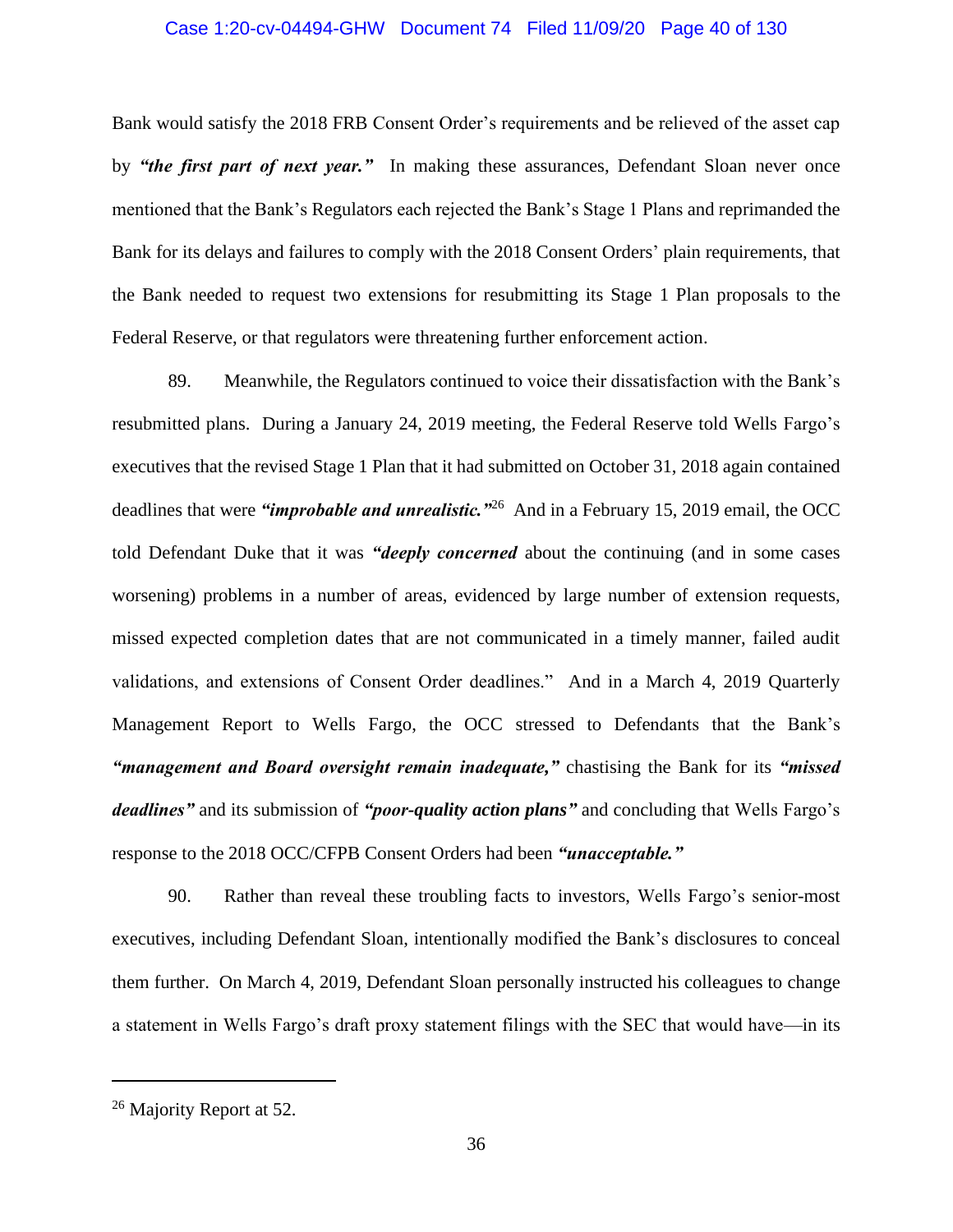#### Case 1:20-cv-04494-GHW Document 74 Filed 11/09/20 Page 41 of 130

original drafting before Defendant Sloan's alteration—admitted to investors that there was a "substantial amount of work remaining to meet the expectations outlined" in the 2018 Consent Orders. Defendant Sloan instructed his colleagues to strike the word *"substantial"* from the Bank's draft disclosure—notwithstanding that there *was* a substantial amount of work left to complete; indeed, the Bank's Stage 1 Plan submissions had been consistently rejected by the Regulators.

91. As Defendant Sloan explained in his March 4, 2019 internal email to Defendant Duke, if Wells Fargo disclosed the truthful fact that there was a "substantial amount of work remaining to meet the expectations outlined" in the 2018 Consent Orders, it would be poorly received by the Bank's investors. Defendant Sloan expressed concern to Defendant Duke that stakeholders would rightly interpret such a disclosure to mean that *"we are not close to lifting of the asset cap"*—a fact that Defendants actively sought to conceal. Defendant Duke agreed with Defendant Sloan's assessment and instruction to remove this admission from the Bank's SEC filing, responding to Defendant Sloan, *"I think you are right. Probably better to tone down the actual disclosures…"* In accordance with Defendant Sloan's instruction, agreed to by Defendant Duke, Wells Fargo struck from its draft SEC filings the disclosure that there was a "substantial amount of work remaining to meet the expectations outlined" in the 2018 Consent Orders.

## **2. Defendant Sloan Knowingly Lies to Congress About the Bank's Compliance with the 2018 Consent Orders**

92. On March 12, 2019, Defendant Sloan testified before Congress. The summons ordering his testimony stated that he would be asked questions by Congress about "Wells Fargo's varied engagements with its regulators, including Wells Fargo's compliance with its outstanding

37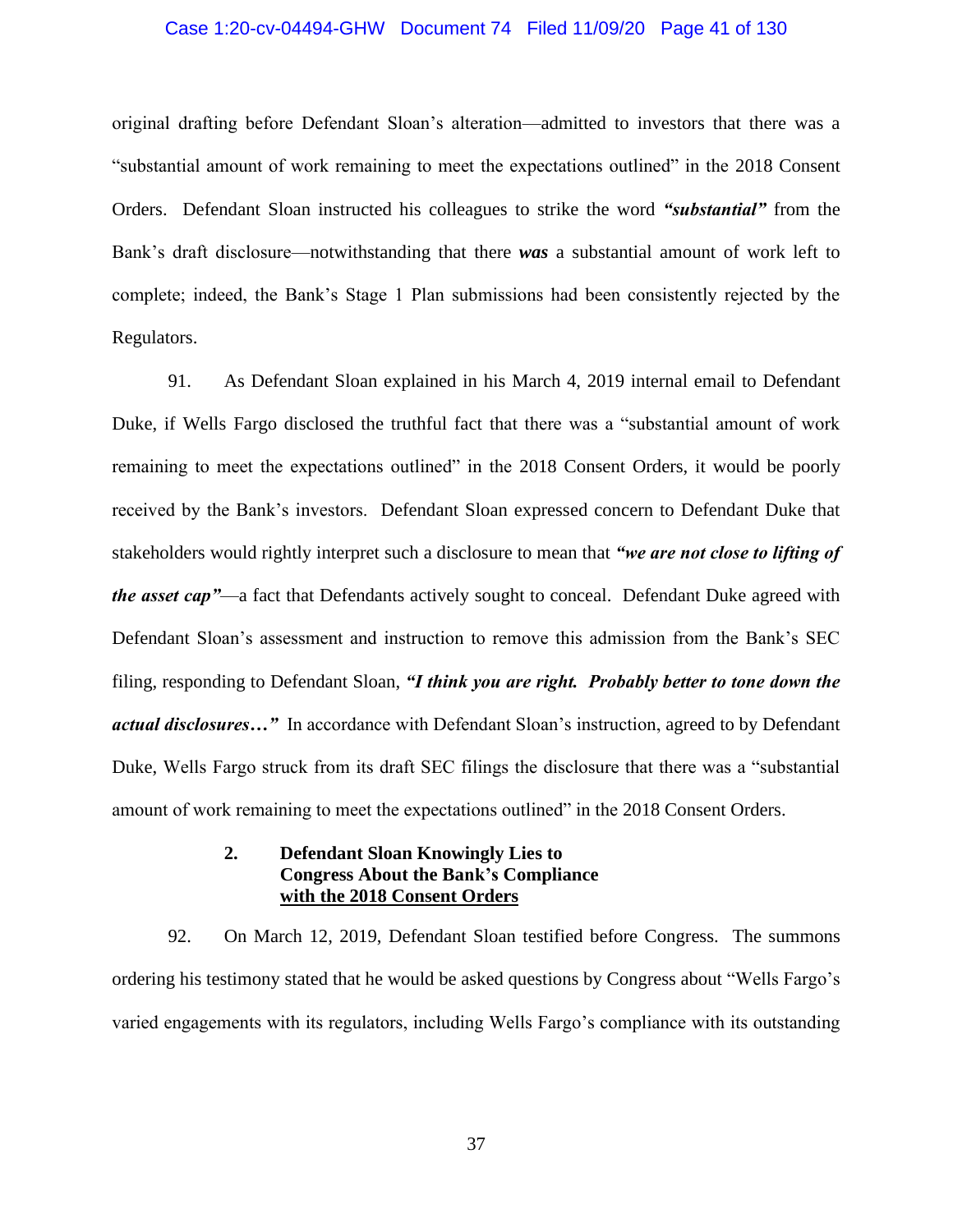#### Case 1:20-cv-04494-GHW Document 74 Filed 11/09/20 Page 42 of 130

consent orders."<sup>27</sup> The hearing was televised and closely watched by investors, analysts, and the financial press.

93. The day before Defendant Sloan's scheduled testimony before Congress, Defendants Sloan and Duke received the Federal Reserve's private, formal letter rejecting the Bank's second, revised Stage 1 Plan (the "March 11, 2019 Rejection Letter"). As detailed in the March 11, 2019 Rejection Letter, Wells Fargo's revised Stage 1 Plan submission *"remain[ed] materially incomplete,"* continuing to lack basic elements necessary to address the 2018 FRB Consent Order's target issues and failing to comprehensively address Wells Fargo's deficiencies with operational and compliance risk management. The Federal Reserve emphasized that Wells Fargo's revised Stage 1 Plan submission continued to suffer from basic gaps and again was riddled with errors and discrepancies, including incorrect progress indicators for deliverables and "illogical timeframes" for achieving future milestones. The Federal Reserve concluded that Wells Fargo's proposed Stage 1 Plan continued to suffer from *"[p]ervasive inaccuracies,"* which *"in aggregate, weaken the plan's credibility and impede clarity."*

94. In its March 11, 2019 Rejection Letter, the Federal Reserve sternly admonished Defendant Sloan and Wells Fargo's Board for failing—once again—to submit a compliant Stage 1 Plan. The Federal Reserve cautioned the Bank that it "expects [Wells Fargo] to take the time necessary to develop its next plans and ensure greater quality control," and that "[a] third failure to submit acceptable plans could cause the [Federal Reserve] to consider additional actions." The Federal Reserve concluded that the Bank's *"[c]ontinued failure to submit acceptable plans reflects poorly on the [the Bank], and negatively influences supervisors' view of the board and senior management's capacity to effectively manage and govern the firm."*

<sup>&</sup>lt;sup>27</sup> Majority Report at 6.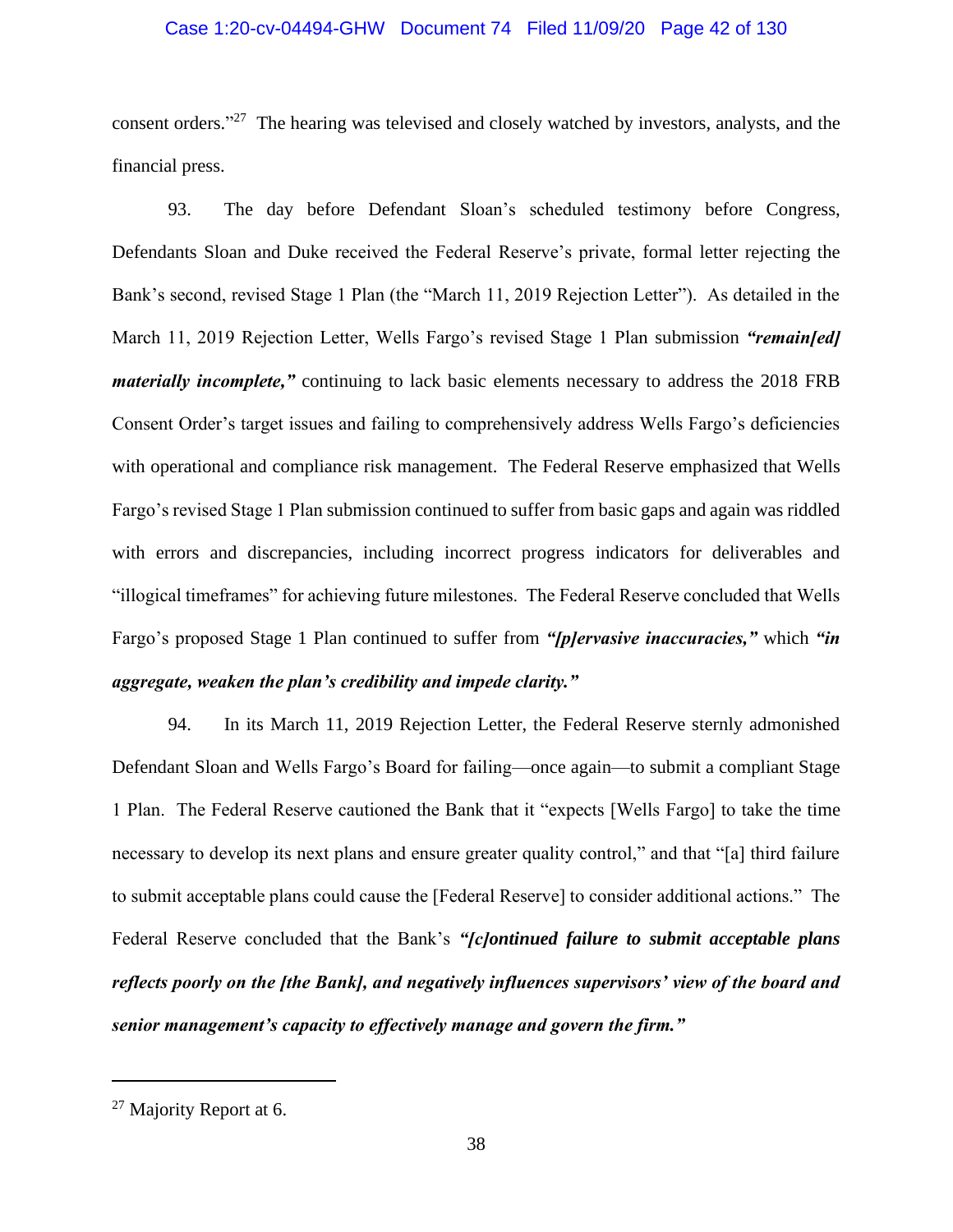#### Case 1:20-cv-04494-GHW Document 74 Filed 11/09/20 Page 43 of 130

95. Defendant Sloan kept these facts hidden from Congress and the investing public during his March 12, 2019 testimony, even in the face of probing questions by members of Congress. In response to questioning from Congress during the March 12, 2019 hearing about "why the Fed didn't remove the asset cap," Defendant Sloan testified that the Bank had "done" what the Federal Reserve had required "to improve the Board governance and oversight," adding in his written testimony that the Bank was *"mak[ing] progress against [its] action plans"* in response to all of the 2018 Consent Orders. And in response to questioning during the hearing about whether the Bank had received a "non-objection" letter from the OCC and CFPB in response to the Bank's Stage 1 Plan submissions, Defendant Sloan responded that *"we are executing that plan"* and *"[w]e are in compliance with those plans."* When further pressed about whether "the bank disclosed to investors the status of the plans that it submitted to the OCC and the [CFPB], including whether the regulators have raised any objections to the bank's submitted plans," Defendant Sloan again responded, *"I can assure you that we have plans in place."*

96. Nowhere did Defendant Sloan remotely disclose the truth to Congress or investors. Indeed, Defendant Sloan knew his statements to Congress about the Bank's purported compliance with the 2018 Consent Orders' requirements were false and misleading. For that reason, shortly after testifying to Congress, he personally—but unbeknownst to investors—"called the Federal Reserve to *apologize* for his mischaracterizations in his statements during the hearings and to the media."<sup>28</sup> Critically, neither Defendant Sloan nor any other Defendant issued any such apology, correction, or retraction to investors or the public.

97. With the Regulators' stern rebukes and rejections of the Bank's Stage 1 Plan submissions concealed from investors, securities analysts believed that the Bank was, as Defendant

<sup>&</sup>lt;sup>28</sup> Minority Report at 32.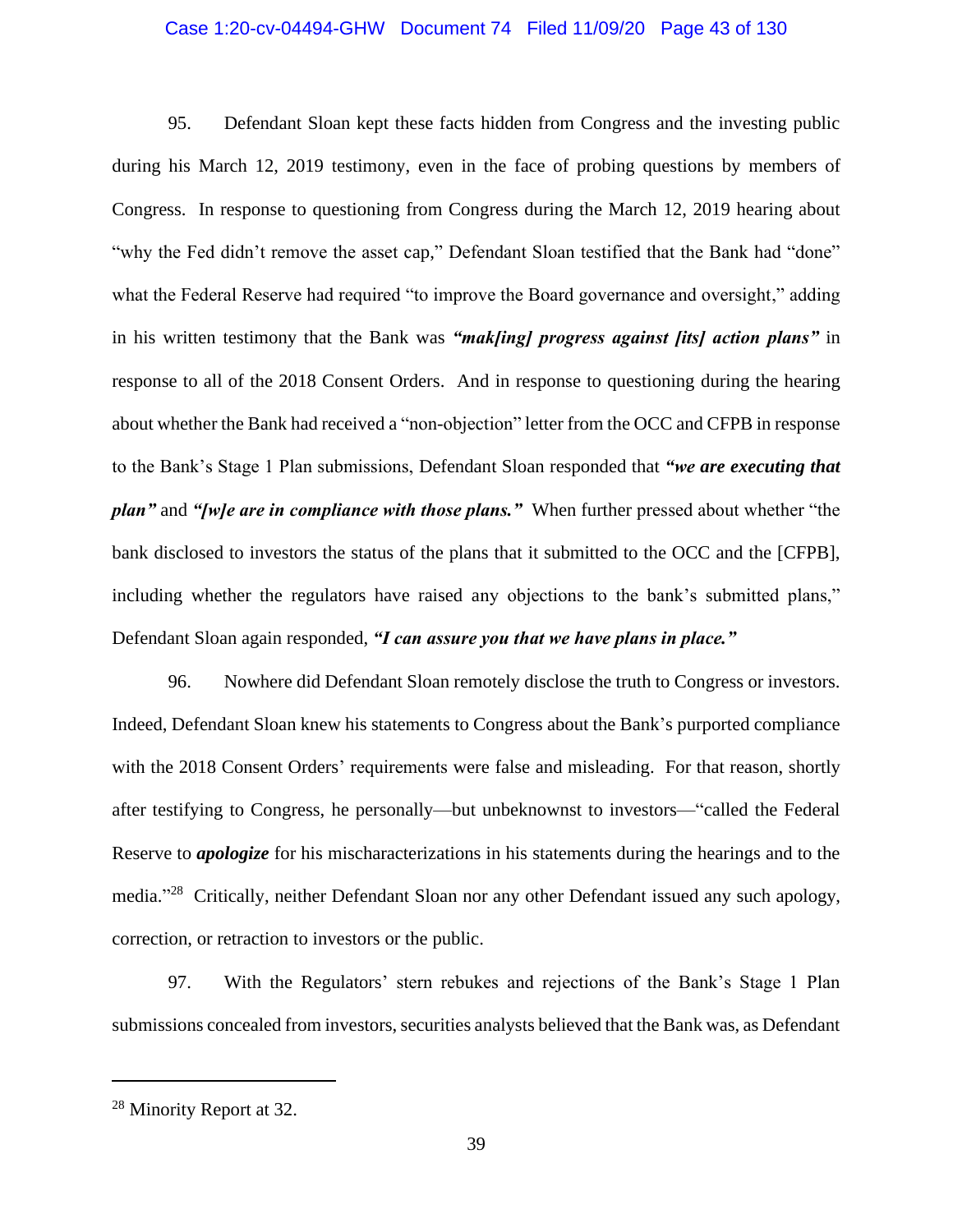#### Case 1:20-cv-04494-GHW Document 74 Filed 11/09/20 Page 44 of 130

Sloan assured investors during his testimony, complying with the Regulators' requirements and had already submitted compliant Stage 1 Plans. For example, Jim Cramer told the market the day immediately after Sloan's congressional testimony in a spotlight on *Squawk on the Street*, titled "Wells Fargo CEO Tim Sloan: Customers can still trust us," that the Bank "had done a lot of soul searching" and "I think everything he's [Defendant Sloan] done is right. Everything! And I've really gone over it, I've had him on the show." Cramer concluded, "I think he's [Sloan] done everything that is humanly possible to do, and the Board has too." Likewise, based on the Bank's prior representations, analysts at Susquehanna Financial Group concluded (incorrectly) that the Bank "submitted all of what was asked from them [by the Regulators] in terms of remediation plans."<sup>29</sup> Likewise, Sandler O'Neill + Partners reiterated its buy rating for Wells Fargo's stock and noted positively that there were "no new headline issues" and that "given the past couple of years for WFC, the absence of any new surprising charges or other revelations is a positive, in our view."30

98. Meanwhile, the OCC was stunned by Defendant Sloan's brazenly false and misleading testimony. On March 13, 2019, the day after the congressional hearing, OCC staff shared copies of the transcript of Sloan's testimony and internally chastised Defendant Sloan for his false testimony about the Bank's purported compliance with the provisions of the 2018 OCC/CFPB Consent Orders. In an internal email between members of the OCC, an OCC Senior Deputy Comptroller of Large Bank Supervision stated that, contrary to Defendant Sloan's testimony, Wells Fargo was not in compliance with the 2018 OCC/CFPB Consent Orders, citing

<sup>&</sup>lt;sup>29</sup> "Wells Fargo & Company: 1Q18 Post Conference Call Model Update," Susquehanna Financial Group (Apr. 13, 2018).

<sup>&</sup>lt;sup>30</sup> "WFC 3Q18 Earnings Review: Reducing EPS Estimates but Reiterate BUY Rating," Sandler O'Neill + Partners (Oct. 15, 2018).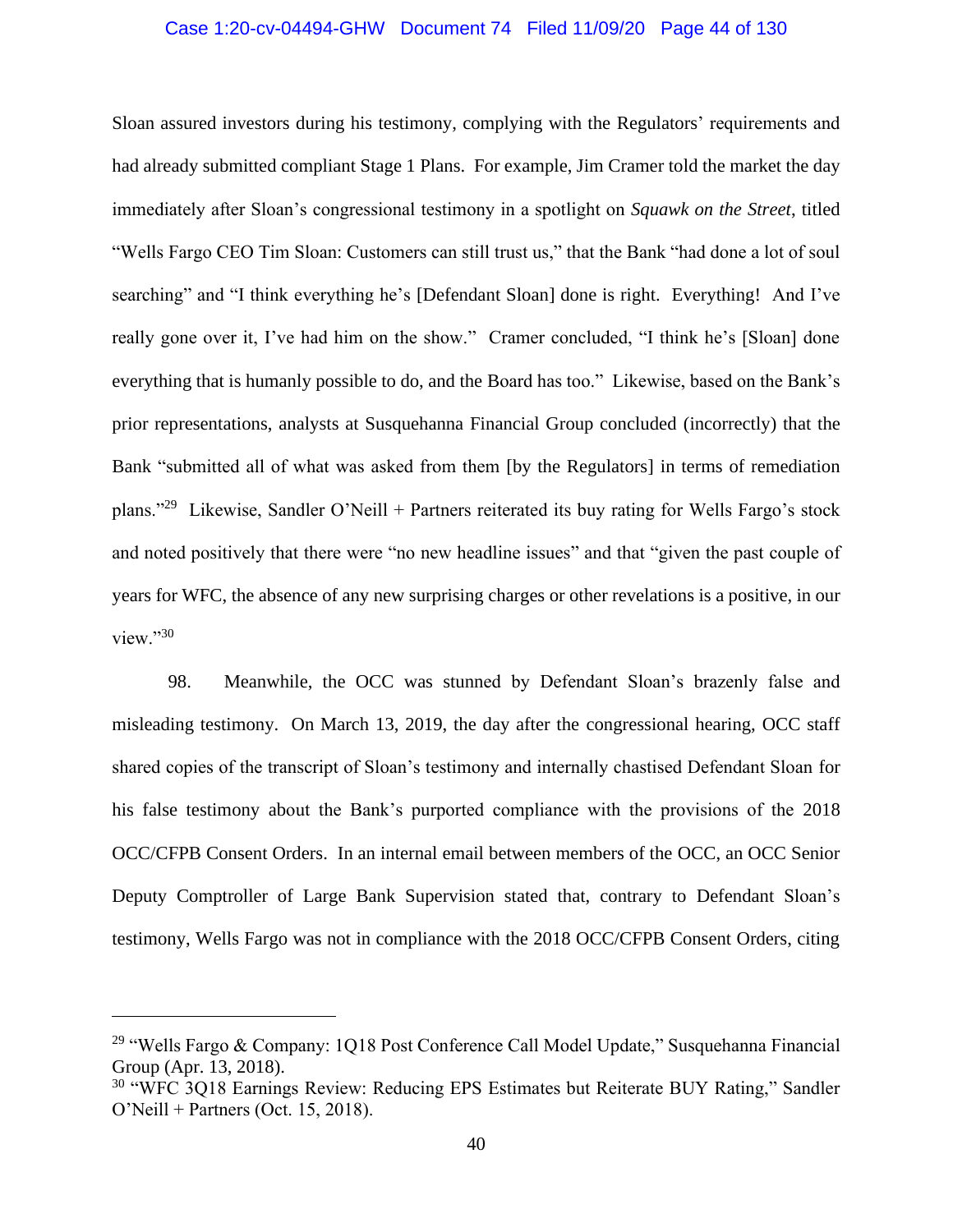#### Case 1:20-cv-04494-GHW Document 74 Filed 11/09/20 Page 45 of 130

to the OCC's November 21, 2018 Rejection Letter and concluding that Defendant Sloan's testimony was false.<sup>31</sup> The OCC also informed Wells Fargo's Board members of its disapproval of Defendant Sloan's false statements to Congress, expressly telling them that Defendant Sloan's testimony was "inaccurate."<sup>32</sup>

99. One day after Defendant Sloan provided his false testimony to Congress, OCC staff also met with the Bank's Board, including Defendant Duke and Director Quigley, as well as Defendant Sloan and Director Peetz, the Chair of the Bank's Risk Committee. The Talking Points for that March 13, 2019 meeting reflect that its purpose was "to discuss—again—the themes the OCC has presented to the Board and management for some time, namely progress and accountability." The meeting's Talking Points further reflect that the OCC informed Defendants during the March 13, 2019 meeting that the Wells Fargo "that we see today is *not* stronger than the one that emerged from the Sales Practices mess in 2016." The OCC further told Defendants in the meeting that, *"in many risk dimensions, the lack of progress in the controls environment … have wasted time and weakened the institution, creating further safety and soundness concerns."*

100. During the same March 13, 2019 meeting, the OCC also made abundantly clear to the Board and Defendant Sloan that the Bank continued to fail to comply with the 2018 OCC/CFPB Consent Orders. As the OCC explained during the meeting, "We told you it was essential the bank demonstrate the ability and willingness to remediate known issues and establish an adequate risk management framework under Tim [Sloan]'s leadership. *You have not done that.***"** The OCC reiterated during the meeting that the Bank's "progress" in satisfying the 2018 OCC/CFPB

<sup>&</sup>lt;sup>31</sup> Majority Report at 62.

<sup>&</sup>lt;sup>32</sup> Minority Report at 31-32.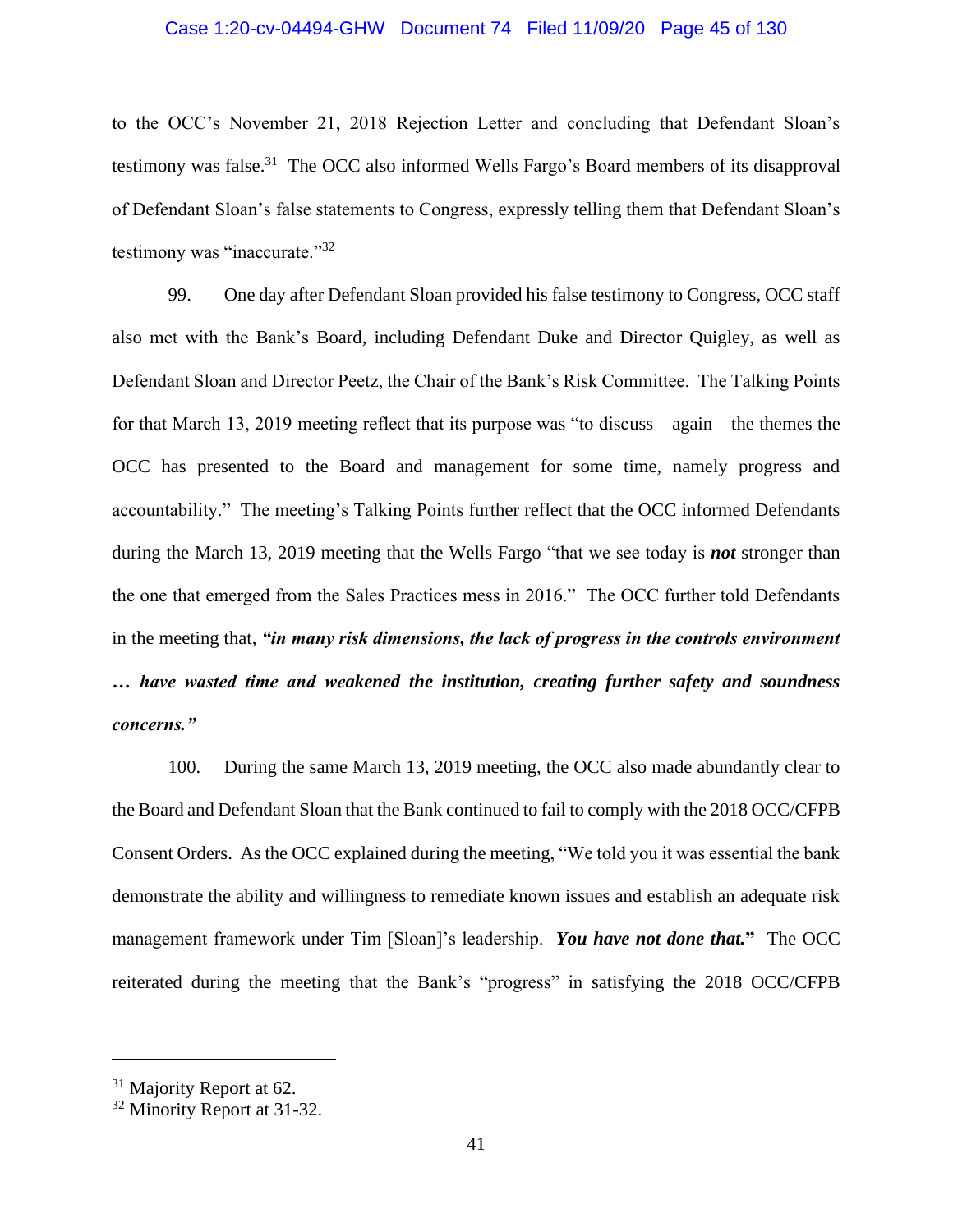#### Case 1:20-cv-04494-GHW Document 74 Filed 11/09/20 Page 46 of 130

Consent Orders' requirements in many respects was *"simply insufficient***,***"* and the OCC "seriously question[ed]" whether the Bank's then-CEO—Defendant Sloan—"can affect the necessary changes given the circumstances." In an executive session with the Bank's Board that day, excluding Defendant Sloan, the OCC further expressed disappointment to the Board in the Bank's compliance, blaming *"Tim [Sloan who] has been reluctant to make the necessary changes."*

101. The Bank's Regulators also personally addressed with Defendant Sloan their dissatisfaction with his actions under the 2018 Consent Orders. As reflected in an internal email produced by the OCC, members of the OCC met with Defendant Sloan on March 20, 2019 to discuss "the OCC['s] view on the [Bank's] lack of progress" in complying with the 2018 OCC/CFPB Consent Orders. During the meeting, the OCC reemphasized the concerns identified in its Talking Points from its March 13, 2019 meeting concerning Defendant Sloan. As reflected in the meeting's Talking Points, the OCC told Defendant Sloan that *"[t]here are many examples here where [you] ha[ve] failed to show the leadership necessary to move the institution forward when it is clear that there are significant problems,"* including the areas of risk and compliance. The OCC further told Defendant Sloan that his failures posed *"serious reputation and safety and soundness risks to the bank if they remain uncorrected."*

102. Recognizing the validity of the Regulators' findings, Wells Fargo's Board ousted Defendant Sloan from the Bank, announcing his "resignation" just days later, on March 28, 2019. But in announcing Defendant Sloan's resignation, neither the Bank nor Defendants revealed the true reasons for Defendant Sloan's departure. Indeed, Defendant Sloan told investors, "I want to assure all of our stakeholders that this was my decision and is not related to our first quarter financial performance, the long-term outlook for the company or any newly discovered issues."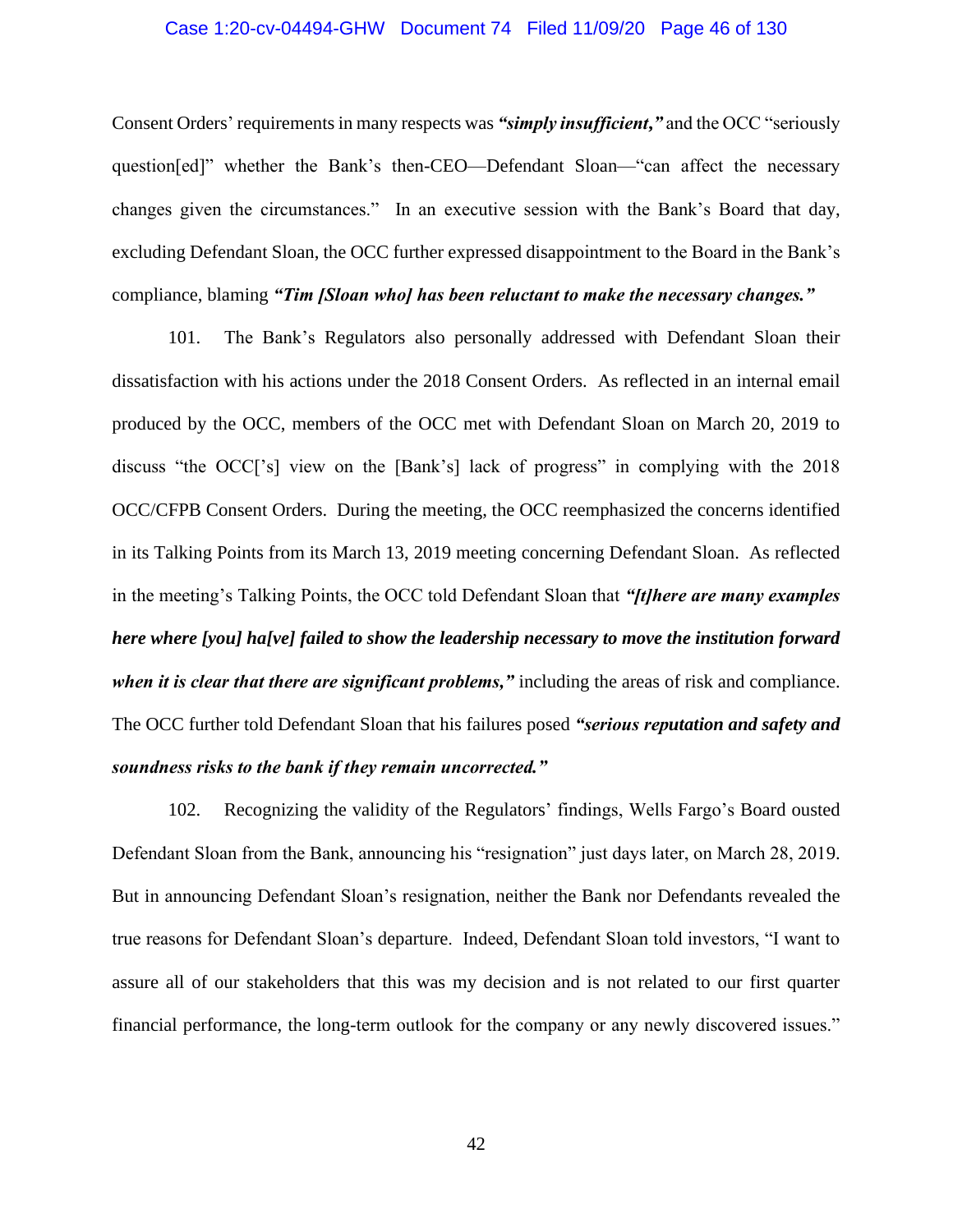At the time of his resignation, Defendants also did not reveal that Defendant Sloan would "resign" without any incentive compensation for 2019.

## **3. After Defendant Sloan's Departure, the Bank's Interim-CEO, CFO, and Board Chairwoman Continue to Misrepresent the Bank's Compliance with the 2018 Consent Orders**

103. Wells Fargo's failure to comply with the 2018 Consent Orders—and the Bank's misrepresentations about its satisfaction of the 2018 Consent Orders' requirements—did not end with Defendant Sloan's "resignation."

104. On April 12, 2019, Defendant Parker—who was named the "interim CEO" after Defendant Sloan's abrupt exit—continued the deception, assuring investors that the Bank was *"way down the road"* in satisfying the 2018 Consent Orders' requirement and was *"pointed toward completion and implementation,"* with the remaining work under the 2018 FRB Consent Order *"consist[ing] of completing and implementing efforts that are substantially underway."* Defendant Shrewsberry stressed these same points during an appearance on CNBC that day, in which he told investors that the Bank was *"later in that cycle"* under the work required by the 2018 FRB Consent Order. Defendant Shrewsberry further falsely and misleadingly assured investors that Wells Fargo *"isn't just doing the same thing over, or doing the same thing harder"*; rather, according to Defendant Shrewsberry, the Bank was *"further down the maturity curve of the type of work, the nature of the work, that has to be done."*

105. Meanwhile, unknown to investors, the Bank remained mired in Stage 1's requirements even after Defendant Sloan's departure, as the Regulators continued to reiterate their rejections of Wells Fargo's defective Stage 1 Plan submissions and significant dissatisfaction with the Bank's compliance. For example, on April 12, 2019, the CFPB wrote to Wells Fargo's Board, echoing the OCC's findings that the Bank was not in compliance with the 2018 OCC/CFPB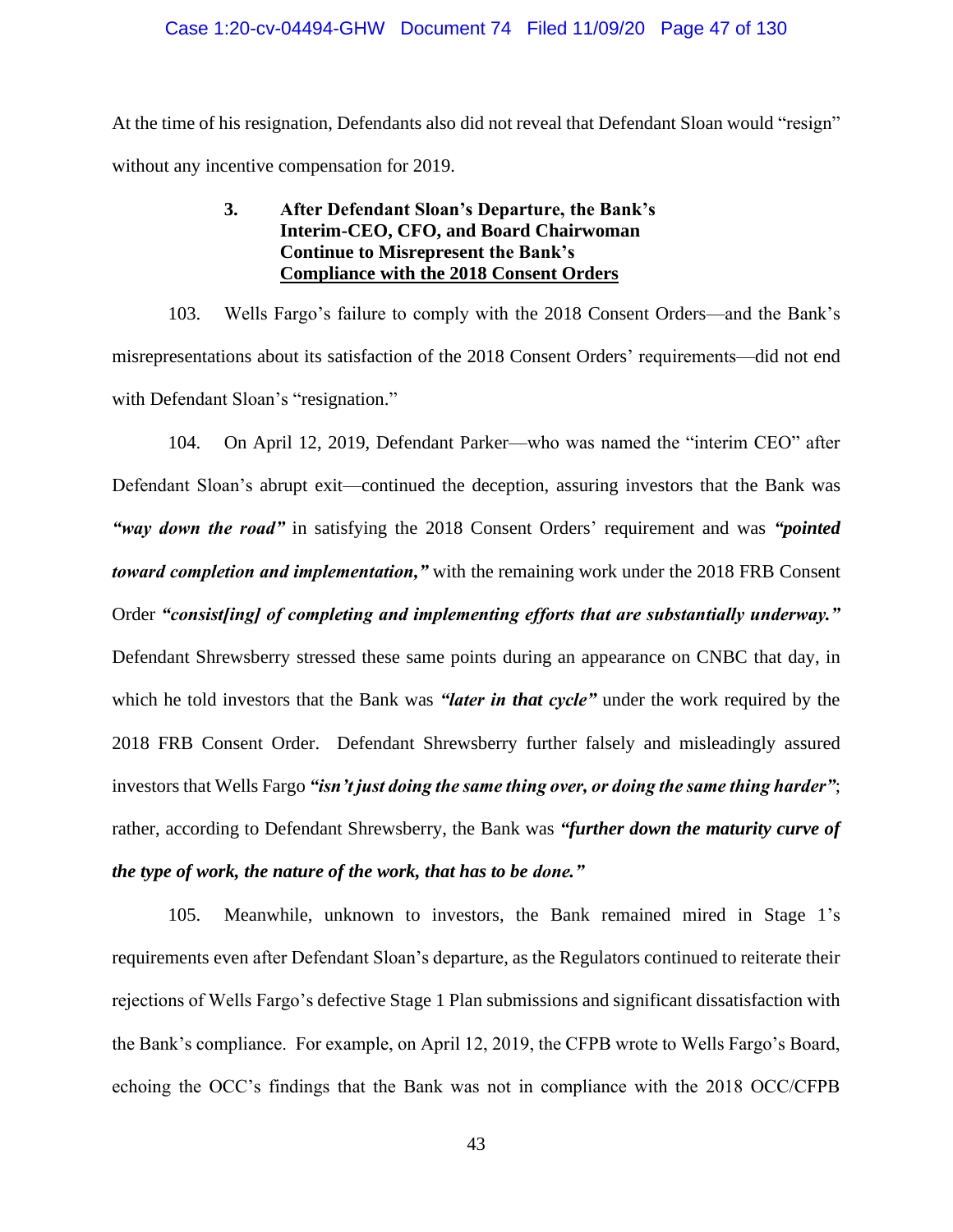#### Case 1:20-cv-04494-GHW Document 74 Filed 11/09/20 Page 48 of 130

Consent Orders and correcting the Bank's false assertion in previous correspondence that the CFPB had approved the Bank's Stage 1 Plan submission. 33 Next, in its July 2019 Examination Report sent to the Bank's executives, the OCC once again told the Bank's management and Board that *"[i]t is deeply concerning that Board and management were unable to address these concerns with the appropriate resources, escalation, and urgency."*<sup>34</sup> Indeed, the OCC found, over one year after the issuance of the 2018 OCC/CFPB Consent Orders, *"minimal change"* with respect to the status of the Bank's compliance and the overall number of issues necessary to resolve. And, again, in its September 9, 2019 report to Wells Fargo's management, the OCC told the Bank's management and Board that Wells Fargo was not in compliance with the 2018 OCC/CFPB Consent Orders, reprimanding the Bank for the fact that *"many plans have been resubmitted multiple times or extended"* without compliance with the 2018 OCC/CFPB Consent Orders and that the Bank's *"remediation efforts remain[] a concern."*

106. Making matters even worse, on June 10, 2019, Defendants Duke and Parker wrote to the Federal Reserve that Wells Fargo required an additional extension and would not even attempt to resubmit a third attempt at a compliant Stage 1 Plan proposal until April 30, 2020 *over two years after the deadline in the 2018 FRB Consent Order*.

107. Nevertheless, the Bank's interim CEO, Defendant Parker, and Defendant Duke continued to keep these facts secret from investors, falsely and misleadingly portraying Wells Fargo as having received approval from its Regulators of the Bank's Stage 1 Plans and omitting to disclose the Regulators' stern rebukes of the Bank's compliance. For example, on September 27, 2019, when asked about the Bank's satisfaction of the 2018 Consent Orders, Defendant Duke

<sup>&</sup>lt;sup>33</sup> Majority Report at 66.

<sup>34</sup> *Id*. at 65.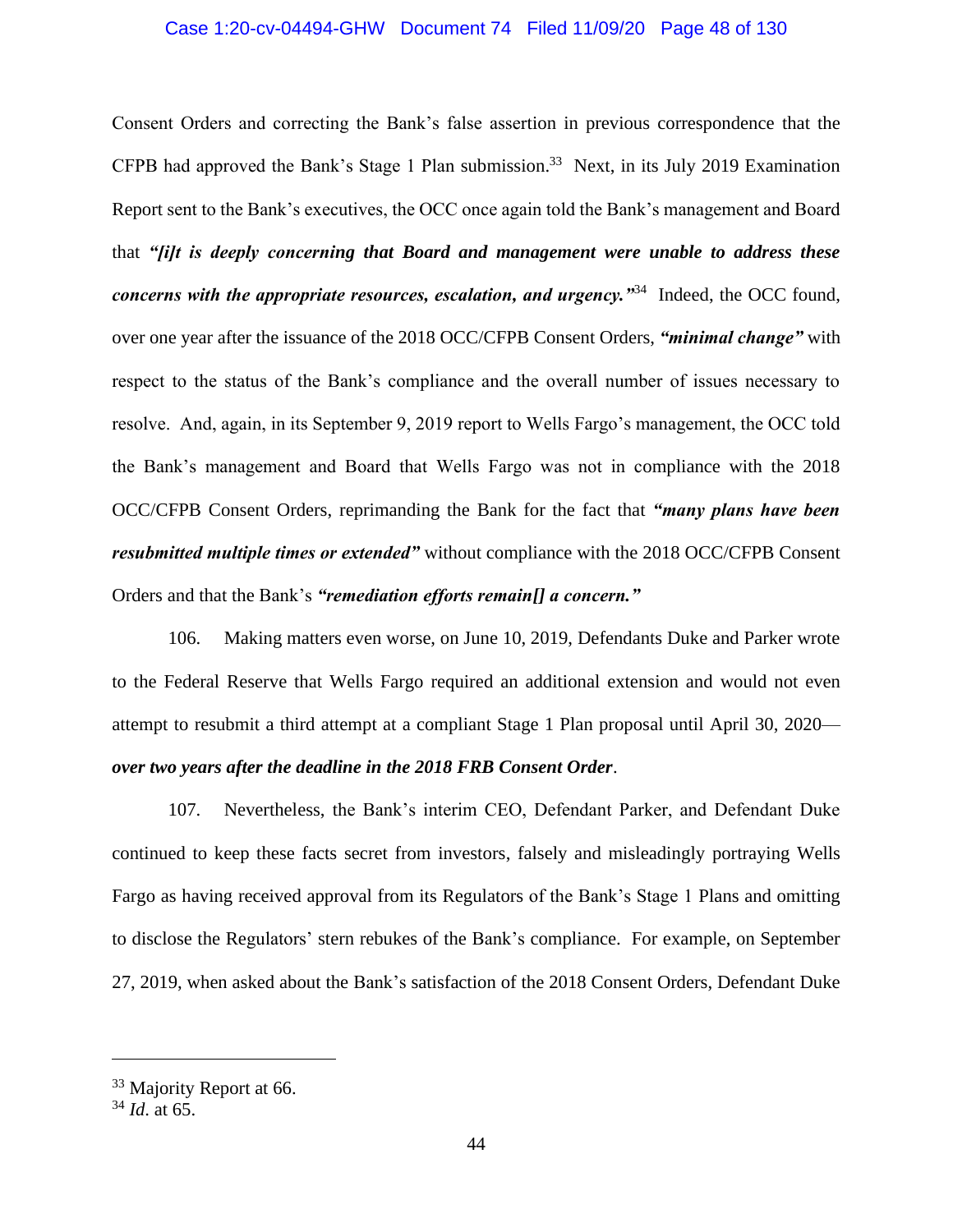#### Case 1:20-cv-04494-GHW Document 74 Filed 11/09/20 Page 49 of 130

falsely and misleadingly replied, *"[W]e're pretty well along in a lot of the work, and we've defined out the work for each individual piece of it, each individual agreement with a regulator."*  Similarly, during an October 15, 2019 earnings call, in response to a request for an "update on where you stand on the [2018 FRB Consent Order] and remediating the operational risk and controls" and where the Bank was "in that process," Defendant Parker falsely and misleadingly stated that *"we've designed and implemented … our new risk management framework."*

108. As Defendants knew, these statements were false, misleading and omitted material facts. In truth, even as of the end of the Class Period, Wells Fargo had yet to achieve approval from its Regulators to begin implementation under the 2018 Consent Orders and had received stern rebukes from the Regulators for the Bank's failure to satisfy the 2018 Consent Orders' requirements.

# **C. The House Financial Services Committee Conducts a Thorough Investigation and Finds that Wells Fargo Misrepresented its Compliance with the 2018 Consent Orders**

109. In March 2020, the House Financial Services Committee released its findings following its year-long, confidential investigation into Wells Fargo's purported compliance with the 2018 Consent Orders. The House Financial Services Committee's investigation included a review of internal Wells Fargo and regulator documents; briefings from the Federal Reserve, OCC, CFPB, SEC, and Wells Fargo; and interviews of key executives and directors at Wells Fargo and relevant staff at the Federal Reserve, OCC, and CFPB.

110. In connection with the investigation, the House Financial Services Committee obtained testimony from numerous Wells Fargo insiders. These witnesses included Wells Fargo's Head of Regulatory Relations, Sarah Dahlgren; its former director and Chair of the Board's Risk Committee from September 2017 through May 2019, Karen Peetz; its Chief Risk Officer, Amanda Norton, who chaired Wells Fargo's Enterprise Risk Management Committee that reported to the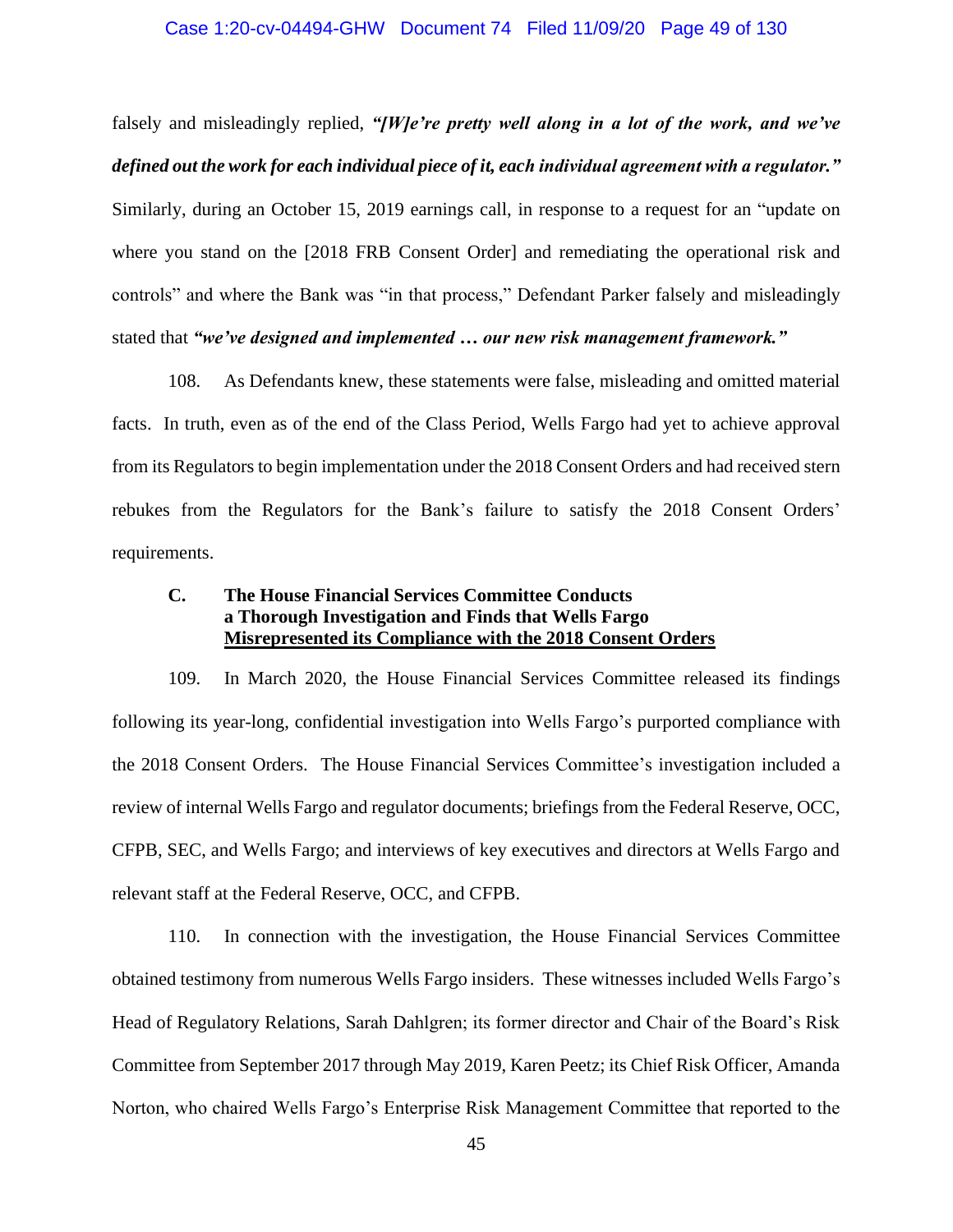#### Case 1:20-cv-04494-GHW Document 74 Filed 11/09/20 Page 50 of 130

Board's Risk Committee, sat on Wells Fargo's management-level Operating Committee, and reported to the Bank's CEO and President.

111. Following its lengthy investigation, the minority and majority of the House Financial Services Committee issued detailed reports chronicling Wells Fargo's materially deficient Stage 1 Plan submissions, the continuous rejections and contemporaneous feedback that Defendants received from the Regulators concerning the Bank's materially deficient plans, and Defendants' continued failure to correct the deficiencies in their Stage 1 Plan submissions. The House Reports cite, quote, and synthesize from over 208,000 documents produced by Wells Fargo and more than 25,000 internal documents and communications produced from the Bank's Board.

112. As discussed further below, the House Financial Services Committee found that (1) even as of March 2020, the Regulators had not approved Wells Fargo's Stage 1 Plan proposals under the 2018 Consent Orders; and (2) Defendants made numerous false and misleading public statements about the Bank's purported compliance with the 2018 Consent Orders and progress in reforming its compliance and oversight functions.

# **1. Regulatory Officials and Wells Fargo Insiders Testify About the Bank's Repeated Submissions of Deficient Stage 1 Plans**

113. In conducting its investigation, the House Financial Services Committee interviewed members of each of the Regulators involved in overseeing Wells Fargo's compliance with the 2018 Consent Orders. The Regulators provided critical testimony to the House Financial Services Committee consistent with their contemporaneous feedback to Defendants throughout the Class Period.<sup>35</sup>

<sup>&</sup>lt;sup>35</sup> The testimony from the regulators was provided to the House Financial Services Committee during nonpublic interviews as part of the House Financial Services Committee's investigation.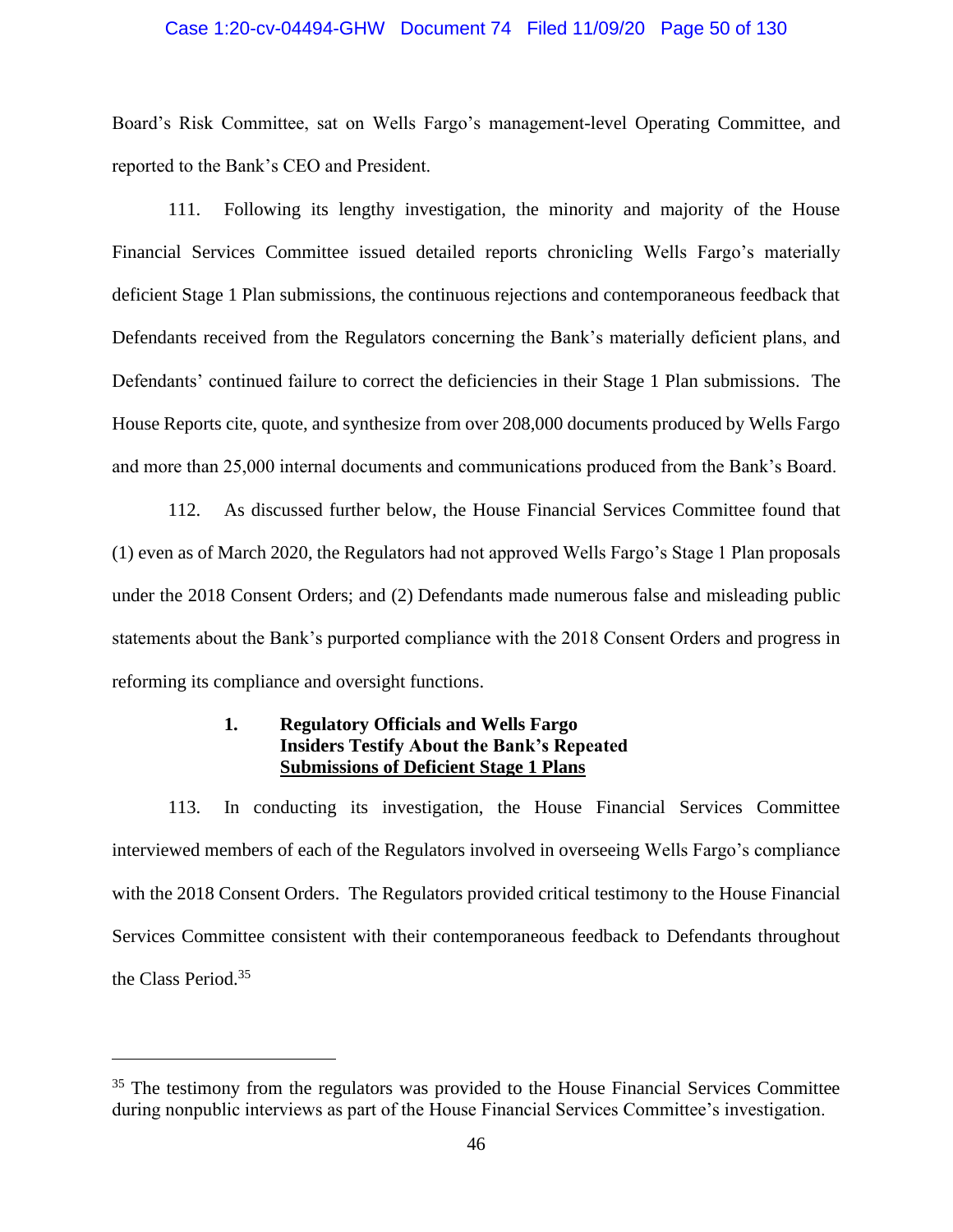#### Case 1:20-cv-04494-GHW Document 74 Filed 11/09/20 Page 51 of 130

114. For example, a CFPB official testified to the House Financial Services Committee that Wells Fargo's proposed Stage 1 Plans were *"insufficient"* and *"incomplete in every meaning*  of the word.<sup>336</sup> Likewise, when asked whether Wells Fargo's proposed Stage 1 Plans were "complete," an OCC official testified, "No. For example, if the action plan was to include 15 milestones, Wells would not include all 15 milestones. In order to meet the deadline, they would just submit what they had. *They would not address deficiencies – they would just submit it incomplete anyways."*<sup>37</sup>

115. The OCC official further testified to Congress that Wells Fargo "was in the habit of sending emails last minute when they did not meet deadlines" and that the Bank "would not always send the required official letters of missing a deadline nor take the formal actions necessary to ask for an extension," which was "frustrating because they would often miss requirements in OCC mandated action plans."<sup>38</sup> CFPB officials shared the OCC's concerns, testifying to Congress that the Bank's "chronic inability to develop comprehensive plans pursuant to the consent orders" caused the Bank to request extensions to deadlines, and "frequently filed extension requests at the last minute."<sup>39</sup> Even after multiple extensions, the Bank "submitted incomplete submissions [to the CFPB]—the submissions were often superficial and … missing multiple required sections." As the OCC official testified, the "net effect" of Wells Fargo's non-compliance with the 2018 OCC/CFPB Consent Orders *"is that we … still do not have one effective plan in place."* 40

116. Not only were the Bank's Stage 1 Plans incomplete, but the CFPB official testified that Wells Fargo's Stage 1 Plan submissions were just *"plans for plans"* and fell well short of the

<sup>&</sup>lt;sup>36</sup> Minority Report at 72.

<sup>37</sup> *Id*. at 74.

<sup>38</sup> *Id.* at 79.

<sup>39</sup> *Id*. at 77.

<sup>40</sup> *Id*. at 72.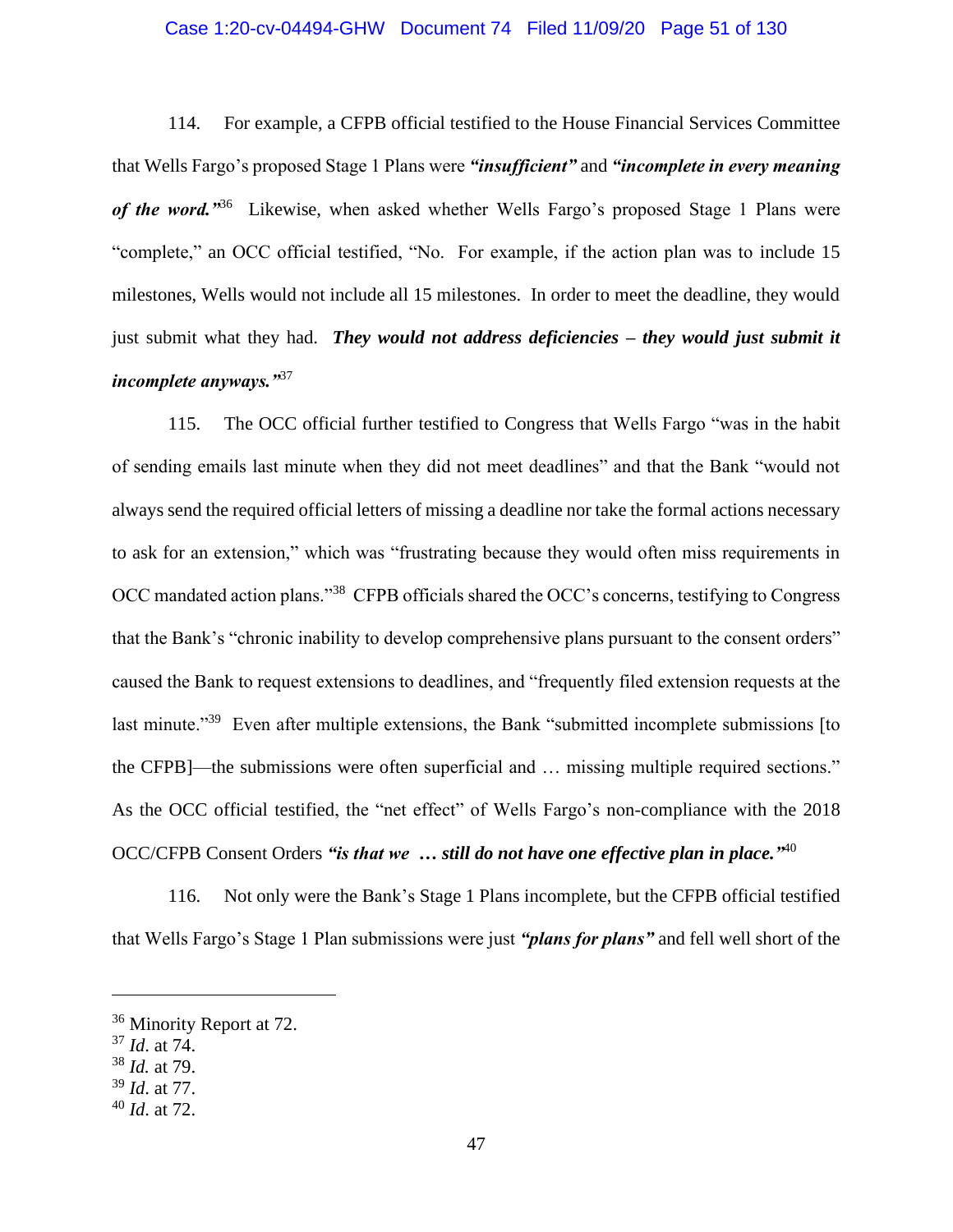#### Case 1:20-cv-04494-GHW Document 74 Filed 11/09/20 Page 52 of 130

2018 OCC/CFPB Consent Orders' requirement that the Plan include "completely-developed strategies for reform."<sup>41</sup> The CFPB official further testified that Wells Fargo submitted these noncompliant proposals, notwithstanding the CFPB's clear directive, which it made "repeatedly," that the CFPB would not accept "plans for plans."<sup>42</sup> The CFPB representative testified that the regulator had regular "meetings about progress" with Wells Fargo after its first Stage 1 Plan proposal was rejected and while Wells Fargo was attempting to "put[] together its second plan."<sup>43</sup> The CFPB representative testified: "It was clear what we expected [in the revised Plan]. I think it was the very first progress meeting that they presented a plan for addressing it. They failed to address the whole second half of expectations we supplied them. *So, we told them very early. The submission was still wholly incomplete.*  $^{44}$  Officials at the CFPB, likewise, "have not seen progress in the quality of the [Bank's] submissions."<sup>45</sup>

117. The testimony from the Regulators was consistent with, and corroborated by, the testimony provided to the House Financial Services Committee by the Chair of Wells Fargo's Risk Committee and former president of Bank of New York Mellon, Director Peetz. As the Chair of the Bank's Risk Committee, Peetz was primarily responsible for overseeing Wells Fargo's enterprise-wide risk management program, including approving reforms required by the Bank's Regulators and monitoring the program's effectiveness. She was also responsible for overseeing Wells Fargo's Chief Risk Officer, Amanda Norton.<sup>46</sup> Peetz corroborated that the Bank's Board

<sup>41</sup> *Id*. at 69-70.

<sup>&</sup>lt;sup>42</sup> *Id*. OCC and CFPB officials likewise testified to the House Financial Services Committee that the Bank's plans were just "outlines" and described the submissions as an exercise in "box checking." *Id.* at 69, 75.

<sup>43</sup> *Id*. at 71.

<sup>44</sup> *Id*.

<sup>45</sup> *Id*. at 72.

<sup>&</sup>lt;sup>46</sup> Norton joined the Bank in June 2018 and is still employed as the Bank's Chief Risk Officer. During the Class Period, Norton oversaw all aspects of the Bank's independent corporate risk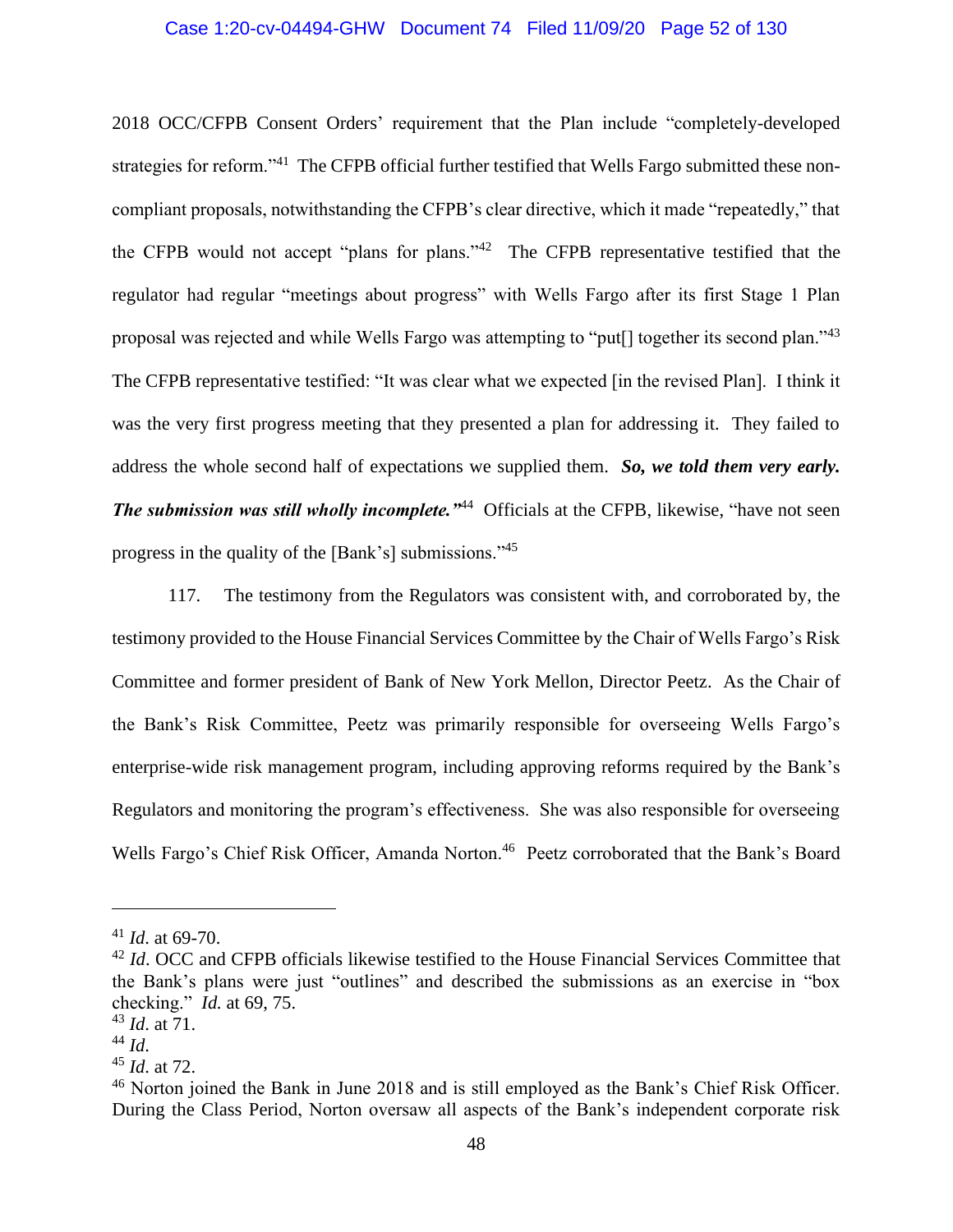#### Case 1:20-cv-04494-GHW Document 74 Filed 11/09/20 Page 53 of 130

members, including herself and Defendant Duke, "were regularly in contact with the Bank's regulators, including monthly calls and meetings with the OCC, CFPB, and Federal Reserve," about the status of the Bank's compliance with the 2018 Consent Orders.<sup>47</sup>

118. Director Peetz testified to Congress that, as the Chair of the Bank's Risk Committee, she (and the Risk Committee, including Defendant Duke) oversaw the Bank's regulatory submissions from "the conceptual nature of the response to editing the final draft." Director Peetz further testified that "[t]he Board and its Risk Committee would routinely hold special meetings to prepare submissions for the regulators" and to discuss feedback received from the Regulators.<sup>48</sup> During these sessions, Director Peetz "would push back on management because she felt the draft submissions were 'not going far enough'" in addressing the requirements of the 2018 Consent Orders.<sup>49</sup> Director Peetz testified that she specifically told members of Wells Fargo's Board that risk management at the Bank was "*insufficient.*"<sup>50</sup> Specifically, Peetz "identified Sloan as a major impediment to the Board's ability to move the company forward in terms of compliance with the consent orders."<sup>51</sup>

119. Director Peetz testified that she "repeatedly raised management's lack of progress" to the full Board, including Defendants Sloan and Duke.<sup>52</sup> Director Peetz added that, "[a]s none of the [Bank's] submissions had been approved by any of the regulators," Director Peetz became

function and risk oversight activities, including credit risk, market risk, operational risk, compliance risk, information security risk, and conduct risk. As the leader of the Corporate Risk group, Norton was also on Wells Fargo's management-level Operating Committee.

 $47$  Minority Report at 83-84.

<sup>48</sup> *Id*. at 81.

<sup>49</sup> *Id*.

<sup>50</sup> *Id*.

<sup>51</sup> *Id*. at 82.

<sup>52</sup> *Id*. at 81-82.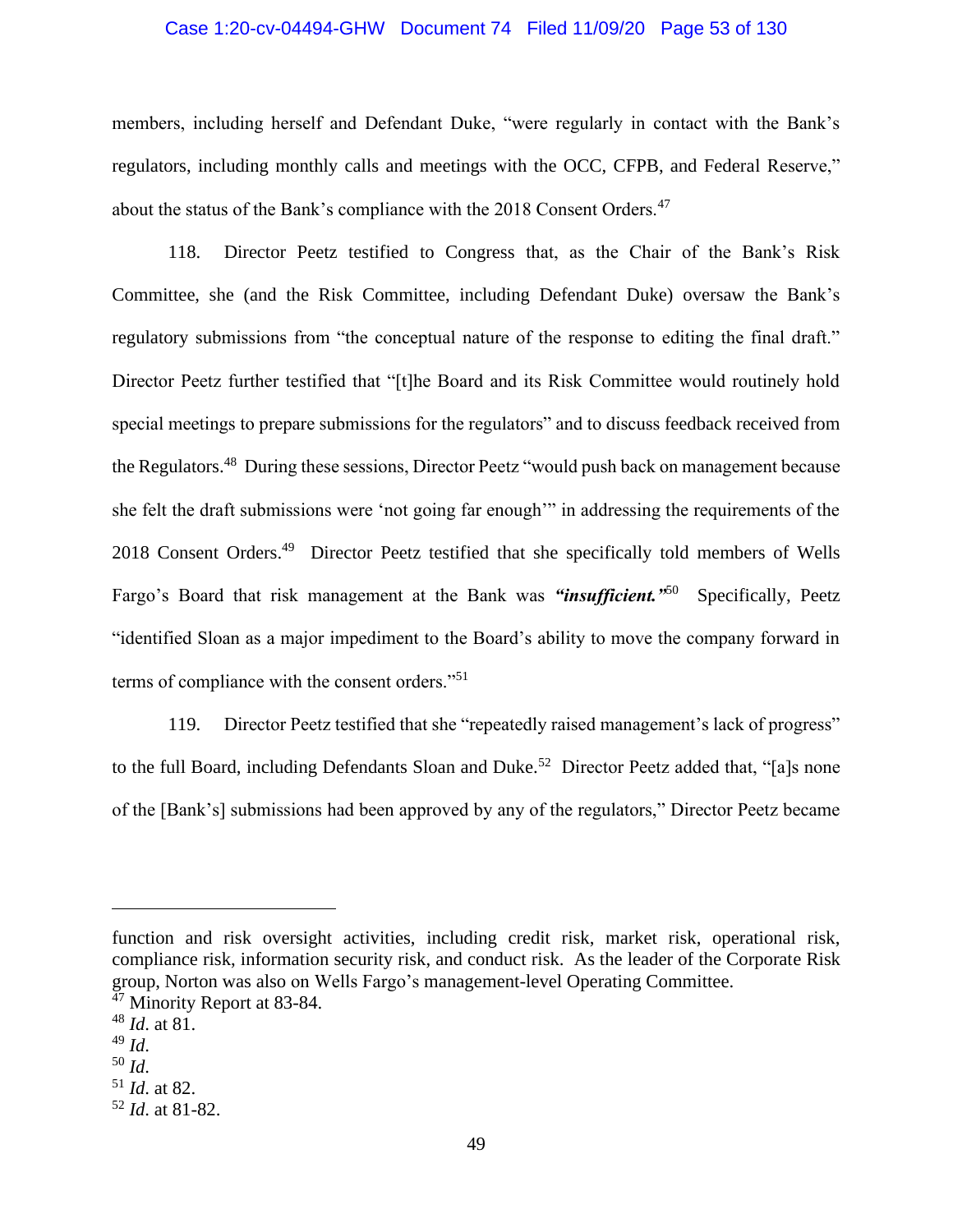#### Case 1:20-cv-04494-GHW Document 74 Filed 11/09/20 Page 54 of 130

increasingly worried over time.<sup>53</sup> In the face of the Bank's failure to satisfy the 2018 Consent Orders' requirements, Director Peetz said she "had to become more 'hands-on' due to the lack of work being done at the management level."<sup>54</sup> She further stated that "the Board should have moved sooner to remove certain members of the management team, including Tim Sloan, who was standing in the way of the bank's progress under the consent orders."<sup>55</sup> And, Director Peetz admitted that the Bank's response to the 2018 Consent Orders, and risk specifically, were "deficient."<sup>56</sup> In the end, Director Peetz resigned from the Wells Fargo Board "due to the immense" workload" she took on because of management's mishandling of the 2018 Consent Orders' work.<sup>57</sup> Notably, however, Defendants never disclosed Director Peetz's concerns or the issues raised by her relating to the 2018 Consent Orders. Instead, the Bank specifically denied the connection, stating her resignation was "not due to any disagreement with the Company on any matter relating to the Company's operations, policies or practices," and attributed her resignation exclusively to "her desire to devote more time to other commitments and activities."<sup>58</sup>

120. Based on its extensive interviews and documentary review, the House Financial Services Committee concluded in the House Reports that, during the Class Period, the plans submitted to the Bank's Regulators were "shoddy" and "incomplete."<sup>59</sup> Both sets of Committee members also agreed and documented in the House Reports how, even as of March 2020, the Regulators had not approved Wells Fargo's Stage 1 Plans under the 2018 Consent Orders.

<sup>53</sup> *Id*. at 83.

<sup>54</sup> *Id*.

<sup>55</sup> *Id*. at 6.

<sup>56</sup> *Id*. at 83.

<sup>57</sup> *Id*. at 88.

<sup>58</sup> Wells Fargo Current Report on Form 8-K, "Departure of Directors or Certain Officers; Election of Directors; Appointment of Certain Officers; Compensatory Arrangements of Certain Officers" (Jan. 3, 2019).

<sup>59</sup> Minority Report at 69.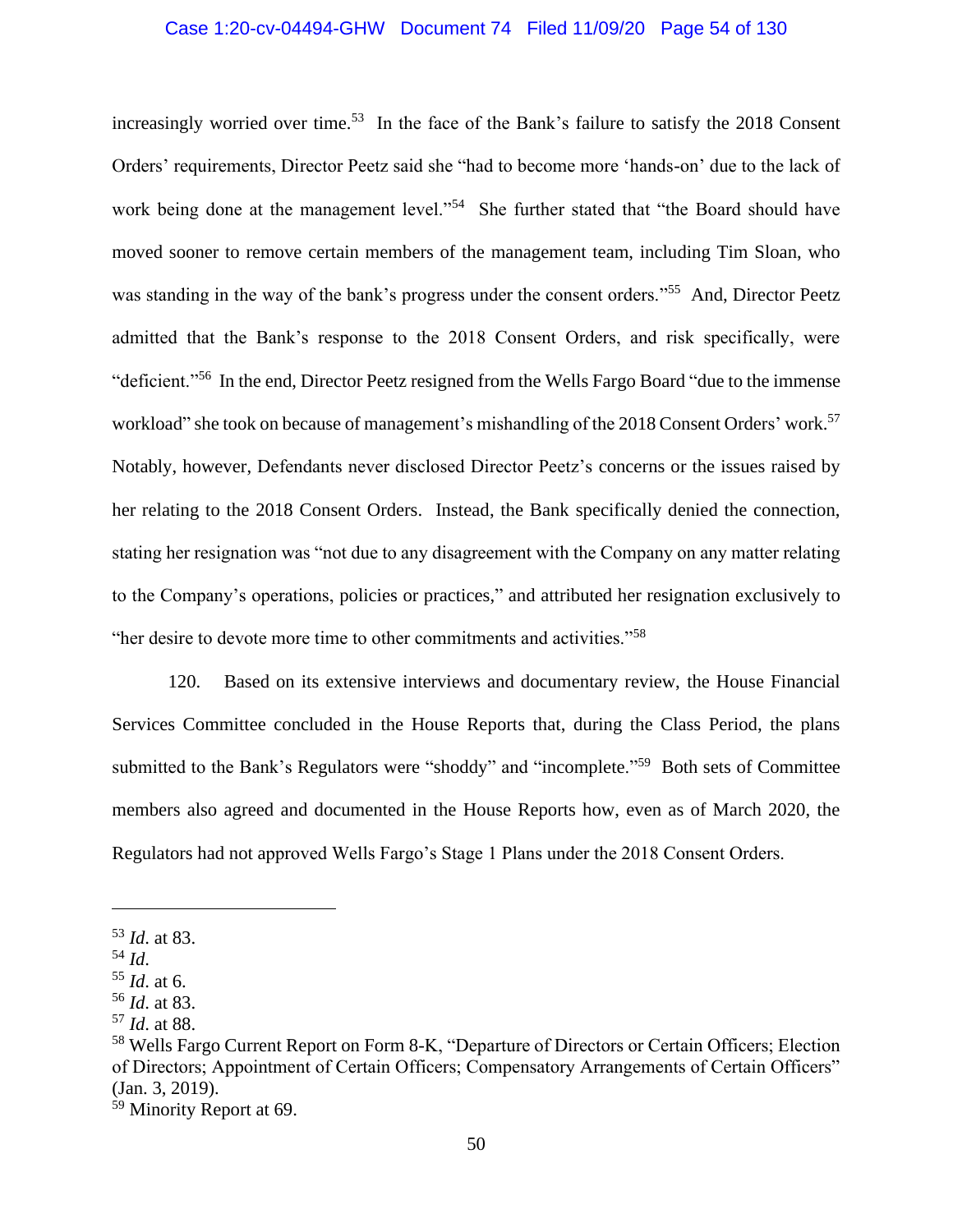# **2. The House Financial Services Committee Finds that Defendants Made "Inaccurate and Misleading" Statements**

121. Following its extensive review and investigation, the House Financial Services Committee also determined in the House Reports that Defendants made a series of false and misleading statements to the public and Congress during the Class Period. Although the majority and minority members of the House Financial Services Committee disagreed on what should await the Bank and its top leadership due to their deceit, they unanimously agreed that Defendants made misleading statements to the public, including about the Bank's compliance with the 2018 Consent Orders and the Bank's progress toward lifting the asset cap.

122. The House Financial Services Committee specifically found that Defendants' public statements about Wells Fargo's purported satisfaction of the 2018 Consent Orders were *"incomplete"* and *"were unsupported by the facts on the ground"* at the time that Defendants made them.<sup>60</sup> These findings were based on the House Financial Services Committee's review of mountains of evidence and extensive interviews of Wells Fargo employees and the Regulators' representatives, as documented in the House Reports.

123. The House Financial Services Committee found, for example, that Defendant Sloan, during his March 12, 2019 testimony before Congress, *"gave inaccurate and misleading testimony about the status of Wells Fargo's compliance with the requirements of the 2018 [OCC/CFPB Consent Orders]."* Specifically, the House Financial Services Committee determined that Defendant Sloan gave false testimony that the Bank "was fully complying with its regulators" and that "the bank had done everything the regulators asked, and was on track to

<sup>60</sup> *Id.* at 32.

<sup>61</sup> Majority Report at 15; *see also* Minority Report at 32.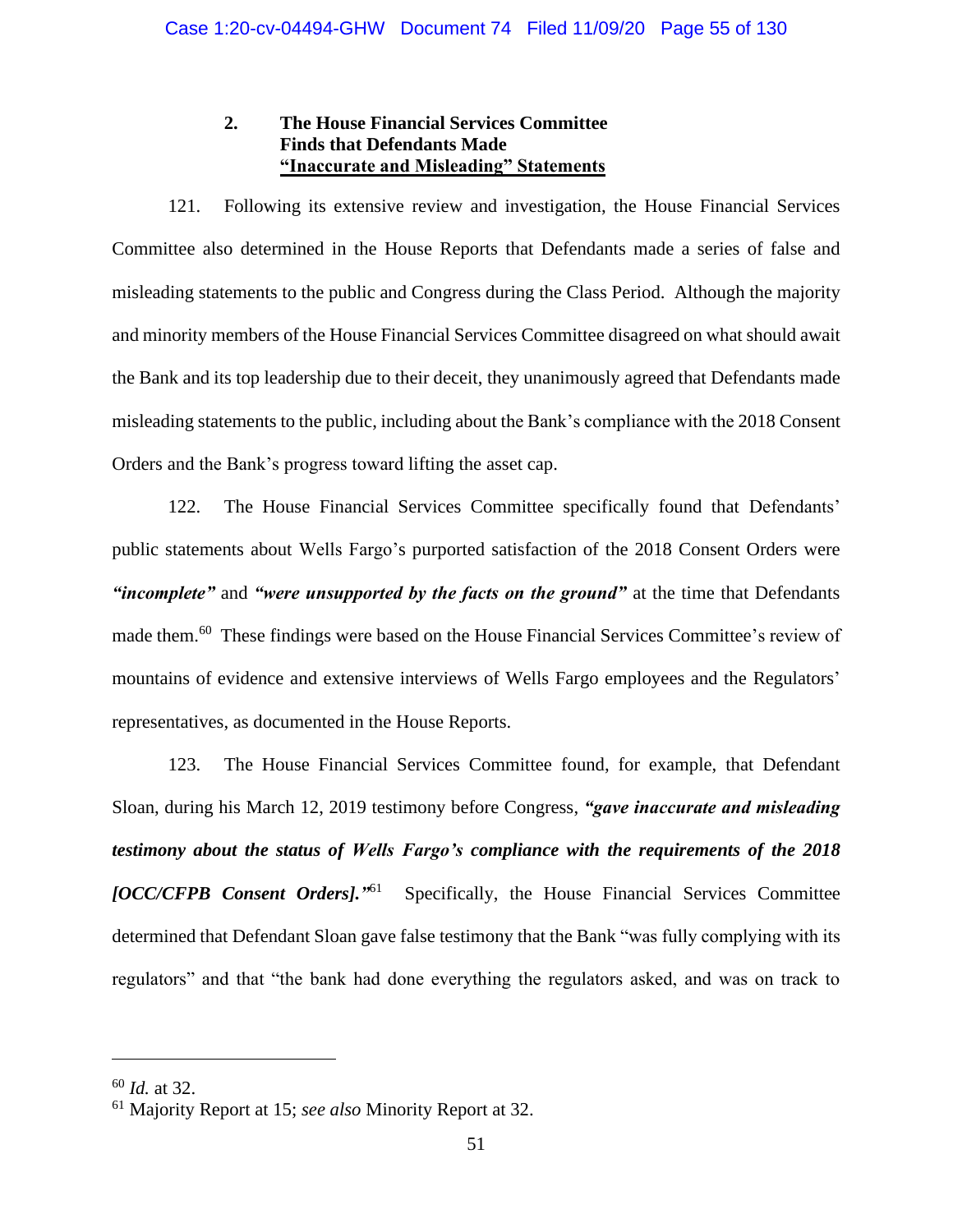#### Case 1:20-cv-04494-GHW Document 74 Filed 11/09/20 Page 56 of 130

resolve the consent orders."<sup>62</sup> The House Financial Services Committee found these statements were false and misleading because they falsely and misleadingly *"downplayed the bank's status with the regulators and mischaracterized the situation to Congress.*  $^{963}$  As the House Financial Services Committee explained, *"Wells Fargo was no closer to complying with the regulators' consent orders when Tim Sloan resigned in March 2019 than when his team took over in 2016."*<sup>64</sup>

124. The House Financial Services Committee further found that Defendant Sloan also provided false testimony during the March 12, 2019 congressional hearing regarding, among other things, whether the Bank was "in compliance, based on reviews that are done by the OCC and the [CFPB]" of Wells Fargo's Stage 1 Plan submissions.<sup>65</sup> As the House Financial Services Committee found, Defendant Sloan's response to congressional questioning—including his response that "we are in compliance with those plans"—was false and misleading because neither the CFPB nor the OCC had approved the Bank's submitted Stage 1 Plans at the time of (or after) Sloan's testimony.<sup>66</sup> In fact, the OCC even contemporaneously informed the Bank's Board shortly after Sloan's testimony that his testimony was *"inaccurate"* and, as officials from the CFPB told the House Financial Services Committee, they *"did not feel comfortable"* with Defendant Sloan's testimony.<sup>67</sup>

125. The House Financial Services Committee further found that Defendants *"misrepresented the bank's progress toward lifting the FRB's asset cap in a series of public* 

<sup>&</sup>lt;sup>62</sup> Minority Report at 31.

<sup>63</sup> *Id.* at 32.

<sup>64</sup> *Id*. at 1.

<sup>&</sup>lt;sup>65</sup> Majority Report at 61.

<sup>66</sup> *Id.* at 61-62; *see also* Minority Report at 31-32.

<sup>67</sup> Minority Report at 32.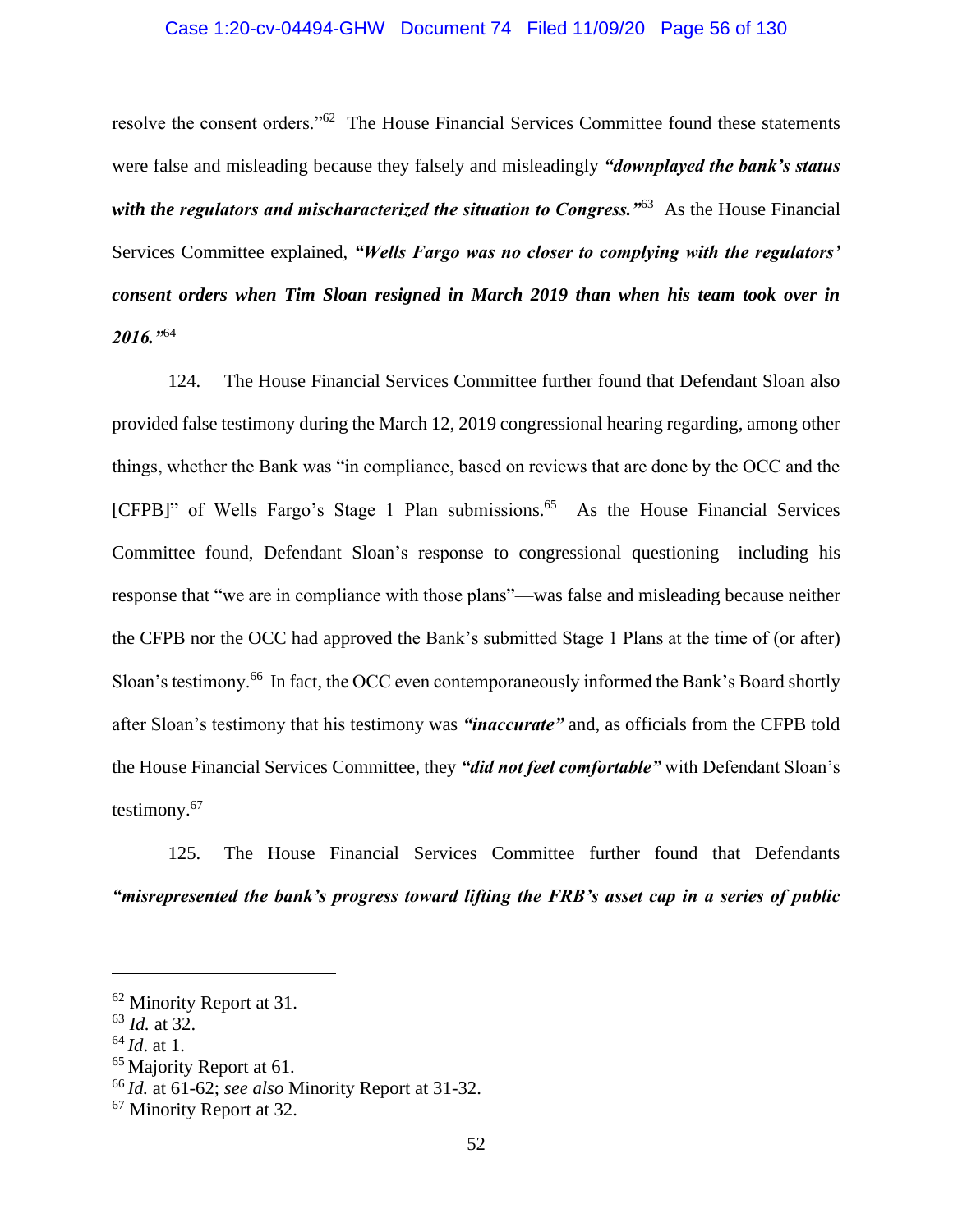#### Case 1:20-cv-04494-GHW Document 74 Filed 11/09/20 Page 57 of 130

*statements."*<sup>68</sup> Among other things, the House Financial Services Committee found that Defendant Sloan's February 2018 statement during an investor call that the Bank was "on a fast track" to meeting the Federal Reserve's requirements under the asset cap was false and misleading because, at the time, "Wells Fargo had not even submitted a plan to the [Federal Reserve] to improve its governance and risk management controls."<sup>69</sup>

126. The House Financial Services Committee also found Defendants' statements to investors that the asset cap would be lifted during the first half of 2019 were false, misleading and omitted material facts. As the House Financial Services Committee explained, *"there was no basis for"* Defendant Sloan's statements assuring investors the asset cap would be lifted in the first half of 2019.<sup>70</sup> Indeed, "the Federal Reserve had just rejected the company's initial plan for changes to its governance and risk management programs.<sup> $271$ </sup> In making this finding, the House Financial Services Committee also noted that Wells Fargo's own Chief Risk Officer, Norton, testified to the House Financial Services Committee that she disagreed contemporaneously with Defendant Sloan's statements to investors that the Bank's progress reflected an ability to lift the asset cap in the first half of 2019.<sup>72</sup>

### **D. Facing Sharp Criticism, the Bank's New CEO and Long-Time Directors Provide Damning Testimony to Congress**

127. The House Reports were issued in connection with pre-scheduled hearings before the House Financial Services Committee for the Bank's new CEO, Defendant Scharf, and the Bank's long-time directors, Defendant Duke and Director Quigley. These hearings were the first

<sup>68</sup> *Id*.

<sup>69</sup> *Id*.

 $70$  *Id.* 

 $71$  *Id.* 

<sup>72</sup> *Id*. at 33.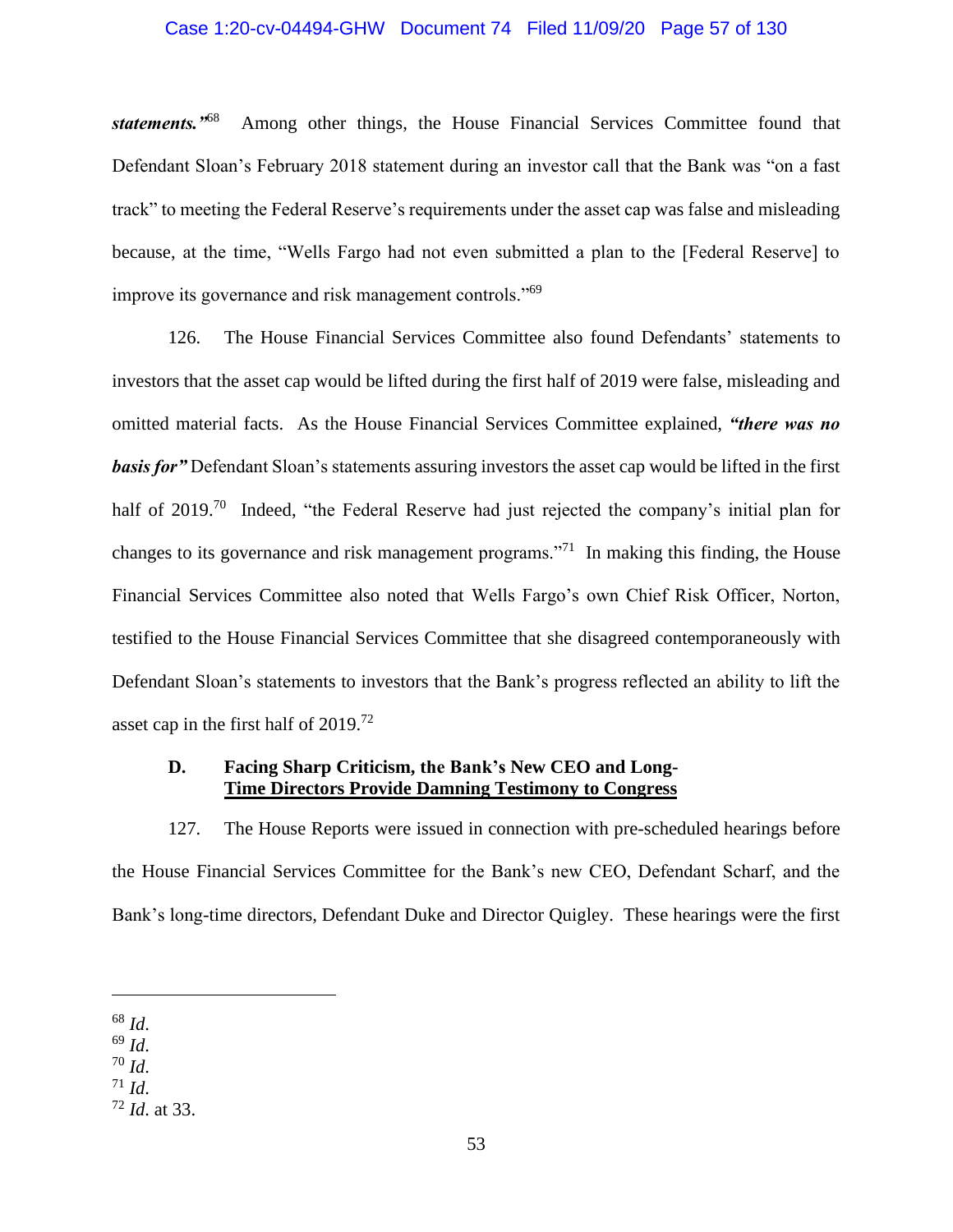#### Case 1:20-cv-04494-GHW Document 74 Filed 11/09/20 Page 58 of 130

two in a trio of March 2020 hearings set before the House Financial Services Committee specific to Wells Fargo's failures, and what commentators hailed as "an extraordinary level of attention to a single institution."<sup>73</sup> The first hearing was set to feature Defendant Scharf, the Bank's new CEO, and was entitled, "Holding Wells Fargo Accountable: CEO Perspectives on Next Steps for the Bank that Broke America's Trust." The second hearing was to feature Defendant Duke and Director Quigley, and was aptly entitled, "Holding Wells Fargo Accountable: Examining the Role of the Board of Directors in the Bank's Egregious Pattern of Consumer Abuses."<sup>74</sup>

128. In advance of the hearings, the Chairwoman of the House Financial Services Committee, Congresswoman Waters, announced that she would ask Defendant Duke and Director Quigley to resign during the upcoming hearings. On a call with reporters about the upcoming hearings, Chairwoman Waters said, "I will be calling for the resignation of Duke and Quigley. [They] failed in their responsibility as board members, and I just think they should be shown the door."<sup>75</sup> Faced with the Bank's well-documented misstatements and the House Financial Services Committee's scathing reports, both Defendant Duke and Director Quigley preemptively resigned just days before they testified.

129. Analysts took note of Defendant Duke's and Director Quigley's resignations. For example, on March 9, 2020, Piper Sandler summed up the market's general sentiment, writing, "We typically do not write about [Board] changes. However, we consider today's announcement

<sup>73</sup> *See, e.g.*, Victoria Guida, "Wells Fargo, slammed with \$3B penalty, admits it broke law," *Politico* (Feb. 21, 2020).

 $74$  The third hearing was scheduled for March 25, 2020 and was entitled, "Holding Wells Fargo Accountable: Examining the Impact of the Bank's Toxic Culture on Its Employees." As discussed below at paragraph 262, this hearing never occurred.

<sup>75</sup> *See, e.g.*, Hannah Levitt, "Maxine Waters to Call for Resignation of Wells Fargo Board Members," *Bloomberg* (Mar. 5, 2020).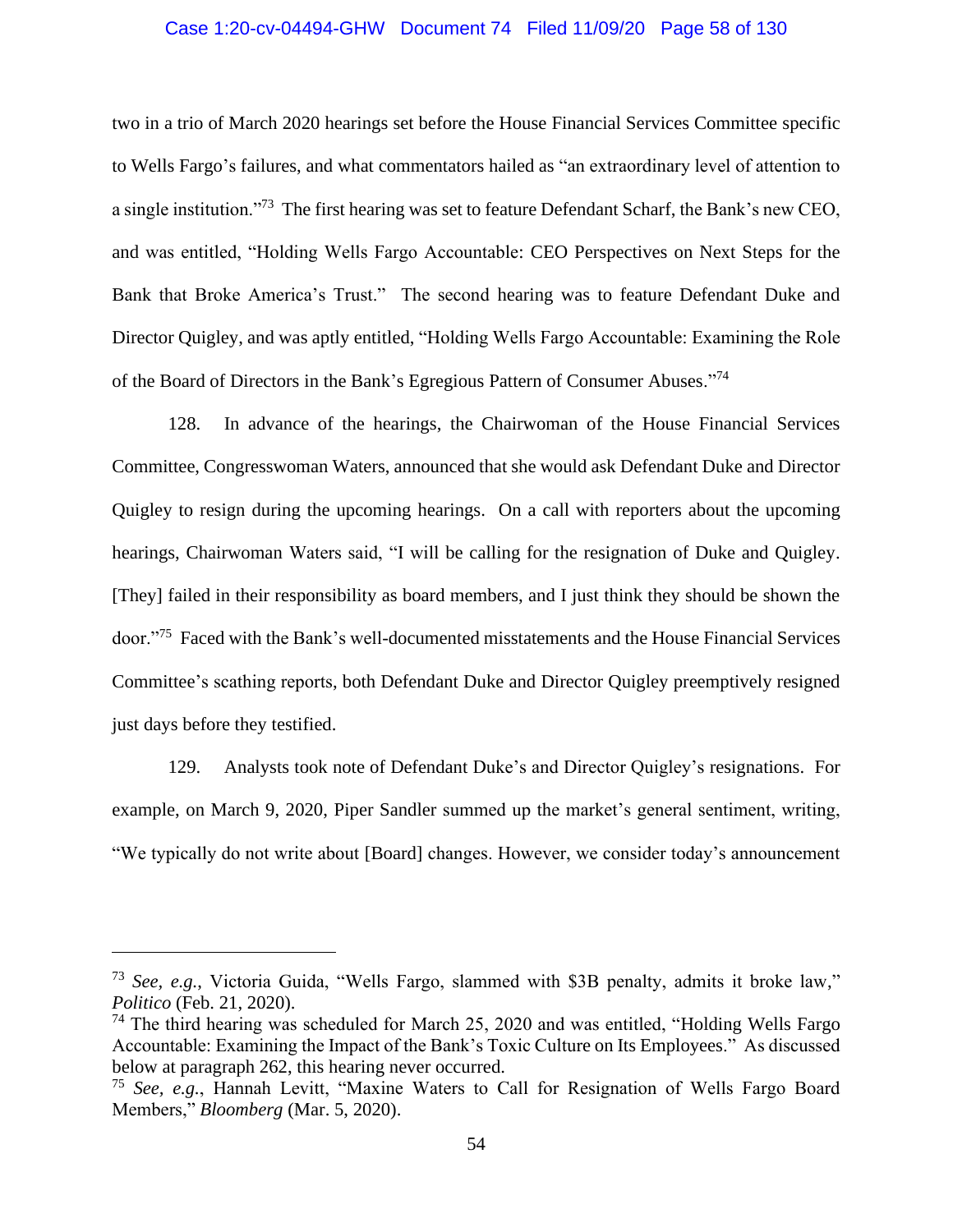#### Case 1:20-cv-04494-GHW Document 74 Filed 11/09/20 Page 59 of 130

important insofar as it gets WFC out in front of potentially turbulent upcoming congressional hearings that in the past have resulted in senior management turnover."

130. To open the first hearing, Chairwoman Waters referenced the "disturbing findings" in the House Reports, and warned, "I'm very concerned that the bank's pattern of harming its consumers appears to persist." She further specified that the Bank's failure to comply with the 2018 FRB Consent Order had inspired bills for Congress to exercise power to require the Bank's reform, stating that, "[w]hile the Federal Reserve's asset cap was a good start, it didn't seem to change the bank's behavior. Accordingly, we will discuss a number of bills that would compel further action by regulators and rein in abusive megabanks like Wells Fargo to hold them, including their management and Boards accountable for their actions." Chairwoman Waters further chastised the Bank's former CEO, Defendant Sloan, for his 2019 testimony to the House Financial Services Committee, stating that *"he gave inaccurate testimony and misleading testimony."*

131. During the first hearing, Defendant Scharf admitted that the House Reports were *"consistent with what I found since I arrived at the Company; [t]hat we have not done what is necessary to be done."* He further admitted that, even two years after the 2018 Consent Orders and months after he had been brought in to rectify the situation, *"[Wells Fargo] ha[d] not yet done what's necessary to address [its] shortcomings."*

132. And even after two years of late submissions and extensions, Defendant Scharf admitted to the House Financial Services Committee that he could not assure the Federal Reserve that the Bank's next Stage 1 Plan submission, due April 2020, would be timely or compliant. Defendant Scharf further admitted that the Bank's "financial results may be harmed" by its continued failure to satisfy the 2018 Consent Orders' requirements and, as a result, the cost of the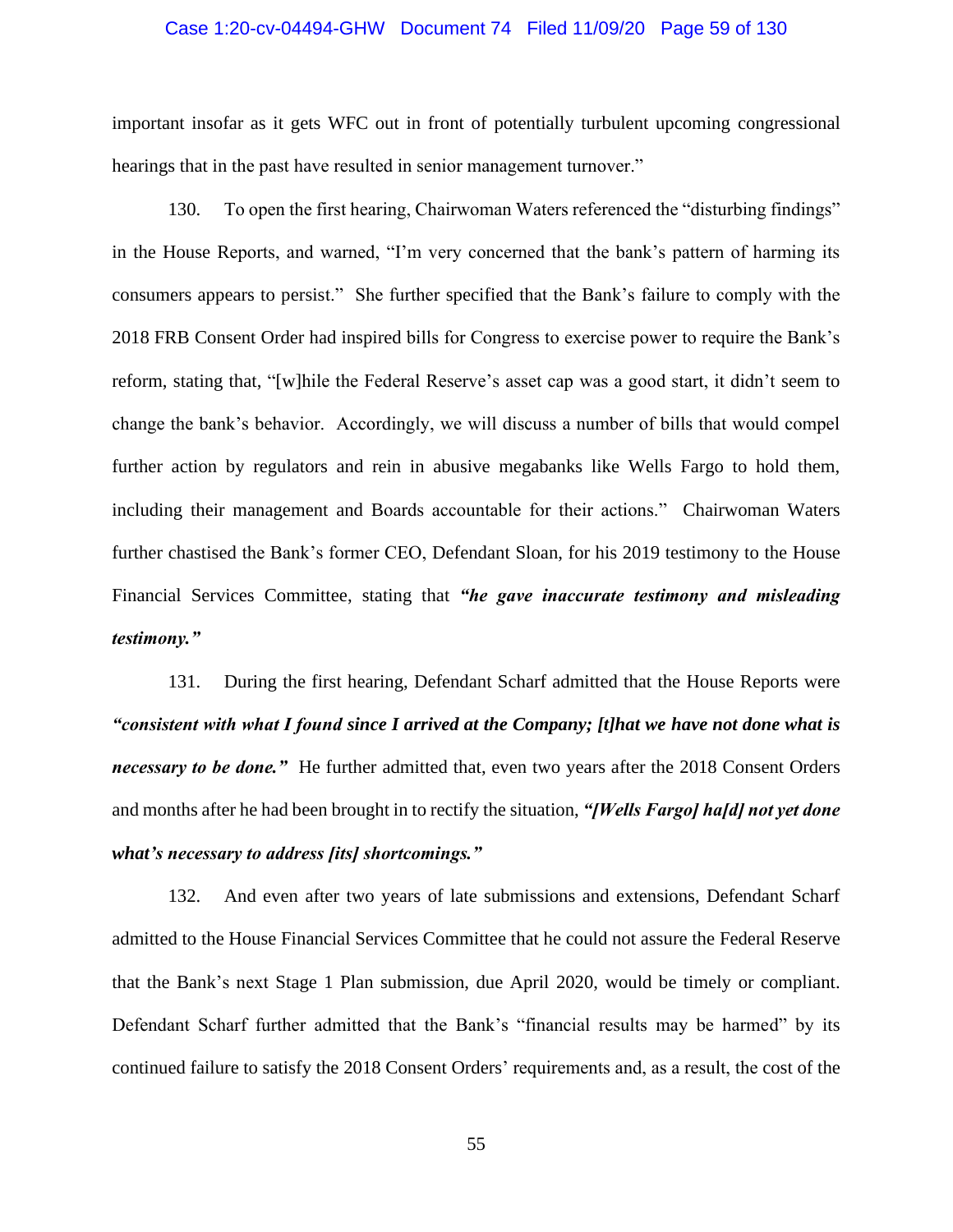#### Case 1:20-cv-04494-GHW Document 74 Filed 11/09/20 Page 60 of 130

ongoing compliance work and cap of its assets. These admissions were consistent with admissions Defendant Scharf made weeks earlier during the Bank's January 14, 2020 earnings call, including that the Bank had a *"great deal"* of work to do to meet the 2018 Consent Orders' requirements and that the Bank *"ha[d] not effectively addressed [its] shortcomings."*

133. Despite their stepping down from the Board, Defendant Duke and Director Quigley were still required to testify to Congress on March 11, 2020. The House Financial Services Committee harshly criticized both of them, rebuking the Wells Fargo Board for its deficient oversight and failure to address Wells Fargo's non-compliance with the 2018 Consent Orders. Congressman Patrick McHenry, the top Republican on the panel, for example, derided the Bank, stating that "[i]t's clear from the documents that the majority and minority [] have the same findings of facts … [S]evere deficiencies in management practices that were unique to Wells Fargo and [the] unique failures of this Board of Directors." Chairwoman Waters accused Defendant Duke and Director Quigley of a "dereliction of duty," saying that "their resignations do not absolve them of their failures." Others were even more harsh, with Congressman David Scott reprimanding the directors, stating that *"while you were on the Board, you allowed the bank's management to repeatedly submit material that was deficient in response to the consent orders from our regulators. You did that."* He further chastised Defendant Duke and Director Quigley for their presence on the Board "throughout the entire germination of this shameful attack on the trust and confidence of the American people in your bank." Congressman David Scott went even further, calling the Bank's actions in failing to respond to Regulators *"an unpardonable sin"* and accusing the directors of *"not coming with the truth."* "What a sorry excuse for a Board," he concluded.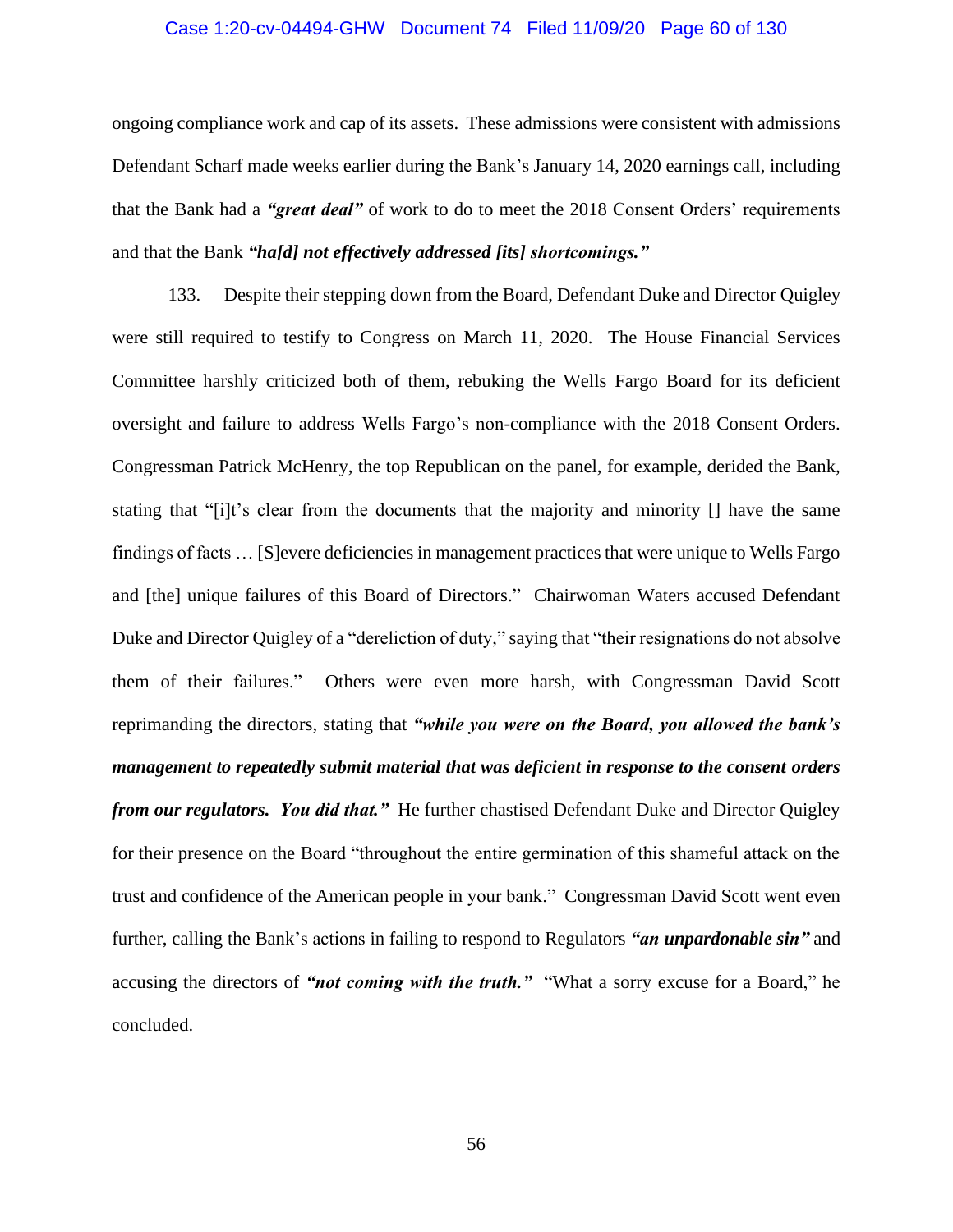#### Case 1:20-cv-04494-GHW Document 74 Filed 11/09/20 Page 61 of 130

134. Confronted with Congress's findings under questioning from the House Financial Services Committee, Defendant Duke admitted that she knew that the Bank's Stage 1 Plans had been continually rejected. She further admitted that the Bank's late submissions to the Regulators and the Bank's serial extension requests had raised concerns with her and other Board members and were *"red flags."* When pressed, Defendant Duke admitted that the Board had contemporaneous concerns that Wells Fargo could not do the work required by the 2018 Consent Orders, and specifically *"a great deal of concern by the Board about the speed with which … the orders were being responded to."* She was also forced to admit that the directors were aware that the management team in place was not capable of getting plans "written in a complete fashion."

135. During the March 11, 2020 hearings, House Financial Services Committee members also criticized Wells Fargo's Board for not removing Defendant Sloan sooner than March 2019 for his misconduct and public misstatements, with Congressman Al Green stating that the Bank ran a *"criminal enterprise."* In response to these criticisms, Defendant Duke ultimately admitted that some former Wells Fargo employees should face criminal charges for the illegal practices that led to the 2016 and 2018 Consent Orders.

136. Financial commentators noted the significance of Congress's unsubtle rebuke. For example, on March 11, 2020, the *Charlotte Observer* observed that the Bank's directors had been "savaged by Congress," and reported that Defendant Duke and Director Quigley "faced bipartisan criticism from the members of the House Financial Services Committee in a Tuesday hearing, the latest in a long series of congressional castigation of the bank."

137. Following these hearings, Wells Fargo clawed back \$15 million in performance share awards that it had granted to Defendant Sloan in 2019, in an exercise of the Board's "discretion to forfeit or cancel all or any unpaid portion of the award based on Mr. Sloan's role

57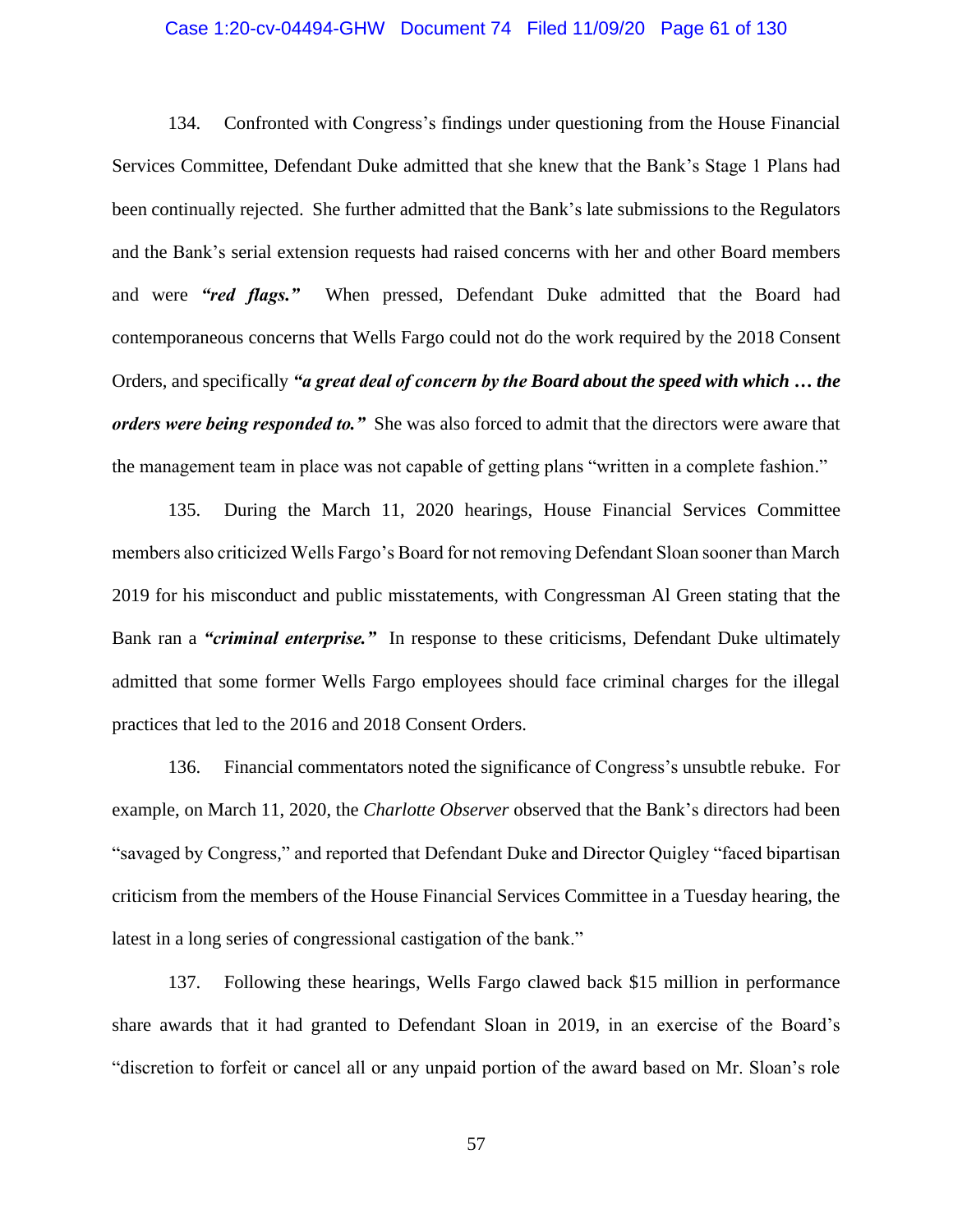#### Case 1:20-cv-04494-GHW Document 74 Filed 11/09/20 Page 62 of 130

and responsibility for the Company's progress in resolving outstanding regulatory matters."<sup>76</sup> The Bank also revealed that Defendant Sloan had received no severance or annual incentive award upon his departure from the Bank due to "the status of the Company's risk management objectives and outstanding regulatory matters, including the progress that continued to be required on both at the time of his resignation." The *Charlotte Observer* reported on March 16, 2020 that, "[i]n canceling the \$15 million bonus from last year, awarding him no bonus for last year and no severance on top of that, it's a stark sign that the board apparently came to view Sloan as part of the problem."

# **E. Wells Fargo's Failure to Satisfy the 2018 Consent Orders' Requirements Significantly Impaired the Bank's Financial Success and Caused Severe Investor Losses**

138. Wells Fargo is haunted by its past even today, over four years after the Bank's abusive banking practices came to light and nearly three years after Regulators instituted the 2018 Consent Orders.

139. Wells Fargo's chronic failure to comply with the 2018 Consent Orders and to devise a plan satisfying the 2018 Consent Orders' basic requirements caused the ousting of its CEO, as well as the turnover of at least eight directors, including the Chair of the Board and head of the Bank's Risk Committee. The Bank is still subject to intense regulatory oversight and still—nearly three years later—has not satisfied the 2018 Consent Orders' basic requirements.

140. As a result, the Federal Reserve's asset cap remains in place and continues to have a devastating impact on the Bank. Financial commentators have called the asset cap "one of the costliest punishments ever levied by a single regulator," estimating that "Wells Fargo has missed out on roughly \$4 billion in profits—and counting," which does not include "the billions the lender

<sup>76</sup> Wells Fargo Definitive Proxy on Schedule 14A (Mar. 16, 2020).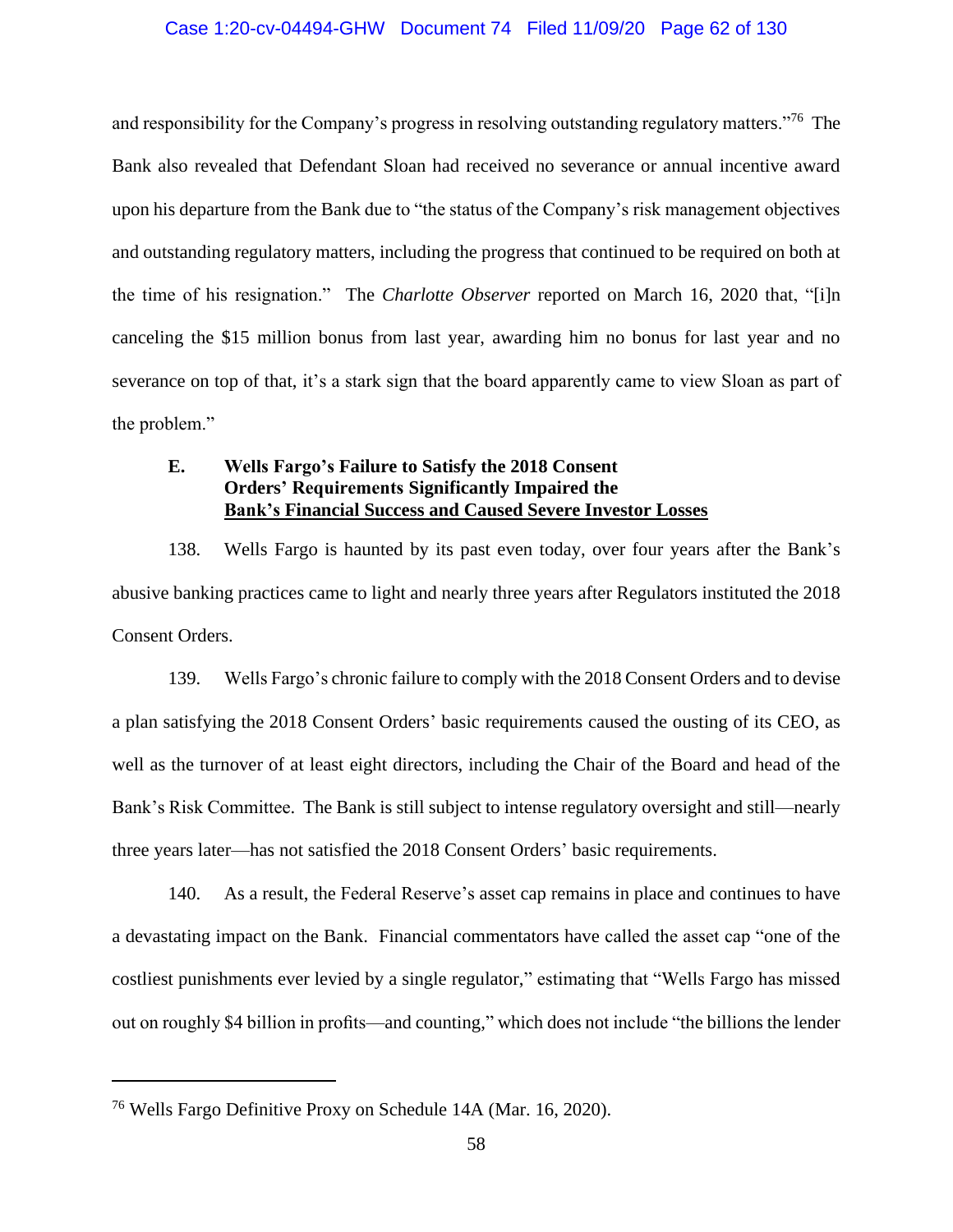#### Case 1:20-cv-04494-GHW Document 74 Filed 11/09/20 Page 63 of 130

is spending on overhauling operations, in part to get the cap lifted" or "the longer-term impact on Wells Fargo's franchise."<sup>77</sup> Securities analysts have echoed that "the asset cap has also been a primary driver of lost market share, as evidenced by slower core loan/deposit growth vs. peers."<sup>78</sup> Indeed, during times that Wells Fargo saw its stock price plummet, the Bank's primary peer, J.P. Morgan Chase & Co, which was unfettered by an asset cap, saw its share price soar.

141. Moreover, criminal investigations and prosecutions continue. In January 2020, the Bank's former CEO and the head of its Community Bank unit were banned from the banking industry and fined millions of dollars. Then, on March 10, 2020, following Defendant Scharf's testimony, Chairwoman Waters sent a letter to the DOJ. In the Chairwoman's letter, she alerted the authorities to the fact that Defendant Sloan had given *"inaccurate and misleading testimony"*  during his March 12, 2019 testimony to Congress, and directed the DOJ to review the Majority Report, including the Majority Report's finding that Defendant Sloan's statement that the Bank was "in compliance" with the 2018 OCC/CFPB Consent Orders was misleading. She also requested that the DOJ investigate whether Defendant Sloan violated Title 18, United States Code, Section 1001, by knowingly and willfully making a false statement to Congress.

142. Defendants' misrepresentations and concealment of the Regulators' repeated rejections of their Stage 1 Plans and stern rebukes not only exposed the Bank to financial distress and consumers to additional harms and delayed remediation, but also cost the Bank's shareholders greatly. As discussed further in Section VII, during the Class Period, investors lost over *\$54 billion* in market capitalization when shareholders gradually learned that the Bank had, contrary to Defendants' representations, not satisfied the 2018 Consent Orders' requirements and that, nearly

<sup>77</sup> Hannah Levitt, "Wells Fargo Asset Cap Is Now One of the Costliest Bank Penalties," *Bloomberg* (Aug. 24, 2020).

<sup>78</sup>"Banks: Taking News Inventory (as of 3/22)," *Jefferies* (Mar. 22, 2020).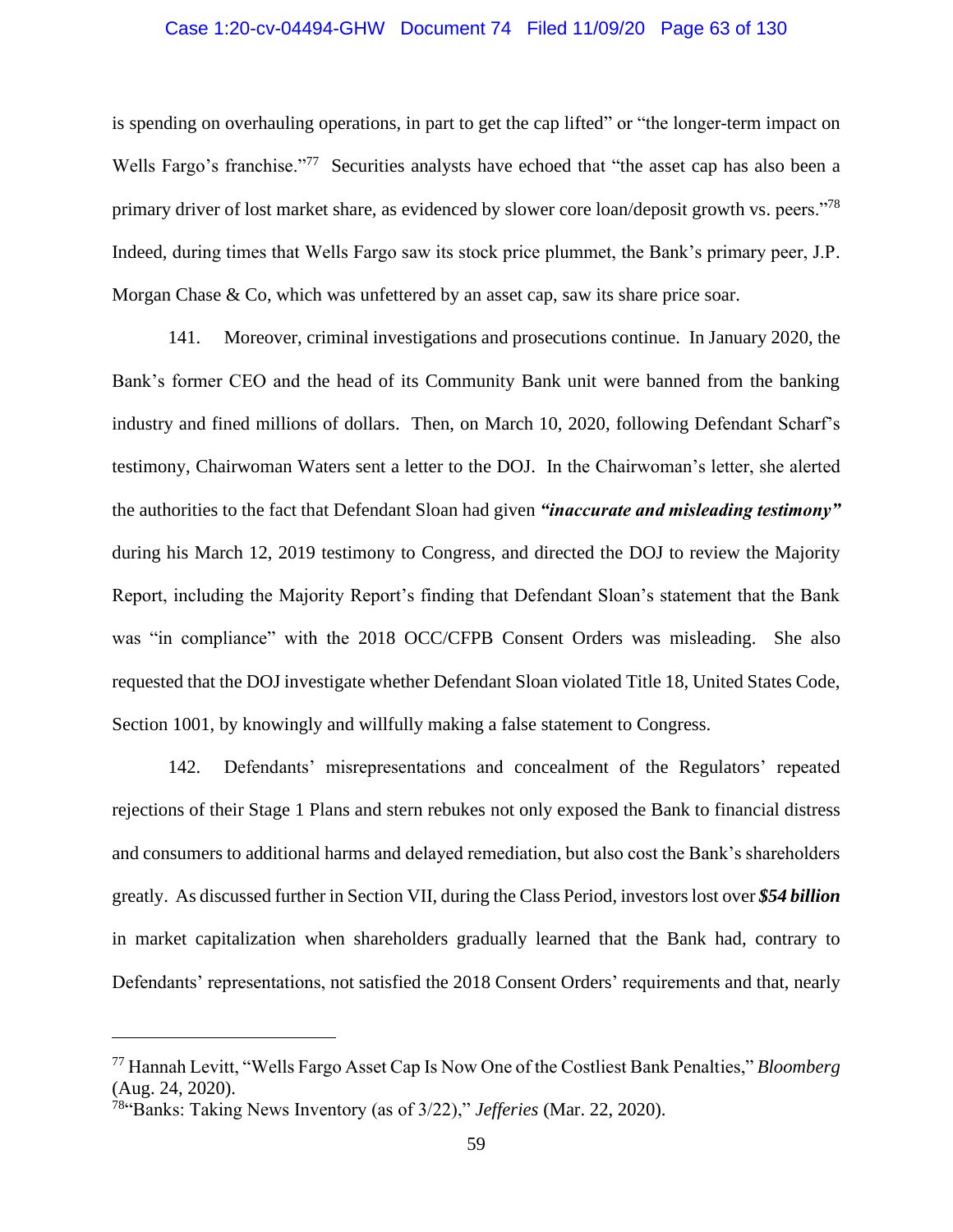#### Case 1:20-cv-04494-GHW Document 74 Filed 11/09/20 Page 64 of 130

three years after Regulators imposed their historic 2018 Consent Orders, the Bank had yet to submit compliant Stage 1 Plans.

## **V. DEFENDANTS' MATERIALLY FALSE AND MISLEADING STATEMENTS AND OMISSIONS**

143. Defendants numerous false and misleading statements and material omissions during the Class Period, as discussed above, were made in violation of Sections 10(b) and 20(a) of the Exchange Act, and Rule 10b-5 promulgated thereunder. These materially false and misleading statements and omissions are further detailed below in chronological order.

### **A. Federal Reserve Consent Order Conference Call**

144. On February 2, 2018, Wells Fargo held an investor conference to discuss the 2018 FRB Consent Order. Defendants Sloan and Shrewsberry spoke at the conference on behalf of the Bank. During the investor conference, Defendant Sloan represented that the Bank was "on a fast track" to resolving the 2018 FRB Consent Order.

145. Defendant Sloan's statement identified in paragraph 144 was materially false and misleading, and omitted material information. Contrary to Defendant Sloan's assertion, Wells Fargo was not given "fast track" status by the Federal Reserve or otherwise "on a fast track" to satisfy the 2018 FRB Consent Order's requirements. In truth, Wells Fargo had not even submitted a plan to the Federal Reserve at the time of his statement and, when the Bank did submit a plan months later, it was rejected as "materially incomplete" and "insufficient." *See* ¶¶69-72. Indeed, the House Financial Services Committee specifically found that Sloan's statement to investors that the Bank was "on a fast track" to meeting the Federal Reserve's requirements under the asset cap was false and misleading because, at the time, "Wells Fargo had not even submitted a plan to the [Federal Reserve] to improve its governance and risk management controls." *See* ¶¶125-26.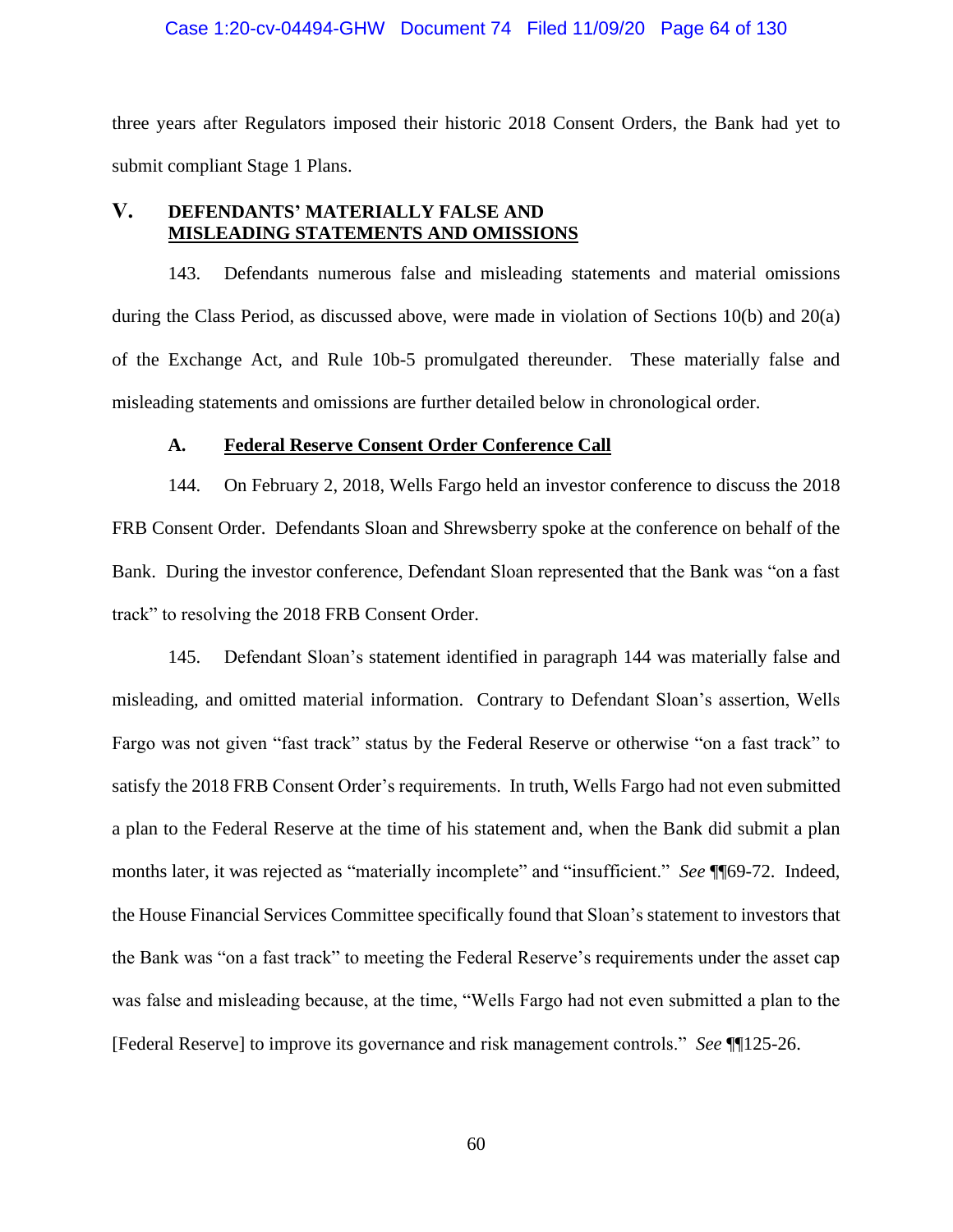## **B. May 2018 Deutsche Bank Global Financial Services Conference**

146. On May 30, 2018, Defendant Shrewsberry presented at the 2018 Deutsche Bank Global Financial Services Conference. In response to an analyst's request to "frame where you are on some of these issues and where the heavy lifting is still to come" under the 2018 FRB Consent Order and other investigations, Defendant Shrewsberry stated, "I don't think at this point that there's anything meaningful that we aren't already talking about, certainly, since our last 10-Q, so the inventory is pretty complete." Defendant Shrewsberry added, "[O]ur investors know everything that's material that we know."

147. Defendant Shrewsberry's statements identified in paragraph 146 were materially false and misleading. Contrary to Shrewsberry's assertions, Wells Fargo's investors did not "know everything that's material" and "anything meaningful" about the status of Wells Fargo's compliance with the 2018 FRB Consent Order. Indeed, just three weeks before Defendant Shrewsberry's statements in paragraph 146, on May 7, 2018, the Federal Reserve formally rejected Wells Fargo's Stage 1 Plan proposal under the 2018 FRB Consent Order. *See* ¶¶69-72. The Federal Reserve determined that the Stage 1 Plan was "materially incomplete" and "insufficient." *See* ¶¶71-72. This Rejection Letter was followed by the Bank's directors admitting, in an internal email dated just weeks before Defendant Shrewsberry's statementsin paragraph 146, that investors would view the Federal Reserve's rejection "as completely unacceptable." *See* ¶¶73-74.

148. In addition, Defendant Shrewsberry's statements identified in paragraph 146 were misleading because they omitted material information, including that (i) the Federal Reserve had rejected the Bank's Stage 1 Plan submissions (*see* ¶¶69-72); and (ii) the Federal Reserve had rebuked the Bank for its failure to comply with the 2018 FRB Consent Order's requirements (*see*  $\P$  $[69-72, 75)$ .

61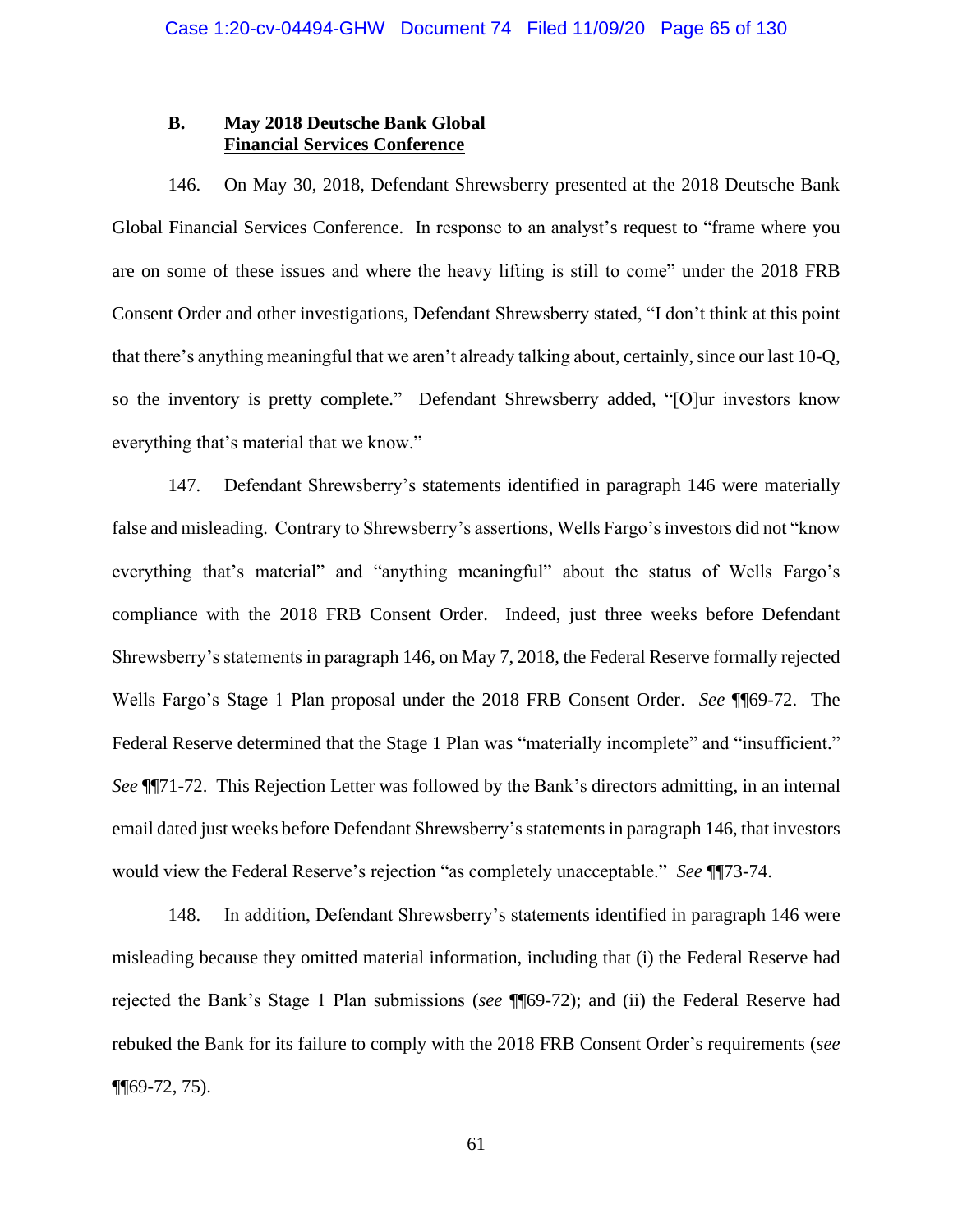# **C. June 2018 Morgan Stanley Financials Conference**

149. On June 13, 2018, Defendant Shrewsberry presented at the 2018 Morgan Stanley Financials Conference on behalf of the Bank. During the conference, when an analyst asked Defendant Shrewsberry to "at this stage, maybe give us some color on what's left to do for the consent order" and "what part of the process are you in now," like whether the Bank was "already executing on the specific requests," Defendant Shrewsberry answered, "It's the last mile of knitting all of this together."

150. Defendant Shrewsberry's statement identified in paragraph 149 was materially false and misleading. Contrary to Defendant Shrewsberry's assertion, the Bank was not "executing" and was not in "the last mile of knitting all of this together." In truth, the Federal Reserve had formally rejected Wells Fargo's Stage 1 Plan proposal under the 2018 FRB Consent Order, finding it "materially incomplete" and "insufficient." *See* ¶¶69-72. And just one week before Defendant Shrewsberry's statements in paragraph 149, the Bank had requested an extension for resubmitting its Stage 1 Plans, which meant that the Bank still needed to further revise and resubmit its Stage 1 Plan proposal, and that the Bank would not even attempt to obtain the Federal Reserve's approval to start implementing the revised plan for many months. S*ee* ¶77.

151. In addition, Defendant Shrewsberry's statement identified in paragraph 149 was misleading because it omitted material information, including that (i) the Federal Reserve had rejected the Bank's Stage 1 Plan submissions (*see* ¶¶69-72) and (ii) the Federal Reserve had rebuked the Bank for its failure to comply with the 2018 FRB Consent Order's requirements (*see* ¶¶69-72, 75).

152. During the same investor conference, an analyst asked Defendant Shrewsberry, "On the consent order, you indicated that you expect to operate under the asset cap through the first part of 2019?" Defendant Shrewsberry responded, "Yes." Defendant Shrewsberry also stated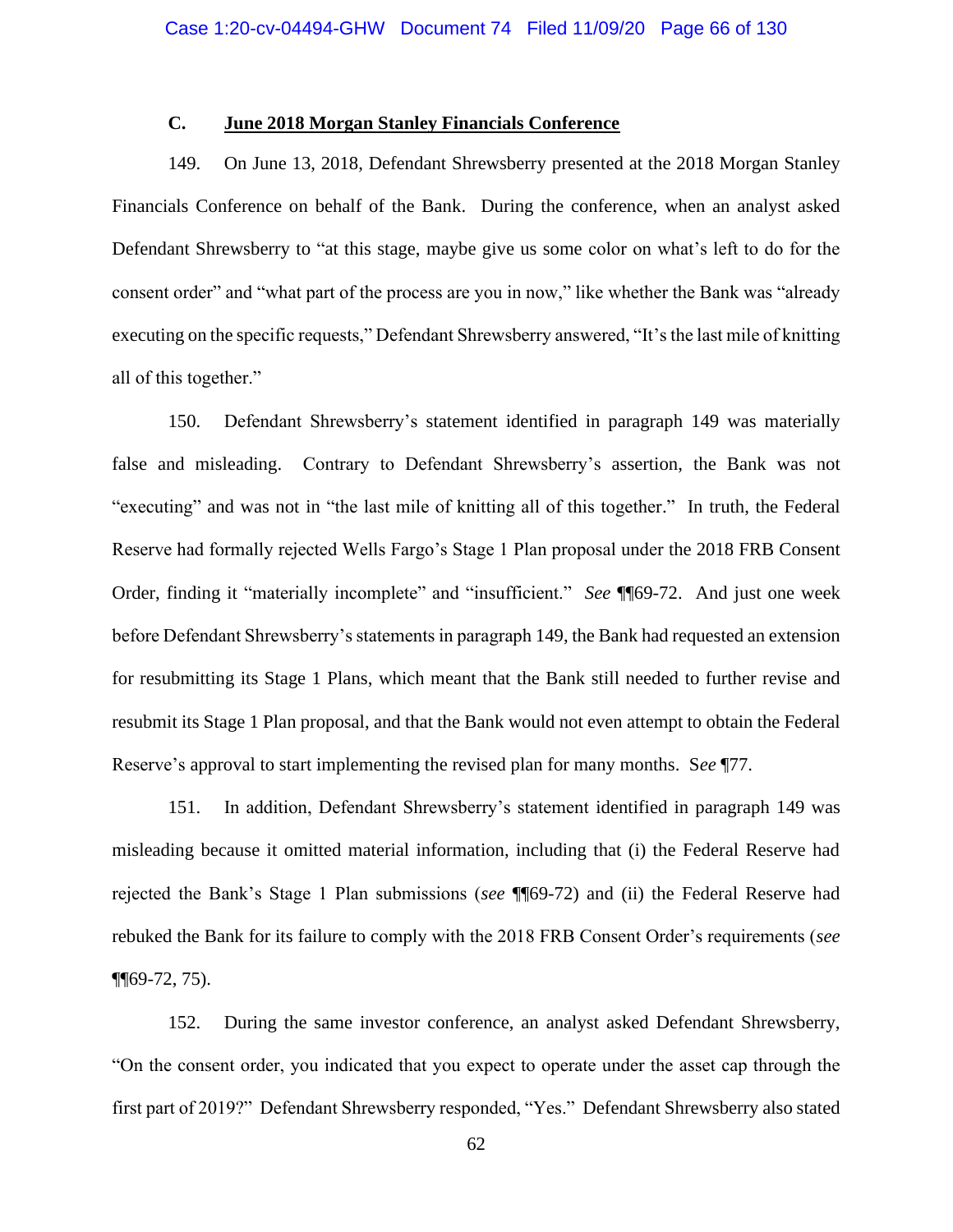#### Case 1:20-cv-04494-GHW Document 74 Filed 11/09/20 Page 67 of 130

that "[the asset cap] will be gone in the time frames that we've talked about" and that "it will take all of the amount of time that we've described before we finish the last piece of it or set ourself on a course to maturity for the last piece of it."

153. Defendant Shrewsberry's statements identified in paragraph 152 were misleading because they omitted material information. The Federal Reserve had formally rejected Wells Fargo's Stage 1 Plan proposal under the 2018 FRB Consent Order, finding it "materially incomplete" and "insufficient." *See* ¶¶69-72. The Federal Reserve had also told Wells Fargo on April 3, 2018 that the dates and deadlines that the Board had included in the Stage 1 Plan proposal for completing the requirements of the 2018 FRB Consent Order were not realistic or sound. *See* ¶¶69-72. Moreover, following the Rejection Letter, the Bank had requested an extension for resubmitting its Stage 1 Plans, meaning that the Bank would not even attempt to obtain the Federal Reserve's approval to start implementing under Stage 2 until over five months after the 2018 FRB Consent Order's original submission deadline. *See* ¶77. In addition, Defendant Shrewsberry's statements identified in paragraph 152 omitted that the Federal Reserve had rebuked the Bank for its failure to comply with the 2018 FRB Consent Order's requirements. *See* ¶¶69-72, 75.

#### **D. July 2018 Earnings Call**

154. On July 13, 2018, the Bank held an earnings call to discuss its second quarter 2018 financial results. Defendants Sloan and Shrewsberry spoke on behalf of the Bank. During the earnings call, in response to an analyst's question regarding an "update" on the "timing" of the "asset cap," Defendant Sloan stated, "[N]o change in the update from Investor Day" and that "sometime in the first half of next year, we'll be able to move through that [the asset cap]."

155. Defendant Sloan's statements identified in paragraph 154 were materially false and misleading. Contrary to Defendant Sloan's statements, there was a material "change in the update from the Investor Day" conference, which happened months earlier. Indeed, following the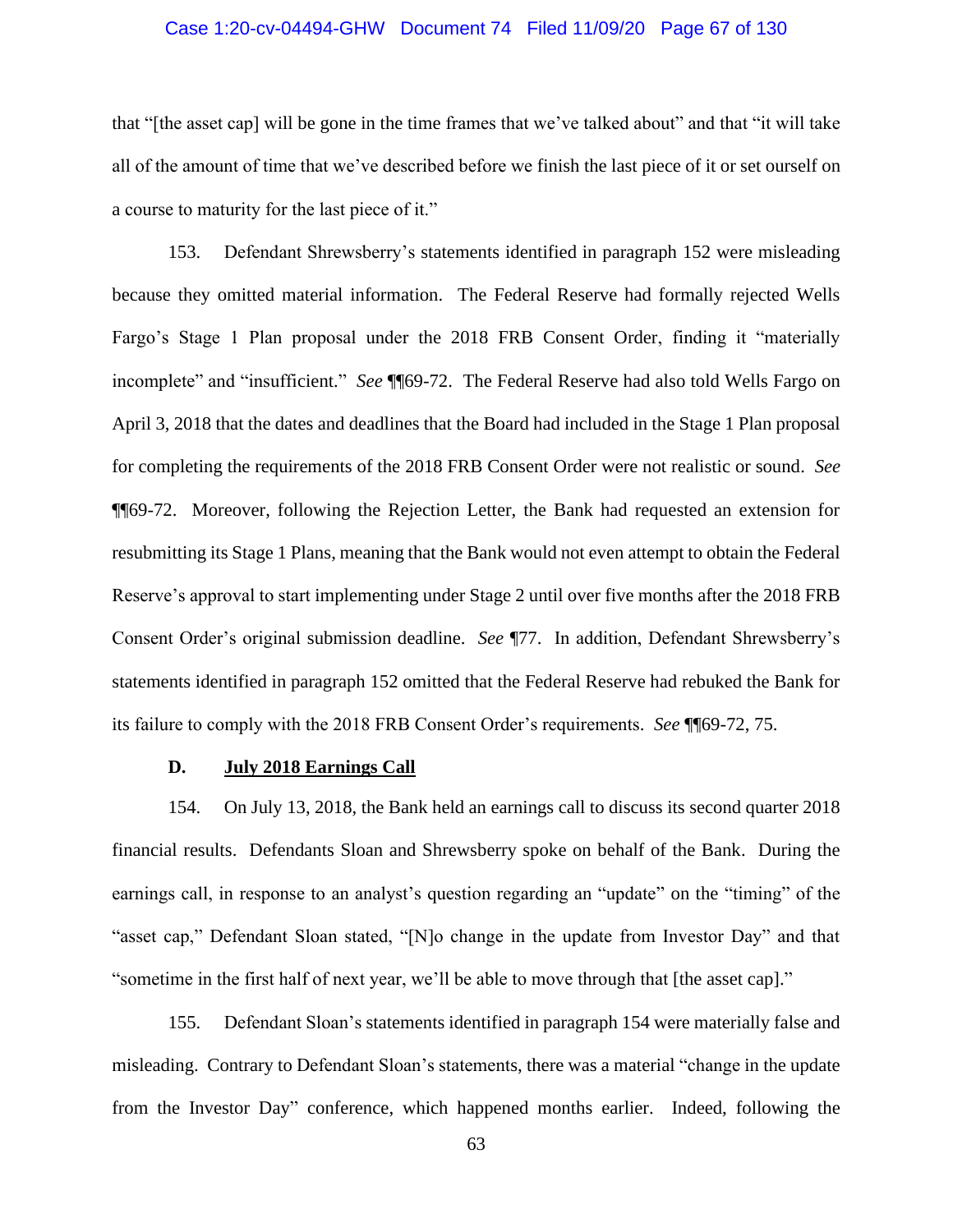#### Case 1:20-cv-04494-GHW Document 74 Filed 11/09/20 Page 68 of 130

Investor Day, on June 5, 2018, the Bank had requested an extension for resubmitting its Stage 1 Plans, pushing the deadline for resubmitting those plans to over five months after the 2018 FRB Consent Order's original deadline. *See* ¶77. Defendant Sloan's statements identified in paragraph 154 were also misleading because they omitted material information, including that (i) the Federal Reserve had rejected the Bank's Stage 1 Plan submissions (*see* ¶¶69-72) and (ii) the Federal Reserve had rebuked the Bank for its failure to comply with the 2018 FRB Consent Order's requirements (*see* ¶¶69-72, 75).

156. Defendant Sloan's statements in paragraph 154 about the Bank's lifting the asset cap "sometime in the first half of" 2019 were misleading because they omitted material information. The Federal Reserve had formally rejected Wells Fargo's Stage 1 Plan proposal under the 2018 FRB Consent Order, finding it "materially incomplete" and "insufficient." *See* ¶¶69-72. The Federal Reserve had also told Wells Fargo on April 3, 2018 that the dates and deadlines that the Board had included in the Stage 1 Plan proposal for completing the requirements of the 2018 FRB Consent Order were not realistic or sound. *See* ¶¶69-72. Moreover, following the Rejection Letter, the Bank had requested an extension for resubmitting its Stage 1 Plans, meaning that the Bank would not be ready even to attempt to obtain the Federal Reserve's approval to start implementing under Stage 2 until September 19, 2018. *See* ¶77. Defendant Sloan's statements identified in paragraph 154 also omitted that the Federal Reserve had rebuked the Bank for its failure to comply with the 2018 FRB Consent Order's requirements. *See* ¶¶69-72, 75.

## **E. December 2018 Goldman Sachs U.S. Financial Services Conference**

157. On December 4, 2018, Defendant Sloan presented on behalf of the Bank at a Goldman Sachs U.S. Financial Services Conference. During the conference, Defendant Sloan was

64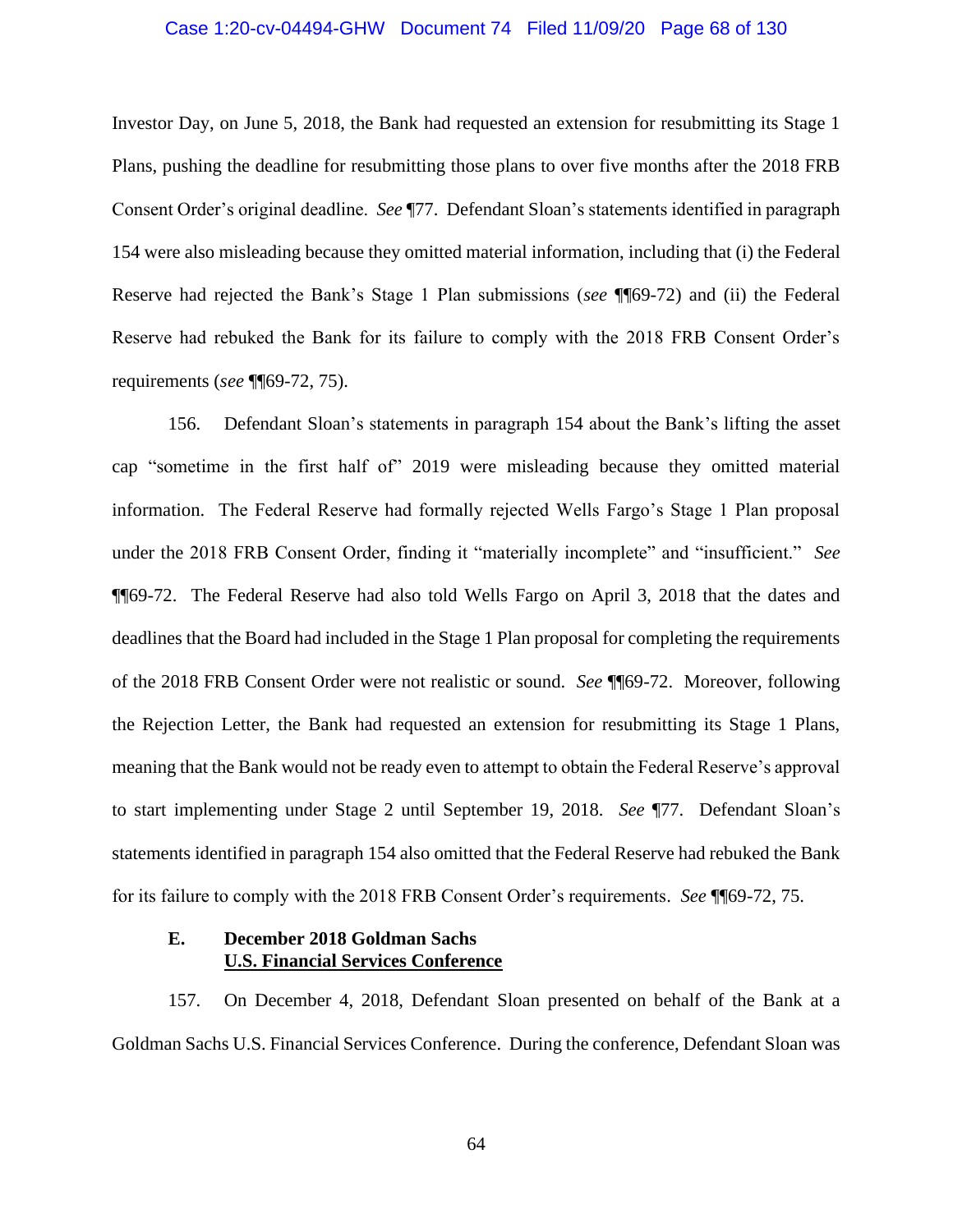#### Case 1:20-cv-04494-GHW Document 74 Filed 11/09/20 Page 69 of 130

asked for an "update … on the progress in terms of getting [the 2018 FRB Consent Order] lifted." Defendant Sloan responded, "we're executing the plan as opposed to designing it."

158. Defendant Sloan's statement identified in paragraph 157 was materially false and misleading. Contrary to Defendant Sloan's statement, the Bank was not "executing the plan as opposed to designing it." In truth, the Federal Reserve rejected Wells Fargo's proposed Stage 1 Plan and, accordingly, the Bank could not begin "executing the plan." *See* ¶¶69-72. The Federal Reserve had formally rejected Wells Fargo's Stage 1 Plan proposal under the 2018 FRB Consent Order, finding it "materially incomplete" and "insufficient." *See* ¶¶71-72. And the Bank had requested (and been granted) two extensions for resubmitting its Stage 1 Plans, meaning the Bank had only resubmitted its Stage 1 Plan proposal to the Federal Reserve for approval to implement on October 31, 2018—just one month before Defendant Sloan's statement in paragraph 157. *See*   $\P$  $[77, 85.$ 

159. In addition, Defendant Sloan's statement identified in paragraph 157 was misleading because it omitted material information, including that (i) the Federal Reserve had rejected the Bank's Stage 1 Plan submissions (*see* ¶¶69-72); (ii) the Federal Reserve had repeatedly rebuked and reprimanded the Bank for its failure to comply with the 2018 FRB Consent Order's requirements (*see* ¶¶69-72, 75); and (iii) the Bank's continued non-compliance would lead to further regulatory enforcement action (*see* ¶81).

160. During the same investor conference, Defendant Sloan represented that there was "nothing new to report in terms of the timing or the dialogue with the regulators, whether it's related to the consent order or any other area." Defendant Sloan's statement was materially false and misleading. Contrary to Defendant Sloan's statement, there were material "new [items] to report in terms of timing or the dialogue with the regulators" that specifically "related to the

65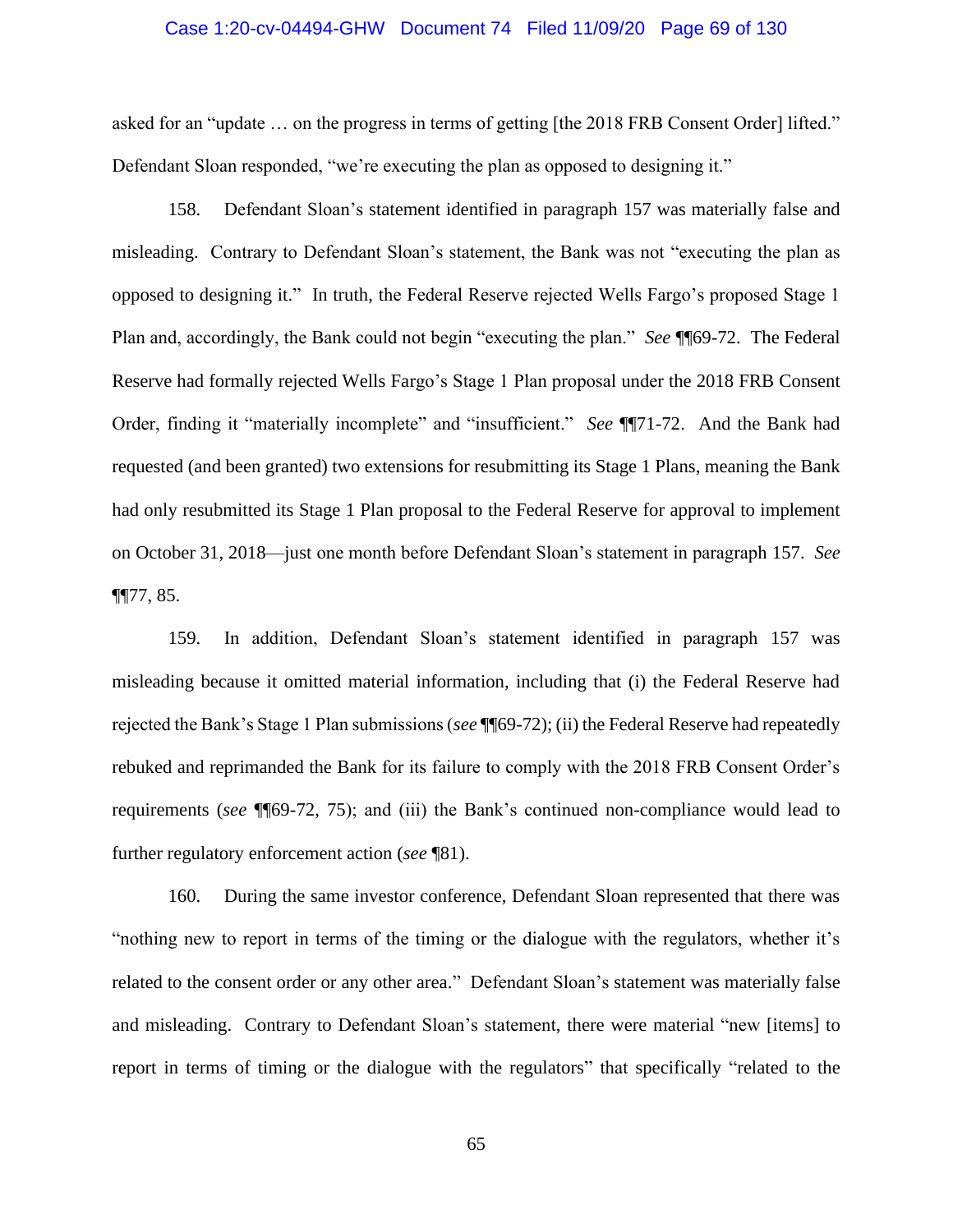#### Case 1:20-cv-04494-GHW Document 74 Filed 11/09/20 Page 70 of 130

consent order." Indeed, the Federal Reserve had formally rejected Wells Fargo's Stage 1 Plan proposal under the 2018 FRB Consent Order, finding it "materially incomplete" and "insufficient." *See* ¶¶69-72. The Federal Reserve also communicated to Wells Fargo in its Rejection Letter that the Bank's Stage 1 Plan proposal was "so inadequate as to raise concerns about the company's leadership." *See ¶¶*71-72. The Federal Reserve's Rejection Letter was followed by the Bank's directors admitting that investors would view the Federal Reserve's rejection "as completely unacceptable." *See* ¶¶73-74. The Bank had also requested (and been granted) two extensions for resubmitting its Stage 1 Plans, meaning the Bank had only resubmitted its Stage 1 Plan proposal to the Federal Reserve for approval to implement on October 31, 2018, *i.e.*, six months after the original deadline, and just a week before Defendant Sloan's statement. *See* ¶¶77, 85.

161. In addition, Defendant Sloan's statement identified in paragraph 160 was misleading because it omitted material information, including that (i) the Federal Reserve had rejected the Bank's Stage 1 Plan submissions (*see* ¶¶69-72); (ii) the Federal Reserve had repeatedly rebuked and reprimanded the Bank for its failure to comply with the 2018 FRB Consent Order's requirements (*see* ¶¶69-72, 75); and (iii) the Bank's continued non-compliance would lead to further regulatory enforcement action (*see* ¶81).

162. In addition, Defendant Sloan also represented during the December 4, 2018 investor conference that the Bank was "still planning on operating under the asset cap through the first part of next year." Defendant Sloan's statement was misleading because it omitted material information. The Federal Reserve had formally rejected Wells Fargo's Stage 1 Plan proposal under the 2018 FRB Consent Order, finding it "materially incomplete" and "insufficient." *See* ¶¶69-72. Moreover, following the Rejection Letter, the Bank had requested (and been granted) two extensions for resubmitting its Stage 1 Plans, meaning that the Bank had only resubmitted its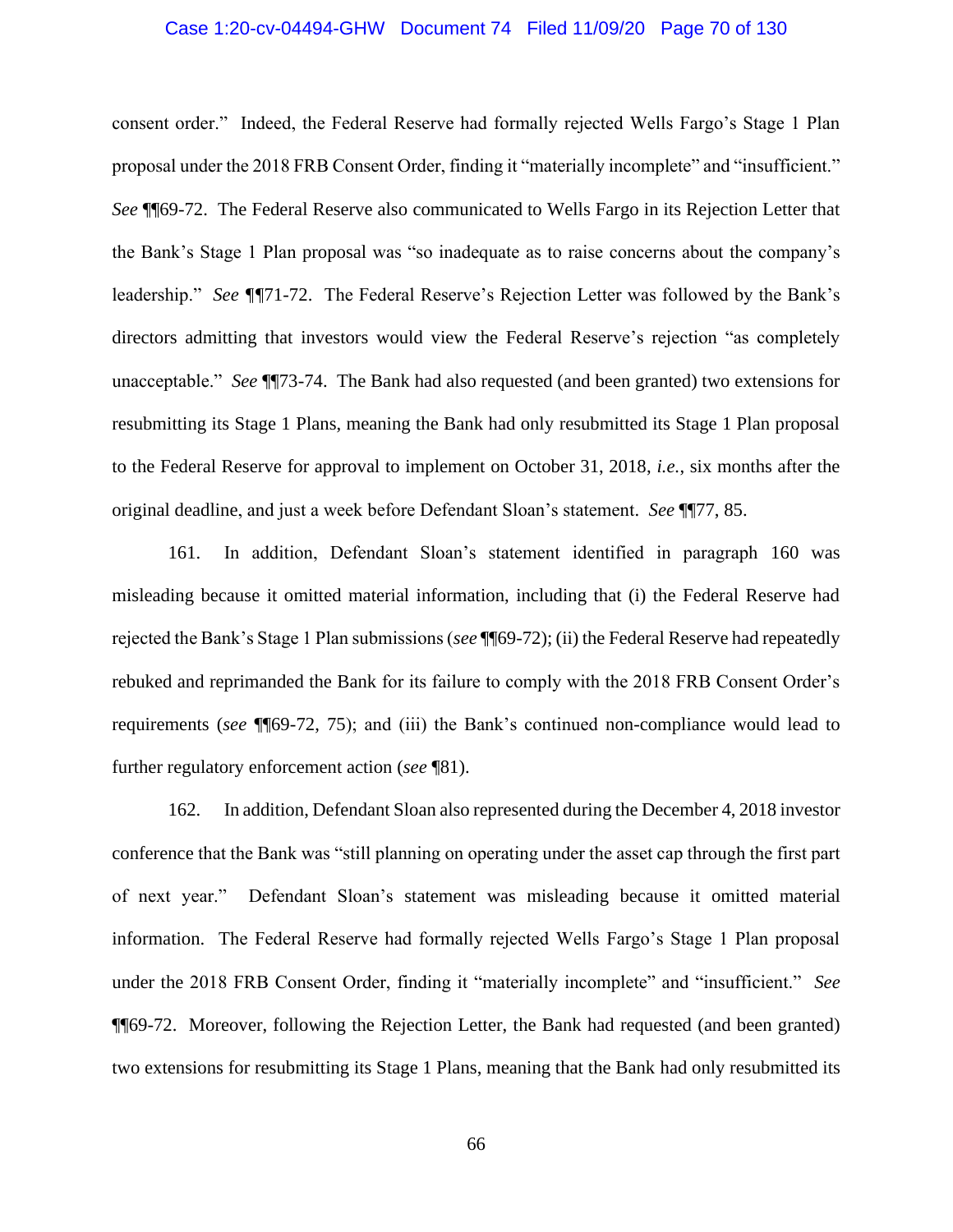#### Case 1:20-cv-04494-GHW Document 74 Filed 11/09/20 Page 71 of 130

revised Stage 1 Plan proposal on October 31, 2018. *See* ¶¶77-85. The Bank did not yet even have the Federal Reserve's approval to begin implementation under Stage 2 of the 2018 FRB Consent Order. *See* ¶¶47-51, 69-88. Defendant Sloan's statement also omitted that the Federal Reserve had repeatedly rebuked and reprimanded the Bank for its failure to comply with the 2018 FRB Consent Order's requirements (*see* ¶¶69-72, 75) and that the Bank's continued non-compliance would lead to further regulatory enforcement action (*see* ¶81).

### **F. December 2018** *Squawk on the Street* **Appearance**

163. On December 4, 2018, Defendant Sloan appeared on the CNBC televised segment, *Squawk on the Street*. When asked about the asset cap, Defendant Sloan stated, "[W]e've got plans in place we're executing on those plans." Defendant Sloan's statement was materially false and misleading. Contrary to Defendant Sloan's statement, the Bank did not have "plans in place" and was not "executing on those plans." In truth, the Federal Reserve rejected Wells Fargo's proposed Stage 1 Plan under the 2018 FRB Consent Order, finding it "materially incomplete" and "insufficient." *See* ¶¶69-72. Accordingly, the Bank could not begin "executing on those plans." *See* ¶¶47-51, 69-88. And the Bank had requested (and been granted) two extensions for resubmitting its Stage 1 Plans, meaning the Bank had only resubmitted its Stage 1 Plan proposal to the Federal Reserve for approval to implement on October 31, 2018—just one month before Defendant Sloan's statement. *See* ¶¶77, 85.

164. In addition, Defendant Sloan's statement identified in paragraph 163 was misleading because it omitted material information, including that (i) the Federal Reserve had rejected the Bank's Stage 1 Plan submissions (*see* ¶¶69-72); (ii) the Federal Reserve had repeatedly rebuked and reprimanded the Bank for its failure to comply with the 2018 FRB Consent Order's requirements (*see* ¶¶69-72, 75); and (iii) the Bank's continued non-compliance would lead to further regulatory enforcement action (*see* ¶81).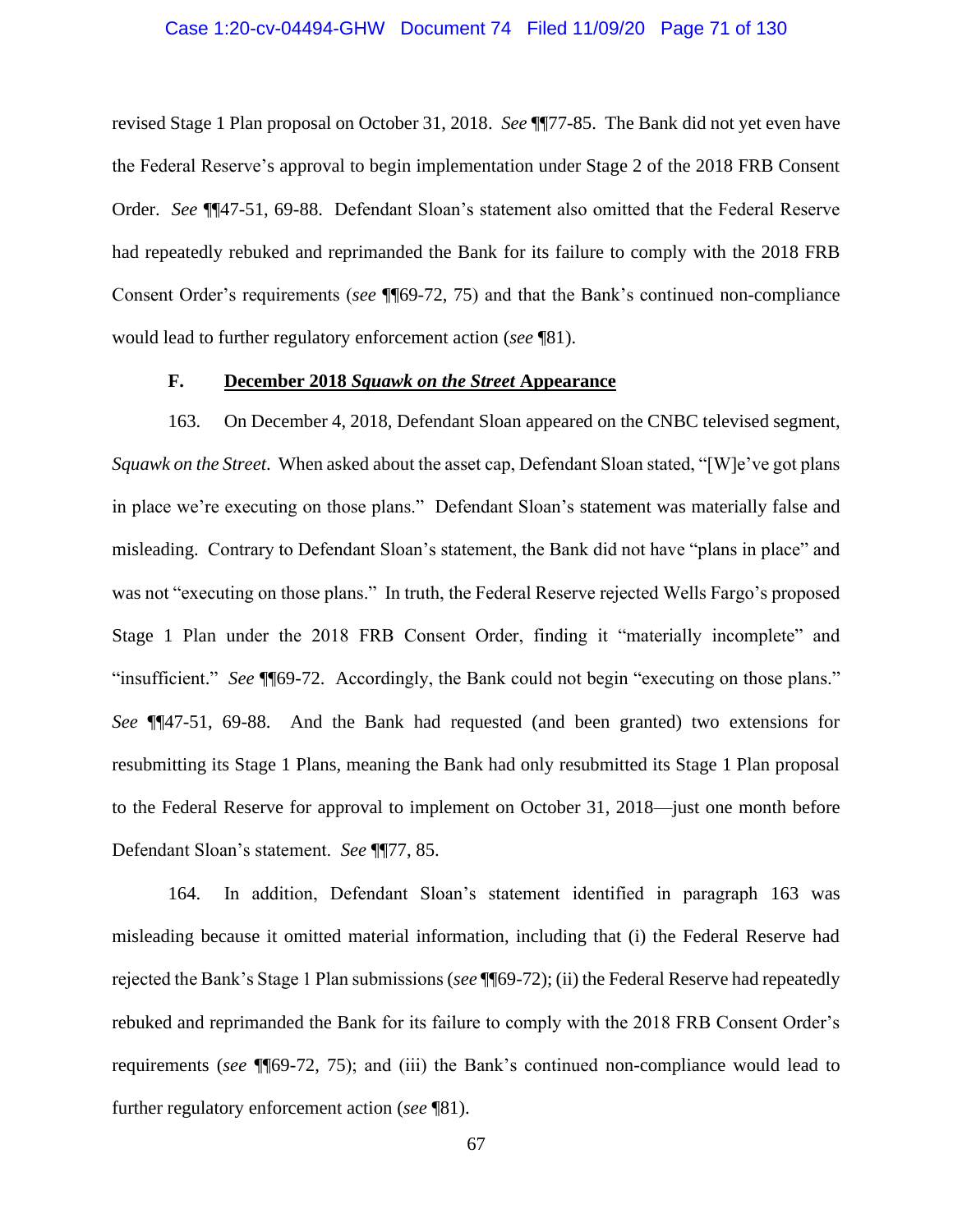#### Case 1:20-cv-04494-GHW Document 74 Filed 11/09/20 Page 72 of 130

165. During the same interview on December 4, 2018, when asked about the timing of lifting the asset cap, Defendant Sloan stated that it would be "sometime in the first half of next year." Defendant Sloan's statement was misleading because it omitted material information. The Federal Reserve had formally rejected Wells Fargo's Stage 1 Plan proposal under the 2018 FRB Consent Order, finding it "materially incomplete" and "insufficient." *See* ¶¶69-72. Moreover, following the Rejection Letter, the Bank had requested (and been granted) two extensions for resubmitting its Stage 1 Plans, meaning that the Bank had only resubmitted its revised Stage 1 Plan proposal on October 31, 2018, and did not yet have the Federal Reserve's approval to begin implementing that plan under Stage 2 of the 2018 FRB Consent Order. *See* ¶¶77, 85. Defendant Sloan's statement also omitted that the Federal Reserve had repeatedly rebuked and reprimanded the Bank for its failure to comply with the 2018 FRB Consent Order's requirements (*see* ¶¶69-72, 75) and that the Bank's continued non-compliance would lead to further regulatory enforcement action (*see* ¶81).

166. For all of the above reasons, among others, the House Financial Services Committee found that Defendant Sloan's statement in paragraph 165 "misrepresented the bank's progress toward lifting the FRB's asset cap," had "no basis," and was "unsupported by the facts on the ground." *See* ¶¶121-22, 125-126.

### **G. January 2019 Earnings Call**

167. On January 15, 2019, Wells Fargo held an earnings call to announce its fourth quarter 2019 financial results, during which Defendants Sloan and Shrewsberry spoke on behalf of the Bank. During the call, Defendant Sloan said, "we're in complete agreement with the Fed about what needs to be done, and we're in the midst of implementing that." Defendant Sloan further assured investors that "we're continuing to actively work and implement the new risk management framework."

68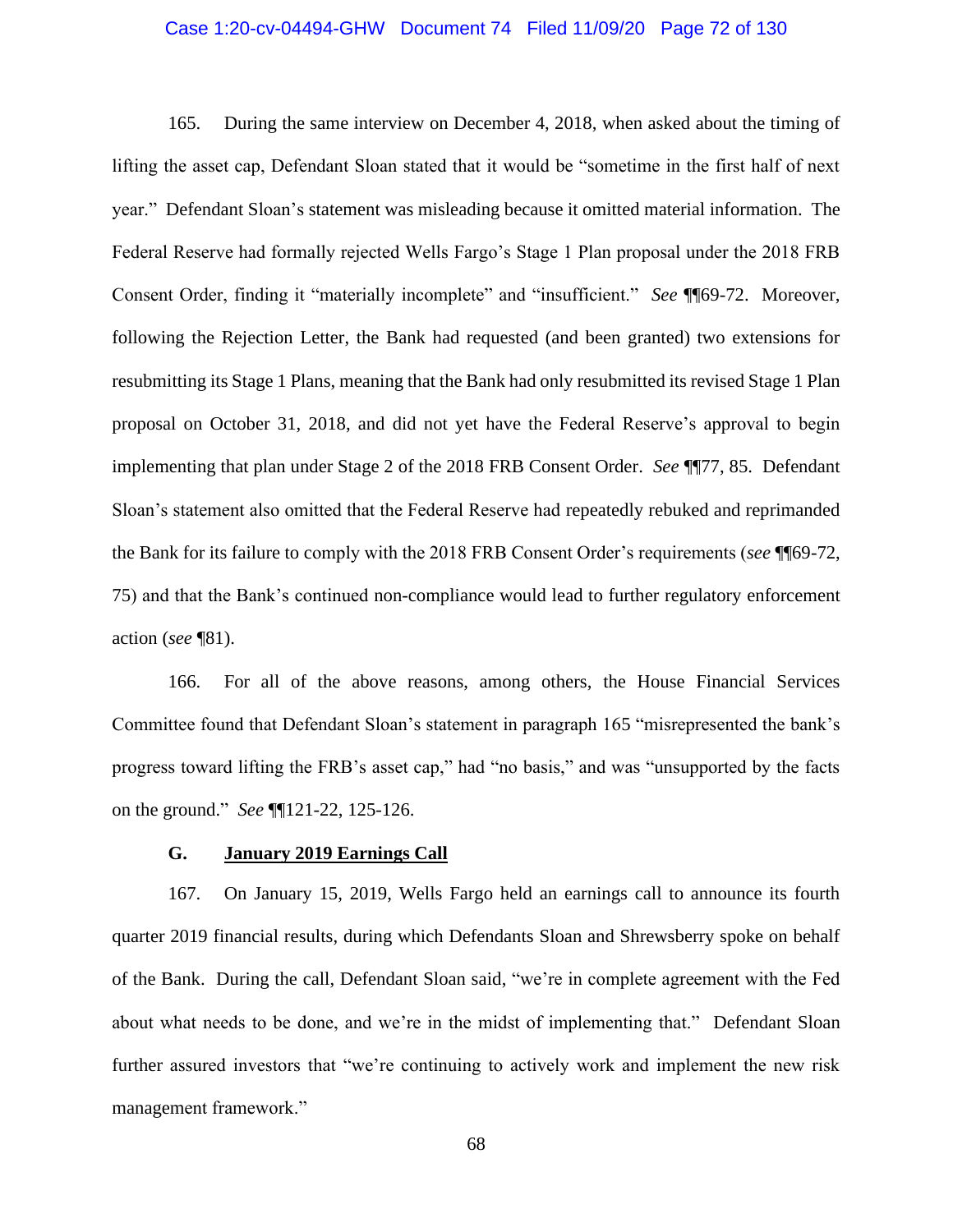# Case 1:20-cv-04494-GHW Document 74 Filed 11/09/20 Page 73 of 130

168. Defendant Sloan's statements identified in paragraph 167 were materially false and misleading. Contrary to Defendant Sloan's statements, the Bank was not "in the midst of implementing" its Stage 1 Plans, nor was the Bank "in complete agreement with the Fed about what needs to be done," or "continuing to actively work and implement the new risk management framework." In truth, the Federal Reserve rejected Wells Fargo's proposed Stage 1 Plan under the 2018 FRB Consent Order, finding it "materially incomplete" and "insufficient. *See* ¶¶69-72. Accordingly, the Bank could not be "in the midst of implementing" the plans. *See* ¶¶47-51, 69- 72. The Federal Reserve had formally rejected Wells Fargo's Stage 1 Plan proposal. *See* ¶¶69- 72. And the Bank had requested (and been granted) two extensions for resubmitting its Stage 1 Plans, meaning the Bank had only resubmitted its Stage 1 Plan proposal to the Federal Reserve for approval to implement on October 31, 2018. *See* ¶¶77, 85.

169. In addition, Defendant Sloan's statements identified in paragraph 167 were misleading because they omitted material information, including that (i) the Federal Reserve had rejected the Bank's Stage 1 Plan submissions (*see* ¶¶69-72); (ii) the Federal Reserve had repeatedly rebuked and reprimanded the Bank for its failure to comply with the 2018 FRB Consent Order's requirements (*see* ¶¶69-72, 75); and (iii) the Bank's continued non-compliance would lead to further regulatory enforcement action (*see* ¶81).

# **H. January 2019** *Closing Bell* **Appearance**

170. On January 15, 2019, Defendant Shrewsberry spoke with *Bloomberg*'s Scarlet Fu, Joe Weisenthal and Caroline Hyde on "Bloomberg Markets: What'd You Miss?" In discussing Defendant Sloan's January 15, 2019 announcement that the Bank would operate under the asset cap until the end of 2019, Defendant Shrewsberry stated that "there's nothing more to read into [the announcement] other than it's a big body of work and it takes time to execute on."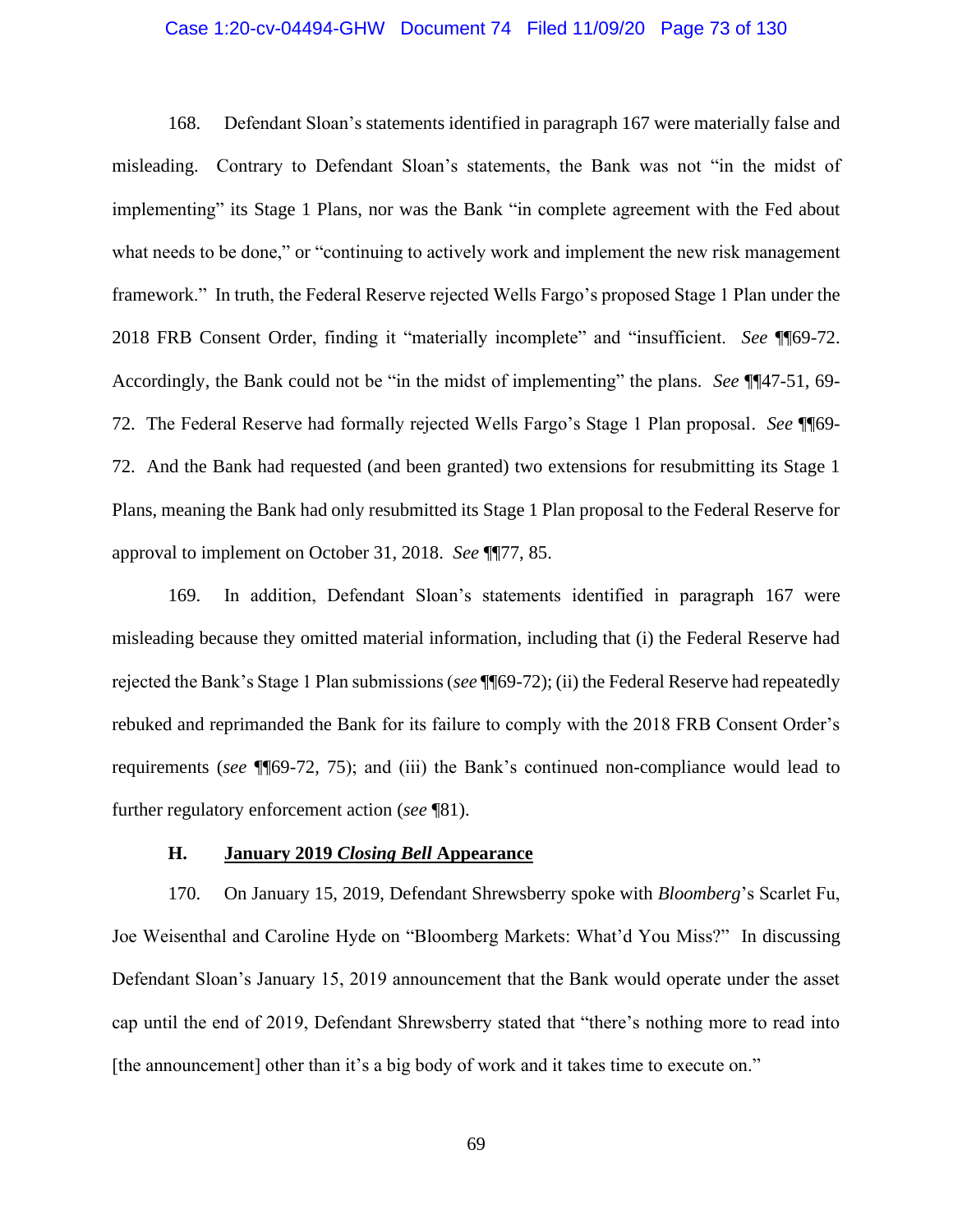#### Case 1:20-cv-04494-GHW Document 74 Filed 11/09/20 Page 74 of 130

171. Defendant Shrewsberry's statements identified in paragraph 170 were materially false and misleading. Contrary to Defendant Shrewsberry's statements, there was "more to read into" the announcement and the delay was not just due to being "a big body of work" or needing "time to execute" the Federal Reserve's requirements. In truth, the delay had been caused by the Bank's failure to submit a compliant Stage 1 Plan proposal under the 2018 FRB Consent Order. Indeed, the Federal Reserve had formally rejected Wells Fargo's Stage 1 Plan proposal, finding it "materially incomplete" and "insufficient." *See* ¶¶69-72. The Federal Reserve had found the Bank's Stage 1 Plan proposal "so inadequate as to raise concerns about the company's leadership." *See* ¶¶71-72. The Federal Reserve had also informed Wells Fargo that the dates and deadlines that the Board had included in the Stage 1 Plan proposal for completing the requirements of the 2018 FRB Consent Order were not realistic or sound. *See* ¶¶69-72. And the Bank had requested (and been granted) two extensions for resubmitting its Stage 1 Plans, meaning the Bank had spent months revising its Stage 1 Plan proposal and had only resubmitted that proposal to the Federal Reserve on October 31, 2018. *See* ¶¶77, 85. As of the date of Defendant Shrewsberry's statements in paragraph 170, the Bank did not have the Federal Reserve's approval to begin executing its Stage 1 Plan under the 2018 FRB Consent Order's requirements. *See* ¶¶47-51, 69-88.

172. In addition, Defendant Shrewsberry's statements identified in paragraph 170 were misleading because they omitted material information, including that (i) the Federal Reserve had rejected the Bank's Stage 1 Plan submissions (*see* ¶¶69-72); (ii) the Federal Reserve had repeatedly rebuked and reprimanded the Bank for its failure to comply with the 2018 FRB Consent Order's requirements (*see* ¶¶69-72, 75); and (iii) the Bank's continued non-compliance would lead to further regulatory enforcement action (*see* ¶81).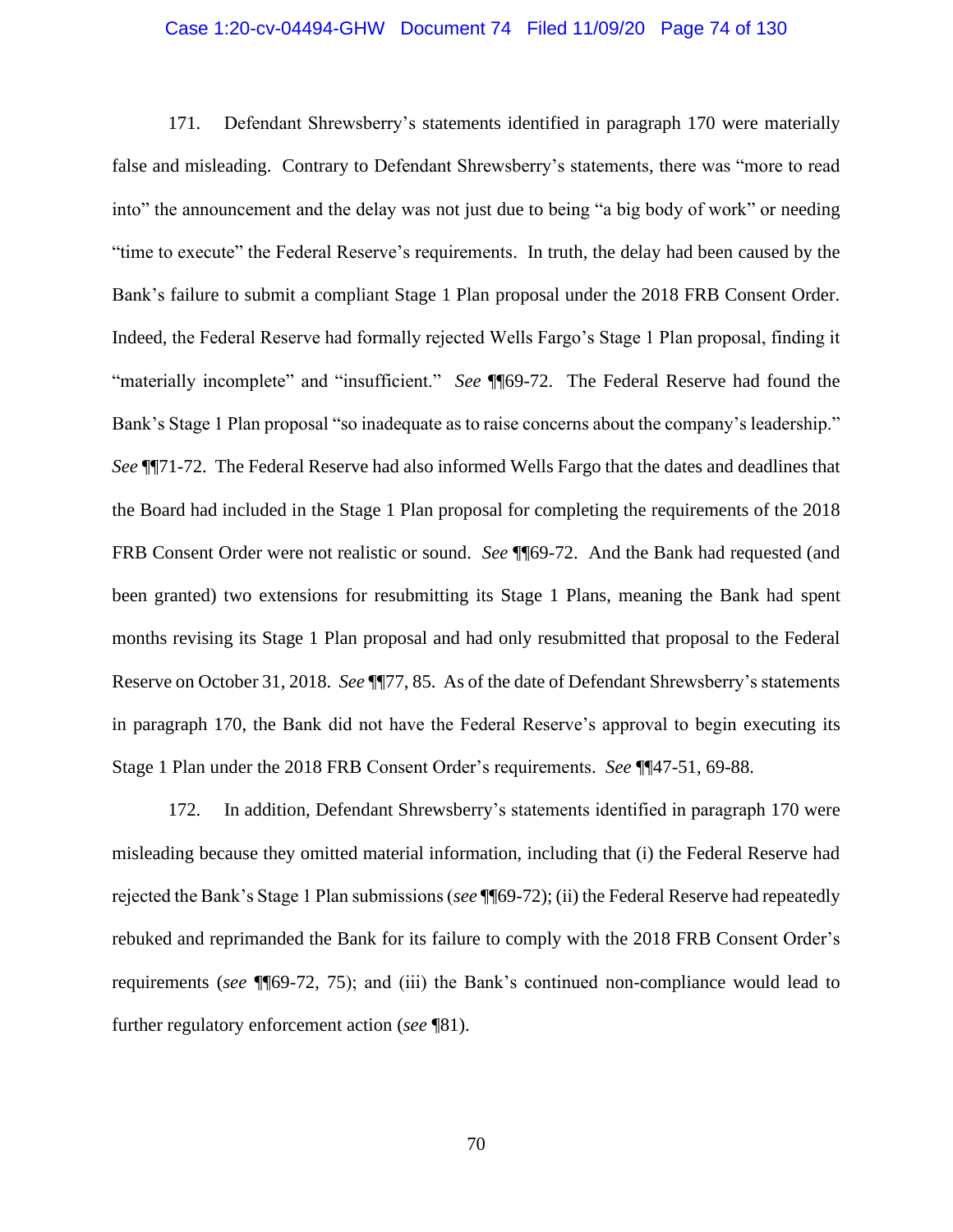# **I. February 2019 Credit Suisse Financial Services Forum**

173. On February 12, 2019, Defendant Shrewsberry presented on behalf of Wells Fargo at the 2019 Credit Suisse Financial Services Forum. During the forum, when asked for "any updates" on the 2018 FRB Consent Order and "why [the consent order] might be taking a little bit longer," Defendant Shrewsberry stated, "it's taking a little bit longer because it's the first of its kind, and it is sort of an expanding body of work in terms of detail." Defendant Shrewsberry added that "we're making great progress."

174. Defendant Shrewsberry's statements identified in paragraph 173 were materially false and misleading. Contrary to Defendant Shrewsberry's statements, the Bank was not "making great progress" toward complying with the 2018 FRB Consent Order and its progress did not reflect an ability to lift the asset cap by the "end of the year." In truth, the Federal Reserve had formally rejected Wells Fargo's Stage 1 Plan proposal under the 2018 FRB Consent Order, finding it "materially incomplete" and "insufficient." *See* ¶¶69-72. Moreover, following the Rejection Letter, the Bank had requested (and been granted) two extensions for resubmitting its Stage 1 Plans, meaning the Bank had spent months revising its Stage 1 Plan proposal and had only resubmitted that proposal to the Federal Reserve on October 31, 2018. *See* ¶¶77-85. As of the date of Defendant Shrewsberry's statements in paragraph 173, the Bank had not satisfied Stage 1 under the 2018 FRB Consent Order and did not have the Federal Reserve's approval to begin executing its plan under Stage 2 of the 2018 FRB Consent Order's requirements. *See* ¶¶47-51, 69- 89.

175. Moreover, contrary to Defendant Shrewsberry's statements in paragraph 173, the delay in lifting the asset cap was not owed to it being "first of its kind" or "an expanding body of work." In truth, the delay had been caused by the Bank's failure to submit a compliant Stage 1 Plan proposal under the 2018 FRB Consent Order. *See* ¶¶69-72. Indeed, the Federal Reserve had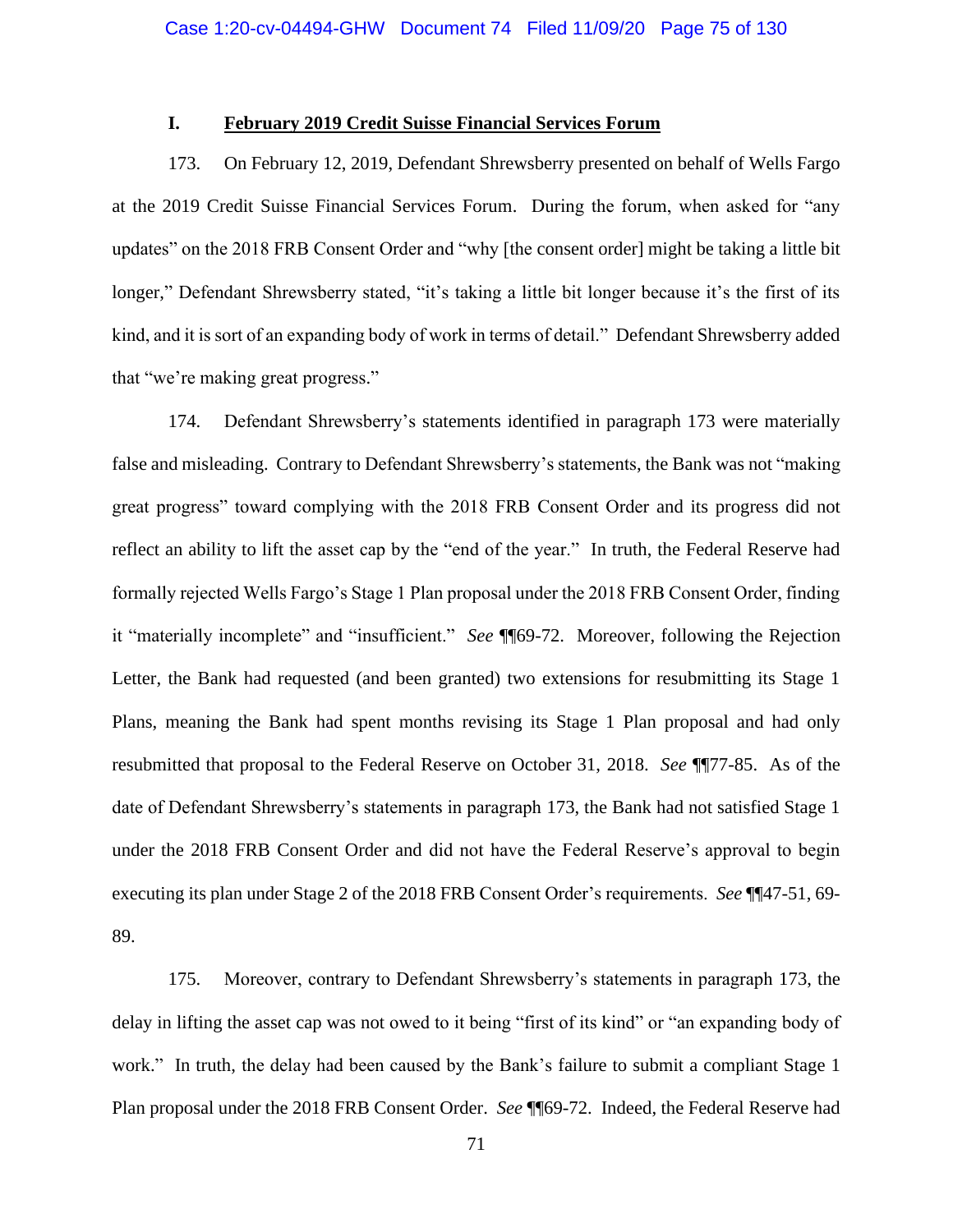# Case 1:20-cv-04494-GHW Document 74 Filed 11/09/20 Page 76 of 130

formally rejected Wells Fargo's Stage 1 Plan proposal, finding it "materially incomplete" and "so inadequate as to raise concerns about the company's leadership." *See* ¶¶71-72. The Federal Reserve also found that the dates and deadlines that the Board had included in the Stage 1 Plan proposal for completing the requirements of the 2018 FRB Consent Order were not realistic or sound. *See* ¶¶70-72, 89. Moreover, following the Rejection Letter, the Bank had requested (and been granted) two extensions for resubmitting its Stage 1 Plans, meaning the Bank had spent months revising its Stage 1 Plan proposal and had only resubmitted that proposal to the Federal Reserve on October 31, 2018. *See* ¶¶77, 85.

176. In addition, Defendant Shrewsberry's statements identified in paragraph 173 were misleading because they omitted material information, including that (i) the Federal Reserve had rejected the Bank's Stage 1 Plan submissions (*see* ¶¶69-72); (ii) the Federal Reserve had repeatedly rebuked and reprimanded the Bank for its failure to comply with the 2018 FRB Consent Order's requirements (*see* ¶¶69-72, 75, 89); and (iii) the Bank's continued non-compliance would lead to further regulatory enforcement action (*see* ¶81).

177. During the same interview on February 12, 2019, Defendant Shrewsberry stated that the "end of the year" to lift the asset cap was "reasonable." Defendant Shrewsberry's statement was misleading because it omitted material information. The Federal Reserve had formally rejected Wells Fargo's Stage 1 Plan proposal under the 2018 FRB Consent Order, finding it "materially incomplete" and "insufficient." *See* ¶¶69-72. Moreover, following the Rejection Letter, the Bank had requested (and been granted) two extensions for resubmitting its Stage 1 Plans, meaning that the Bank had only resubmitted its revised Stage 1 Plan proposal on October 31, 2018, and did not yet have the Federal Reserve's approval to begin implementing that plan under Stage 2 of the 2018 FRB Consent Order. *See* ¶¶47-51, 77, 85. Defendant Shrewsberry's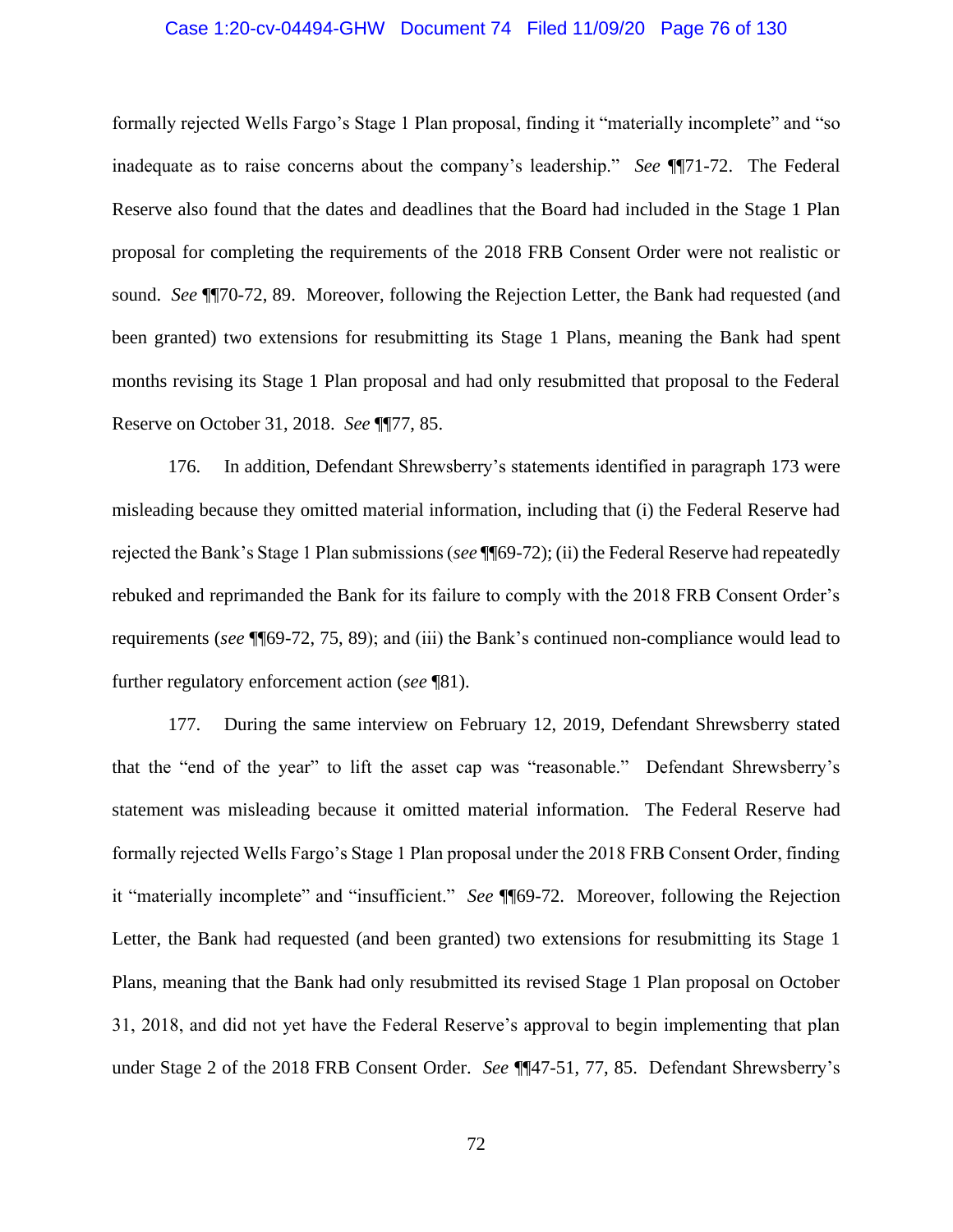#### Case 1:20-cv-04494-GHW Document 74 Filed 11/09/20 Page 77 of 130

statement also omitted that the Federal Reserve had repeatedly rebuked and reprimanded the Bank for its failure to comply with the 2018 FRB Consent Order's requirements (*see* ¶¶69-72, 75, 89) and the Bank's continued non-compliance would lead to further regulatory enforcement action (*see* ¶81).

# **J. March 2019 House Financial Services Committee Testimony**

178. On March 12, 2019, Defendant Sloan testified before the U.S. House of Representatives Financial Services Committee regarding the Bank's purported satisfaction of the 2018 OCC/CFPB Consent Orders' requirements. Chairwoman Maxine Waters asked Sloan, "Has the OCC indicated its non-objection to the bank's compliance audit on customer remediation plans? Has the Consumer Bureau indicated its non-objection?" Defendant Sloan responded that both had not objected to the plans, stating, "I can assure you that we are working very constructively with what we have in place and we are executing that plan." Chairwoman Waters confirmed, "For those who are listening, I am simply asking whether or not the bank is in compliance, based on reviews that are done by the OCC and the [CFPB], and you heard that answer." Defendant Sloan repeated, "We are in compliance with those plans." Chairwoman Waters asked once more whether "the bank disclosed to investors the status of the plans that it submitted to the OCC and the Consumer Bureau, including whether the regulators have raised any objections to the bank's submitted plans?" Defendant Sloan stated once more, "I can assure you that we have plans in place."

179. Defendant Sloan's statements identified in paragraph 178 were materially false and misleading. Contrary to Defendant Sloan's statements, the Bank did not have plans "in place," was not "executing that plan," and was not "in compliance with those plans." In truth, at the time of his testimony, Wells Fargo had received a series of rejections from the Regulators of its Stage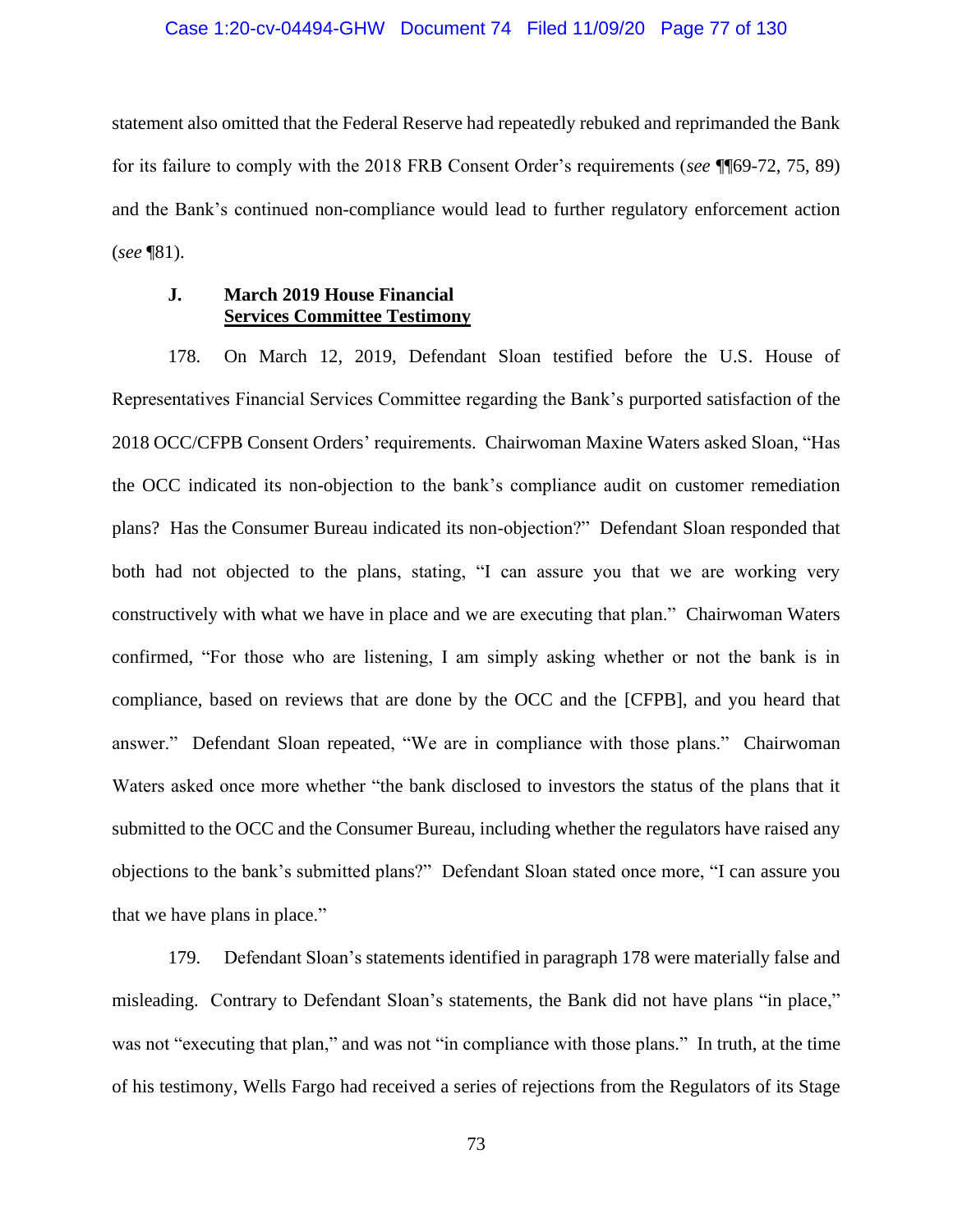## Case 1:20-cv-04494-GHW Document 74 Filed 11/09/20 Page 78 of 130

1 Plan proposals as well as repeated admonishments about the compliance of those submissions. *See* ¶¶69-72, 75, 80-84, 87, 89, 93-94. On July 24, 2018, the OCC had formally refused to provide Wells Fargo a "no supervisory objection" to the Bank's Stage 1 Plan proposal under the 2018 OCC/CFPB Consent Orders. *See* ¶¶80-84. The OCC found that the Bank's plan "lack[ed] substance and detail." *See id*. Indeed, on the same day that the OCC formally rejected the Bank's Stage 1 Plan proposal, Wells Fargo's Board admitted to the OCC that it knew the Stage 1 Plan that the Bank had submitted did not comply with the 2018 OCC/CFPB Consent Orders but was merely a "work in progress." *See* ¶¶82-83. Again, on November 21, 2018, the OCC formally rejected Wells Fargo's further Stage 1 Plan proposal as merely "a plan for a plan" and "not adequately supported." *See* ¶87. Following each rejection, the CFPB and OCC communicated during inperson meetings and in writing to the Bank's directors and executives that the revised plans were "wholly incomplete," "inadequate," "poor-quality," and "a plan for a plan." *See* ¶¶80-84, 87, 89, 93-94, 116. In fact, just weeks before Defendant Sloan's statements in paragraph 178, the Bank's directors and executives received the OCC's March 4, 2019 Quarterly Management Report stating that the Bank's response to the 2018 OCC/CFPB Consent Orders had been "unacceptable" and admonished the Bank for its "missed deadlines" and submission of "poor-quality action plans." *See* ¶89.

180. In addition, Defendant Sloan's statements identified in paragraph 178 were misleading because they omitted material information, including that (i) the OCC and CFPB had rejected the Bank's Stage 1 Plan submissions (*see* ¶¶80, 87); (ii) the OCC and CFPB had repeatedly rebuked and reprimanded the Bank for its failure to comply with the 2018 OCC/CFPB Consent Orders' requirements (*see* ¶¶80-84, 87, 89, 116); and (iii) the Bank's continued non-compliance would lead to further regulatory enforcement action (*see* ¶¶81, 94).

74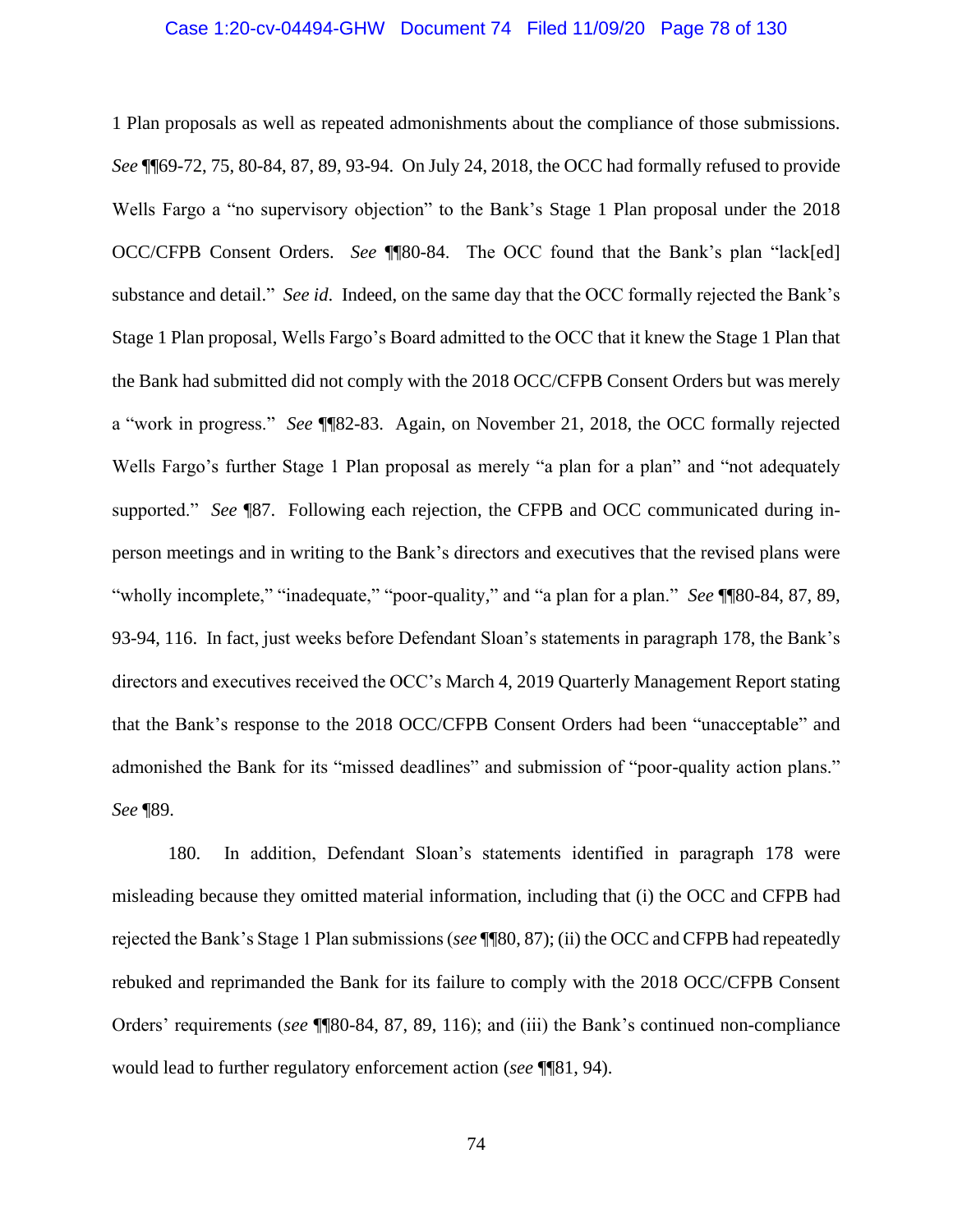# Case 1:20-cv-04494-GHW Document 74 Filed 11/09/20 Page 79 of 130

181. For all of the above reasons, among others, the House Financial Services Committee found that Defendant Sloan's statements in paragraph 178 were "inaccurate and misleading." *See* ¶¶121-24.

182. During the same March 12, 2019 hearing, Defendant Sloan answered questions from Congresswoman Velázquez. Congresswoman Velázquez asked, "why the Fed didn't remove the asset cap?" Defendant Sloan responded, stating that, "[a]s part of the consent order with the Fed, they want us to improve the Board governance and oversight, which we have done."

183. Defendant Sloan's statement identified in paragraph 182 was materially false and misleading. Contrary to Defendant Sloan's representation, the Bank was not "done" with the improvements that the Federal Reserve had requested in its 2018 FRB Consent Order and was not in compliance with that Order. In truth, just the day before Defendant Sloan's statements in paragraph 182, on March 11, 2019, the Federal Reserve had formally rejected the Bank's Stage 1 Plan proposal for the second time. *See* ¶93. The Federal Reserve found that the plan "remain[ed] materially incomplete." *See id*. This finding had been preceded by the Federal Reserve's formal rejection of Wells Fargo's Stage 1 Plan proposal on May 7, 2018, when the Federal Reserve had found that the Bank's proposal was "materially incomplete" and "insufficient." *See* ¶¶69-72. Following the May 7, 2018 Rejection Letter, the Bank had requested (and been granted) two extensions for resubmitting its Stage 1 Plans. *See* ¶¶77, 85. Despite the allowance of additional time, the Federal Reserve found in its March 11, 2019 Rejection Letter that Wells Fargo's revised Stage 1 Plan proposal continued to suffer from basic gaps and again included "illogical timeframes" and "[p]ervasive inaccuracies." *See* ¶93. The Federal Reserve also specifically instructed the Bank to "develop its next plans," and warned that "[a] third failure to submit acceptable plans could cause the [Federal Reserve] to consider additional actions." *See id*. The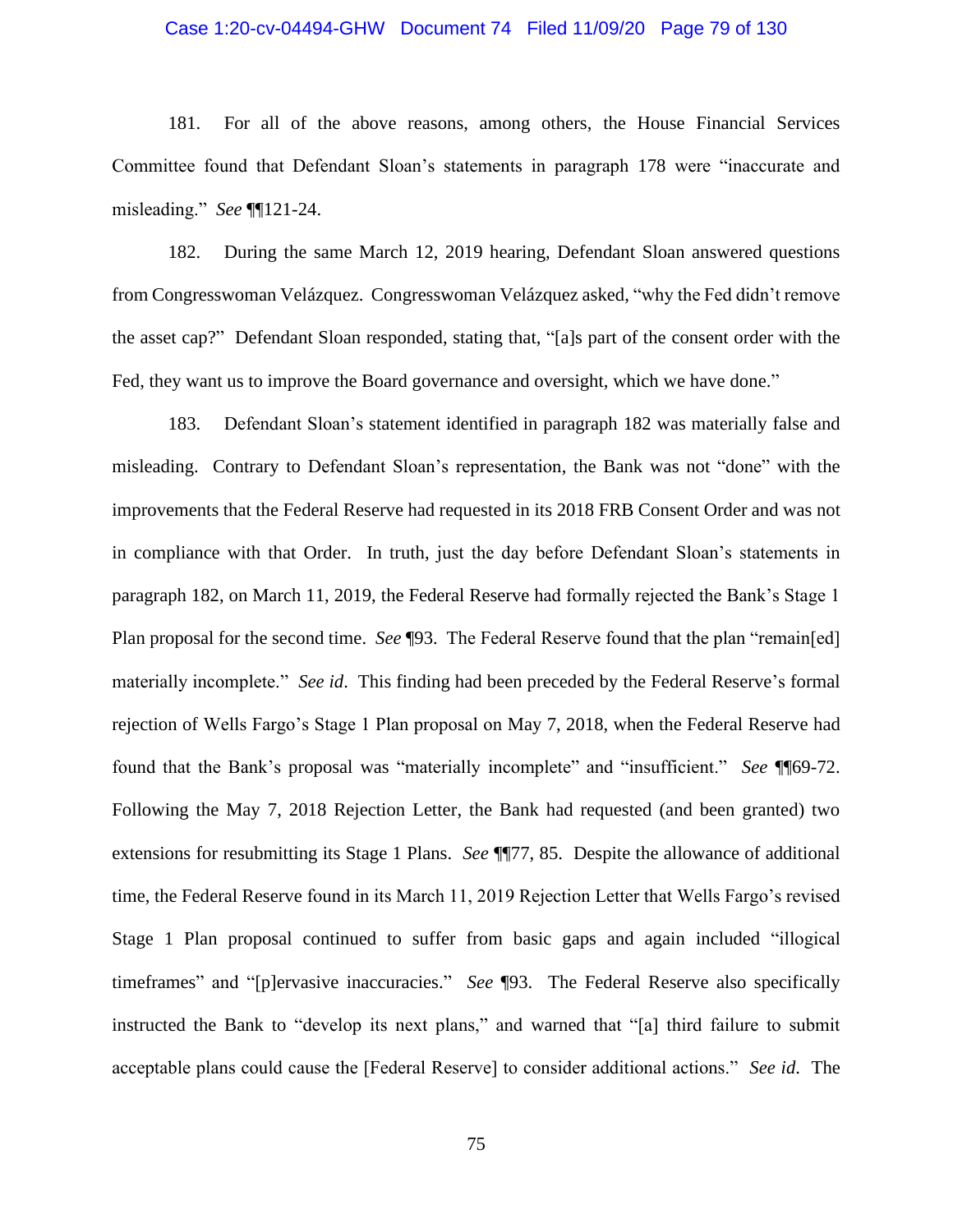# Case 1:20-cv-04494-GHW Document 74 Filed 11/09/20 Page 80 of 130

Federal Reserve further admonished the Bank for its non-compliance, stating that the Bank's "[c]ontinued failure to submit acceptable plans reflects poorly on the [the Bank], and negatively influences supervisors' view of the board and senior management's capacity to effectively manage and govern the firm." *See* ¶94. Indeed, the same day that Defendant Sloan made the statements in paragraph 182, he personally (and privately) "called the Federal Reserve to apologize for his mischaracterizations in his statements." *See* ¶96.

184. In addition, Defendant Sloan's statement identified in paragraph 182 was misleading because it omitted material information, including that (i) the Federal Reserve had rejected the Bank's Stage 1 Plan submissions (*see* ¶¶69-72, 93-94); (ii) the Federal Reserve had repeatedly rebuked and reprimanded the Bank for its failure to comply with the 2018 FRB Consent Order's requirements (*see* ¶¶69-72, 75, 89, 93-94); and (iii) the Bank's continued non-compliance would lead to further regulatory enforcement action (*see* ¶¶81, 94). For all of the above reasons, among others, the House Financial Services Committee members found that Defendant Sloan's statements in paragraph 182 were "inaccurate and misleading" and "downplayed the bank's status with the regulators and mischaracterized the situation to Congress." *See* ¶¶121-24.

185. Defendant Sloan also submitted written testimony to the House Financial Services Committee. In his written testimony, in response to the question, "what additional steps are you taking to execute effective corporate governance and run a successful risk-management program," Defendant Sloan wrote, "Wells Fargo continues to make progress against our action plans in response to our consent orders." Defendant Sloan further stated in writing that "we continue to make progress against our action plans to address issues under our consent orders with our regulators and meet regulatory expectations."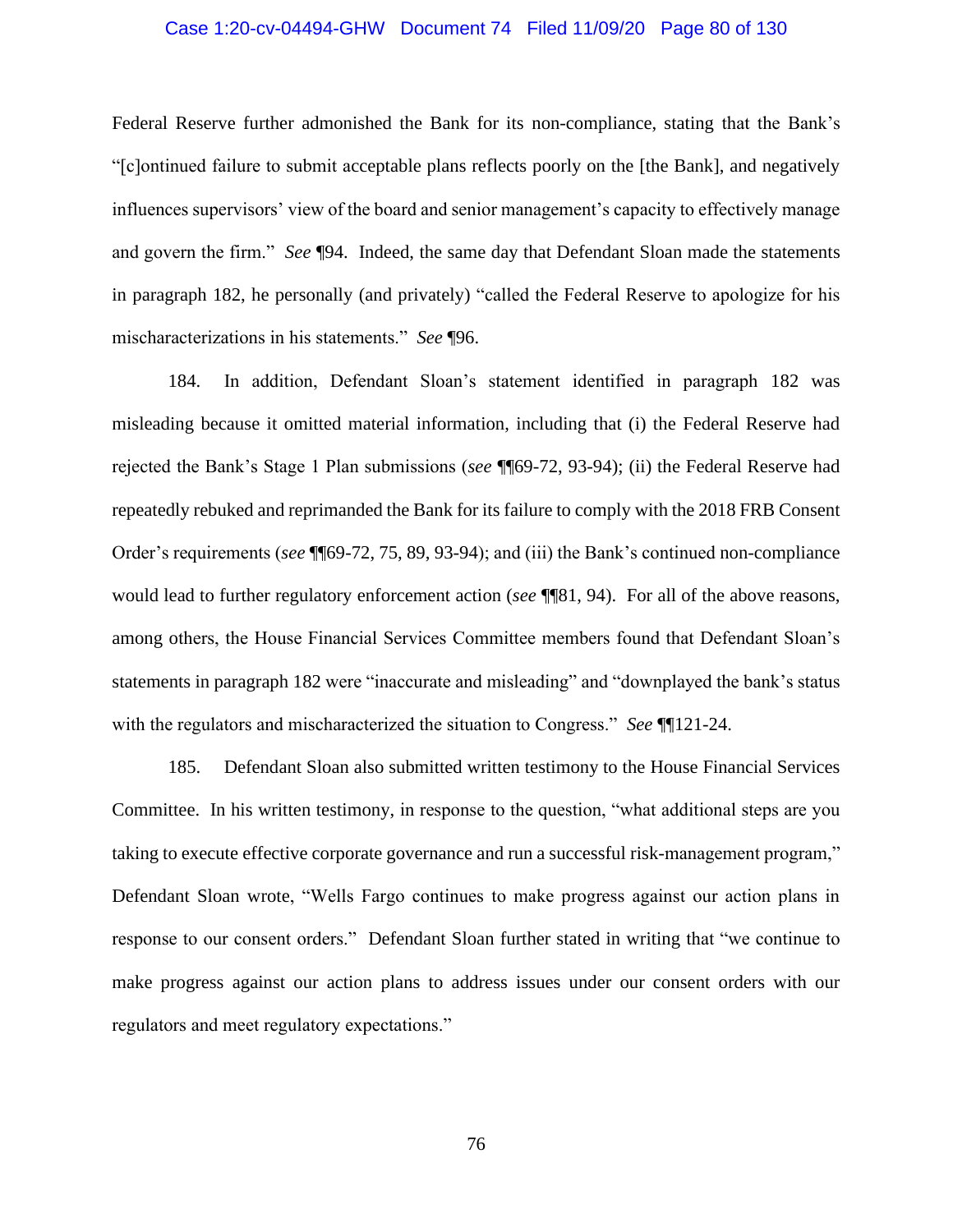# Case 1:20-cv-04494-GHW Document 74 Filed 11/09/20 Page 81 of 130

186. Defendant Sloan's statements identified in paragraph 185 were materially false and misleading. Contrary to Defendant Sloan's statements, the Bank was not "mak[ing] progress against our action plans to address issues under our consent orders." In truth, its Regulators rejected Wells Fargo's proposed Stage 1 Plans and, accordingly, the Bank could not be "mak[ing] progress against our action plans in response to our consent orders." *See* ¶¶69-72, 69-95. Just the day before Defendant Sloan's statements in paragraph 185, on March 11, 2019, the Federal Reserve had formally rejected the Bank's Stage 1 Plan proposal for the second time. *See* ¶93. The Federal Reserve found that the plan "remain[ed] materially incomplete." *See id*. This finding had been preceded by the Federal Reserve's May 7, 2018 Rejection Letter, when the Federal Reserve had found that the Bank's proposal was "materially incomplete" and "insufficient." *See* ¶¶69-72. Following the May 7, 2018 Rejection Letter, the Bank had requested (and been granted) two extensions for resubmitting its Stage 1 Plans. *See* ¶¶77, 85. Despite the allowance of additional time, the Federal Reserve found in its March 11, 2019 Rejection Letter that Wells Fargo's revised Stage 1 Plan proposal continued to suffer from basic gaps and again included "illogical timeframes" and "[p]ervasive inaccuracies." *See* ¶93. The Federal Reserve also specifically instructed the Bank to "develop its next plans," and warned that "[a] third failure to submit acceptable plans could cause the [Federal Reserve] to consider additional actions." *See* ¶94. The Federal Reserve further admonished the Bank for its non-compliance, stating that the Bank's "[c]ontinued failure to submit acceptable plans reflects poorly on the [the Bank], and negatively influences supervisors' view of the board and senior management's capacity to effectively manage and govern the firm." *See id*. Indeed, the same day that Defendant Sloan made the statements in paragraph 185, he personally (and privately) "called the Federal Reserve to apologize for his mischaracterizations in his statements." *See* ¶96.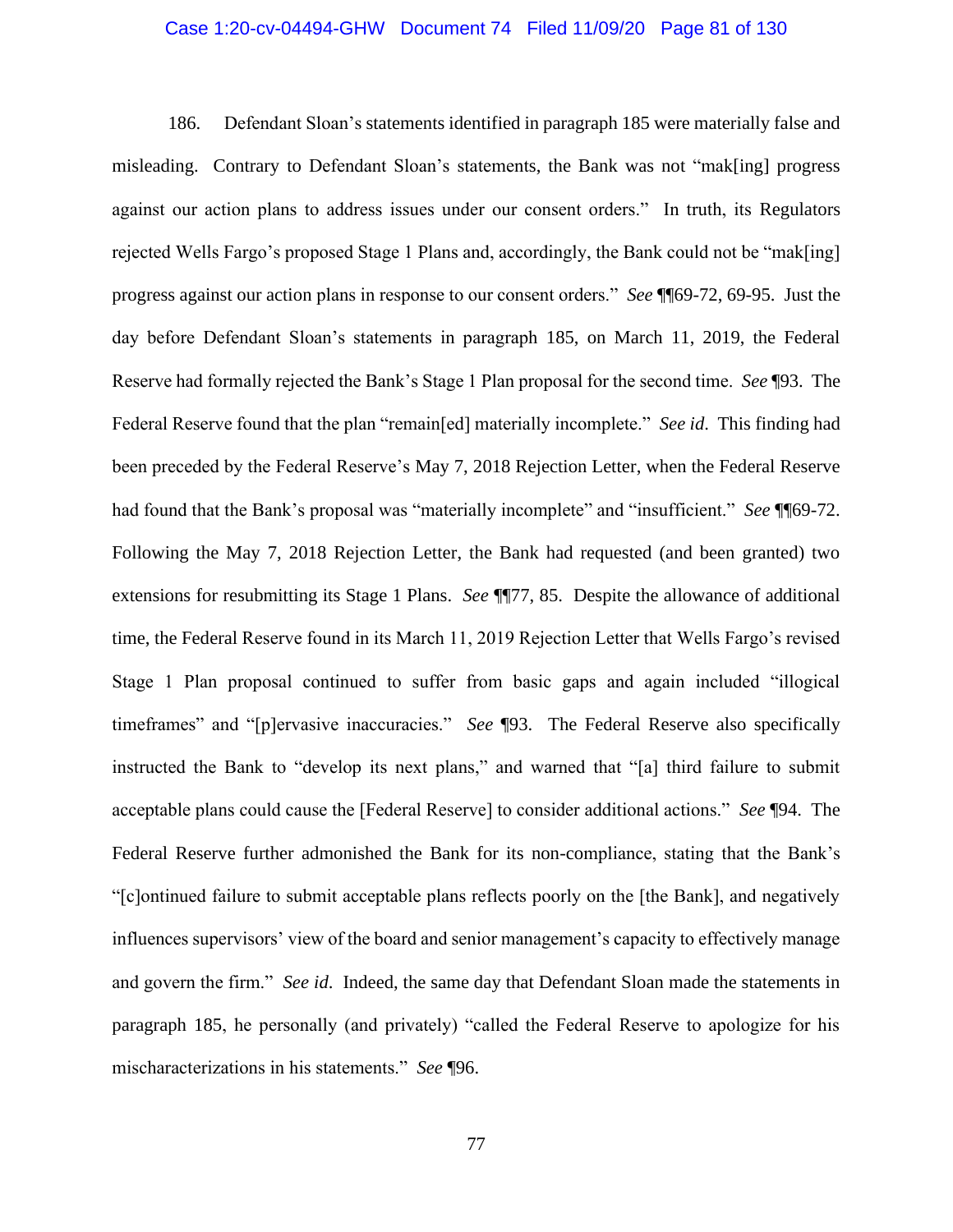# Case 1:20-cv-04494-GHW Document 74 Filed 11/09/20 Page 82 of 130

187. Moreover, at the time of Defendant Sloan's statements in paragraph 185, the OCC and CFPB had repeatedly rejected the Bank's Stage 1 Plan proposals as well as repeatedly admonished the Bank for its lack of compliance. *See* ¶¶80-84, 87, 89. Indeed, just weeks before Defendant Sloan's statements in paragraph 185, the Bank's directors and executives received the OCC's March 4, 2019 Quarterly Management Report stating that the Bank's response to the 2018 OCC/CFPB Consent Orders had been "unacceptable" and admonished the Bank for its "missed deadlines" and submission of "poor-quality action plans." *See* ¶89. This newest rejection was preceded by several additional rejections, including on July 24, 2018, when the OCC had formally refused to provide Wells Fargo a "no supervisory objection" to the Bank's Stage 1 Plan proposal under the 2018 OCC/CFPB Consent Orders because the Bank's plan "lack[ed] substance and detail." *See* ¶¶80-84. Again, on November 21, 2018, the OCC had formally rejected Wells Fargo's further Stage 1 Plan proposal as merely "a plan for a plan" and "not adequately supported." *See*  ¶87. Following each rejection, the CFPB and OCC communicated during in-person meetings and in writing to the Bank's directors and executives that the revised plans were "wholly incomplete," "inadequate," "poor-quality," and "a plan for a plan." *See* ¶¶80-84, 87, 89, 116.

188. In addition, Defendant Sloan's statements identified in paragraph 185 were misleading because they omitted material information, including that (i) the Regulators had rejected the Bank's Stage 1 Plan submissions (*see* ¶¶69-72, 80-84, 87, 93-94); (ii) the Regulators had repeatedly rebuked and reprimanded the Bank for its failure to comply with the 2018 Consent Orders' requirements (*see* ¶¶69-72, 75, 80-84, 87, 89, 93-94, 116); and (iii) the Bank's continued non-compliance would lead to further regulatory enforcement action (*see* ¶¶81, 84).

# **K. April 2019 Earnings Call**

189. On April 12, 2019, the Bank held its first quarter earnings call, during which Defendants Parker and Shrewsberry spoke on behalf of Wells Fargo. During the earnings call,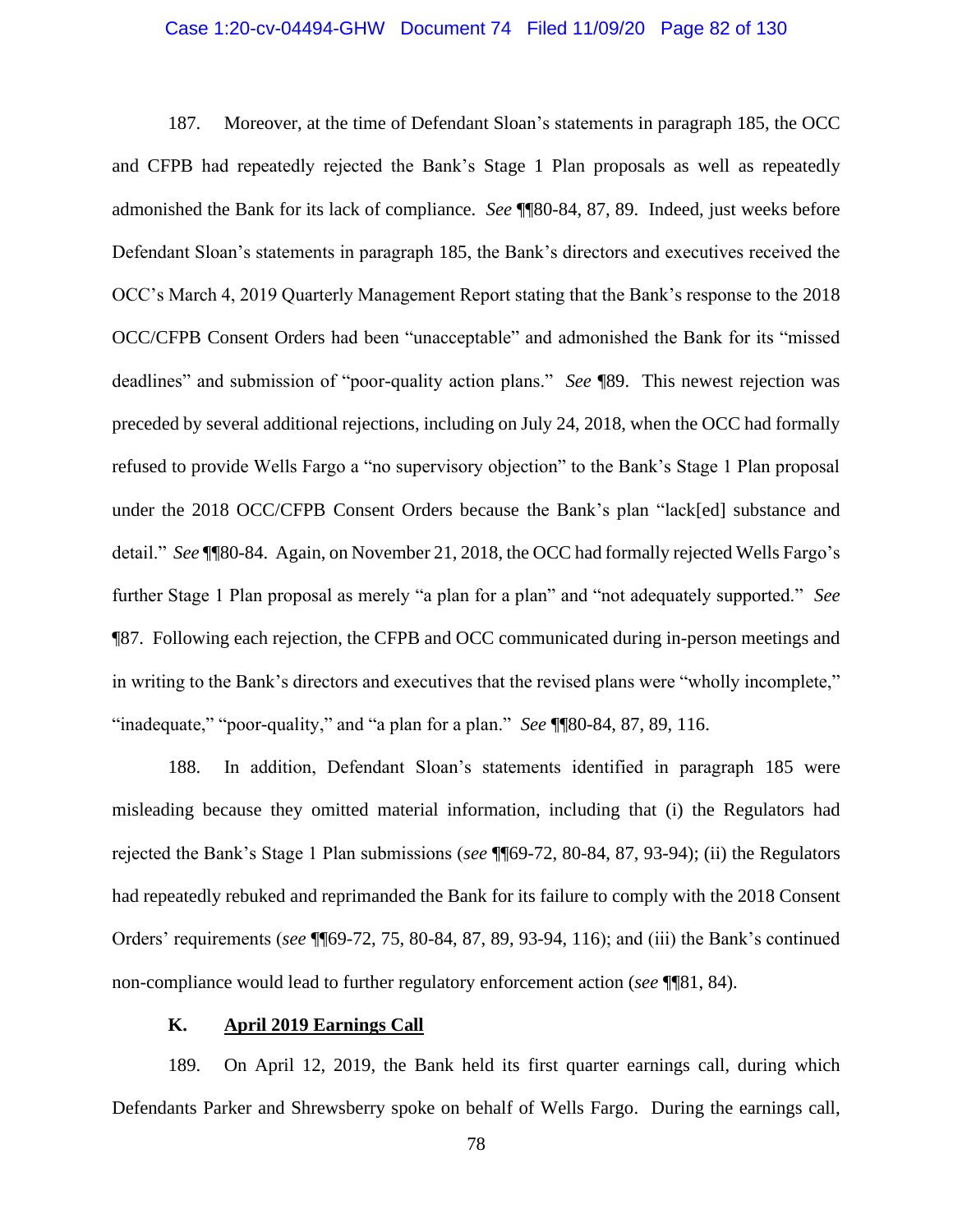# Case 1:20-cv-04494-GHW Document 74 Filed 11/09/20 Page 83 of 130

Defendant Parker stated that work under the 2018 FRB Consent Order "consists of completing and implementing efforts that are substantially underway." And when asked by a Deutsche Bank analyst, "what are you either doing differently now, say, versus 6 months ago or plan to do differently to address these things," Defendant Parker said, "we're going to be focused more on execution."

190. Defendant Parker's statements identified in paragraph 189 were materially false and misleading. Contrary to Defendant Parker's statements, the Bank was not "completing and implementing" or "focused more on execution." In truth, the Bank had no approved Stage 1 Plan and, just like six months earlier, was still submitting noncompliant Stage 1 Plans to its Regulators. Indeed, just weeks before Defendant Parker's statement in paragraph 189, on March 11, 2019, the Federal Reserve had formally rejected the Bank's Stage 1 Plan proposal for the second time. *See*  ¶93. The Federal Reserve found that the plan "remain[ed] materially incomplete." *See id*. This finding had been preceded by the Federal Reserve's May 7, 2018 Rejection Letter, when the Federal Reserve had found that the Bank's proposal was "materially incomplete" and "insufficient." *See* ¶¶69-72. Following the May 7, 2018 Rejection Letter, the Bank had requested (and been granted) two extensions for resubmitting its Stage 1 Plans. *See* ¶¶77, 85. Despite the allowance of additional time, the Federal Reserve found in its March 11, 2019 Rejection Letter that Wells Fargo's revised Stage 1 Plan proposal continued to suffer from basic gaps and again included "illogical timeframes" and "[p]ervasive inaccuracies." *See* ¶93. The Federal Reserve also specifically instructed the Bank to "develop its next plans," and warned that "[a] third failure to submit acceptable plans could cause the [Federal Reserve] to consider additional actions." *See* ¶94. As of the end of the Class Period, the Bank had yet to resubmit its Stage 1 Plan for approval to the Federal Reserve. *See* ¶106. Indeed, Defendant Duke admitted during her testimony under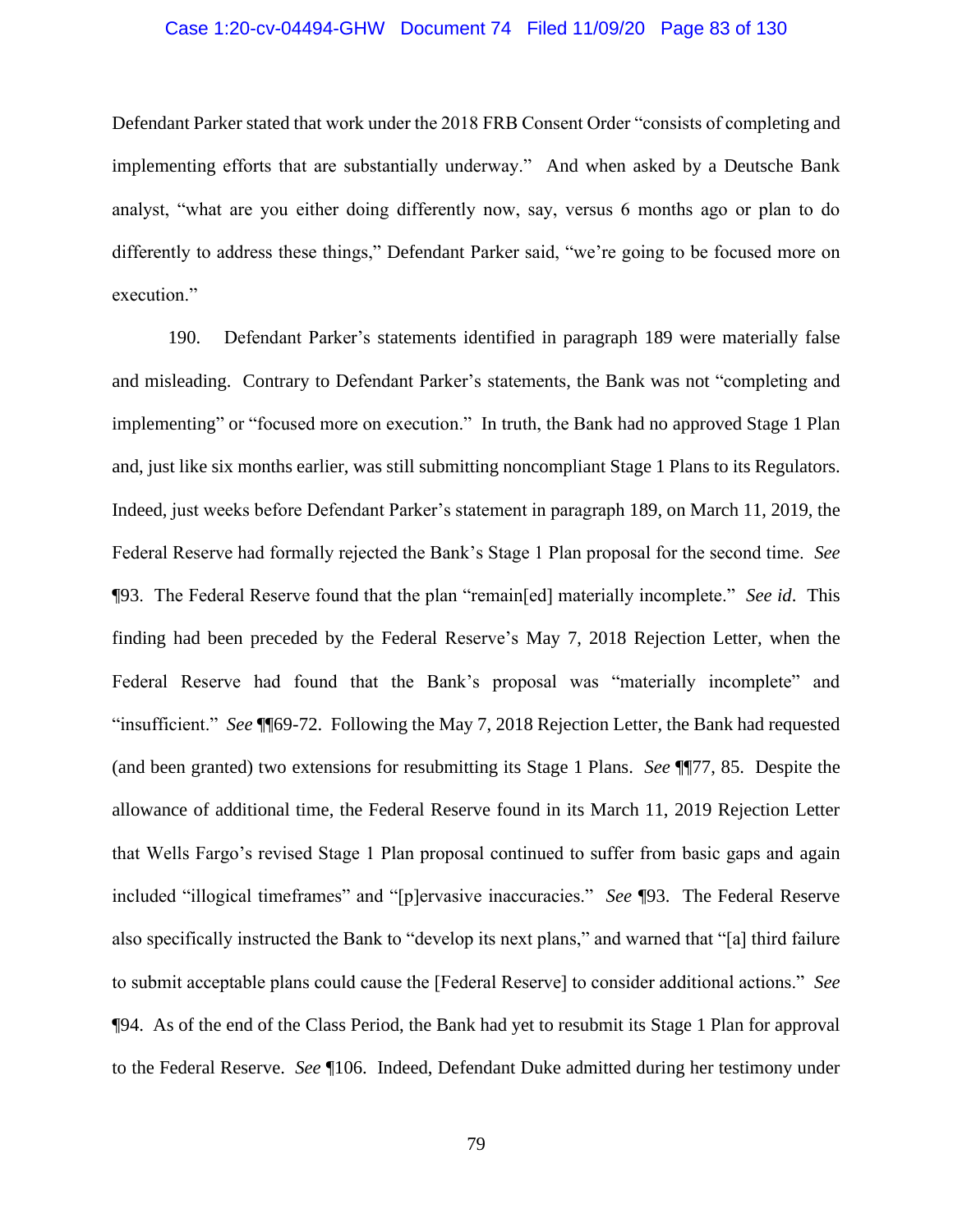## Case 1:20-cv-04494-GHW Document 74 Filed 11/09/20 Page 84 of 130

oath to Congress that vast portions of the Bank's Stage 1 Plans submitted to the Federal Reserve required "resubmission." *See* ¶260.

191. In addition, Defendant Parker's statements identified in paragraph 189 were misleading because they omitted material information, including that (i) the Federal Reserve had rejected the Bank's Stage 1 Plan submissions (*see* ¶¶69-72, 93-94); (ii) the Federal Reserve had repeatedly rebuked and reprimanded the Bank for its failure to comply with the 2018 FRB Consent Order's requirements (*see* ¶¶69-72, 75, 89, 93-94); and (iii) the Bank's continued non-compliance would lead to further regulatory enforcement action (*see* ¶¶81, 94).

192. During the same earnings call, Defendant Parker also responded to questions from analysts. During that questioning, Defendant Parker stated that work under the 2018 Consent Orders was "way down the road and is really pointed toward completion and implementation." Defendant Parker's statement was materially false and misleading. Contrary to Defendant Parker's statement, the Bank was not "way down the road" or "pointed toward completion and implementation," under its 2018 Consent Orders. Indeed, just weeks before Defendant Parker's statement, on March 11, 2019, the Federal Reserve had formally rejected the Bank's Stage 1 Plan proposal for the second time and, accordingly, it had no plans to implement. *See* ¶93. The Federal Reserve found that the plan "remain[ed] materially incomplete." *See id*. This finding had been preceded by the Federal Reserve's May 7, 2018 Rejection Letter, when the Federal Reserve had found that the Bank's proposal was "materially incomplete" and "insufficient." *See* ¶¶69-72. Following the May 7, 2018 Rejection Letter, the Bank had requested (and been granted) two extensions for resubmitting its Stage 1 Plans. *See* ¶¶77, 85. Despite the allowance of additional time, the Federal Reserve found in its March 11, 2019 Rejection Letter that Wells Fargo's revised Stage 1 Plan proposal continued to suffer from basic gaps and again included "illogical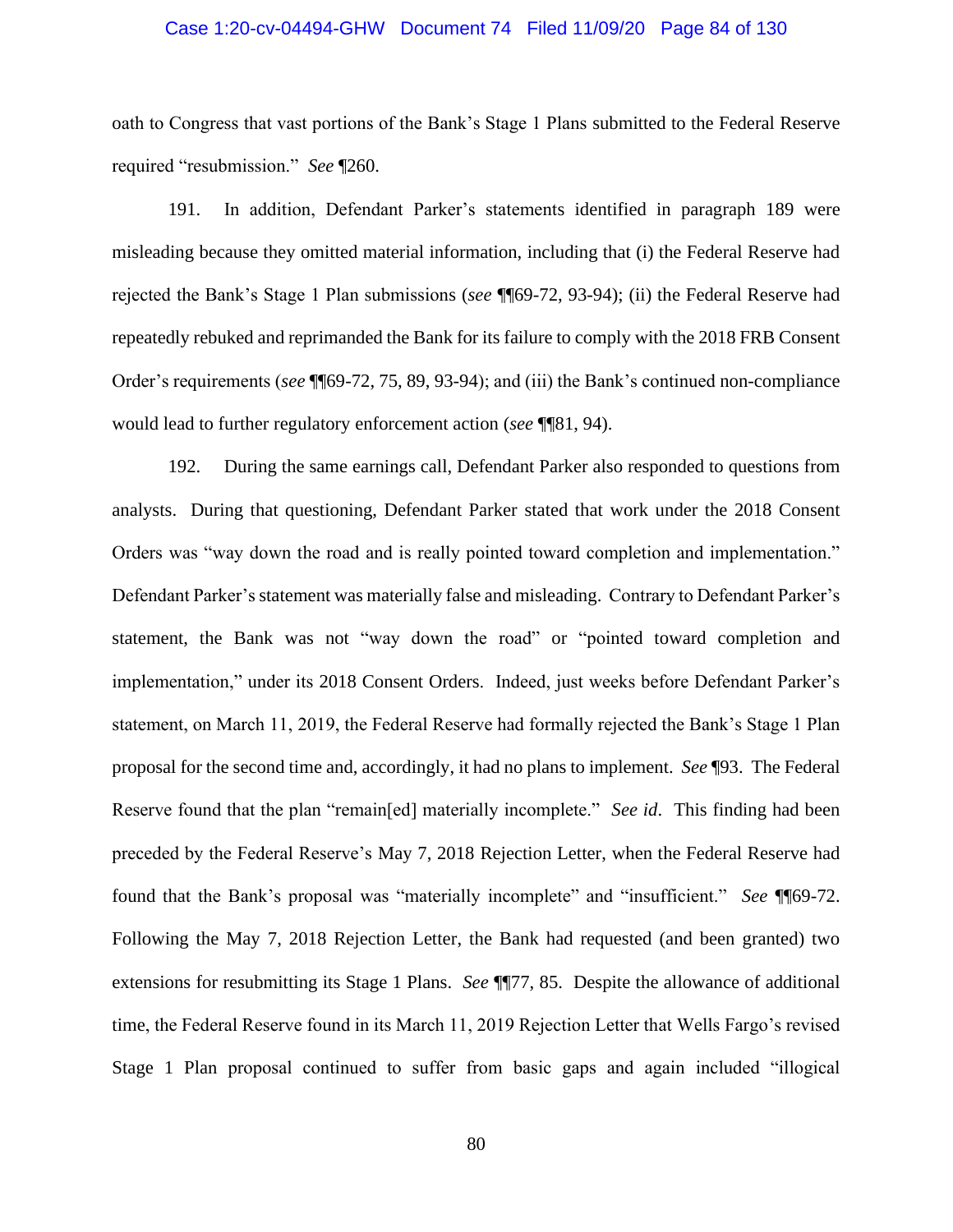# Case 1:20-cv-04494-GHW Document 74 Filed 11/09/20 Page 85 of 130

timeframes" and "[p]ervasive inaccuracies." *See* ¶93. The Federal Reserve also specifically instructed the Bank to "develop its next plans," and warned that "[a] third failure to submit acceptable plans could cause the [Federal Reserve] to consider additional actions." *See* ¶94. As of the end of the Class Period, the Bank had yet to resubmit its Stage 1 Plan for approval to the Federal Reserve. *See* ¶106. Indeed, Defendant Duke admitted during her testimony under oath to Congress that vast portions of the Bank's Stage 1 Plans submitted to the Federal Reserve required "resubmission." *See* ¶260.

193. Moreover, just weeks before Defendant Parker's statements in paragraph 192, the Bank's directors and executives received the OCC's March 4, 2019 Quarterly Management Report stating that the Bank's response to the 2018 OCC/CFPB Consent Orders had been "unacceptable" and admonished the Bank for its "missed deadlines" and submission of "poor-quality action plans." *See* ¶89. In addition, on March 13, 2019, the OCC further informed the Board that the Bank had not "demonstrate[ed] the ability and willingness to remediate known issues and establish an adequate risk management framework under Tim [Sloan]'s leadership" and that the Bank's progress had been "simply insufficient." *See* ¶¶98-100. Much like the Federal Reserve's most recent rejection letter, the OCC's rejection of the Bank's Stage 1 Plan had also been preceded by a series of rejections. *See* ¶¶80-84, 87, 89. On July 24, 2018, the OCC had formally refused to provide Wells Fargo a "no supervisory objection" to the Bank's Stage 1 Plan proposal under the 2018 OCC/CFPB Consent Orders as it "lack[ed] substance and detail." *See* ¶¶80-84. On the same day, Wells Fargo's Board admitted to the OCC that it knew the Stage 1 Plan proposal that the Bank had submitted did not comply with the 2018 OCC/CFPB Consent Orders but was merely a "work in progress." *See* ¶¶82-83. Again, on November 21, 2018, the OCC formally rejected Wells Fargo's further Stage 1 Plan proposal as merely "a plan for a plan" and "not adequately supported."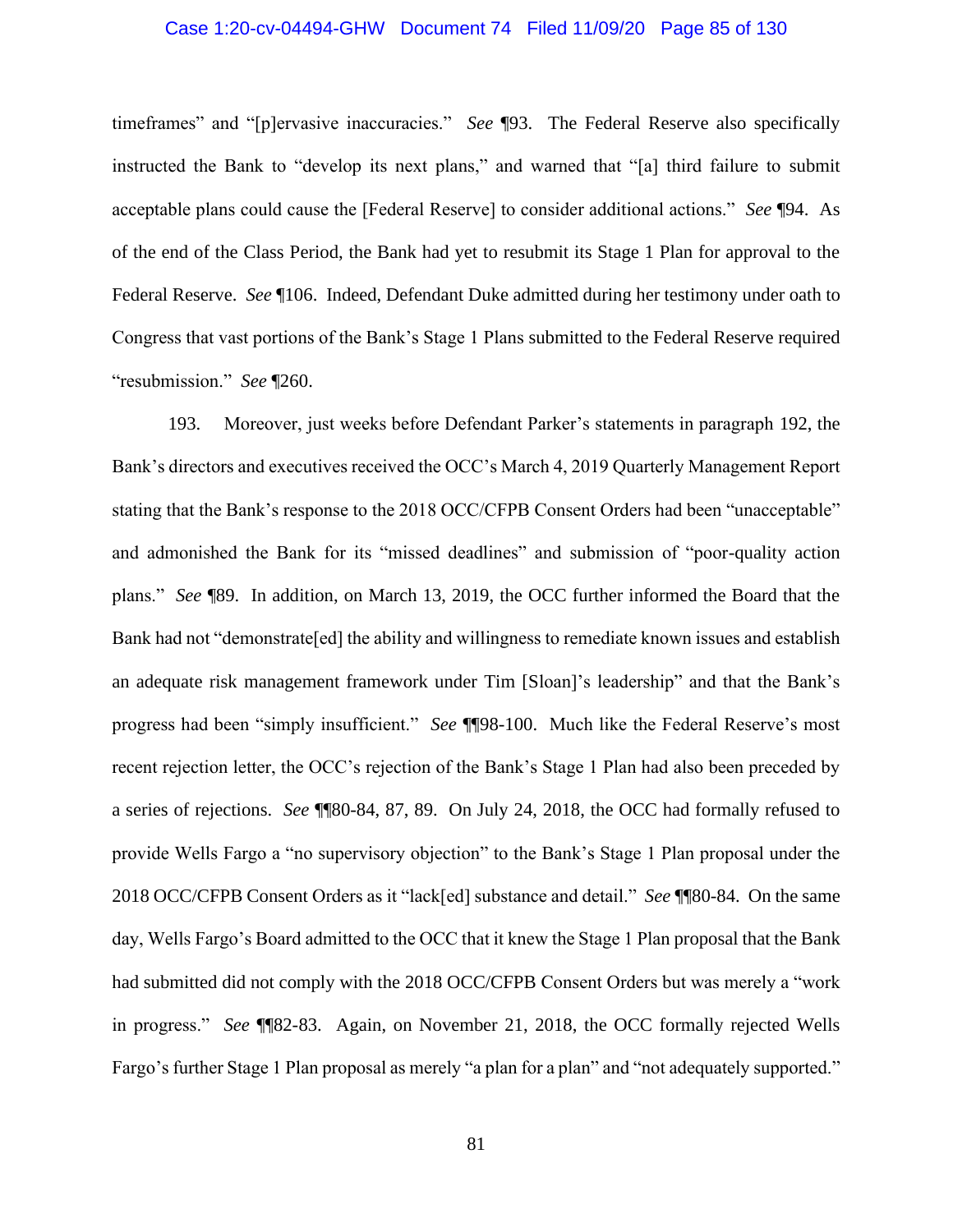# Case 1:20-cv-04494-GHW Document 74 Filed 11/09/20 Page 86 of 130

*See* ¶87. Following each rejection, the CFPB and OCC also communicated during in-person meetings and in writing to the Bank's directors and executives that the revised plans were "wholly incomplete," "inadequate," "poor-quality," and "a plan for a plan." *See* ¶¶80-84, 87, 89, 105, 116.

194. In addition, Defendant Parker's statement identified in paragraph 192 was misleading because it omitted material information, including that (i) the Regulators had rejected the Bank's Stage 1 Plan submissions (*see* ¶¶69-72, 80-84, 87, 93-94, 105); (ii) the Regulators had repeatedly rebuked and reprimanded the Bank for its failure to comply with the 2018 Consent Orders' requirements (*see* ¶¶69-72, 75, 80-84, 87, 89, 93-94, 105, 116); and (iii) the Bank's continued non-compliance would lead to further regulatory enforcement action (*see* ¶¶81, 94).

# **L. April 2019 CNBC Appearance**

195. On April 12, 2019, Defendant Shrewsberry appeared on the CNBC television program *First on CNBC*. During the interview, when asked about the asset cap, Defendant Shrewsberry described the "different streams of work" under the 2018 FRB Consent Order, including "planning the work," "executing the work," and "assessing the maturity of the work." He said that this work "began when the asset cap or the Fed Consent was put in place" and that the Bank was "later in that cycle today." He added that, "it isn't just doing the same thing over, or doing the same thing harder … it's being further down the maturity curve of the type of work, the nature of the work, that has to be done."

196. Defendant Shrewsberry's statements identified in paragraph 195 were materially false and misleading. Contrary to Defendant Shrewsberry's statements, the Bank was not "later in that cycle today" or "further down the maturity curve of the type of work, the nature of the work, that has to be done" under the stages of the 2018 FRB Consent Order, and was in fact still "doing the same thing over." The Bank was still at the first stage of the cycle of work—submitting a compliant Stage 1 Plan to the Federal Reserve—as it had been since the 2018 FRB Consent Order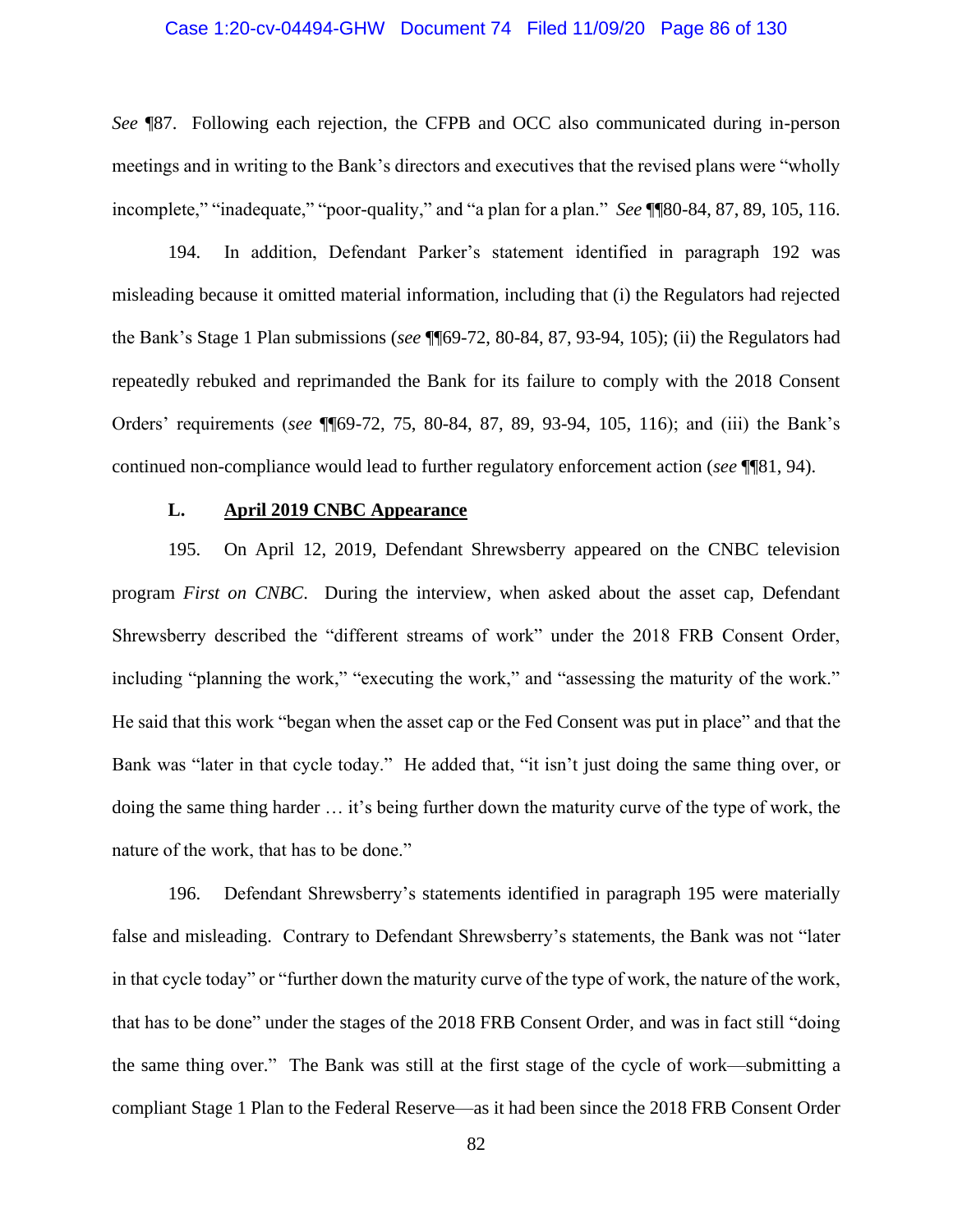#### Case 1:20-cv-04494-GHW Document 74 Filed 11/09/20 Page 87 of 130

was issued on February 2, 2018. Indeed, just weeks before Defendant Shrewsberry's statement in paragraph 195, on March 11, 2019, the Federal Reserve had formally rejected the Bank's Stage 1 Plan proposal for the second time. *See* ¶93. The Federal Reserve found that the plan "remain[ed] materially incomplete." *See id*. This finding had been preceded by the Federal Reserve's May 7, 2018 Rejection Letter, when the Federal Reserve had found that the Bank's proposal was "materially incomplete" and "insufficient." *See* ¶¶69-72. Following the May 7, 2018 Rejection Letter, the Bank had requested (and been granted) two extensions for resubmitting its Stage 1 Plans. *See* ¶¶77, 85. Despite the allowance of additional time, the Federal Reserve found in its March 11, 2019 Rejection Letter that Wells Fargo's revised Stage 1 Plan proposal continued to suffer from basic gaps and again included "illogical timeframes" and "[p]ervasive inaccuracies." *See* ¶93. The Federal Reserve also specifically instructed the Bank to "develop its next plans," and warned that "[a] third failure to submit acceptable plans could cause the [Federal Reserve] to consider additional actions." *See* ¶94. As of the end of the Class Period, the Bank had yet to resubmit its Stage 1 Plan for approval to the Federal Reserve. *See* ¶106. Indeed, Defendant Duke admitted during her testimony under oath to Congress that vast portions of the Bank's Stage 1 Plans submitted to the Federal Reserve required "resubmission." *See* ¶260.

197. In addition, Defendant Shrewsberry's statements identified in paragraph 195 were misleading because they omitted material information, including that (i) the Federal Reserve had rejected the Bank's Stage 1 Plan submissions (*see* ¶¶69-72, 93-94); (ii) the Federal Reserve had repeatedly rebuked and reprimanded the Bank for its failure to comply with the 2018 FRB Consent Order's requirements (*see* ¶¶69-72, 75, 89, 93-94); and (iii) the Bank's continued non-compliance would lead to further regulatory enforcement action (*see* ¶¶81, 94).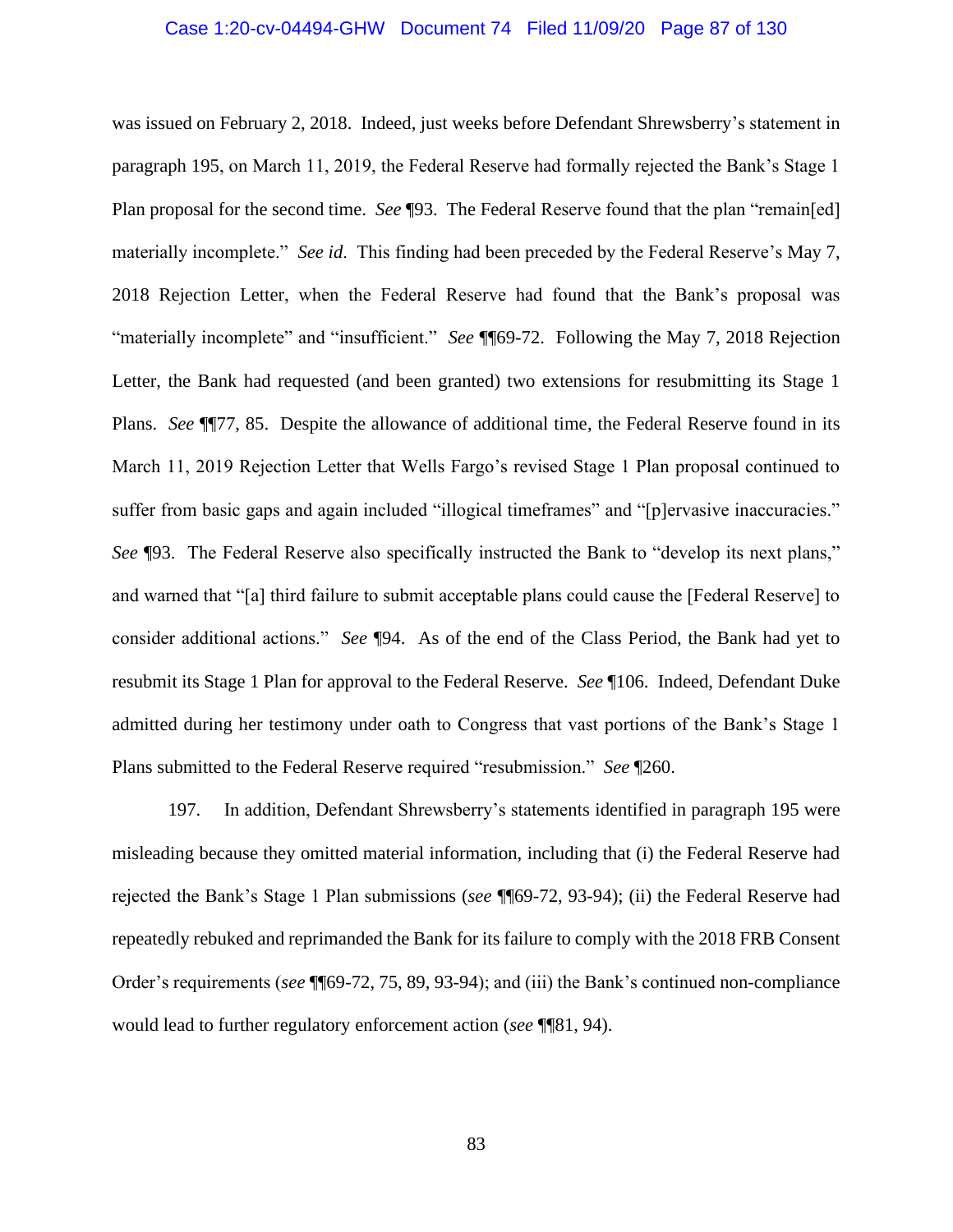# **M. May 2019 Sanford C. Bernstein Strategic Decisions Conference**

198. On May 30, 2019, Defendant Parker participated in the 2019 Sanford C. Bernstein Strategic Decisions Conference on behalf of the Bank. When asked, "what still needs to be done to get the asset cap lifted," Defendant Parker said that, with respect to the corporate governance component of the 2018 FRB Consent Order, "we're largely there" and that, with respect to the operational risk and compliance component of the 2018 FRB Consent Order, "there is a meeting of the minds in terms of what we need to do."

199. Defendant Parker's statements identified in paragraph 198 were materially false and misleading. Contrary to Defendant Parker's statements, the Bank was not "largely there" and there was no "meeting of the minds" between the Bank and the Federal Reserve. In truth, on March 11, 2019, the Federal Reserve had formally rejected the Bank's Stage 1 Plan proposal for the second time, finding that the plan "remain[ed] materially incomplete." *See* ¶93. The Federal Reserve's second rejection had been preceded by the Federal Reserve's May 7, 2018 Rejection Letter, when the Federal Reserve had found that the Bank's proposal was "materially incomplete" and "insufficient." *See* ¶¶69-72. Despite the Bank requesting (and the Federal Reserve granting) two extensions for resubmitting its Stage 1 Plans, the Federal Reserve found in its March 11, 2019 Rejection Letter that the Bank's revised Stage 1 Plan proposal continued to suffer from basic gaps and again included "illogical timeframes" and "[p]ervasive inaccuracies." *See* ¶¶77, 85, 93. The Federal Reserve sent the Bank back to the drawing board, specifically instructed the Bank to "develop its next plans" and warned that "[a] third failure to submit acceptable plans could cause the [Federal Reserve] to consider additional actions." *See* ¶94. As of the end of the Class Period, the Bank had yet to resubmit its Stage 1 Plan for approval to the Federal Reserve. *See* ¶106. Indeed, Defendant Duke admitted during her testimony under oath to Congress that vast portions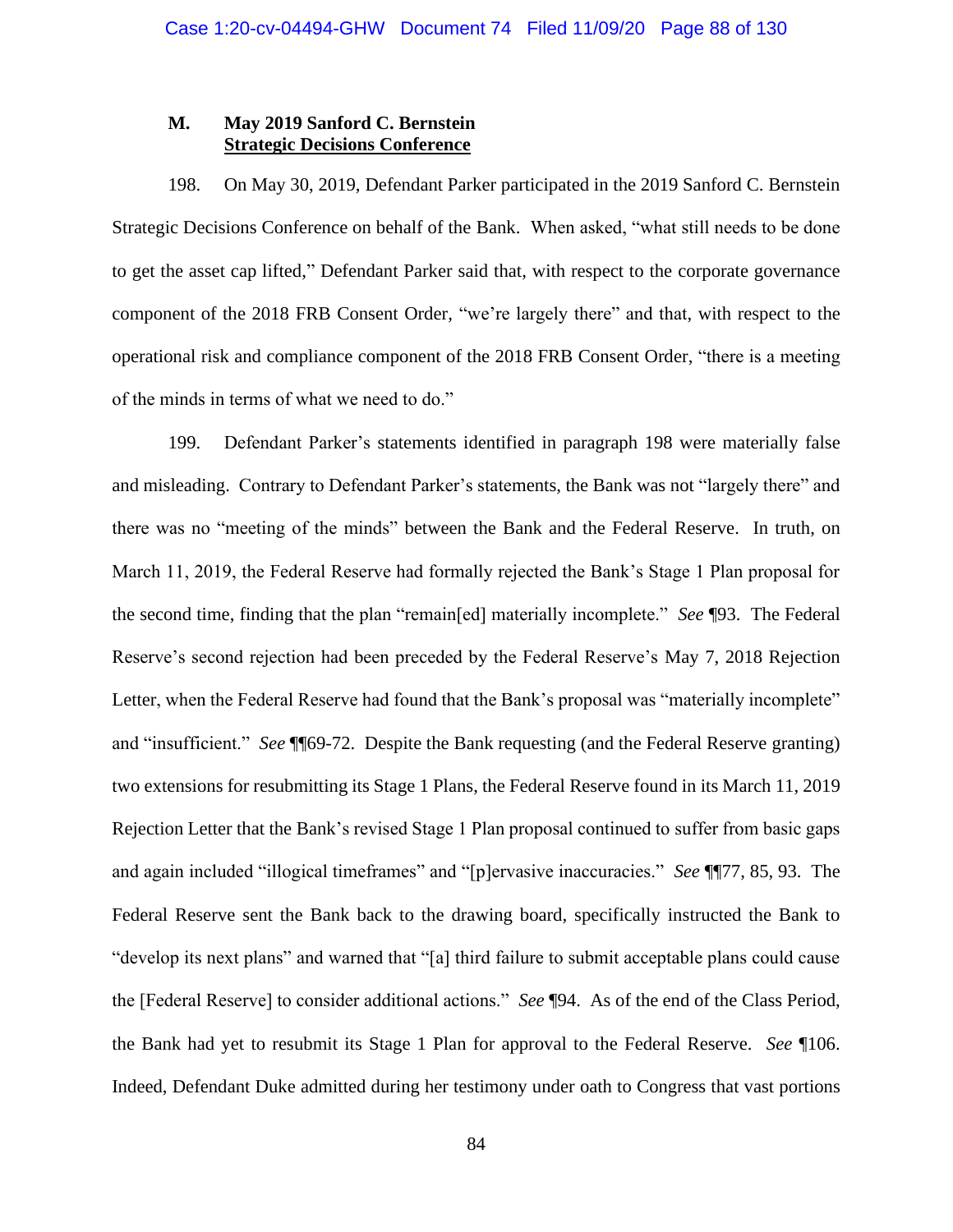# Case 1:20-cv-04494-GHW Document 74 Filed 11/09/20 Page 89 of 130

of the Bank's Stage 1 Plans submitted to the Federal Reserve, including regarding "board effectiveness" and "compliance and operational risk management," required "resubmission." *See*  $\P$ 260.

200. In addition, Defendant Parker's statements identified in paragraph 198 were misleading because they omitted material information, including that (i) the Federal Reserve had rejected the Bank's Stage 1 Plan submissions (*see* ¶¶69-72, 93-94); (ii) the Federal Reserve had repeatedly rebuked and reprimanded the Bank for its failure to comply with the 2018 FRB Consent Order's requirements (*see* ¶¶69-72, 75, 89, 93-94); and (iii) the Bank's continued non-compliance would lead to further regulatory enforcement action (*see* ¶¶81, 94).

# **N. September 2019 Shareholder Call**

201. On September 27, 2019, the Bank held a conference call with investors and analysts. Defendants Duke and Scharf spoke on behalf of the Bank. During the investor conference call, an analyst asked Defendant Duke, "And do you expect that the majority of [Defendant Scharf's] position is, at least initially, regulatorily-driven? That there's a lot that has to do with regulators? Or is that piece of it is down the path very significantly and it's just – keep moving on the same path?" Defendant Duke replied, in part, "[W]e're pretty well along in a lot of the work, and we've defined out the work for each individual piece of it, each individual agreement with a regulator." Defendant Duke added that "we have a good understanding with our regulators on what they are looking for."

202. Defendant Duke's statements identified in paragraph 201 were materially false and misleading. Contrary to Defendant Duke's statements, the Bank was not "pretty well along in a lot of work," had not "defined out the work for each individual piece of it, each individual agreement with a regulator," and did not have "a good understanding with our regulators on what they are looking for." In truth, the Bank was still submitting noncompliant Stage 1 Plan proposals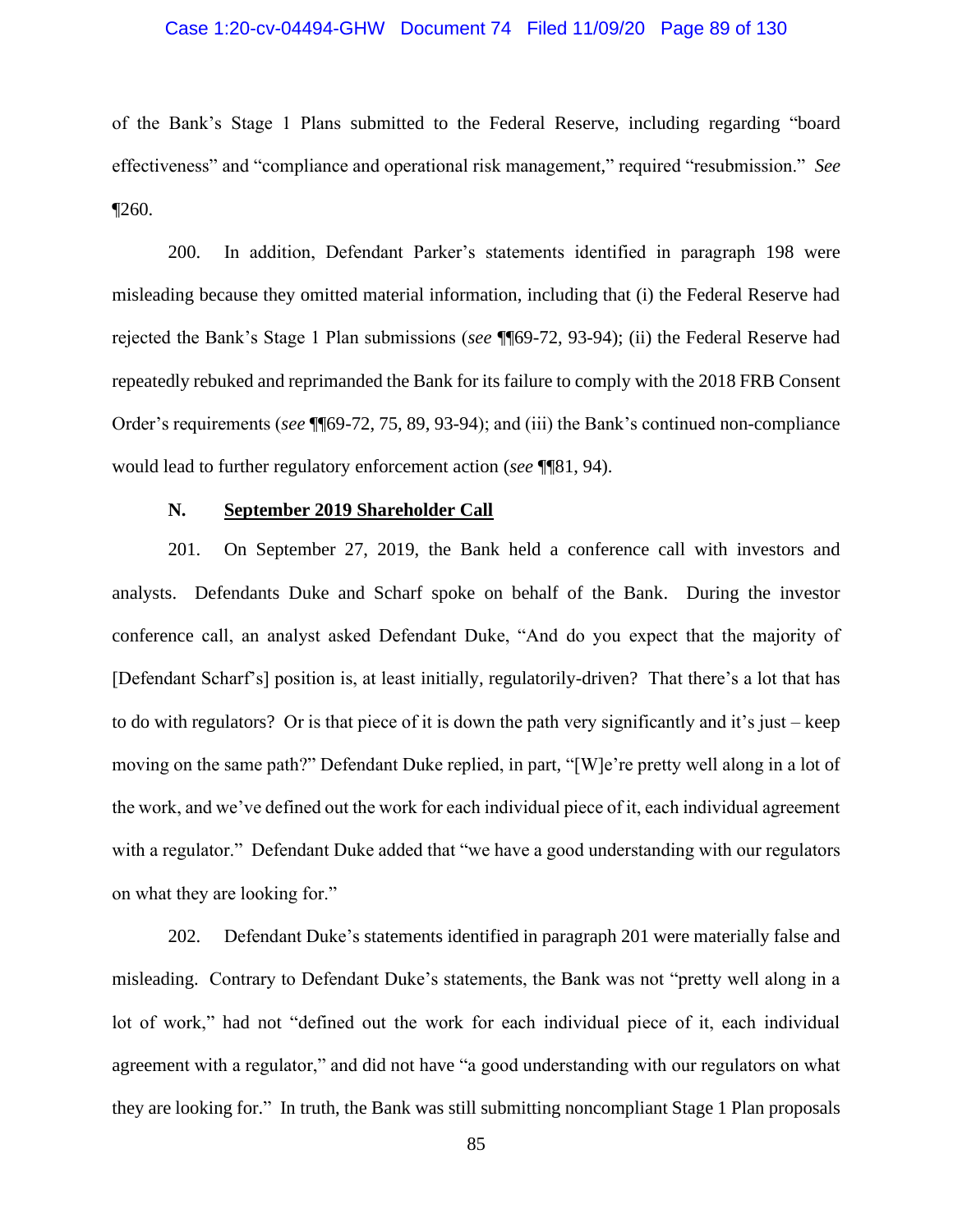# Case 1:20-cv-04494-GHW Document 74 Filed 11/09/20 Page 90 of 130

to its Regulators and had received a series of rejections. Indeed, on March 11, 2019, the Federal Reserve had formally rejected the Bank's Stage 1 Plan proposal for the second time. *See* ¶93. The Federal Reserve found that the plan "remain[ed] materially incomplete." *See id*. This finding had been preceded by the Federal Reserve's May 7, 2018 Rejection Letter, when the Federal Reserve had found that the Bank's proposal was "materially incomplete" and "insufficient." *See* ¶¶69-72. Following the May 7, 2018 Rejection Letter, the Bank had requested (and been granted) two extensions for resubmitting its Stage 1 Plans. *See* ¶¶77, 85. Despite the extensions, the Federal Reserve found in its March 11, 2019 Rejection Letter that Wells Fargo's revised Stage 1 Plan proposal continued to suffer from basic gaps and again included "illogical timeframes" and "[p]ervasive inaccuracies." *See* ¶93. The Federal Reserve also sent the Bank back to the drawing board, specifically instructed the Bank to "develop its next plans," and warned that "[a] third failure to submit acceptable plans could cause the [Federal Reserve] to consider additional actions." *See* ¶94. As of the end of the Class Period, the Bank had yet to resubmit its Stage 1 Plan for approval to the Federal Reserve. *See* ¶106. Indeed, Defendant Duke admitted during her testimony under oath to Congress that vast portions of the Bank's Stage 1 Plans submitted to the Federal Reserve required "resubmission." *See* ¶260.

203. Moreover, on March 4, 2019, the Bank's directors and executives received the OCC's Quarterly Management Report stating that the Bank's response to the 2018 OCC/CFPB Consent Orders was "unacceptable." *See* ¶89. The OCC also admonished the Bank for its "missed deadlines" and submission of "poor-quality action plans." *See id*. In addition, on March 13, 2019, the OCC further informed the Board that the Bank had not "demonstrate[ed] the ability and willingness to remediate known issues and establish an adequate risk management framework under Tim [Sloan]'s leadership" and that the Bank's progress had been "simply insufficient." *See*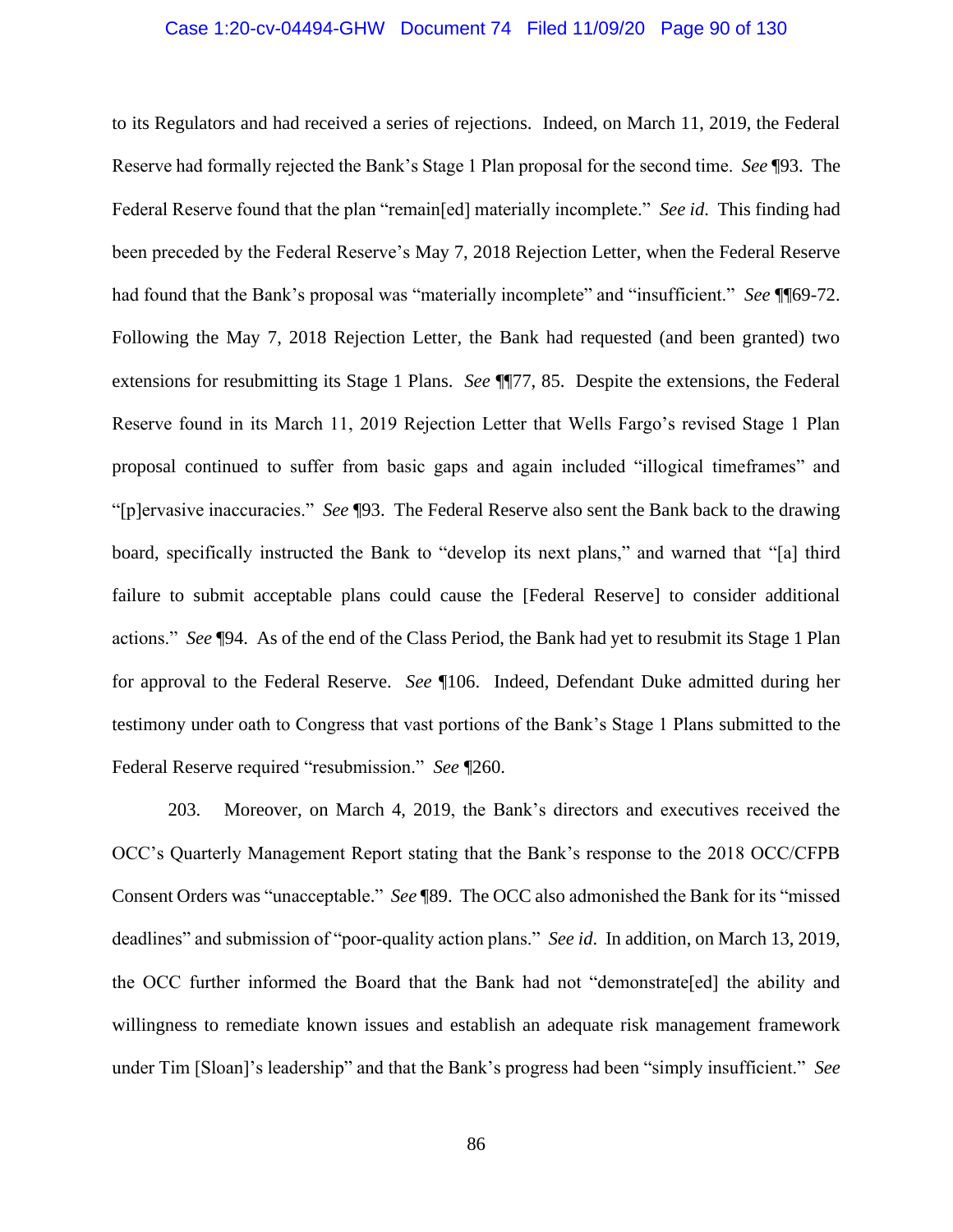# Case 1:20-cv-04494-GHW Document 74 Filed 11/09/20 Page 91 of 130

¶¶98-100. Much like the Federal Reserve's most recent rejection letter, the OCC's rejection of the Bank's Stage 1 Plan proposal had also been preceded by a series of rejections. *See* ¶¶80-84, 87, 89. On July 24, 2018, the OCC had formally refused to provide Wells Fargo a "no supervisory objection" to the Bank's Stage 1 Plan proposal under the 2018 OCC/CFPB Consent Orders as it "lack[ed] substance and detail." *See* ¶¶80-84. On the same day, Wells Fargo's Board admitted to the OCC that it knew the Stage 1 Plan proposal that the Bank had submitted did not comply with the 2018 OCC/CFPB Consent Orders but was merely a "work in progress." *See* ¶¶82-83. Again, on November 21, 2018, the OCC formally rejected Wells Fargo's further Stage 1 Plan proposal as merely "a plan for a plan" and "not adequately supported." *See* ¶87. Following each rejection, the CFPB and OCC also communicated during in-person meetings and in writing to the Bank's directors and executives that the revised plans were "wholly incomplete," "inadequate," "poorquality," and "a plan for a plan." *See* ¶¶80-84, 87, 89, 105, 116.

204. In addition, Defendant Duke's statements identified in paragraph 201 were misleading because they omitted material information, including that (i) the Regulators had rejected the Bank's Stage 1 Plan submissions (*see* ¶¶69-72, 80-84, 87, 93-94, 105); (ii) the Regulators had repeatedly rebuked and reprimanded the Bank for its failure to comply with the 2018 Consent Orders' requirements (*see* ¶¶69-72, 75, 80-84, 87, 89, 93-94, 105, 116); and (iii) the Bank's continued non-compliance would lead to further regulatory enforcement action (*see* ¶¶81, 94).

# **O. October 2019 Earnings Call**

205. On October 15, 2019, the Bank held its earnings call to announce its third quarter 2019 financial results. Defendants Parker and Shrewsberry spoke on behalf of the Bank. During the earnings call, when Defendant Parker was asked for "any update on where you stand on the [2018 FRB Consent Order] and remediating the operational risk and controls" and where the Bank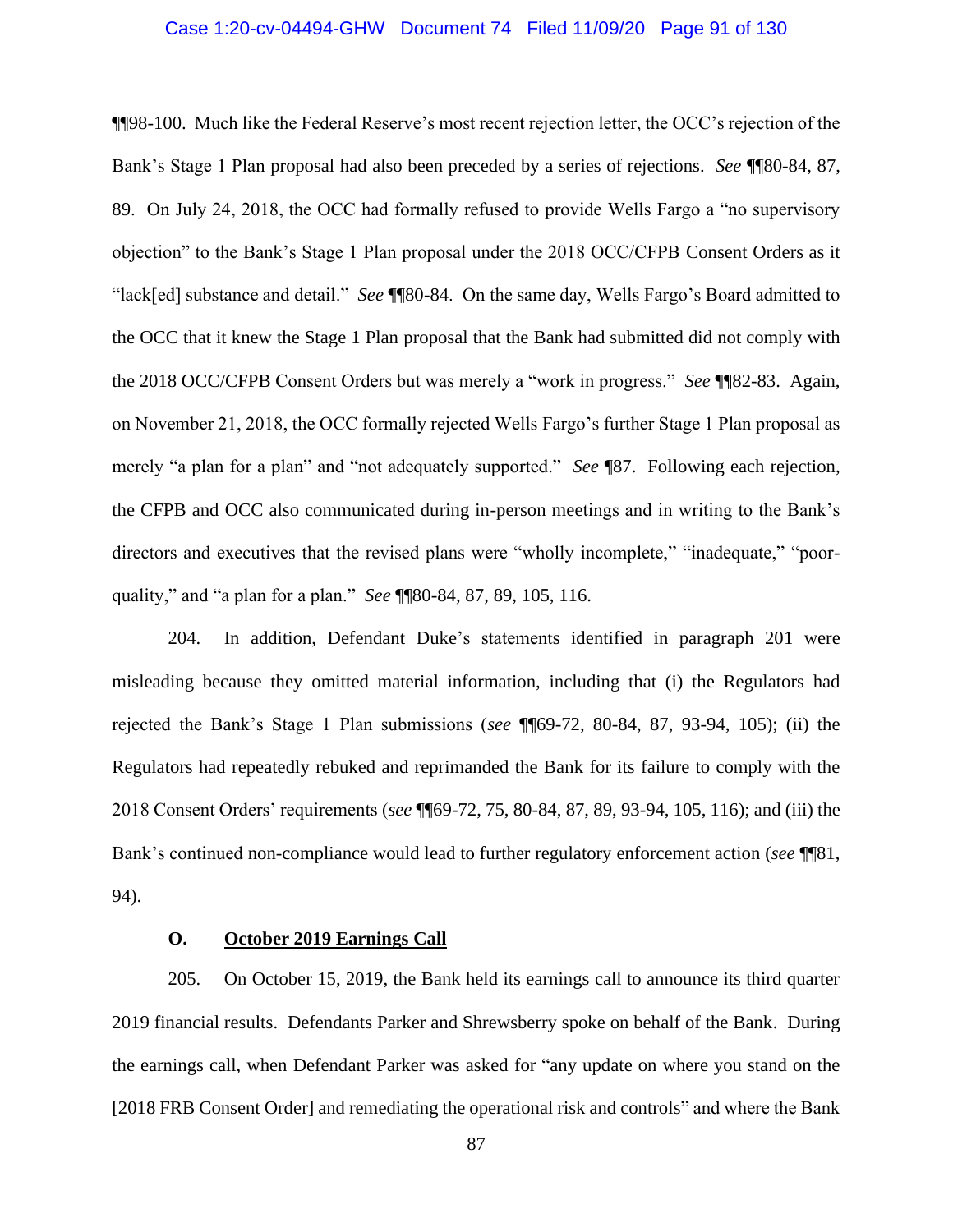## Case 1:20-cv-04494-GHW Document 74 Filed 11/09/20 Page 92 of 130

was "in that process," Defendant Parker stated in part that "we've designed and implemented and we're constantly working to enhance our new risk management framework."

206. Defendant Parker's statement identified in paragraph 205 was materially false and misleading. Contrary to Defendant Parker's statement, the Bank had not "designed and implemented" a remediated risk management framework under the 2018 FRB Consent Order. In truth, the Federal Reserve had never approved the Bank's Stage 1 Plan proposals to be implemented and, accordingly, the Bank could not be "implement[ing]" the plans. *See* ¶¶69-72, 69-108. Indeed, on March 11, 2019, the Federal Reserve had formally rejected the Bank's Stage 1 Plan proposal for the second time. *See* ¶93. The Federal Reserve found that the plan "remain[ed] materially incomplete." *See id*. This finding had been preceded by the Federal Reserve's May 7, 2018 Rejection Letter, when the Federal Reserve had found that the Bank's proposal was "materially incomplete" and "insufficient." *See* ¶¶69-72. Despite two extensions for resubmitting the Stage 1 Plan proposal, the Federal Reserve found in its March 11, 2019 Rejection Letter that Wells Fargo's revised Stage 1 Plan proposal continued to suffer from basic gaps and again included "illogical timeframes" and "[p]ervasive inaccuracies." *See* ¶¶77, 85, 93. The Federal Reserve also sent the Bank back to the drawing board, specifically instructing the Bank to "develop its next plans," and warned that "[a] third failure to submit acceptable plans could cause the [Federal Reserve] to consider additional actions." *See* ¶94. As of the end of the Class Period, the Bank had yet to resubmit its Stage 1 Plan to the Federal Reserve for approval to implement. *See* ¶106. On the last day of the Class Period, Defendant Duke admitted under oath to Congress that the Bank's Stage 1 Plans, specifically with respect to "compliance and operational risk management," required "resubmission." *See* ¶260.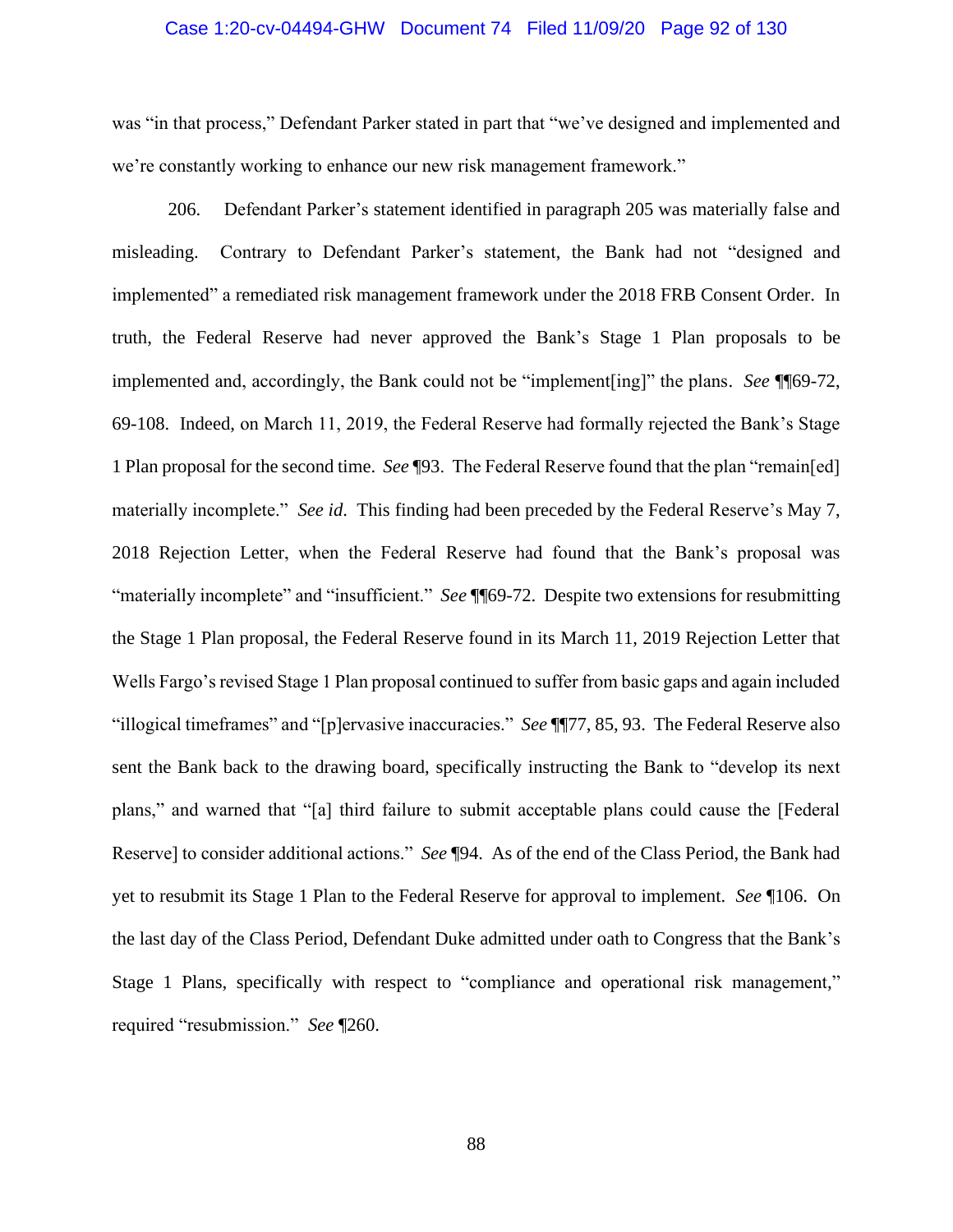## Case 1:20-cv-04494-GHW Document 74 Filed 11/09/20 Page 93 of 130

207. In addition, Defendant Parker's statement identified in paragraph 205 was misleading because it omitted material information, including that (i) the Federal Reserve had rejected the Bank's Stage 1 Plan submissions (*see* ¶¶69-72, 93-94); (ii) the Federal Reserve had repeatedly rebuked and reprimanded the Bank for its failure to comply with the 2018 FRB Consent Order's requirements (*see* ¶¶69-72, 75, 89, 93-94); and (iii) the Bank's continued non-compliance would lead to further regulatory enforcement action (*see* ¶¶81, 94).

# **P. December 2019 Goldman Sachs U.S. Financial Services Conference**

208. On December 10, 2019, Defendant Shrewsberry made a presentation on behalf of the Bank at a financial services conference sponsored by Goldman Sachs. During his presentation, Defendant Shrewsberry told investors that "the work that's underway to prepare for that [*i.e.*, the third-party review under Stage 3 of the 2018 FRB Consent Order] is what's happening." He further stated that "the beauty of the amount of work that's been done behind the scenes in preparation for that [*i.e.*, the third-party review] is that we'll do everything in our power to make it as easy as possible for people to understand what the program is and how we've implemented it to make it as seamless as possible."

209. Defendant Shrewsberry's statements identified in paragraph 208 were materially false and misleading. Contrary to Defendant Shrewsberry's statements, the Bank's Stage 1 Plans had not been "implemented." As detailed above, under the 2018 FRB Consent Order, a third party was required to review the implementation of the approved Stage 1 Plans. *See* ¶¶51-52. This implementation was not "underway" or "happening" for the third party to review because the Bank did not have the Federal Reserve's approval for its Stage 1 Plans. Indeed, on March 11, 2019, the Federal Reserve had formally rejected the Bank's Stage 1 Plan proposal for the second time. *See*  ¶93. The Federal Reserve found that the plan "remain[ed] materially incomplete." *See id*. This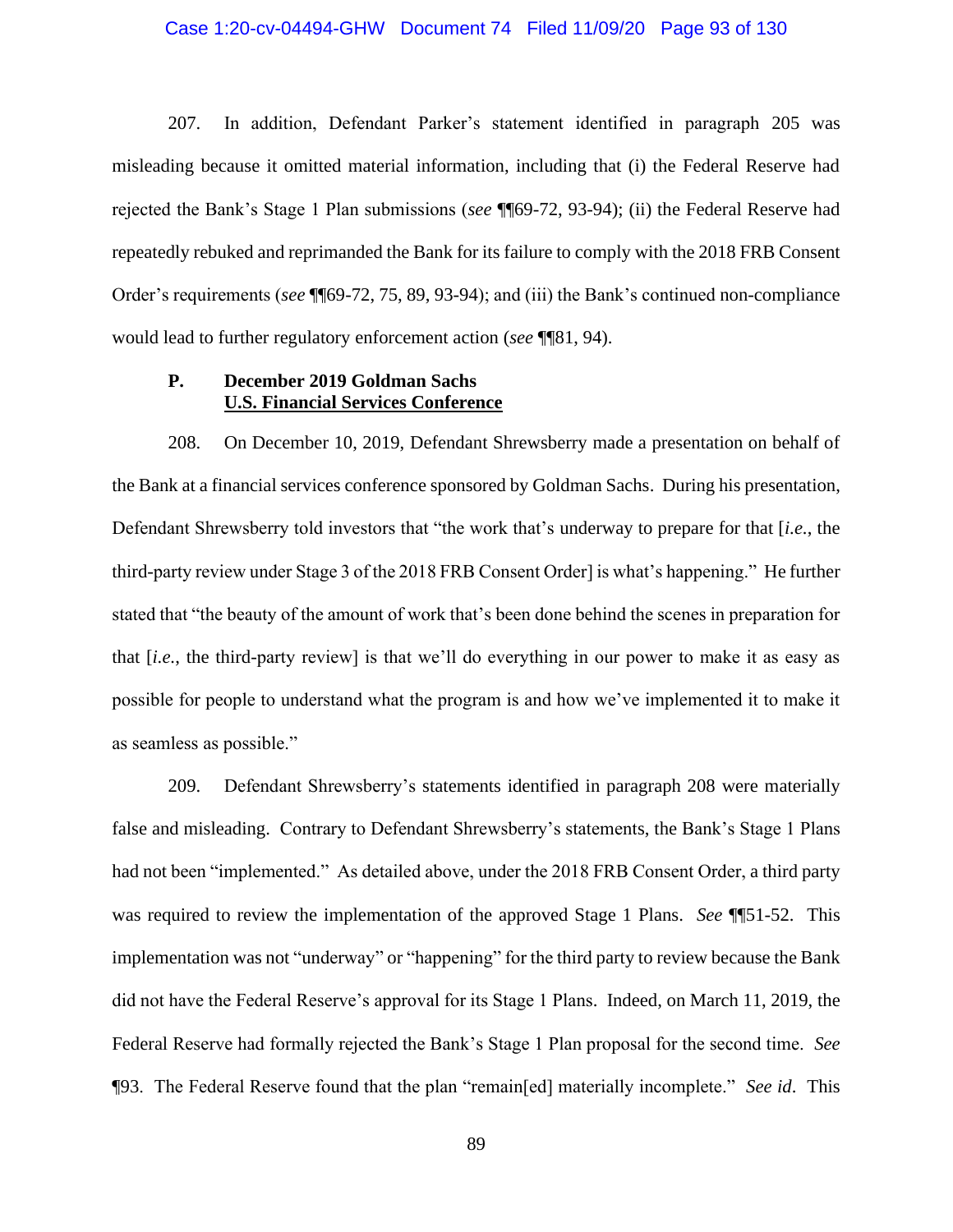# Case 1:20-cv-04494-GHW Document 74 Filed 11/09/20 Page 94 of 130

finding had been preceded by the Federal Reserve's May 7, 2018 Rejection Letter, when the Federal Reserve had found that the Bank's proposal was "materially incomplete" and "insufficient." *See* ¶¶69-72. Despite two extensions for resubmitting the Stage 1 Plan proposal, the Federal Reserve found in its March 11, 2019 Rejection Letter that Wells Fargo's revised Stage 1 Plan proposal continued to suffer from basic gaps and again included "illogical timeframes" and "[p]ervasive inaccuracies." *See* ¶¶77, 85, 93. The Federal Reserve also sent the Bank back to the drawing board, specifically instructed the Bank to "develop its next plans," and warned that "[a] third failure to submit acceptable plans could cause the [Federal Reserve] to consider additional actions." *See* ¶94. As of the end of the Class Period, the Bank had yet to resubmit its Stage 1 Plan to the Federal Reserve for approval to implement. *See* ¶106. On the last day of the Class Period, Defendant Duke admitted under oath to Congress that the Bank's Stage 1 Plans submitted under the 2018 FRB Consent Order required "resubmission." *See* ¶260.

210. In addition, Defendant Shrewsberry's statements identified in paragraph 208 were misleading because they omitted material information, including that (i) the Federal Reserve had rejected the Bank's Stage 1 Plan submissions (*see* ¶¶69-72, 93-94); (ii) the Federal Reserve had repeatedly rebuked and reprimanded the Bank for its failure to comply with the 2018 FRB Consent Order's requirements (*see* ¶¶69-72, 75, 89, 93-94); and (iii) the Bank's continued non-compliance would lead to further regulatory enforcement action (*see* ¶¶81, 94).

# **VI. ADDITIONAL ALLEGATIONS OF SCIENTER**

211. A host of facts, including and in addition to those discussed above, support a strong inference that Defendants knew, or, at minimum, were severely reckless in not knowing, the true undisclosed facts when they made their false or misleading representations to investors.

90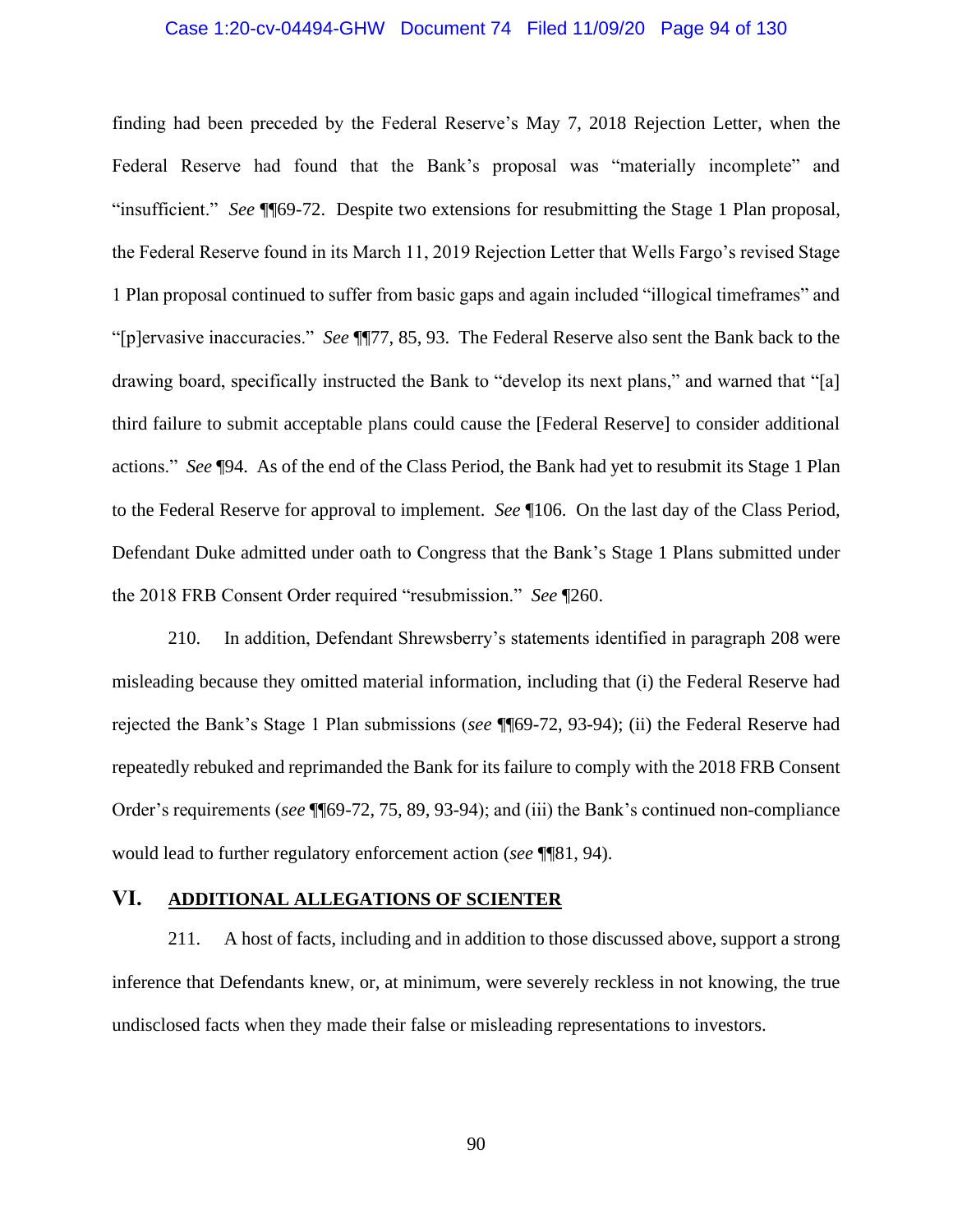#### Case 1:20-cv-04494-GHW Document 74 Filed 11/09/20 Page 95 of 130

212. *The Federal Reserve notified Defendants in writing that the Bank failed to satisfy Stage 1 of the 2018 FRB Consent Order and that its non-compliance would lead to further enforcement action.* On May 7, 2018, the Federal Reserve sent Wells Fargo a rejection letter addressed to Defendants Sloan and Duke, which stated that Wells Fargo's proposed Stage 1 Plan was not compliant because it was "materially incomplete" and failed to address "operational risk" and "compliance risk management." *See* ¶¶69-72. Then, on March 11, 2019, the Federal Reserve sent Wells Fargo a second rejection letter addressed to Defendants Sloan and Duke, which stated that Wells Fargo's proposed Stage 1 Plan was not compliant because it "remain[ed] materially incomplete," contained "pervasive inaccuracies" and "illogical timeframes," and fell woefully short of the regulator's express expectations. *See* ¶¶93-94. The Federal Reserve also informed Defendants in the March 11, 2019 Rejection Letter that a "[a] third failure to submit acceptable plans could cause the [Federal Reserve] to consider additional actions." *See* ¶94. That Defendants were specifically informed that the Bank's proposed Stage 1 Plans were noncompliant with the 2018 FRB Consent Order—contradicting their positive public statements to the market, including that "we've got plans in place, we're executing on those plans" and "we're executing the plan as opposed to designing it"—supports a strong inference of scienter.

213. *The OCC and CFPB notified Defendants in writing that the Bank failed to satisfy Stage 1 of the 2018 OCC/CFPB Consent Orders and that its non-compliance would lead to further enforcement action.* On July 24, 2018, the OCC sent Wells Fargo a letter rejecting the Bank's Stage 1 Plan, stating that the plan was noncompliant because "the bank's submission response lacks substance and detail in a number of areas." *See* ¶80. The OCC also warned Wells Fargo in its July 24, 2018 Rejection Letter that the Bank's failure to submit a compliant plan would lead to "future supervisory and/or enforcement actions." *See* ¶81. On November 21, 2018, the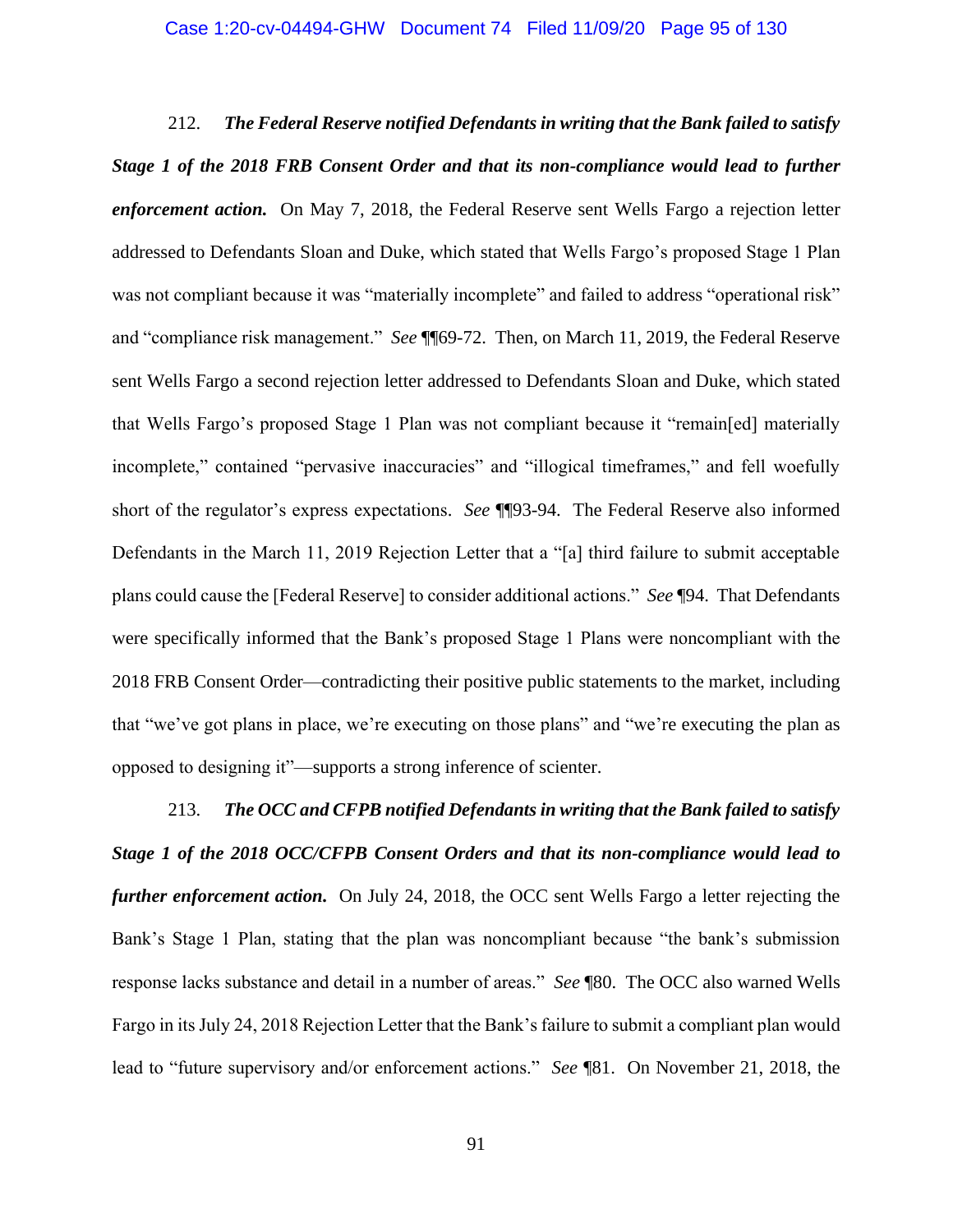# Case 1:20-cv-04494-GHW Document 74 Filed 11/09/20 Page 96 of 130

OCC sent Defendants Duke and Parker another letter rejecting the Bank's Stage 1 Plan, which stated that "[t]he OCC is unable to provide a no supervisory objection to the portion of the CPI Remediation Plan specific to Wells Fargo Auto Finance (WFAF) because the plan is not adequately supported." *See* ¶87. The OCC wrote again to Defendant Duke on February 15, 2019 that "[t]he OCC is deeply concerned about the continuing (and in some cases worsening) problems in a number of areas, evidenced by large number of extension requests, missed expected completion dates that are not communicated in a timely manner, failed audit validations, and extensions of Consent Order deadlines." *See ¶*89. And again, in a March 4, 2019 Quarterly Management Report, the OCC admonished the Bank's "poor-quality action plans" and concluded that the Bank's response had been "unacceptable." *See id*.

214. The CFPB provided Defendants with matching rejections. For example, on April 12, 2019, the CFPB wrote to Wells Fargo's Board, echoing the OCC's findings that the Bank was not in compliance with the 2018 OCC/CFPB Consent Orders and correcting the Bank's false assertion that the CFPB had approved the Bank's Stage 1 Plan. *See* ¶105. That Defendants were specifically informed by the OCC and CFPB that the Bank's Stage 1 Plans were noncompliant with the 2018 OCC/CFPB Consent Orders—directly contradicting their positive public statements, including that "we are in compliance with those plans" and "we've defined out the work for each individual piece of it, each individual agreement with a regulator"—supports a strong inference of scienter.

215. *The Regulators notified Defendants during in-person meetings that they failed to satisfy Stage 1 of the 2018 Consent Orders and were significantly deficient in satisfying the 2018 Consent Orders.* All three Regulators provided constant and contemporaneous feedback to Wells Fargo and its directors and executives about the Bank's noncompliant Stage 1 Plan submissions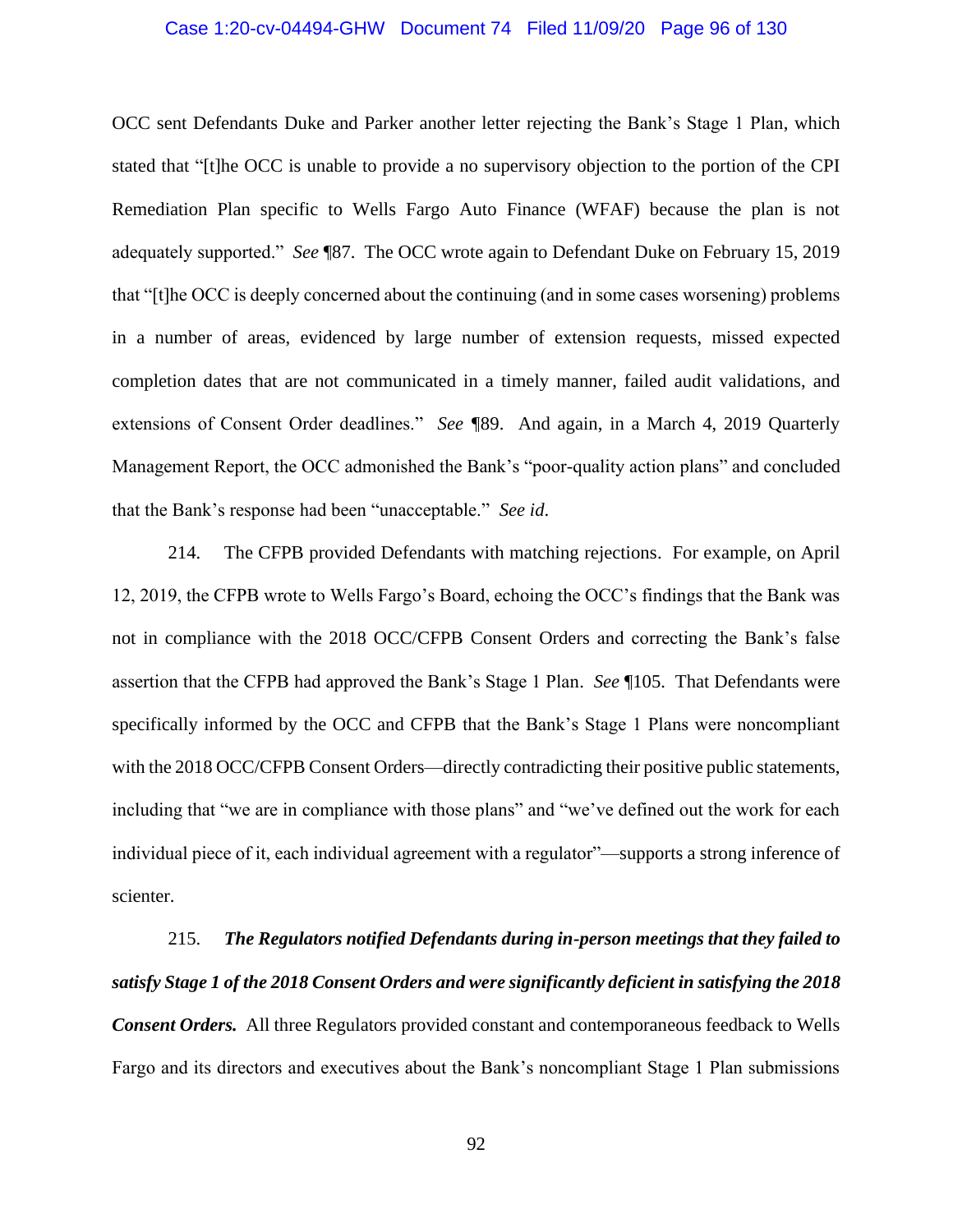# Case 1:20-cv-04494-GHW Document 74 Filed 11/09/20 Page 97 of 130

and failure to satisfy the 2018 Consent Orders. Indeed, Defendant Duke provided written testimony to Congress that Wells Fargo's Board interacted frequently with the Regulators: "Over the past few years, there were times that each of us spoke to regulators every single day." The Federal Reserve met regularly with Wells Fargo Board members and executives responsible for developing the Stage 1 Plan submissions, including Defendant Sloan, Defendant Duke, and Director Peetz, among others, to discuss how Wells Fargo's Stage 1 Plans were noncompliant. *See, e.g.*, ¶¶117-118. These meetings included weekly meetings and one-on-one sessions between February 7, 2018 and July 26, 2019, and weekly meetings between April 10, 2018 and October 26, 2018.<sup>79</sup> The Federal Reserve further informed Wells Fargo that the proposed timelines within the Stage 1 Plans were not realistic or sound during their meetings, including on March 29, 2018, April 3, 2018 (when Defendant Duke was in attendance), and January 24, 2019, and that the Bank's compliance with the 2018 Consent Orders was unacceptable. *See, e.g.*, \\ 89.<sup>80</sup>

216. OCC staff met with Wells Fargo's Board on July 24, 2018, the same day it sent the formal July 24, 2018 Rejection Letter rejecting Wells Fargo's Stage 1 Plan. *See* ¶¶82-83. During that meeting, the Board admitted that they knew the Stage 1 Plans that the Bank submitted were not complete, but rather a "work in progress." *See id*. Again, on August 11, 2018, Defendants Duke and Sloan, Director Quigley, and Sarah Dahlgren met with the OCC's Comptroller, Joseph M. Otting, and other senior OCC officials to discuss the Bank's noncompliant Stage 1 Plans. *See* ¶84. Once again, on March 13, 2019, the OCC held a meeting with the Board, including Defendant Duke, during which the OCC stressed to Wells Fargo that the Bank was not in compliance with the 2018 OCC/CFPB Consent Orders. *See* ¶¶98-100.

<sup>79</sup> Majority Report at 37.

<sup>80</sup> *See also* Majority Report at 48-52.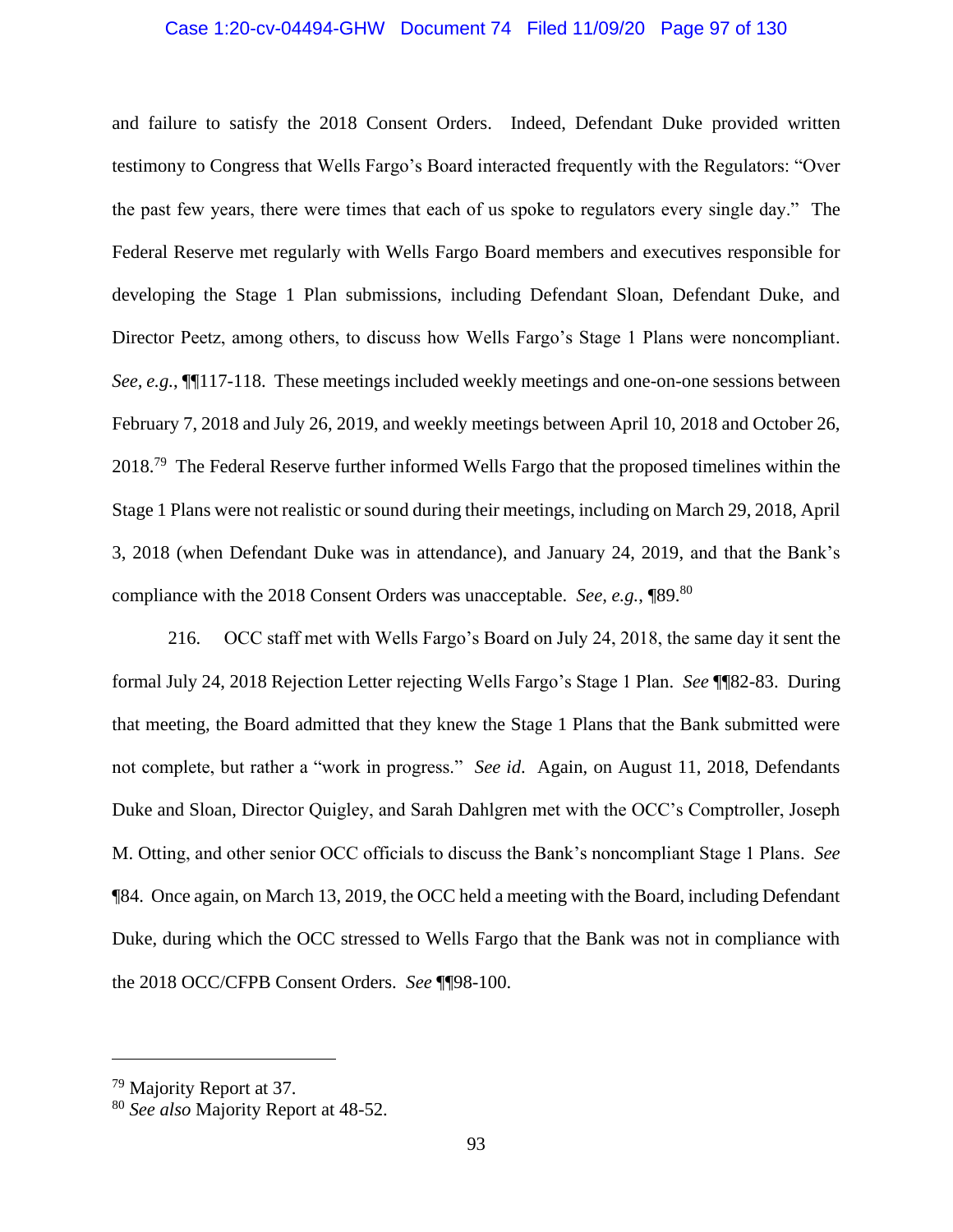### Case 1:20-cv-04494-GHW Document 74 Filed 11/09/20 Page 98 of 130

217. That Defendants were repeatedly told by the Regulators during in-person meetings that the Bank's Stage 1 Plans were noncompliant and that they were not satisfying the 2018 Consent Orders' requirements—yet continued thereafter to positively tout their compliance and conceal the truth—further bolsters the scienter inference.

218. *Defendants repeatedly requested extensions to the deadlines to submit a Stage 1 Plan that complied with the 2018 Consent Orders.* On June 5, 2018, Defendant Sloan requested an extension of the deadline to submit Wells Fargo's proposed Stage 1 Plan to the Federal Reserve from July 2, 2018 until September 19, 2018. *See* ¶77. Defendant Sloan sent a second extension request on August 24, 2018, requesting an extension of the deadline again until October 31, 2018. *See* ¶85. Then, once more, on June 10, 2019, Defendants Duke and Parker wrote to the Federal Reserve that Wells Fargo required an additional extension until April 30, 2020. *See* ¶106. Wells Fargo made similar repeated extension requests to the OCC and CFPB. *See* ¶115. As an OCC official testified, Wells Fargo "was in the habit of sending emails last minute when they did not meet deadlines" and "frequently filed extension requests at the last minute." *See id*. That Defendants knew the Bank's Stage 1 Plan submissions were not compliant and, thus, required additional time to prepare Stage 1 Plans further strengthens the inference of scienter.

219. *Defendant Sloan admitted that he made false and misleading public statements about the Bank's purported compliance with the 2018 Consent Orders and apologized to the Federal Reserve for making them.* Following his March 12, 2019 congressional testimony, Defendant Sloan called the Federal Reserve and apologized for his public mischaracterizations of the Bank's purported compliance with the 2018 FRB Consent Order. *See* ¶96. Nevertheless, Defendant Sloan did not apologize to investors or the public; nor did he issue a retraction or a correction of any of his statements. Defendant Sloan's private admission that he made false and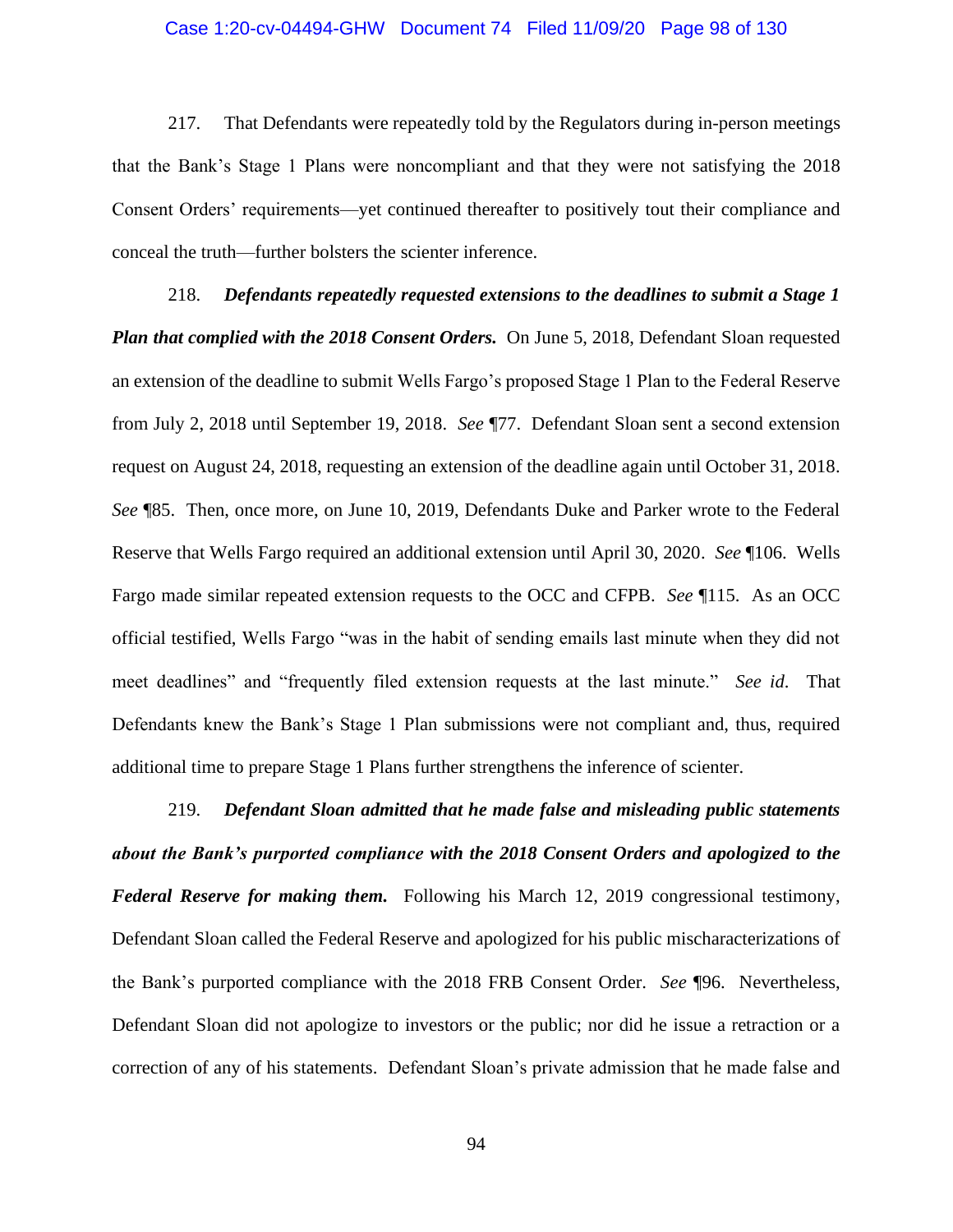# Case 1:20-cv-04494-GHW Document 74 Filed 11/09/20 Page 99 of 130

misleading statements—and his failure to issue any public correction of them—further bolsters the scienter inference.

220. *Defendant Sloan was abruptly forced to "resign" within days of providing his false testimony.* Defendant Sloan was forced to resign on March 28, 2019, just weeks after his congressional testimony and his apology to the Federal Reserve for mischaracterizing the Bank's compliance with the 2018 Consent Orders. He resigned without any prior notice and without a permanent successor in place, and only after he was told by the OCC that they were dissatisfied with his performance, and that there were "serious reputation and safety and soundness risks to the bank" if he remained at its helm. *See* ¶¶101-102. Defendant Sloan's highly unusual and suspiciously timed departure is strong evidence of scienter.

221. *Defendant Duke and Director Quigley were abruptly forced to resign within days of the House Reports' findings and ahead of their pre-scheduled congressional testimony.*  Defendant Duke and Director Quigley were forced to resign on March 9, 2020, when Chairwoman Waters called for their resignations after the scathing House Reports identified them as Board members responsible for the Bank's failures to comply with the 2018 Consent Orders. Their forced resignations came just days ahead of their pre-scheduled testimony before the House Financial Services Committee concerning their role in the Bank's non-compliance with the 2018 Consent Orders and misrepresentations to the public. *See* ¶¶127-28.

222. *The House Financial Services Committee found that Defendants knew their statements about their purported compliance with the 2018 Consent Orders were false or misleading.* Both the majority and minority members of the House Financial Services Committee concluded, following their extensive investigation, that Defendants provided "incomplete," "inaccurate," and "misleading" statements to the public and to Congress about the Bank's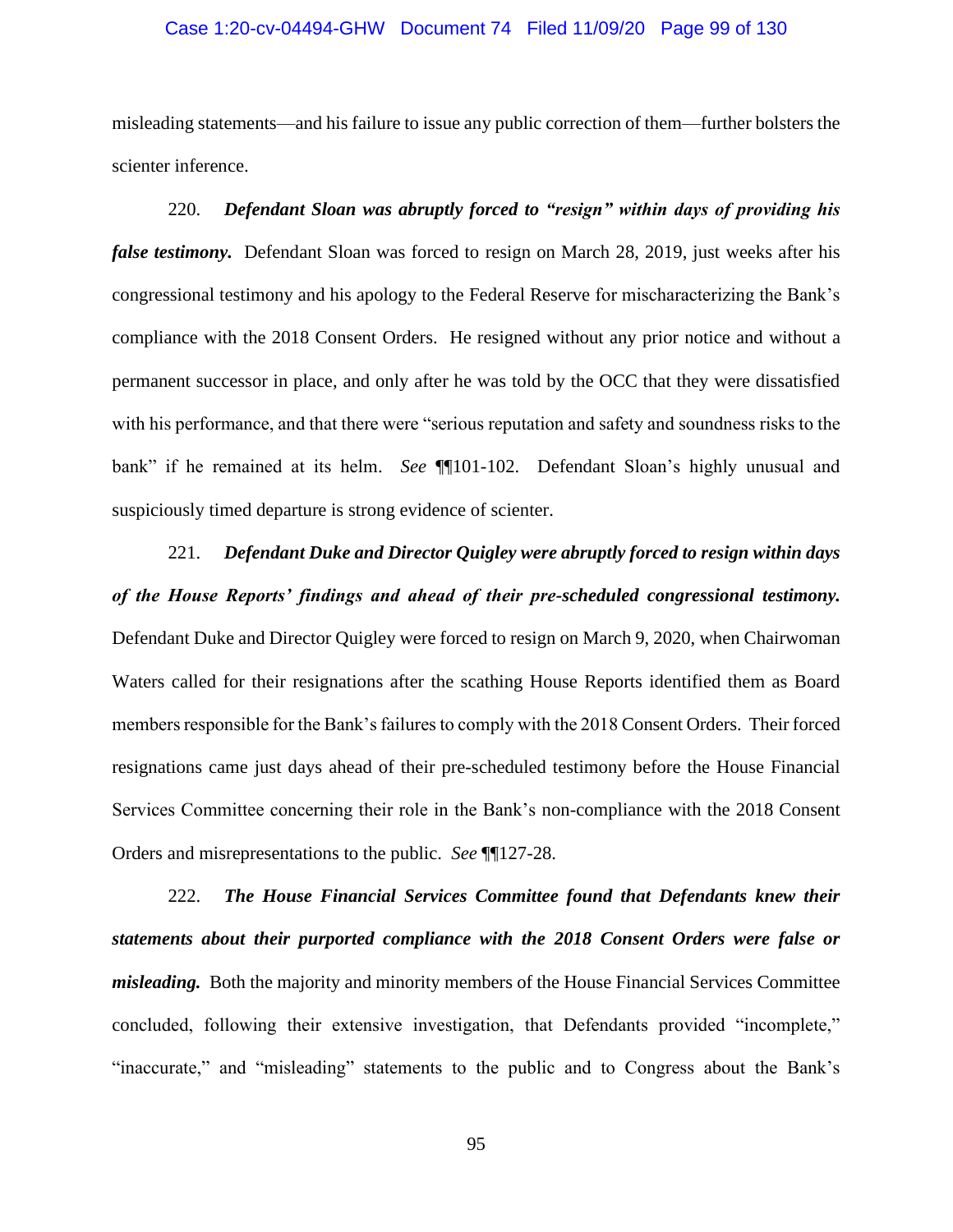#### Case 1:20-cv-04494-GHW Document 74 Filed 11/09/20 Page 100 of 130

compliance with the 2018 Consent Orders. *See* ¶¶122-126. The House Financial Services Committee further concluded based on its thorough review of the evidence that the Defendants' statements "downplayed the bank's status with the regulators," "were unsupported by the facts on the ground," and had "no basis." *See ¶*¶123, 126.

223. *The Chairwoman of the House Financial Services Committee referred*  **Defendant Sloan to the DOJ for potential criminal charges.** Upon learning the true facts about the Bank's failure to comply with the Consent Orders, Chairwoman Waters recommended that the DOJ investigate Defendant Sloan's knowingly and willful "inaccurate and misleading testimony" during the March 12, 2019 congressional hearing. *See* ¶141.

224. *Defendant Sloan personally instructed his colleagues to delete a disclosure from the Bank's SEC filings that there was a "substantial amount of work remaining to meet the expectations outlined" in the 2018 Consent Orders, and Defendant Duke agreed*. On March 3, 2019, Defendant Sloan instructed his colleagues to revise a proxy filing to avoid admitting that "substantial" work remained under the 2018 Consent Orders. *See* ¶¶90-91. Defendants Sloan and Duke agreed it was "better to tone down the actual disclosures" in proxy materials to investors, with Defendant Sloan concerned that investors would learn the Bank was "not close to lifting of the asset cap." *See id*. Defendants' active concealment of the true facts and personal involvement in "ton[ing] down the actual disclosures" further supports a strong inference of scienter.

225. *Wells Fargo's new CEO admitted the accuracy of the House Financial Services Committee's findings.* On March 10, 2020, Defendant Scharf admitted that the House Reports were "consistent with what I found since I arrived at the Company; [t]hat we have not done what is necessary to be done." *See* ¶131. He further admitted that there remained a "great deal" of work to do to meet the 2018 Consent Orders' requirements and that "[Wells Fargo] ha[d] not yet done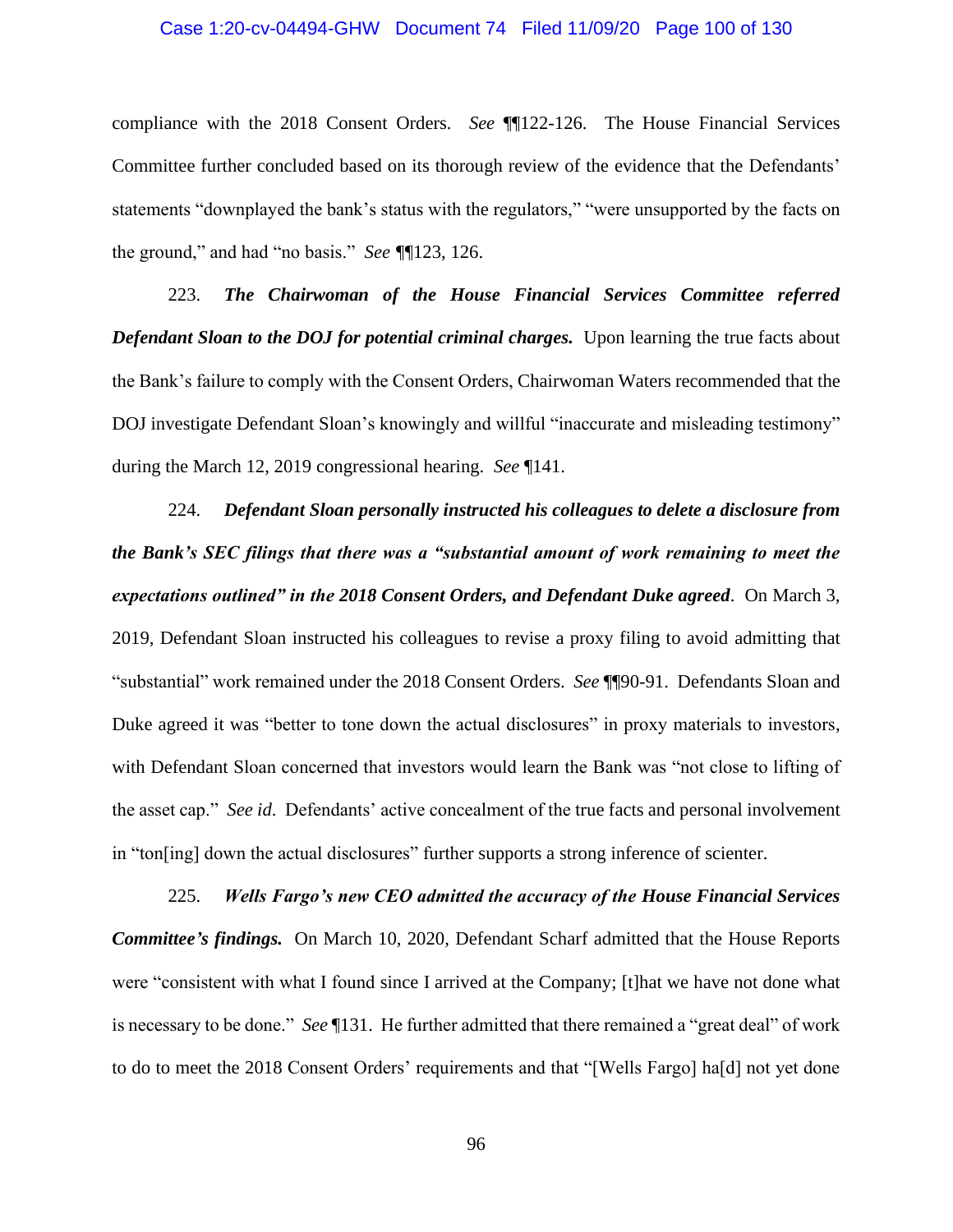#### Case 1:20-cv-04494-GHW Document 74 Filed 11/09/20 Page 101 of 130

what's necessary to address [its] shortcomings." *See* ¶¶131-32. Defendant Scharf's admissions, adopting the findings of the House Reports, further supports the scienter inference.

# 226. *Defendant Duke admitted that the Board had concerns about the Bank's failure to comply with the 2018 Consent Orders.* During her March 11, 2020 congressional testimony, Defendant Duke admitted that she was aware that the Bank's Stage 1 Plan proposals had been continually rejected, that the Bank's late submissions to the Regulators and the serial extensions raised concerns and were "red flags," that the Board had concerns contemporaneously that Wells Fargo could not do the work required by the 2018 Consent Orders, and that the Bank's directors were aware that the management team in place was not capable of getting plans "written in a complete fashion." *See* ¶134. Defendant Duke further admitted in her March 11, 2020 testimony that "the Board was aware of any change in [] the plans for the consent orders themselves." Defendant Duke's admissions provide additional support of a strong inference of scienter.

227. *Director Peetz testified that she also expressed concerns about the Bank's failure to comply with the 2018 Consent Orders, which the Bank concealed when she resigned.* Director Peetz testified to the House Financial Services Committee that the reason she resigned from the Board was because of the work that she was required to perform in the face of the Bank's repeated failures to comply with the 2018 Consent Orders, even after she continually raised concerns to the Board and management. *See* ¶¶117-119. Instead of disclosing Director Peetz's concerns, the Defendants falsely and misleadingly attributed her resignation to "her desire to devote more time to other commitments and activities." *See* ¶119. That the Bank actively concealed Director Peetz's express concerns and the true reasons for her resignation adds further support to the scienter inference.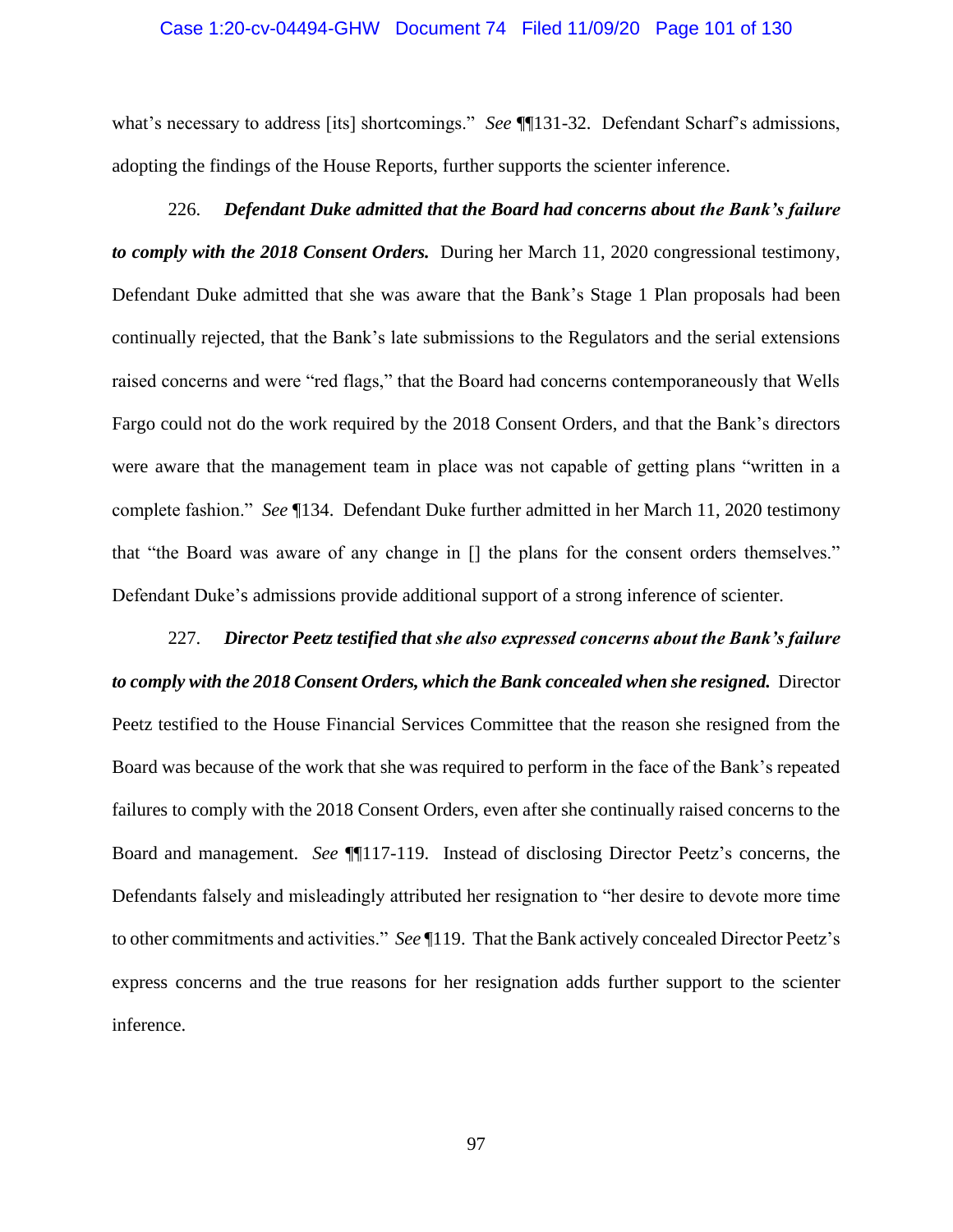#### Case 1:20-cv-04494-GHW Document 74 Filed 11/09/20 Page 102 of 130

228. *After the House Financial Services Committee's issuance of the House Reports and the congressional hearings in the first weeks of March 2020, Wells Fargo clawed-back Defendant Sloan's compensation.* On March 16, 2020, just days after the House Reports and Defendant Duke's testimony, Wells Fargo clawed back \$15 million in Defendant Sloan's 2018 performance share award, in an exercise of the Board's "discretion to forfeit or cancel all or any unpaid portion of the award based on Mr. Sloan's role and responsibility for the Company's progress in resolving outstanding regulatory matters." *See* ¶137.

229. *Defendants' misstatements and omissions concerned the biggest threats facing the Bank.* The most important threat facing Wells Fargo during the Class Period was the Bank's failure to comply with the 2018 Consent Orders, which resulted in the continuation of the asset cap and the impending threat of further sanctions. Defendant Duke acknowledged in a February 19, 2018 internal email that Wells Fargo's "credibility and perhaps even viability as a company is dependent on successfully exiting these consent orders along with the new Fed C[onsent] O[rder] in 2019." *See* ¶66. This sentiment was also reflected in Director Craver's May 8, 2018 internal email to Defendant Duke, when he stated, "It would seem that there is little under the very important category of 'clean up the mess' that is bigger than this recent submission to the Fed." *See* ¶73. Defendant Sloan also told the House Financial Services Committee that "[f]ully satisfying the requirements set forth in our regulatory consent orders is critically important." *See* ¶66. Likewise, Defendant Duke testified to the House Financial Services Committee on March 11, 2020 that the "Board meetings" were "consumed with regulatory issues" and that "there [we]re no agenda items about the business, they [we]re all about the regulatory situation." And Defendant Shrewsberry admitted to investors on June 13, 2018 that "in terms of the overall strategy of what's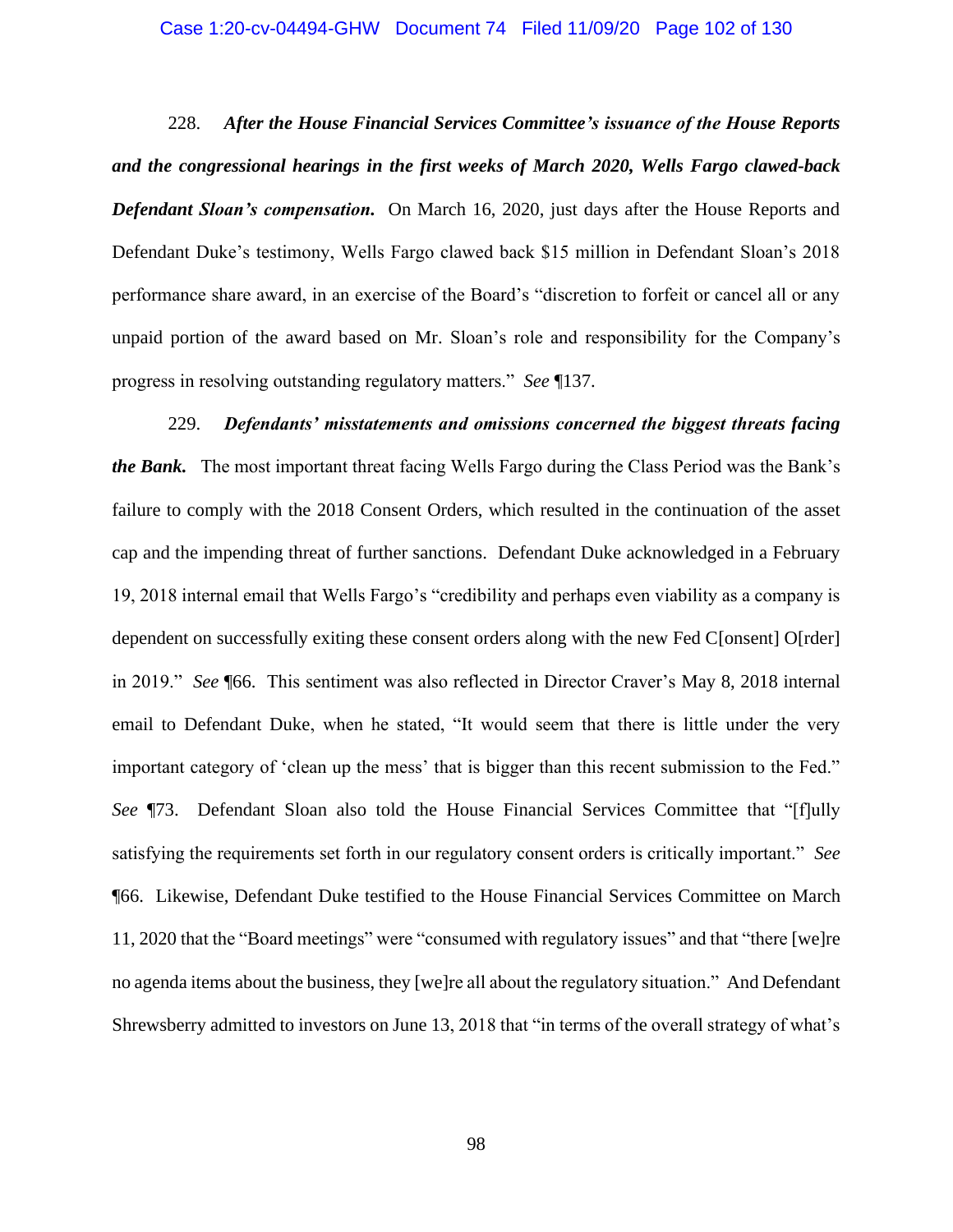# Case 1:20-cv-04494-GHW Document 74 Filed 11/09/20 Page 103 of 130

most important and what to do now … satisfying the terms of the consent order that we're operating under, strategically, is at the front of the line."<sup>81</sup>

230. *Defendants knew that investors were highly focused on the 2018 FRB Consent Order and asset cap.* On the first day that the 2018 FRB Consent Order was announced, Wells Fargo issued a press release and held a call with investors and analysts. *See* ¶52. Analysts and investors asked Defendants questions about the 2018 FRB Consent Order and the asset cap during numerous investor calls, media appearances, and news interviews. *See, e.g.*, Section V. The Bank's directors also acknowledged the importance to investors of the Bank's compliance with the 2018 FRB Consent Order in internal emails. *See, e.g.*, ¶¶66, 74-75, 91. For example, in May 2018, after the Federal Reserve rejected Wells Fargo's first Stage 1 Plan submission as "materially incomplete," Wells Fargo' Board member, Director Craver, wrote to Defendant Duke, "I imagined that investors and customers would view this feedback from the Fed as completely unacceptable. I would expect to hear from them something along the lines of, 'is there anything you can get right?'" *See* ¶¶73-74.

231. In addition, Defendants made many of their false and misleading statements in the face of third-party news sources that circulated rumors from unnamed sources that the Federal Reserve had rejected the Bank's Stage 1 Plans. Moreover, Defendants Sloan and Duke actively concealed that "substantial" work remained under the 2018 Consent Orders, agreeing that it was "better to tone down the actual disclosures" in proxy materials to investors. *See* ¶¶90-91.

232. *Defendants made many of the false and misleading statements at issue in this case in direct response to probing questions from analysts and investors.* For example, during the December 4, 2018 Goldman Sachs U.S. Financial Services Conference, Defendant Sloan was

<sup>81</sup> June 13, 2018 Morgan Stanley Financials Conference.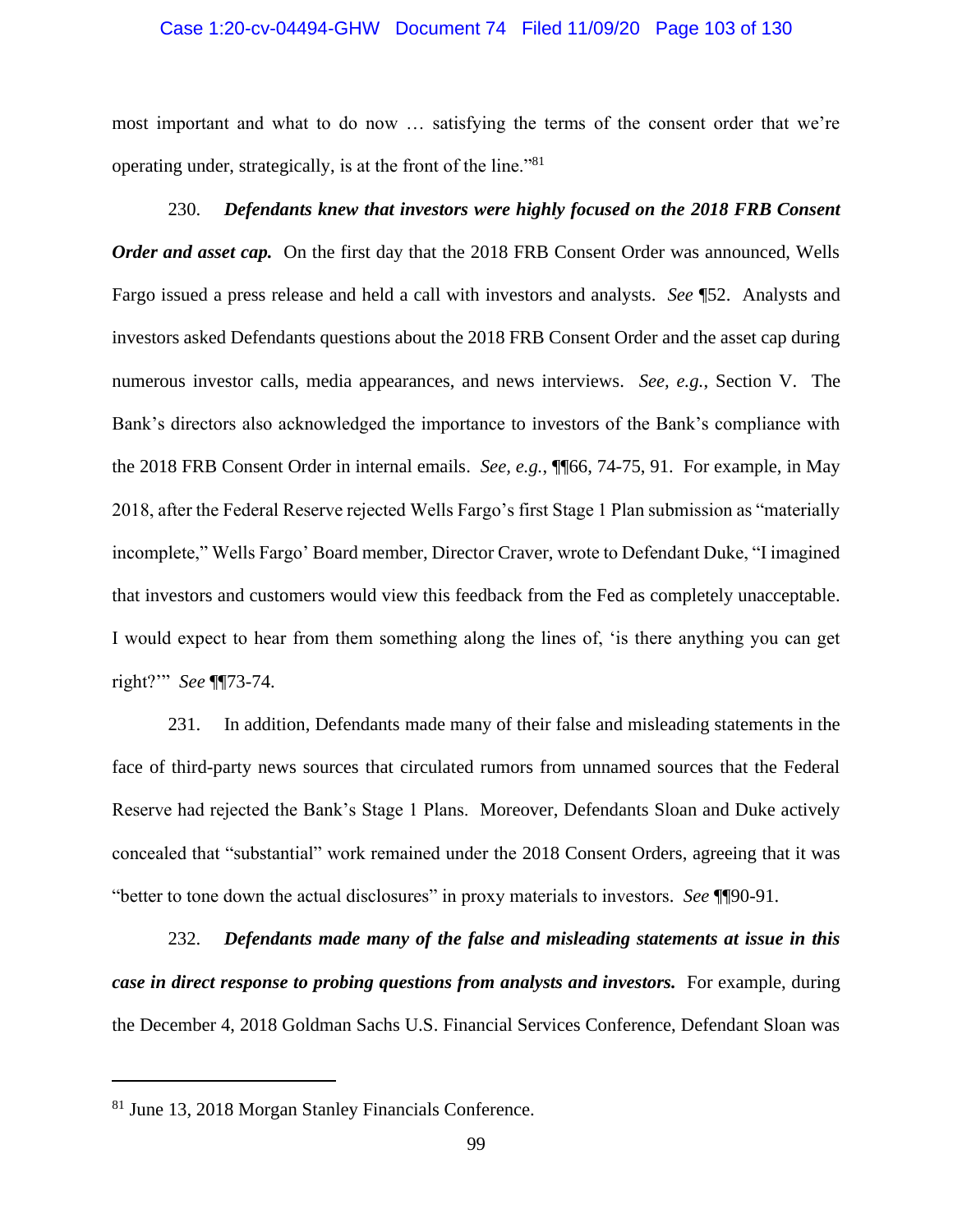# Case 1:20-cv-04494-GHW Document 74 Filed 11/09/20 Page 104 of 130

asked specifically by analysts to "update us on the progress in terms of getting [the asset cap] lifted?" In response to these and similarly pointed questions about the Bank's compliance with and progress under the 2018 FRB Consent Order, Defendant Sloan falsely and misleadingly assured investors that "we're executing the plan as opposed to designing it," and added that "[t]here's really nothing new to report in terms of the timing or the dialogue with the regulators, whether it's related to the consent order or any other area."

233. Defendants were also specifically questioned for timing updates on the Bank's process of complying with the 2018 FRB Consent Order. For example, during the May 30, 2018 Deutsche Bank Global Financial Services Conference, Defendant Shrewsberry was asked to "frame where you are on some of these issues and where the heavy lifting is still to come." In response, Defendant Shrewsberry stated that there was not "anything meaningful that we aren't already talking about" and that "our investors know everything that's material that we know."

# 234. *Defendants were personally responsible for ensuring the Bank complied with the*

*2018 Consent Orders.* As Board members, Defendants Sloan, Parker, Duke, and Scharf were required to provide "written progress reports detailing the form and manner of all actions taken to secure compliance with the provisions of" the 2018 FRB Consent Order (*see* ¶54), and also "review all submissions (including plans, reports, programs, policies, and procedures) required by this Consent Order before submission to the Bureau" (*see* ¶65). The Federal Reserve explicitly informed the Directors that they were to "ensure that senior management establishes and maintains an effective risk management structure which has sufficient stature, authority, and resources." *See* ¶53. Likewise, the CFPB told the Directors that the Board had "the ultimate responsibility" for the Bank's compliance with the 2018 OCC/CFPB Consent Orders. *See* ¶65. The House Financial Services Committee also held the Bank's Board responsible, finding that "Wells Fargo's Board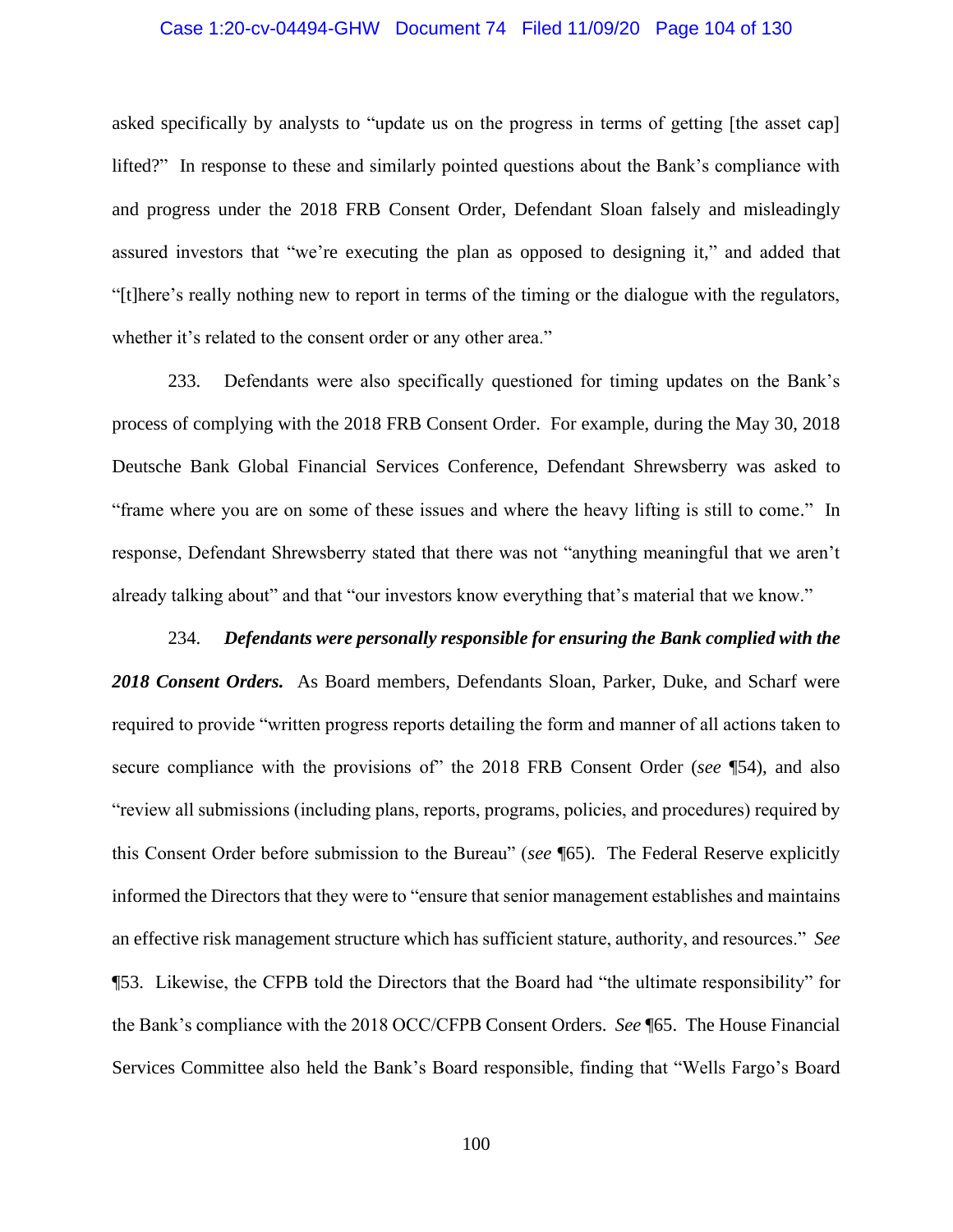# Case 1:20-cv-04494-GHW Document 74 Filed 11/09/20 Page 105 of 130

allowed management to repeatedly submit materially deficient plans in response to the consent orders."<sup>82</sup>

235. Defendant Duke was the Chairwoman of the Bank's Board, and in this role, was a point of contact for the Bank's Regulators. *See* ¶26. In addition, she also sat on the Board's Risk Committee, which was responsible for overseeing the Bank's enterprise-wide risk management framework and overseeing risk across the entire Bank. *See id*. Defendant Duke also admitted during her testimony on March 11, 2020 that she and the Board had significant responsibilities under the 2018 Consent Orders. She admitted to Congress that "[t]he Board's responsibility under the consent orders was to review and make sure that the submissions were submitted, and to review quarterly progress reports for submission to the regulators for the OCC and for the Fed. For the CFPB, the frequency was a little bit different, but it was the same responsibility." When asked what the Board did to "remedy the deficient submissions," Defendant Duke admitted that the Board "reviewed the submissions," "discussed with the regulators what the deficiencies were," and then "reviewed those resubmissions." She further admitted her knowledge of the Federal Reserve's rejection letters, which included discussing vast sections that required "resubmission."

236. Defendant Duke also admitted in written testimony to Congress that, "[i]n recognition of the unusual circumstances facing Wells Fargo," the "direct Board communication with regulators was more frequent, frank and continuous" and that during the Class Period, "there were times that each of us spoke to regulators every single day." She contrasted this to "normal circumstances," when "the Board's direct contact with the Bank's regulators is limited to a single annual meeting between the regulators and the full Board, and periodic meetings between select directors and the senior examiner." Director Quigley echoed this admission during his March 11,

<sup>82</sup> Majority Report at 36-40.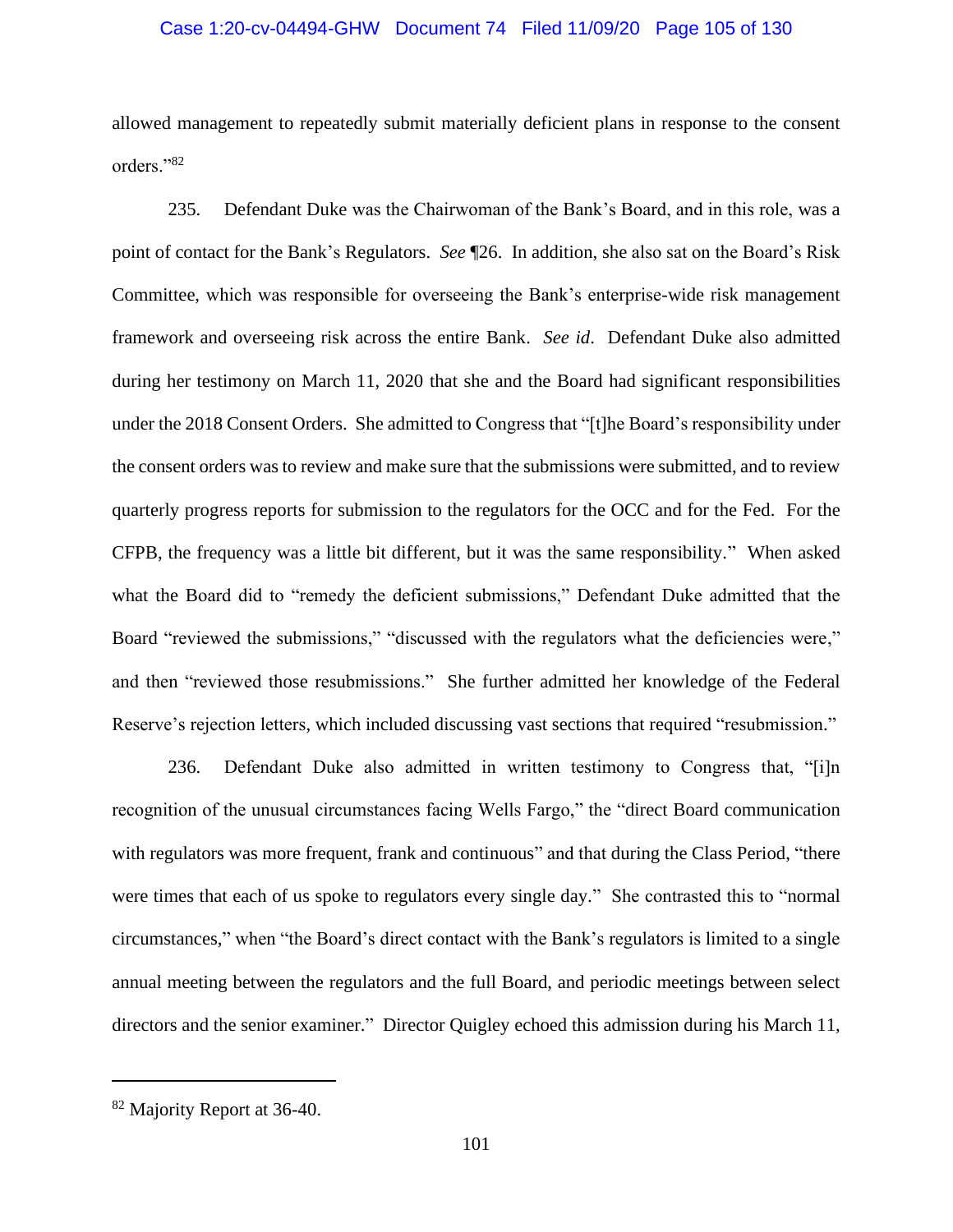# Case 1:20-cv-04494-GHW Document 74 Filed 11/09/20 Page 106 of 130

2020 testimony before Congress, stating that his role included "daily communications with our regulators." He likewise said his interaction with the Regulators had been drastically different before the 2018 Consent Orders, testifying that "a quarterly kind of touch would have been much more to what might have been expected" and that after the 2018 Consent Orders, "that interaction with the regulators then simply became much more frequent and of much greater substance." Indeed, Defendant Sloan, in his written testimony to Congress on March 12, 2019, admitted that "[m]embers of our Board of Directors and senior executives are meeting regularly with the Federal Reserve, the OCC .... [and] the CFPB ... to address their concerns and seek their input." As a result, these Defendants knew—or were severely reckless in not knowing—that the Bank's Regulators repeatedly rejected its proposed Stage 1 Plans.

# **VII. LOSS CAUSATION**

237. Defendants' misstatements and omissions concerning the Bank's satisfaction of the 2018 Consent Orders' requirements artificially inflated the price of Wells Fargo stock. The artificial inflation in Wells Fargo's stock price was removed when the conditions and risks misstated and omitted by Defendants and/or the materialization of the risks concealed by Defendants' material misstatements and omissions were revealed to the market. These disclosures and/or materializations divulged or revealed information through a series of partial disclosing events, which slowly corrected Defendants' prior misrepresentations and omissions and/or revealed facts about the nature and extent of Wells Fargo's deficiency in meeting the 2018 Consent Orders' requirements. The disclosures and/or materializations of the risk, more particularly described below, reduced the amount of artificial inflation in the price of Wells Fargo's publicly traded stock, causing economic injury to Lead Plaintiffs and other members of the Class.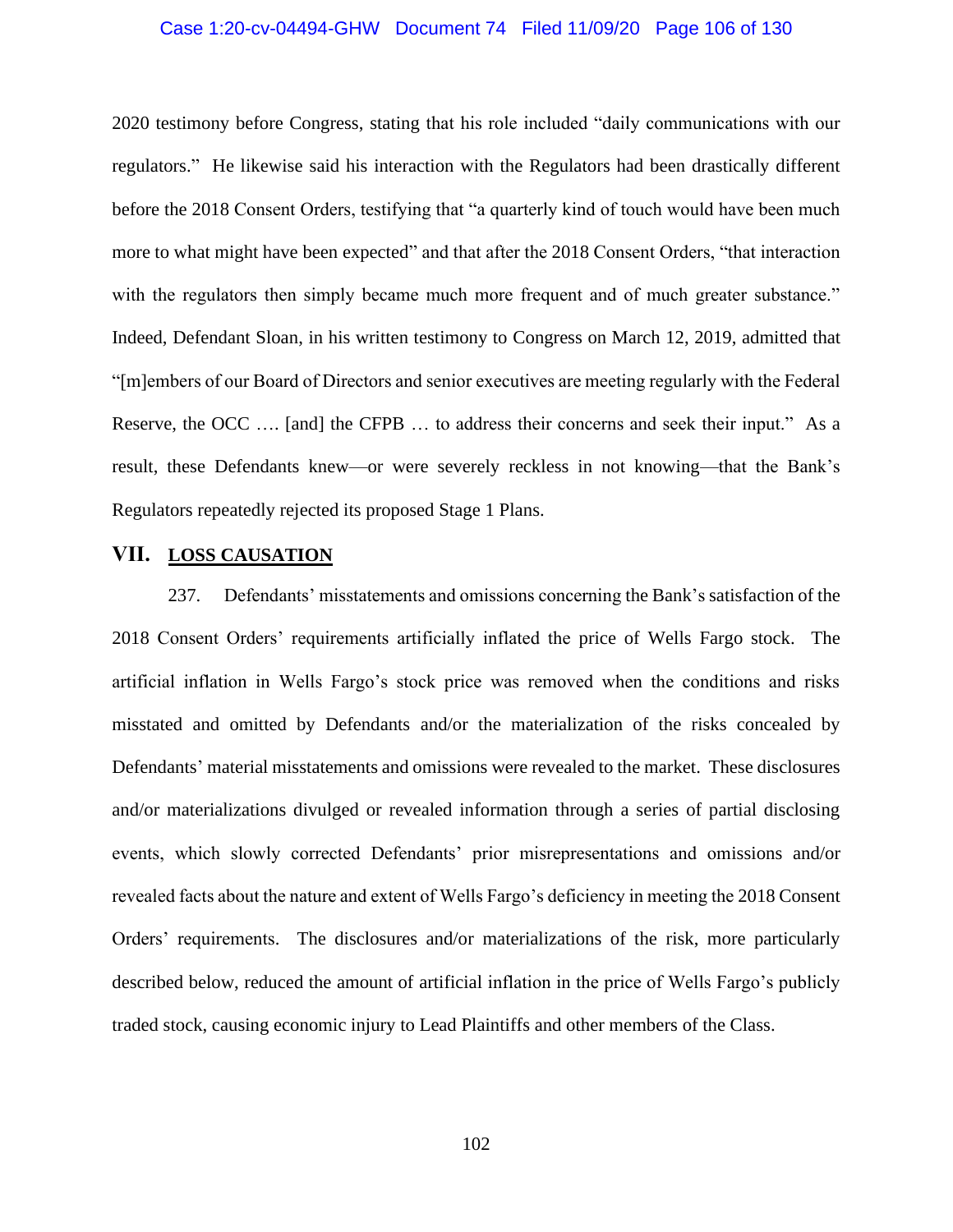# Case 1:20-cv-04494-GHW Document 74 Filed 11/09/20 Page 107 of 130

238. On January 15, 2019, during an earnings call with investors and analysts to discuss Wells Fargo's fourth quarter 2018 results, Defendant Sloan stunned the market by announcing the asset cap imposed by the Federal Reserve under their 2018 FRB Consent Order was likely to remain "through the end of 2019"—more than a year longer than originally represented. This meant that Wells Fargo would operate under the asset cap for nearly two entire years.

239. Following this revelation, the price of Wells Fargo common stock tumbled from \$48.42 on January 14, 2019 to \$47.67 on January 15, 2019, representing over a 2.4% drop from the market and banking index returns which jumped on January 15, 2019, erasing over \$3.4 billion in market capitalization. *Bloomberg* immediately tied Defendant Sloan's comments to the stock slide in an article titled, "Wells Fargo Now Plans to Operate Under Growth Ban Through 2019," which reported that "[t]he bank's shares extended their decline after Sloan's comments [that Wells Fargo was 'now planning to operate under the asset cap through the end of 2019'] and were down 2.7 percent at 10:53 a.m. in New York."

240. The market was surprised and dismayed by Defendants' announcement. For example, an Oppenheimer analyst stated in a January 15, 2019 report that the change of the timeline for Wells Fargo's compliance with the 2018 FRB Consent Order is "unsettling." The same Oppenheimer analysts also noted that the "main event" of the quarter "was CEO Sloan's statement that the company would likely operate under the Fed's asset cap throughout the year." Likewise, Morgan Stanley issued an analyst report the next day titled, "4Q18 Earnings Day 2: JPM & WFC," reporting, "Asset cap delay is a negative."

241. Defendants, however, did not admit the reasons why the Bank was now unable to satisfy the 2018 Consent Orders' requirements by the first half of 2019, including that the Regulators had rejected the Bank's Stage 1 Plan submissions. Indeed, the Bank continued to push

103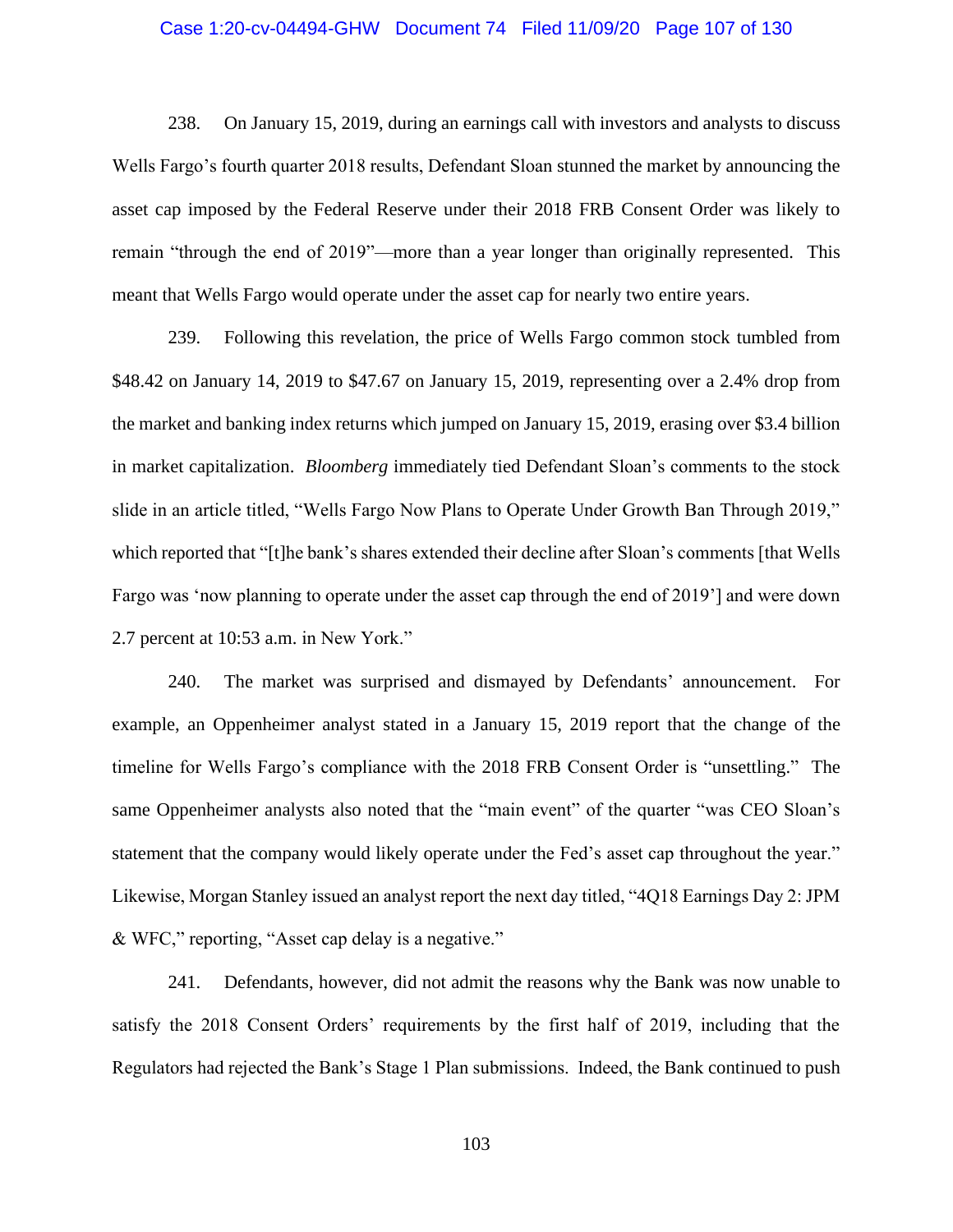# Case 1:20-cv-04494-GHW Document 74 Filed 11/09/20 Page 108 of 130

back against third-party, unsubstantiated rumors regarding Wells Fargo's satisfaction of the 2018 FRB Consent Order's requirements, concealing that the Federal Reserve had rejected Wells Fargo's first Stage 1 Plan submission and had sternly reprimanded the Bank for its failure to comply with the 2018 FRB Consent Order's requirements. Indeed, Defendant Sloan buttressed his prior misrepresentations by impressing upon investors that Wells Fargo and the Federal Reserve were *"in complete agreement"* about the requirements and that Wells Fargo was *"in the midst of implementing*" those requirements. He further asserted that Wells Fargo was *"continuing to actively work and implement the new risk management framework."* These misrepresentations and omissions prevented the Bank's stock from falling further.

242. Defendants also continued to issue positive misstatements to conceal from investors the true timing and state of Wells Fargo's compliance with the 2018 FRB Consent Order. For example, during an interview with *Bloomberg*'s Scarlet Fu, Joe Weisenthal and Caroline Hyde on "Bloomberg Markets: What'd You Miss?" on January 15, 2019, Defendant Shrewsberry fielded a question about the extension of timing for lifting the asset cap, assuring investors that "it reflects a very large, complex body of work" and that *"there's nothing more to read into that other than it's a big body of work and it takes time to execute on."*

243. Likewise, during Defendant Sloan's March 12, 2019 testimony before the House Financial Services Committee during its first megabank oversight hearing, in response to Chairwoman Waters's direct question about whether Wells Fargo was "in compliance, based on reviews that are done by the OCC and the [CFPB]," Defendant Sloan testified, *"We are in compliance with those plans."* Moreover, in response to a question from Congresswoman Nydia Velázquez regarding the status of the Bank's compliance with the 2018 FRB Consent Order, Defendant Sloan indicated that Wells Fargo had completed the governance reforms required by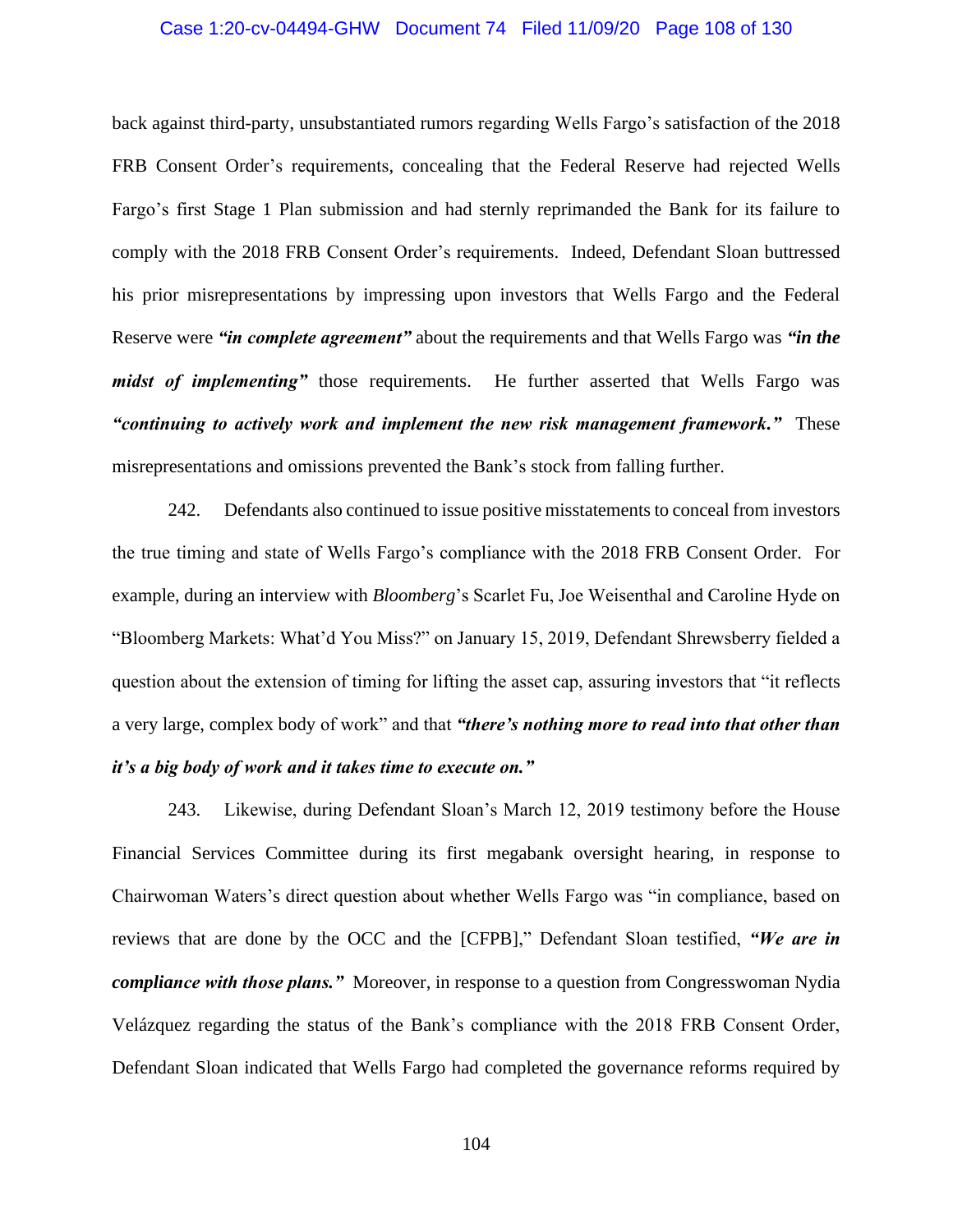#### Case 1:20-cv-04494-GHW Document 74 Filed 11/09/20 Page 109 of 130

the Federal Reserve, stating, "as part of the consent order with the Fed, they want us to improve the Board governance and oversight, *which we have done."*

244. On April 12, 2019, Defendants shocked investors and the market again when Wells Fargo's new CEO, Defendant Parker, announced that the Bank would no longer meet the 2018 FRB Consent Order's requirements and have the asset cap lifted by the end of 2019. In addition, Defendant Parker refused to provide any further guidance on the timing of the Bank's satisfying the 2018 FRB Consent Order's requirements and having the asset cap lifted. Defendant Parker announced in a Wells Fargo press release filed with the SEC on Form 8-K that day and also during an earnings call with investors and analysts to discuss Wells Fargo's first quarter 2019 financial results that "we do not feel it's appropriate to provide guidance as to the timing of the lifting of the asset cap." With respect to the 2018 Consent Orders, Defendant Parker further disclosed that the Bank had "a substantial amount of work yet to do, to satisfy the expectations of our regulators."

245. In response to this news, Wells Fargo's stock price fell 2.62% from a closing price of \$47.74 per share on April 11, 2019 to a closing price of \$46.49 per share on April 12, 2019, erasing over \$5.6 billion in market capitalization, on trading volume of more than 70.2 million shares, up over 108% from the prior trading day. Meanwhile, stocks in the banking index jumped 2.40% on April 12, 2019, making Wells Fargo's drop even more pronounced, as its share price plummet reflected a 5% spread from the banking index returns.

246. The decline in Wells Fargo's share price following Defendant Parker's revelations occurred despite the Bank's stock price having risen in early morning hours after Wells Fargo reported its best first quarter in five years financially, beating both earnings per share and revenue expectations. By end of the day on April 12, however, investors had ingested the startling news revealed on the 2:00pm GMT earnings call, and the stock price tumbled as much as 3.5%. As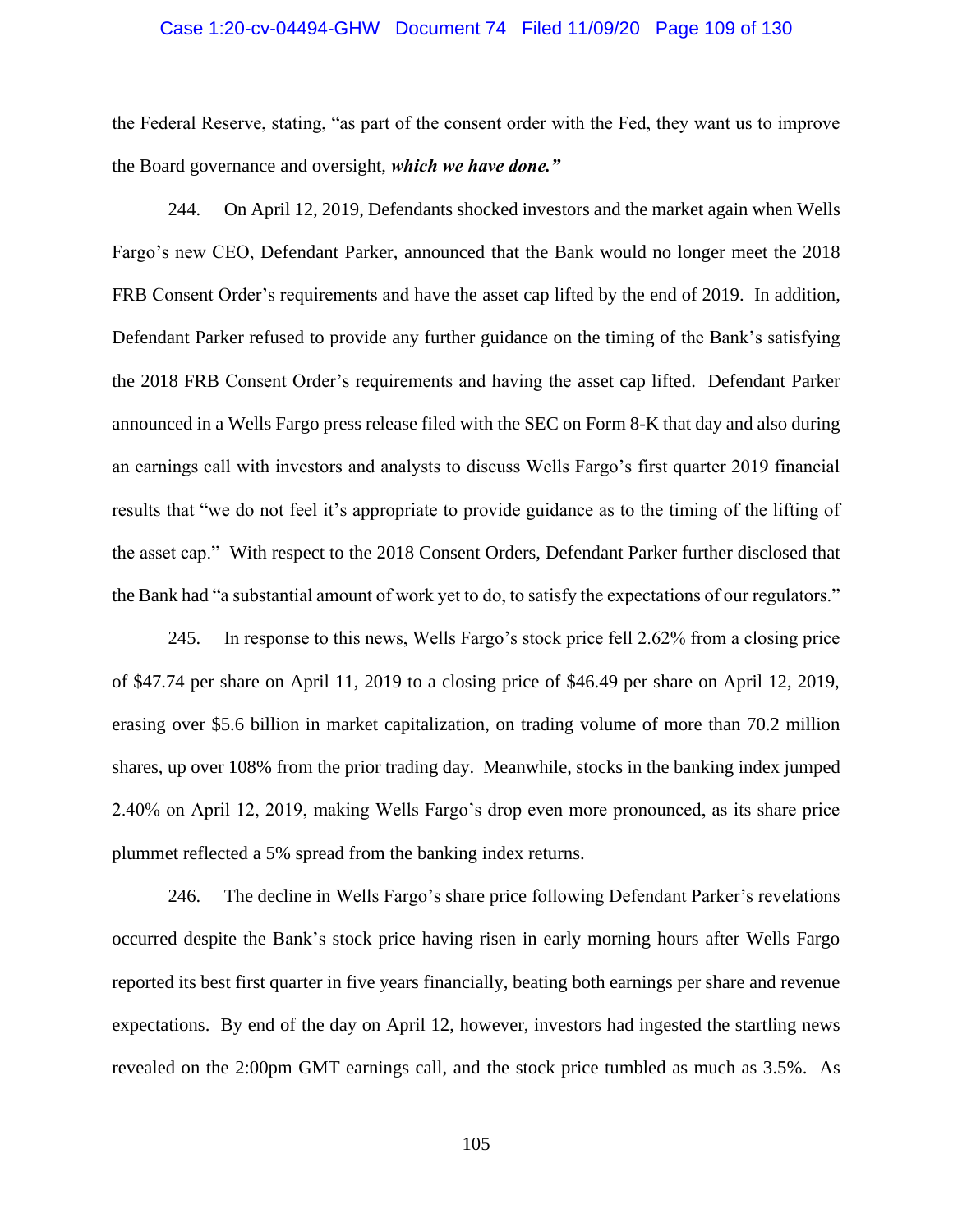#### Case 1:20-cv-04494-GHW Document 74 Filed 11/09/20 Page 110 of 130

*Bloomberg Intelligence* explained the same day, "Wells Fargo's solid 1Q return on tangible equity of 15% took a back seat to disappointing outlooks on its asset-cap exit and net interest income (NII) growth."

247. Analysts and financial commentators once again responded swiftly to the Bank's revelations about the status of their lack of compliance with the 2018 Consent Orders. For example, *Bloomberg* announced that "analyst downgrades pile on" and "Wells Fargo Clouds Intensiffied]," as "a lack of timing over when the Federal Reserve might lift asset-cap restrictions" "add[ed] more uncertainty."<sup>83</sup> Deutsche Bank analysts also issued an earnings summary note on April 12, 2019, noting "[n]o visibility on lifting of asset cap" and stating that "there was no time frame to when the asset cap would be lifted (vs. previously assuming it would remain in place through year end)," which "remains a distraction" and "suggest[s] the asset cap could again linger for longer than expected." Sandler O'Neill + Partners also slashed Wells Fargo's price target on the same day, pointing to "regulatory issues" as one of the "moving parts in this fluid story," including that "we did not necessarily find any real clarity in the call regarding exactly what is generating such unique and negative responses from WFC's regulators." And, on April 15, 2019, Piper Jaffray analysts told investors to "remain on the sidelines" and that with the extended time period for the asset cap, "we don't see a reason to own WFC."

248. Defendants rebuked this analyst concern by falsely and misleadingly reassuring investors that Wells Fargo was already in the implementation stage of the 2018 Consent Orders' requirements. For example, Defendant Parker again impressed upon investors during the April 12, 2019 earnings call that the remaining work under the 2018 FRB Consent Order merely

<sup>83</sup> Felice Maranz, "Wells Fargo Shares Keep Sliding as Analysts See 'Dead Money,'" *Bloomberg* (Apr. 15, 2019); Alison Williams and Neil Sipes, "Wells Fargo Clouds Intensify, CEO Still Key: Earnings Outlook," *Bloomberg Intelligence* (Apr. 12, 2019).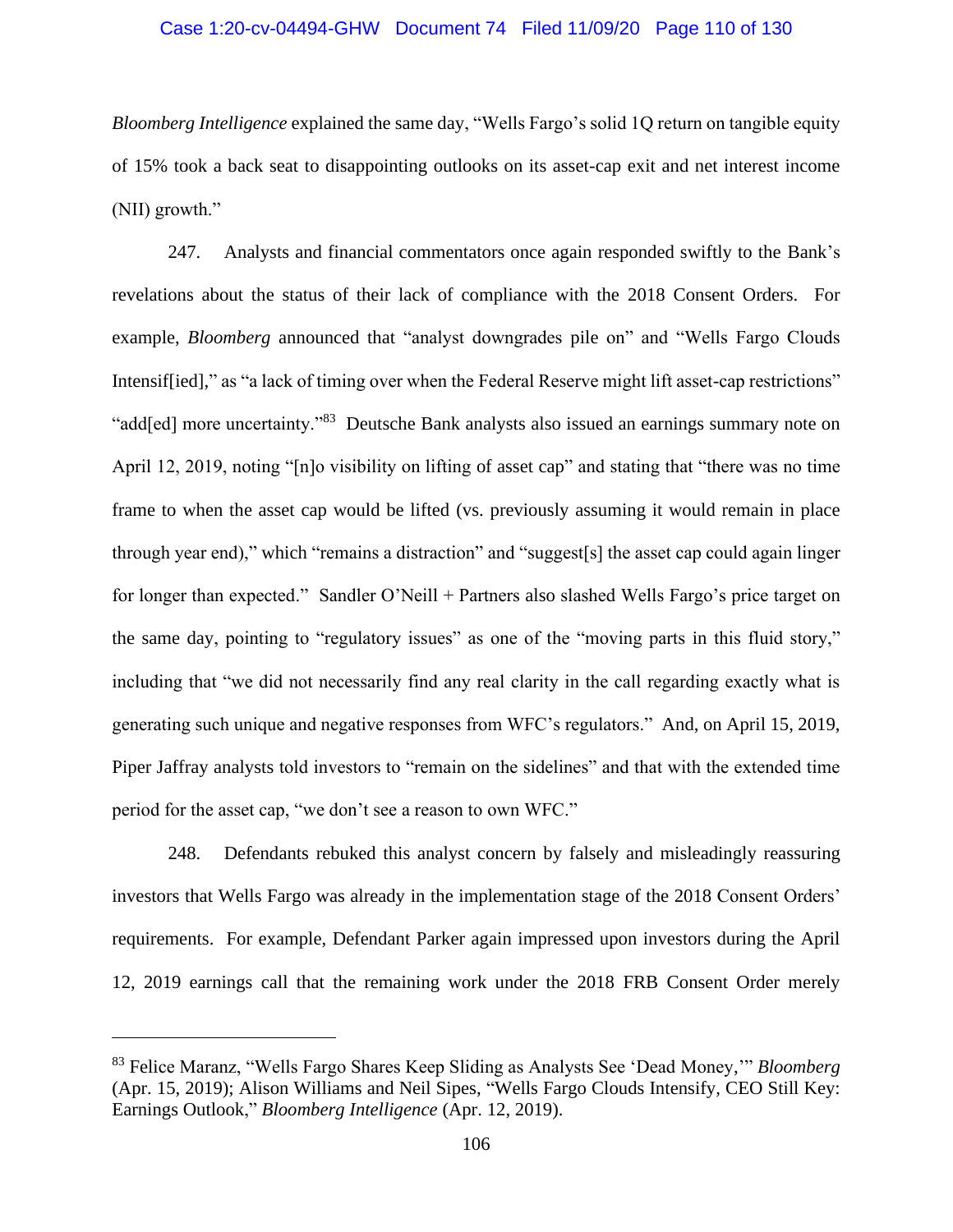#### Case 1:20-cv-04494-GHW Document 74 Filed 11/09/20 Page 111 of 130

consisted of *"completing and implementing efforts that are substantially underway."* In addition, in direct response to analysts' questions on the same call about the asset cap and recent comments from the Federal Reserve Chair, Defendant Parker allayed investor concerns, highlighting that he and the Bank "underst[ood] exactly what [the Regulators'] expectations [were]," and that the Bank had made progress under the 2018 Consent Orders that was *"way down the road and is really pointed toward completion and implementation."* 

249. After the April 12, 2019 disclosures, Defendants continued to make positive statements concerning Wells Fargo's satisfaction of the 2018 Consent Orders' requirements and downplayed Wells Fargo's materially deficient compliance. For example, during Wells Fargo's September 27, 2019 corporate call to announce that the Bank had named Defendant Scharf as the new CEO and President, a Morgan Stanley analyst asked Defendant Duke about Defendant Scharf's role with Regulators and whether Wells Fargo was "down the path very significantly" and therefore going to "keep moving on the same path." Defendant Duke assured investors and analysts that *"we're pretty well along in a lot of the work, and we've defined out the work for each individual piece of it, each individual agreement with a regulator."* She again reiterated that "we have a good understanding with our regulators on what they are looking for" and that Defendant Scharf would "accelerate that work."

250. The market believed that Wells Fargo was in the implementation stage of the 2018 Consent Orders, which would quickly be accelerated with its new CEO at the helm. For example, on September 30, 2019, Morgan Stanley called Defendant Scharf's appointment a "Fresh Start" and assured investors that "[w]ith a new CEO in place and work on the consent order well underway, we now expect WFC could be able to exit the consent order with the Federal Reserve sometime around 4Q20, roughly three years after getting put in place."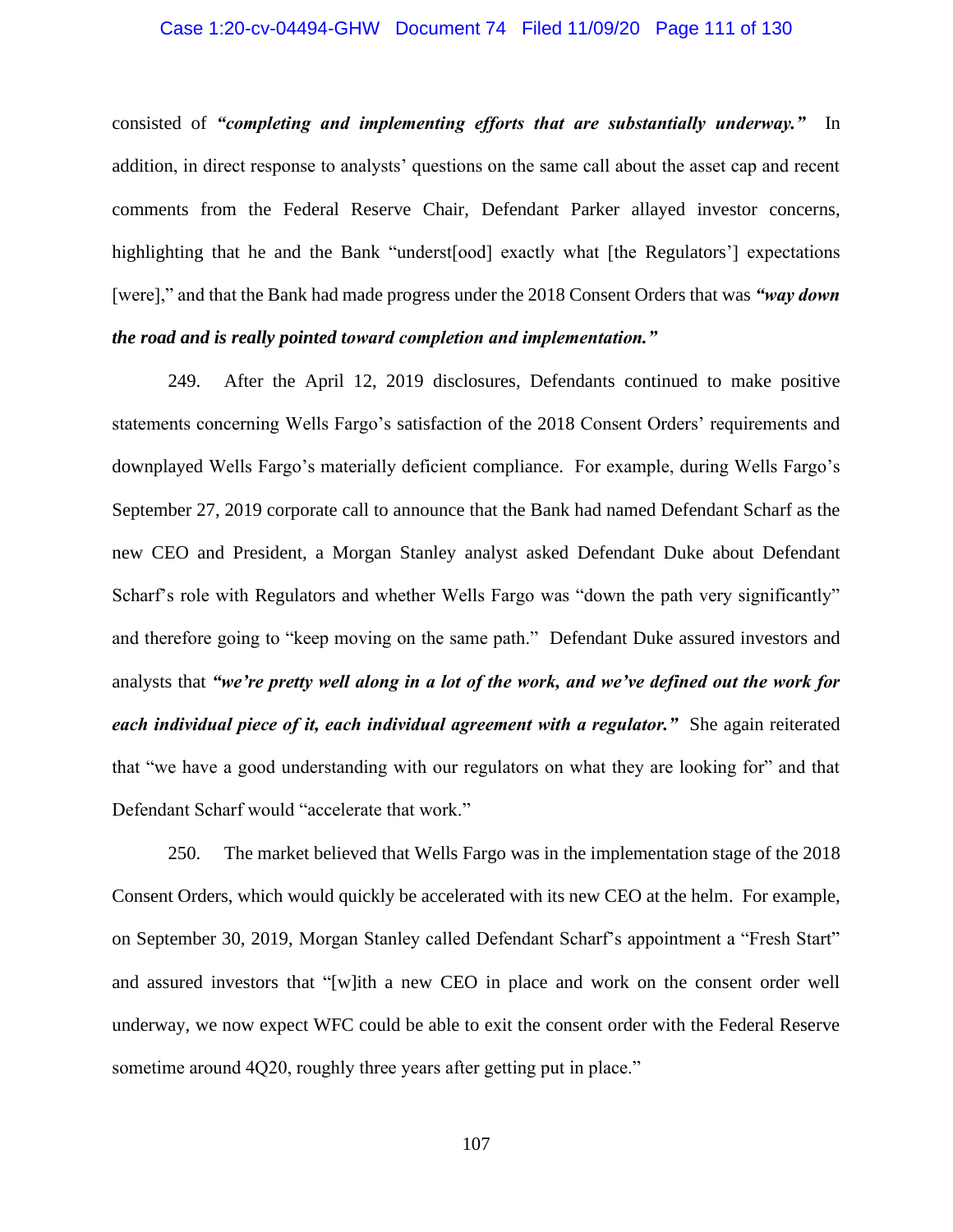#### Case 1:20-cv-04494-GHW Document 74 Filed 11/09/20 Page 112 of 130

251. On January 14, 2020, however, during Wells Fargo's earnings call to announce the Bank's fourth quarter 2019 financial results, Defendant Scharf was forced to reveal that the Bank was still at the *"first step"* with respect to recognizing the importance and severity of addressing the significant changes still ahead to meet the 2018 Consent Orders' requirements and still had a *"great deal"* of work to do to comply with the 2018 Consent Orders. He candidly admitted, *"we made some terrible mistakes and have not effectively addressed our shortcomings."* He further announced that the Bank's failure to address these shortcomings had "led to financial underperformance" and that "a series of legacy issues meaningfully impacted our results in the quarter."

252. During the January 14, 2020 investor conference, Defendant Scharf also disclosed that "[w]e still have much more work to do to put these issues behind us, and our future depends on us doing this successfully so we can regain trust with all stakeholders, including our clients, regulators, lawmakers as well as the broader American population." He further admitted that he had *"given a clear message inside the company that we have not yet met our own expectations or the expectations of others [i.e., Regulators.]"* When pressed by analysts for how to measure the Bank's progress, Defendant Scharf said, *"I just want to be clear. I'm not suggesting here that any of these public issues will be closed this year."*

253. In addition, Defendant Scharf admitted that "an opportunity cost" of the Bank's prolonged failure to meet the Federal Reserve's expectations and lift the asset cap was low "rate of customer and revenue growth." As a result, Defendant Shrewsberry announced net interest income, Wells Fargo's biggest source of revenue, had fallen 11.4% to \$11.2 billion in the quarter, and that "we continue to expect net interest income to decline in the low to mid-single digits in 2020."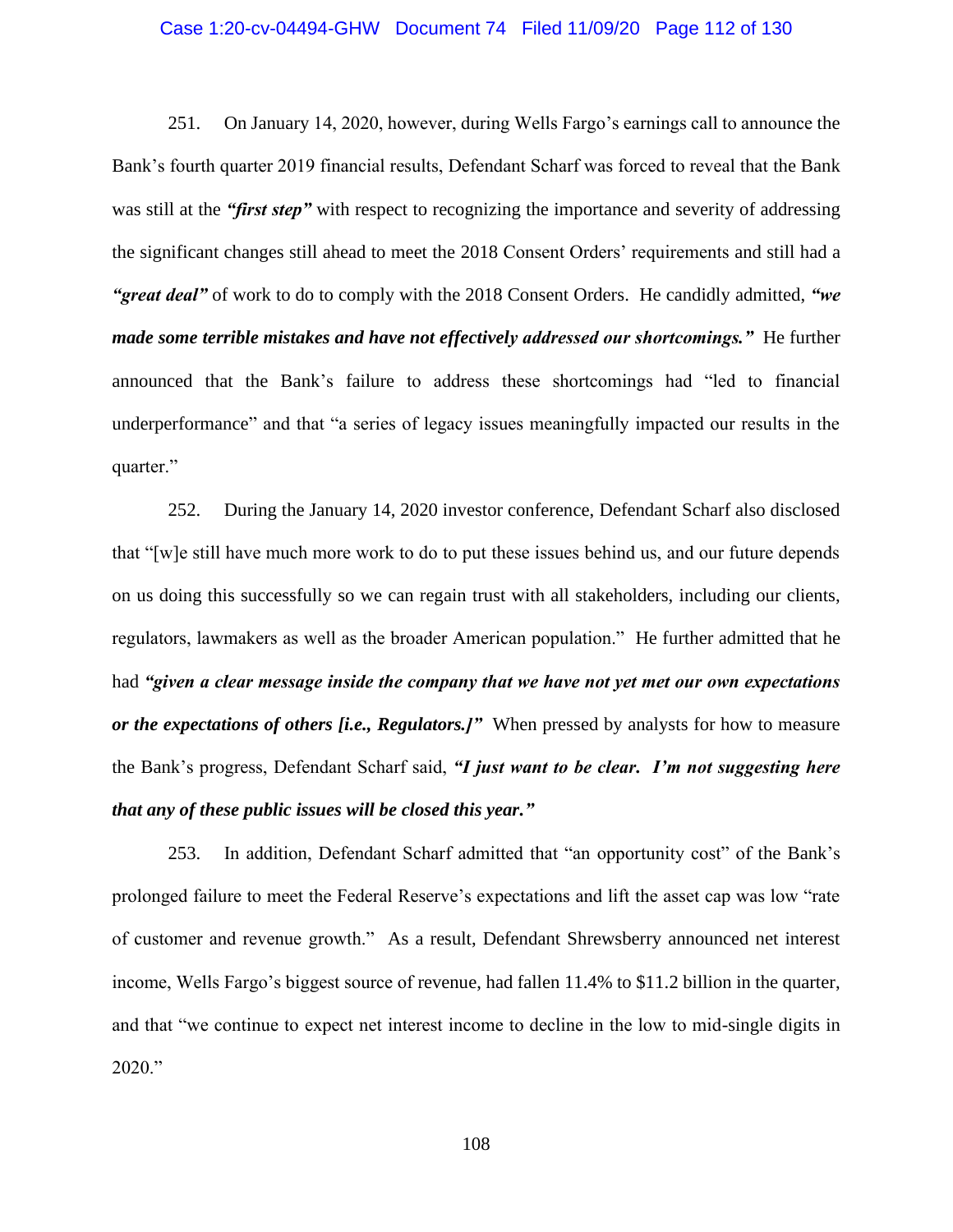#### Case 1:20-cv-04494-GHW Document 74 Filed 11/09/20 Page 113 of 130

254. Following these revelations, the price of Wells Fargo common stock tumbled an additional 5.4%, falling from a closing price of \$52.11 per share on January 13, 2020 to a closing price of \$49.30 per share on January 14, 2020, erasing over \$12.9 billion in market capitalization, on trading volume of more than 56.6 million shares, up over 124% from the prior trading day.

255. The market drop reflected the market's shock at the Bank's sobering news that the Bank was far from meeting the 2018 Consent Orders' requirements. For example, Wolfe Research issued an analyst report on the day of the earnings call reflecting this sentiment, stating that "until he [Scharf] is ready to help frame the timeline … we expect shares will remain in purgatory. Maintain Peer Underperform." BMO Capital Markets likewise reported on the same day: "Sobering Outlook … Management could not have been clearer: the road to recovery will be longer than most investors had hoped" before lowering its price target and warning investors from buying the stock "at least until we have greater clarity with respect to the timing of ... lifting of the Fed's asset cap, along with revised (or confirmed) guidance from the new CEO." The next day, Piper Sandler downgraded the stock and lowered its earnings per share estimates, noting, that the asset cap "remains a significant talking point among investors, resolving it is of course costly, and the CEO acknowledged on the call that WFC still has much work to do to satisfy regulatory expectations on numerous open issues. As such, a lifting of the cap does not strike us as a nearterm event."

256. Once more, however, Defendants prevented Wells Fargo's stock price from declining further. Among other things, Defendant Scharf reassured investors that for the 2018 Consent Orders to which Wells Fargo was subject, "what's required of us is clear" and "there's a clear road map for what we need to achieve." In addition, Wells Fargo continued to omit from its disclosures, among other things, that the Regulators had rejected the Bank's Stage 1 Plan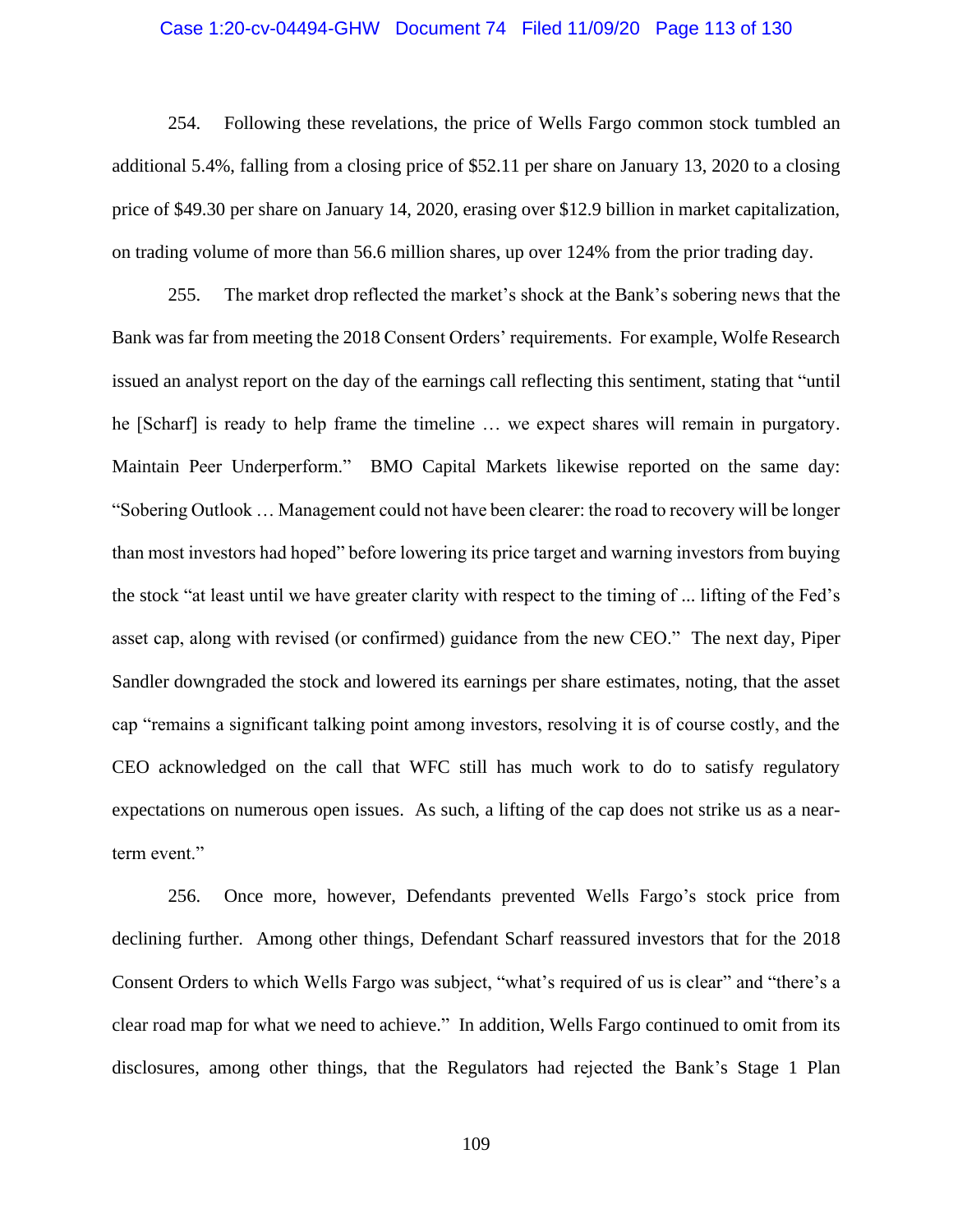#### Case 1:20-cv-04494-GHW Document 74 Filed 11/09/20 Page 114 of 130

proposals, issued stern rebukes to the Bank for its failure to comply with the 2018 Consent Orders, and had threatened further regulatory enforcement action.

257. Analysts once again accepted the Bank's assurances. For example, Barclays echoed Defendant Scharf's assurances in a January 14, 2020 analyst report, stating, "WFC believes what's required of it to resolve these actions is clear, and is actively working to get this work done. It believes this is work that other banks have done already, so it sees a clear road map for what it needs to achieve."

258. Over the course of seven business days, concluding on March 12, 2020, Congress issued reports in connection with and held pre-scheduled hearings relating to Wells Fargo's satisfaction of the 2018 Consent Orders' requirements. First, on March 4 and 5, 2020, the House Financial Services Committee issued scathing reports that added detail regarding how much more work Wells Fargo had left in the regulatory process, the Bank's chronic failure to submit compliant Stage 1 Plans to its Regulators, and the Regulators' repeated warnings of future enforcement actions because of the Bank's non-compliance. Then, on March 5, 2020, Chairwoman Waters called for the resignations of Defendant Duke and Director Quigley for their failures in response to the 2018 Consent Orders, both of whom stepped down on the eve of their pre-scheduled testimony. On this news, Wells Fargo's stock price dropped 6% from a price of \$41.40 on March 4, 2020 to a price of \$38.90 on March 5, 2020.

259. On March 10, 2020, Chairwoman Waters also published a letter requesting that the DOJ investigate Defendant Sloan for knowingly providing false and misleading statements during his public testimony on March 12, 2019, when he said the Bank was in compliance with the 2018 Consent Orders.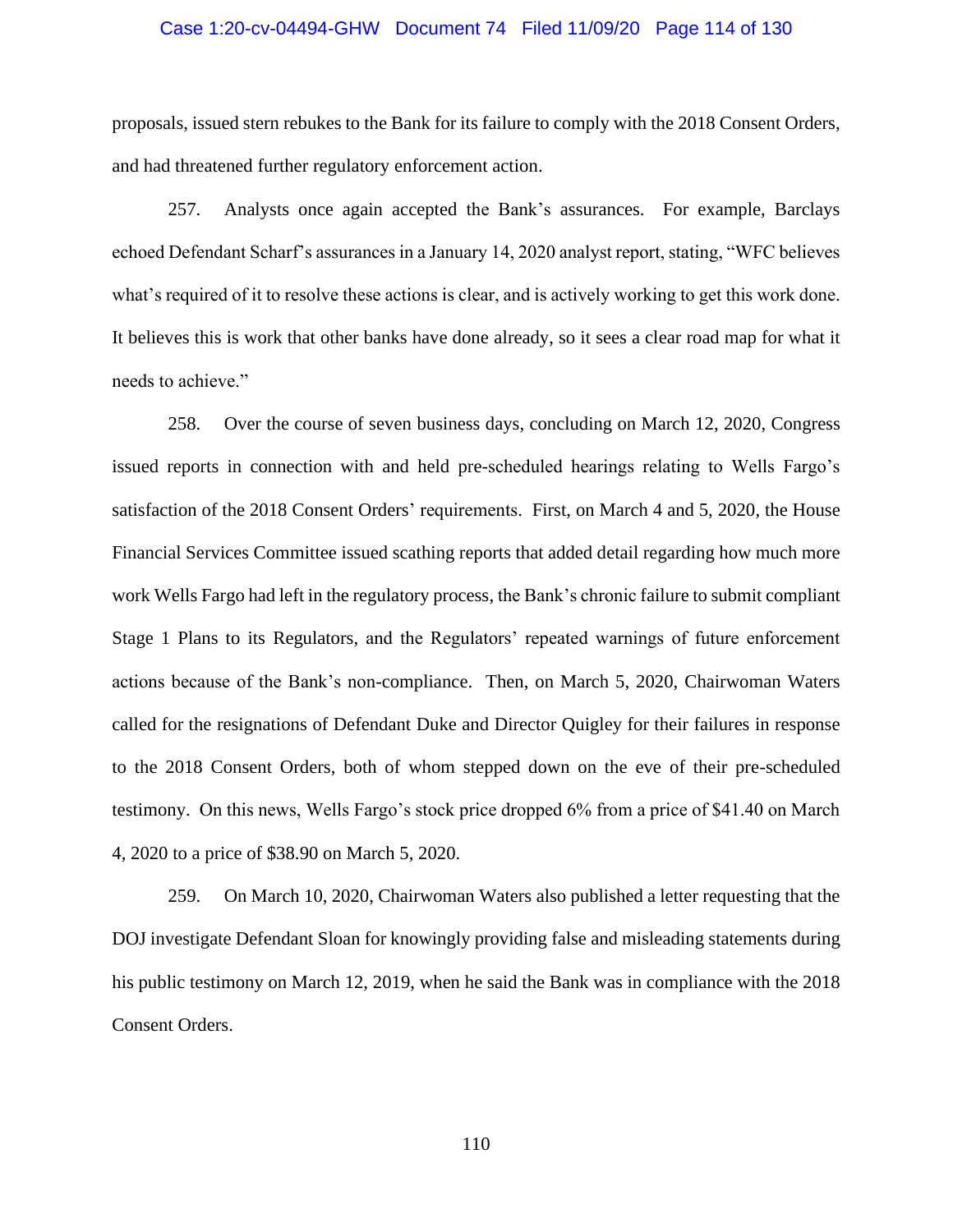#### Case 1:20-cv-04494-GHW Document 74 Filed 11/09/20 Page 115 of 130

260. On March 10 and March 11, 2020, Defendant Scharf, Defendant Duke, and Director Quigley testified before Congress in public sessions closely watched by investors and analysts. During those sessions, Defendant Duke revealed for the first time that the extensions and missed deadlines for the Stage 1 Plan submissions had raised "concerns for the Board," of which Defendants Duke and Sloan were members, and were a "red flag." Defendant Duke also revealed that the Wells Fargo Board was also aware that the management team in place at the time was not capable of getting plans "written in a complete fashion." In addition, she admitted that vast portions of the Stage 1 Plan proposal for the 2018 FRB Consent Order were "currently under resubmission." And when pressed by Congressman Warren Davidson, Defendant Duke testified how she agreed that—despite the years of regulatory fines and forced oversight changes, DOJ and SEC investigation and fines, and litigation—some of the criminal actions taken by employees at Wells Fargo should be prosecuted by federal officials.

261. Analysts took note that the hearings were evidence that the Bank's regulatory woes were far from what Defendants had represented. For example, on March 11, 2020, a J.P. Morgan analyst issued a report explaining that "[o]ne of Wells Fargo's challenges is that it is still trying to submit plans for how it will resolve some of the consent orders. Once the plans are approved by Regulators, Wells must execute the plans, and have a third party confirm that Wells executed them appropriately." Keeping Wells Fargo's stock rated "underweight," J.P. Morgan noted that the House Financial Services Committee's comments during the hearing "should keep regulators looking very closely at the next steps, which puts more pressure on Wells' CEO and Board to make sure they are fully buttoned up, in addition to delivering on time." And J.P. Morgan also reported that "[t]he hearings with the Board chairs were extremely harsh from both sides of the aisle" and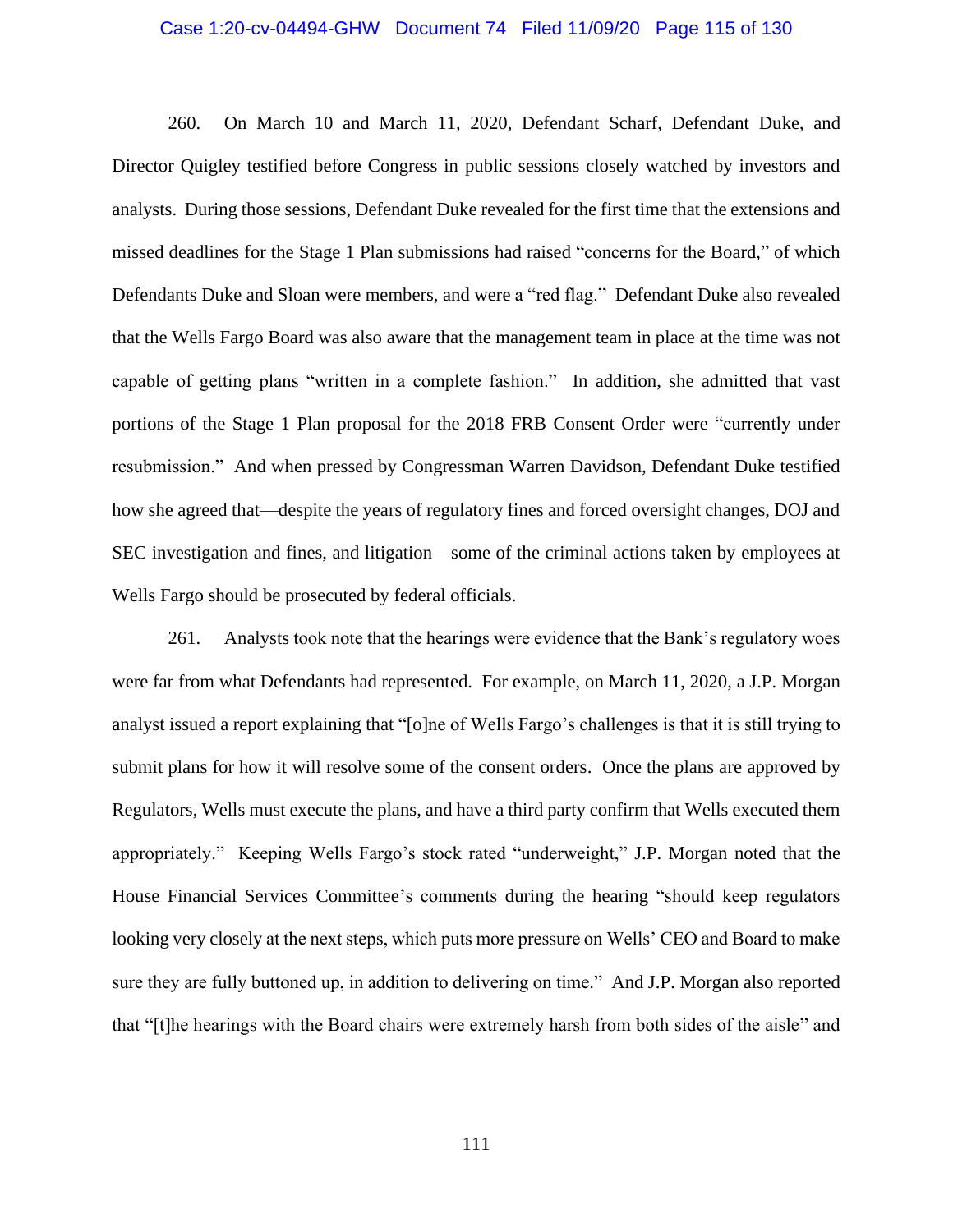#### Case 1:20-cv-04494-GHW Document 74 Filed 11/09/20 Page 116 of 130

that "expectations are extremely high for the new CEO and incoming Board chairs, along with the rest of the Board, given the reports produced by both sides of the House."

262. On March 11, 2020, following the conclusion of Defendant Duke and Director Quigley's testimony and the conclusion of all of the hearings on Wells Fargo to discuss the Bank's failures, the Bank's shares fell an additional 7.8%, from \$35.08 per share at the close of trading on March 10, 2020 to \$32.33 at the close of trading on March 11, 2020, eliminating over \$11.3 billion in market capitalization. On the following day, March 12, the House Financial Services Committee determined there would be no additional Wells Fargo hearings. As the market continued to digest the prior revelations, the Bank's shares fell an additional 15.9%, from \$32.33 at the close of trading on March 11, 2020 to \$27.20 at the close of trading on March 12, 2020, erasing almost \$21.0 billion in market capitalization.

263. It was entirely foreseeable that Defendants' materially false and misleading statements and omissions discussed herein would artificially inflate the price of Wells Fargo securities and that the ultimate disclosure of this information, or the materialization of the risks concealed by Defendants' material misstatements and omissions, would cause the price of Wells Fargo's securities to decline. The decline in Wells Fargo's stock price was a direct and proximate result of the truth being revealed to investors and to the market.

### **VIII. INAPPLICABILITY OF STATUTORY SAFE HARBOR**

264. The statutory safe harbor applicable to forward-looking statements under certain circumstances does not apply to any of the false or misleading statements pleaded in this Complaint. The statements complained of herein were historical statements or statements of current facts and conditions at the time the statements were made. Further, to the extent that any of the false or misleading statements alleged herein can be construed as forward-looking, the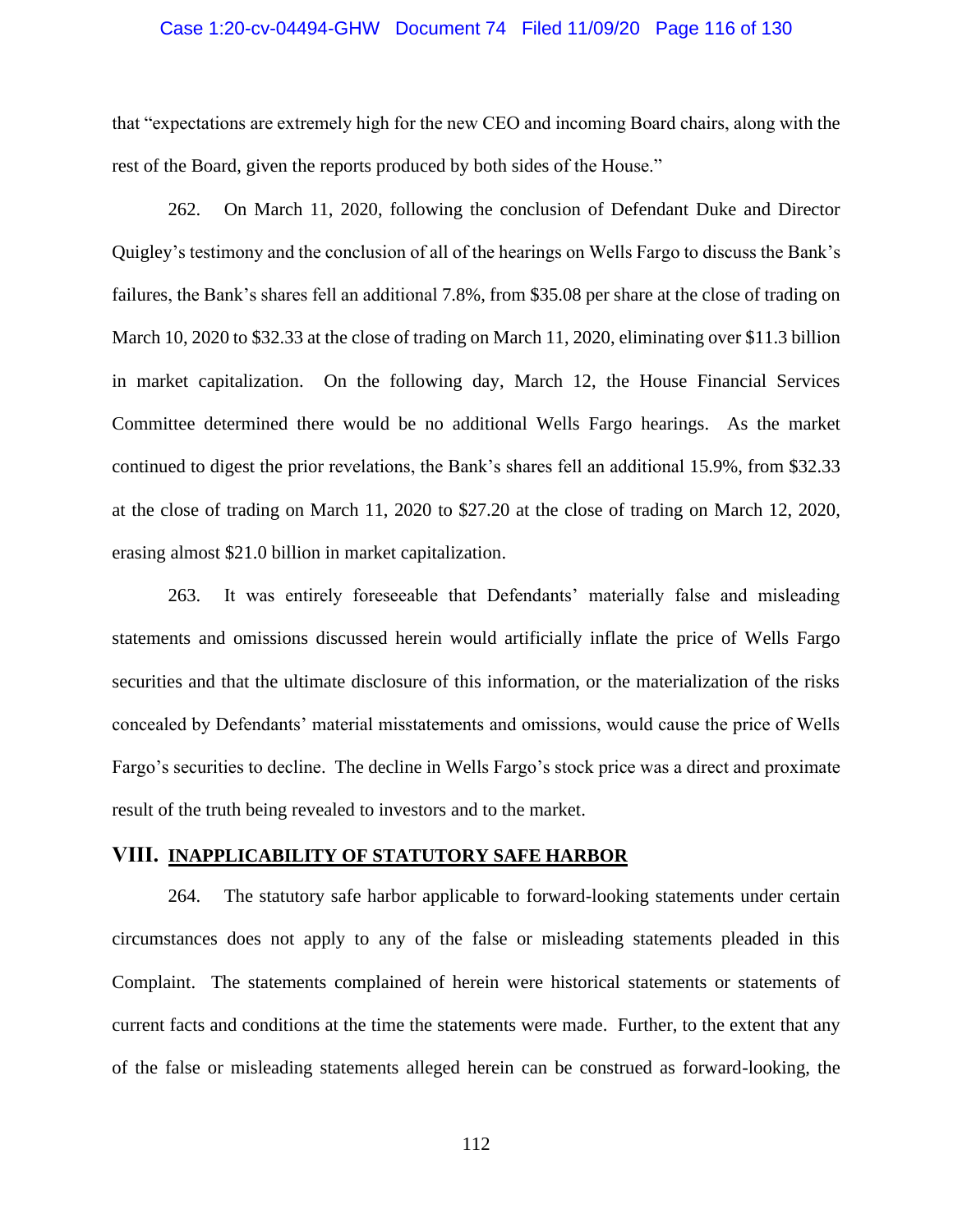#### Case 1:20-cv-04494-GHW Document 74 Filed 11/09/20 Page 117 of 130

statements were not accompanied by any meaningful cautionary language identifying important facts that could cause actual results to differ materially from those in the statements.

265. Alternatively, to the extent the statutory safe harbor otherwise would apply to any forward-looking statements pleaded herein, Defendants are liable for those false and misleading forward-looking statements because at the time each of those statements was made, the speakers knew the statement was false or misleading, or the statement was authorized or approved by an executive officer of Wells Fargo who knew that the statement was materially false or misleading when made.

266. The risk disclosures included in Wells Fargo's public filings were also inadequate and did not inform investors of the true facts and actual risks already occurring. Indeed, they continued to obfuscate the truth. Among other things, the Bank's disclosures did not disclose that Wells Fargo's Regulators rejected the Bank's proposed Stage 1 Plans; that the Regulators found that the Bank did not comply with the 2018 Consent Orders; that the Regulators had repeatedly rebuked and reprimanded the Bank for its failure to comply with the 2018 Consent Order's requirements; that these failures caused and would reasonably likely continue to cause skyrocketing costs as the Bank continued to dedicate resources to revising its Stage 1 Plan proposals; that the continued implication of the asset cap and the costs associated with compliance were having and would continue to have a material negative effect on the Bank's financial condition, including continued harm to the Bank's reputation; and that the Bank's continued noncompliance with the 2018 Consent Orders would subject the Bank and Defendants to further regulatory enforcement action and legal ramifications.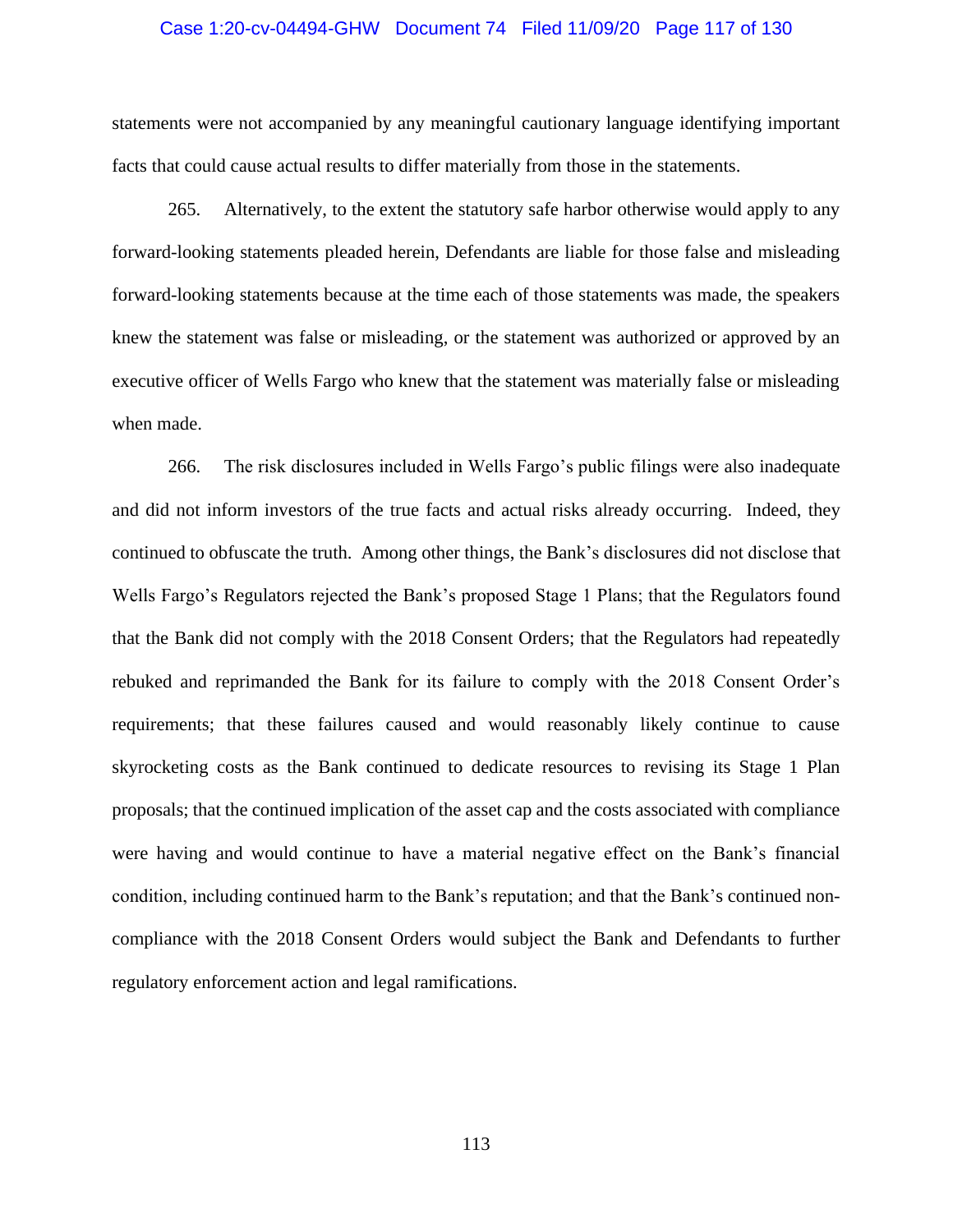## **IX. PRESUMPTION OF RELIANCE**

267. Lead Plaintiffs are entitled to a presumption of reliance under *Affiliated Ute Citizens of Utah v. United States*, 406 U.S. 128 (1972), because the claims asserted herein against Defendants are predicated upon omission of material fact that there was a duty to disclose.

268. Lead Plaintiffs are also entitled to a presumption of reliance on Defendants' material misrepresentations and omissions pursuant to the fraud-on-the-market doctrine because, during the Class Period:

- a. Wells Fargo's common stock was actively traded in an efficient market on the NYSE;
- b. Wells Fargo's common stock traded at high weekly volumes;
- c. As a regulated issuer, Wells Fargo filed periodic public reports with the SEC;
- d. Wells Fargo was eligible to file registration statements with the SEC on Form S-3;
- e. Wells Fargo regularly communicated with public investors by means of established market communication mechanisms, including through regular dissemination of press releases on the major news wire services and through other wide-ranging public disclosures, such as communications with the financial press, securities analysts and other similar reporting services;
- f. The market reacted promptly to public information disseminated by Wells Fargo;
- g. Wells Fargo securities were covered by numerous securities analysts employed by major brokerage firms who wrote reports that were distributed to the sales force and certain customers of their respective firms. Each of these reports was publicly available and entered the public marketplace;
- h. The material misrepresentations and omissions alleged herein would tend to induce a reasonable investor to misjudge the value of Wells Fargo securities; and
- i. Without knowledge of the misrepresented or omitted material facts alleged herein, Lead Plaintiffs and other members of the Class purchased or acquired Wells Fargo common stock between the time Defendants misrepresented or omitted material facts and the time the true facts were disclosed.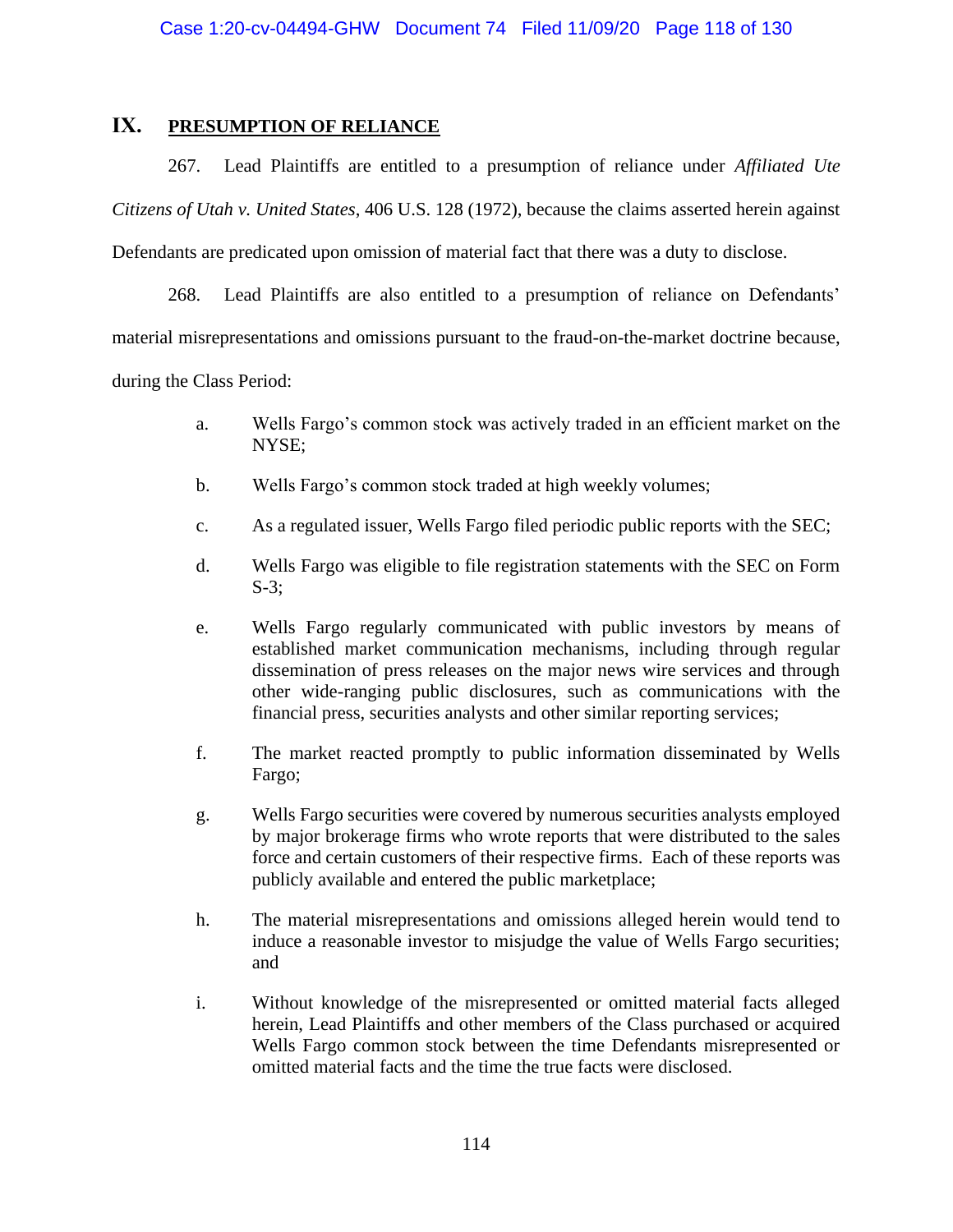#### Case 1:20-cv-04494-GHW Document 74 Filed 11/09/20 Page 119 of 130

269. Accordingly, Lead Plaintiffs and other members of the Class relied, and are entitled to have relied, upon the integrity of the market prices for Wells Fargo's common stock, and are entitled to a presumption of reliance on Defendants' materially false and misleading statements and omissions during the Class Period.

### **X. CLASS ACTION ALLEGATIONS**

270. Lead Plaintiffs bring this action as a class action pursuant to Rules  $23(a)$  and (b)(3) of the Federal Rules of Civil Procedure on behalf of a Class consisting of all persons and entities who purchased or otherwise acquired securities issued by Wells Fargo during the period from February 2, 2018 to March 12, 2020, inclusive, and who were damaged thereby. Excluded from the Class are Defendants; Wells Fargo's affiliates and subsidiaries; the officers and directors of Wells Fargo and its subsidiaries and affiliates at all relevant times; members of the immediate family of any excluded person; heirs, successors, and assigns of any excluded person or entity; and any entity in which any excluded person has or had a controlling interest.

271. The members of the Class are so numerous that joinder of all members is impracticable. Throughout the Class Period, Wells Fargo common shares were actively traded on the New York Stock Exchange. As of August 4, 2020, Wells Fargo had approximately 4.1 billion shares of common stock issued and outstanding. Although the exact number of Class members is unknown to Lead Plaintiffs at this time, Lead Plaintiffs believe that there are at least thousands of members of the proposed Class. Members of the Class can be identified from records maintained by Wells Fargo or its transfer agent(s), and may be notified of the pendency of this action by publication using a form of notice similar to that customarily used in securities class actions.

272. Lead Plaintiffs' claims are typical of the claims of the members of the Class as all members of the Class were similarly damaged by Defendants' conduct as complained of herein.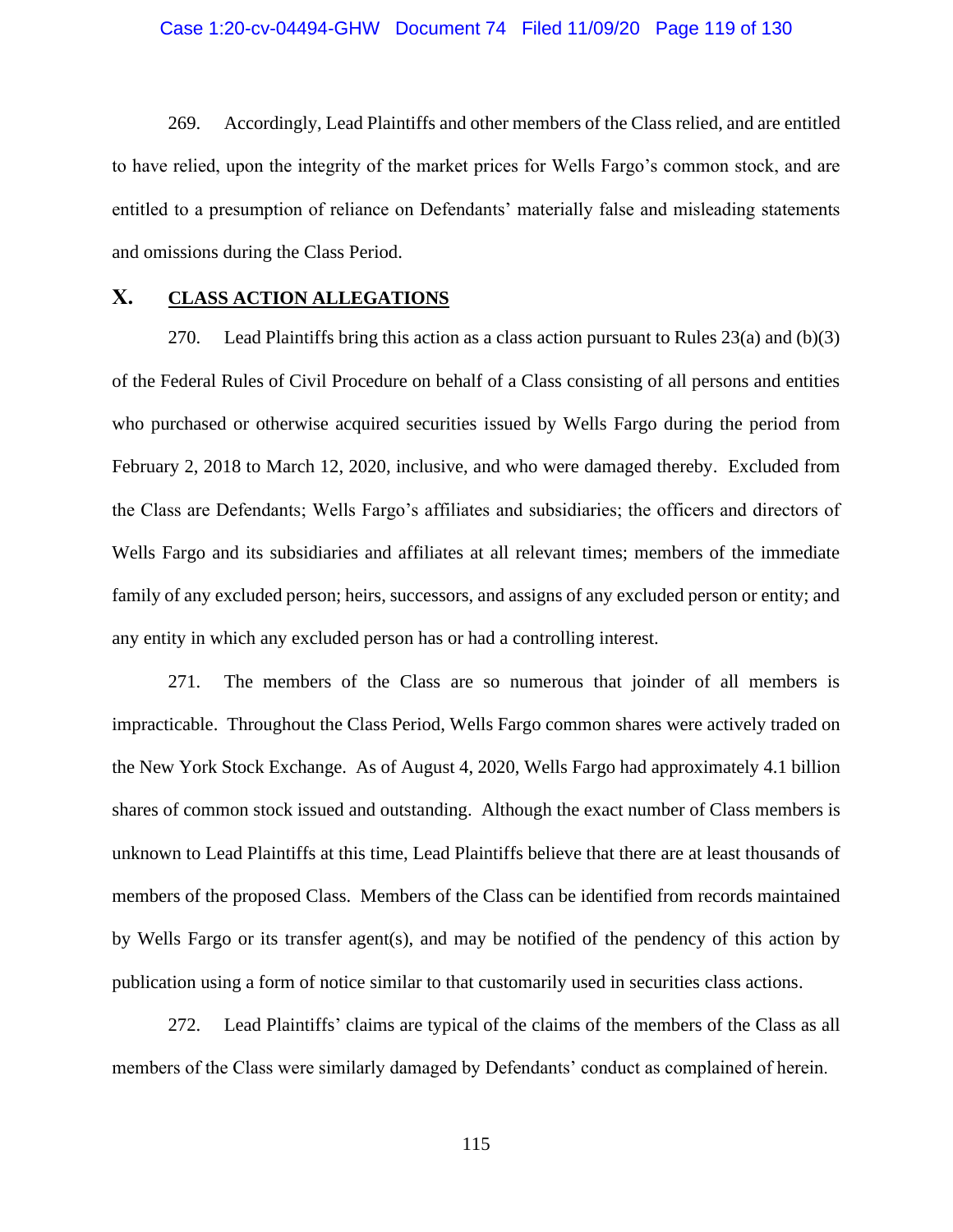#### Case 1:20-cv-04494-GHW Document 74 Filed 11/09/20 Page 120 of 130

273. Common questions of law and fact exist to all members of the Class and predominate over any questions solely affecting individual members of the Class. Among the questions of fact and law common to the Class are:

- a. whether Defendants' misrepresentations and omissions as alleged herein violated the federal securities laws;
- b. whether the Insider Defendants are personally liable for the alleged misrepresentations and omissions described herein;
- c. whether Defendants' misrepresentations and omissions as alleged herein caused the Class members to suffer a compensable loss; and
- d. whether the members of the Class have sustained damages, and the proper measure of damages.

274. Lead Plaintiffs will fairly and adequately protect the interests of the members of the Class and has retained counsel competent and experienced in class actions and securities litigation. Lead Plaintiffs have no interest that conflicts with the interests of the Class.

275. A class action is superior to all other available methods for the fair and efficient adjudication of this action. Joinder of all Class members is impracticable. Additionally, the damages suffered by some individual Class members may be small relative to the burden and expense of individual litigation, making it practically impossible for such members to redress individually the wrongs done to them. There will be no difficulty in the management of this action as a class action.

## **XI. CLAIMS FOR RELIEF**

#### **COUNT I**

## **For Violations of Section 10(b) of the Exchange Act and SEC Rule 10b-5 Promulgated Thereunder (Against Wells Fargo, Sloan, Parker, Duke, Shrewsberry)**

276. Lead Plaintiffs repeat and reallege each and every allegation contained above as if fully set forth herein.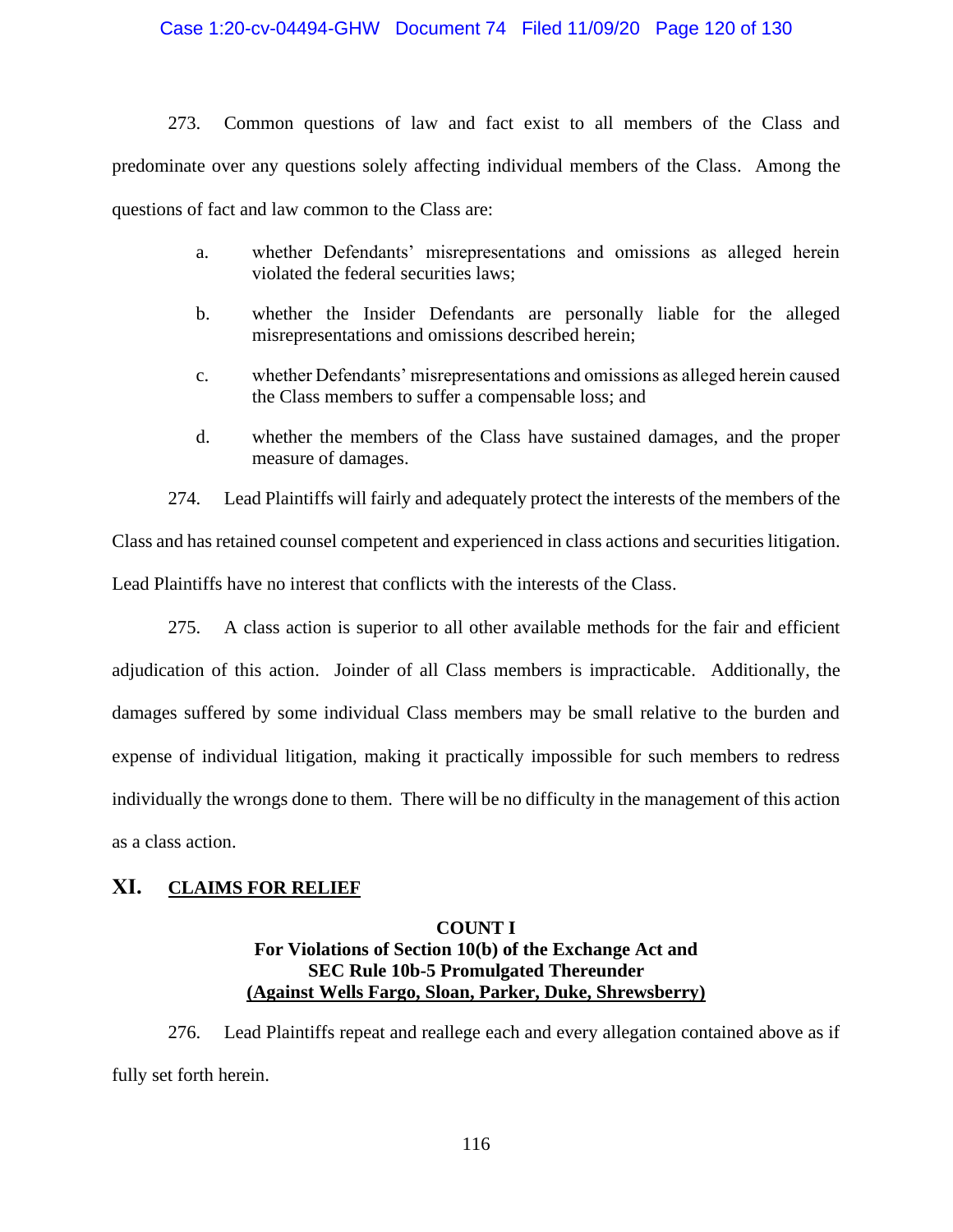#### Case 1:20-cv-04494-GHW Document 74 Filed 11/09/20 Page 121 of 130

277. This Count is asserted on behalf of all members of the Class against Defendants Wells Fargo, Sloan, Parker, Duke, and Shrewsberry for violations of Section 10(b) of the Exchange Act, 15 U.S.C. § 78j(b) and Rule 10b-5 promulgated thereunder, 17 C.F.R. § 240.10b-5.

278. During the Class Period, Defendants disseminated or approved the false statements specified above, which they knew were, or they deliberately disregarded as, misleading in that they contained misrepresentations and omitted material facts necessary in order to make the statements made, in light of the circumstances under which they were made, not misleading.

279. During the Class Period, Defendants carried out a plan, scheme, and course of conduct which was intended to and, throughout the Class Period, did: (i) deceive the investing public, including Lead Plaintiffs and other Class members, as alleged herein; and (ii) cause Lead Plaintiffs and other members of the Class to purchase Wells Fargo common stock at artificially inflated prices.

280. Defendants violated Section 10(b) of the Exchange Act and Rule 10b-5 in that they: (i) employed devices, schemes, and artifices to defraud; (ii) made untrue statements of material fact and/or omitted to state material facts necessary to make the statements not misleading; and (iii) engaged in acts, practices, and a course of business which operated as a fraud and deceit upon the purchasers of the Bank's common stock in an effort to maintain artificially high market prices for Wells Fargo common stock.

281. Defendants, individually and in concert, directly and indirectly, by the use, means or instrumentalities of interstate commerce and/or of the mails, engaged and participated in a continuous course of conduct that operated as a fraud and deceit upon Lead Plaintiffs and the Class; made various untrue and/or misleading statements of material facts and omitted to state material facts necessary in order to make the statements made, in light of the circumstances under which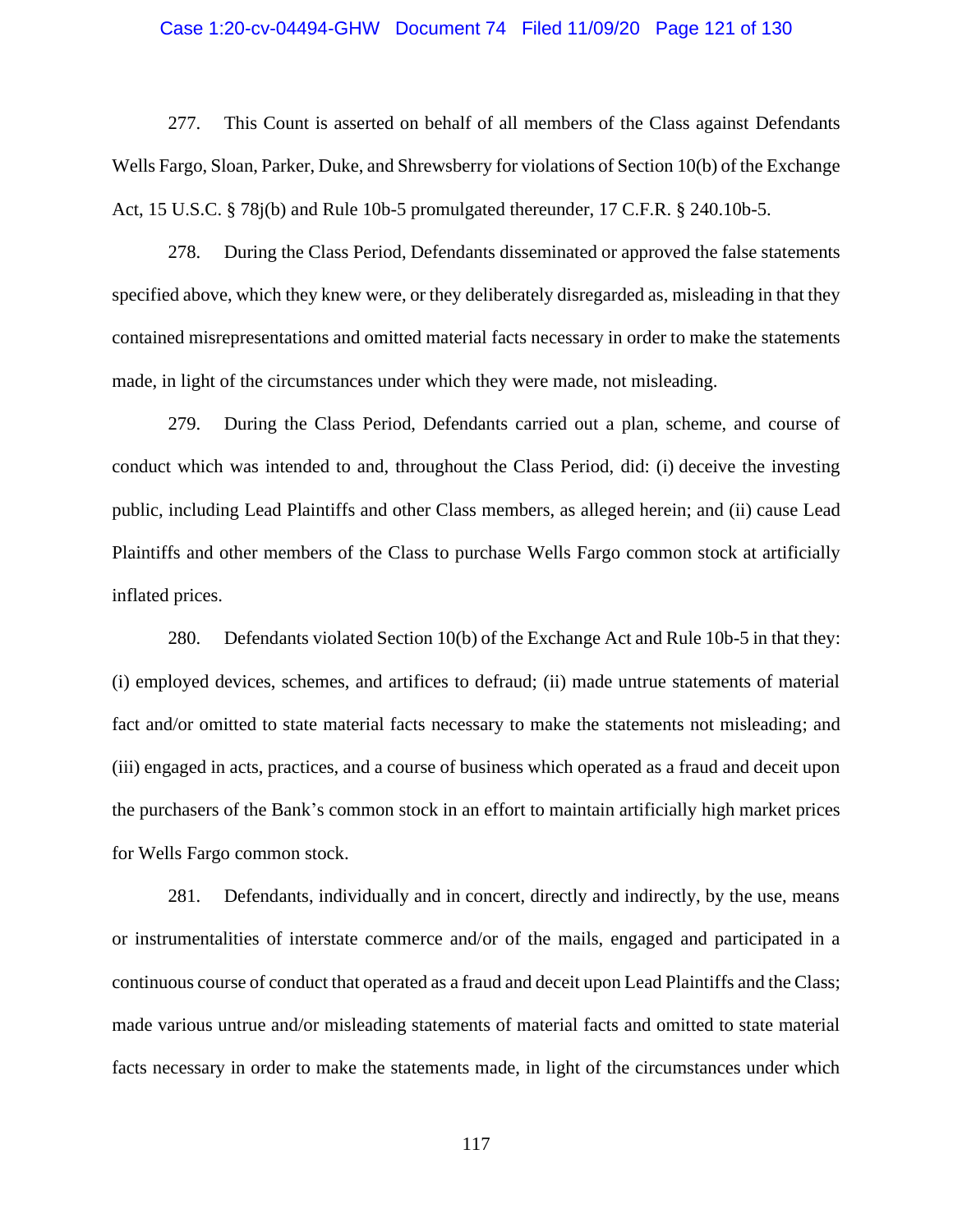#### Case 1:20-cv-04494-GHW Document 74 Filed 11/09/20 Page 122 of 130

they were made, not misleading; made the above statements intentionally or with deliberate recklessness; and employed devices and artifices to defraud in connection with the purchase and sale of Wells Fargo common stock, which were intended to, and did: (i) deceive the investing public, including Lead Plaintiffs and the Class, regarding, among other things, Wells Fargo's satisfaction of the 2018 Consent Orders' requirements; (ii) artificially inflate and maintain the market price of Wells Fargo common stock; and (iii) cause Lead Plaintiffs and other members of the Class to purchase Wells Fargo common stock at artificially inflated prices and suffer losses when the true facts became known.

282. Defendants are liable for all materially false and misleading statements made during the Class Period, as alleged above.

283. As described above, Defendants acted with scienter throughout the Class Period, in that they acted either with intent to deceive, manipulate, or defraud, or with severe recklessness. The misrepresentations and omissions of material facts set forth herein, which presented a danger of misleading buyers or sellers of Wells Fargo stock, were either known to the Defendants or were so obvious that the Defendants should have been aware of them.

284. Lead Plaintiffs and the Class have suffered damages in that, in direct reliance on the integrity of the market, they paid artificially inflated prices for Wells Fargo's common stock, which inflation was removed from its price when the true facts became known.

285. Defendants' wrongful conduct, as alleged above, directly and proximately caused the damages suffered by Lead Plaintiffs and other Class members. Had Defendants disclosed complete, accurate, and truthful information concerning these matters during the Class Period, Lead Plaintiffs and other Class members would not have purchased or otherwise acquired Wells Fargo's securities or would not have purchased or otherwise acquired these securities at the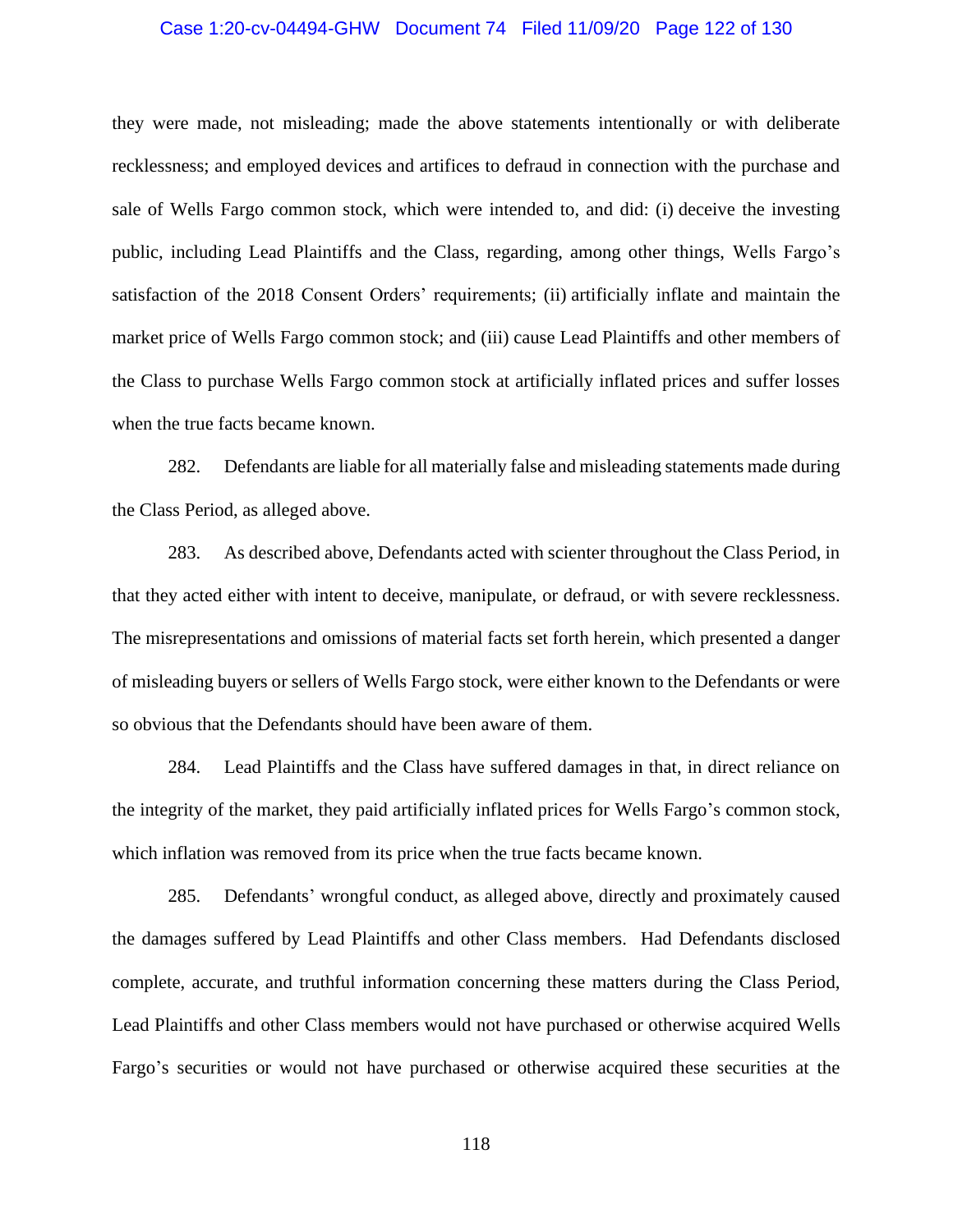#### Case 1:20-cv-04494-GHW Document 74 Filed 11/09/20 Page 123 of 130

artificially inflated prices that they paid. It was also foreseeable to Defendants that misrepresenting and concealing these material facts from the public would artificially inflate the price of Wells Fargo's securities and that the ultimate disclosure of this information, or the materialization of the risks concealed by Defendants' material misstatements and omissions, would cause the price of Wells Fargo's securities to decline.

286. Accordingly, as a result of their purchases of Wells Fargo common stock during the Class Period, Lead Plaintiffs and the Class suffered economic loss and damages under the federal securities laws.

287. By virtue of the foregoing, Defendants violated Section 10(b) of the Exchange Act and Rule 10b-5, promulgated thereunder.

288. This claim is brought within the applicable statute of limitations.

## **COUNT II For Violations of Section 20(a) of the Exchange Act (Against Insider Defendants)**

289. Lead Plaintiffs repeat, incorporate, and reallege each and every allegation set forth above as if fully set forth herein.

290. This count is asserted on behalf of all members of the Class against the Insider Defendants for violations of Section 20(a) of the Exchange Act, 15 U.S.C. § 78t(a).

291. As alleged herein, the Insider Defendants (including Sloan, Parker, Duke, and Shrewsberry) caused Wells Fargo to violate Section 10(b) and Rule 10b-5 promulgated thereunder by making material misstatements and omissions in connection with the purchase and sale of securities throughout the Class Period. This conduct was undertaken with the scienter of the Insider Defendants who knew of or recklessly disregarded the falsity of the Bank's statements during the Class Period.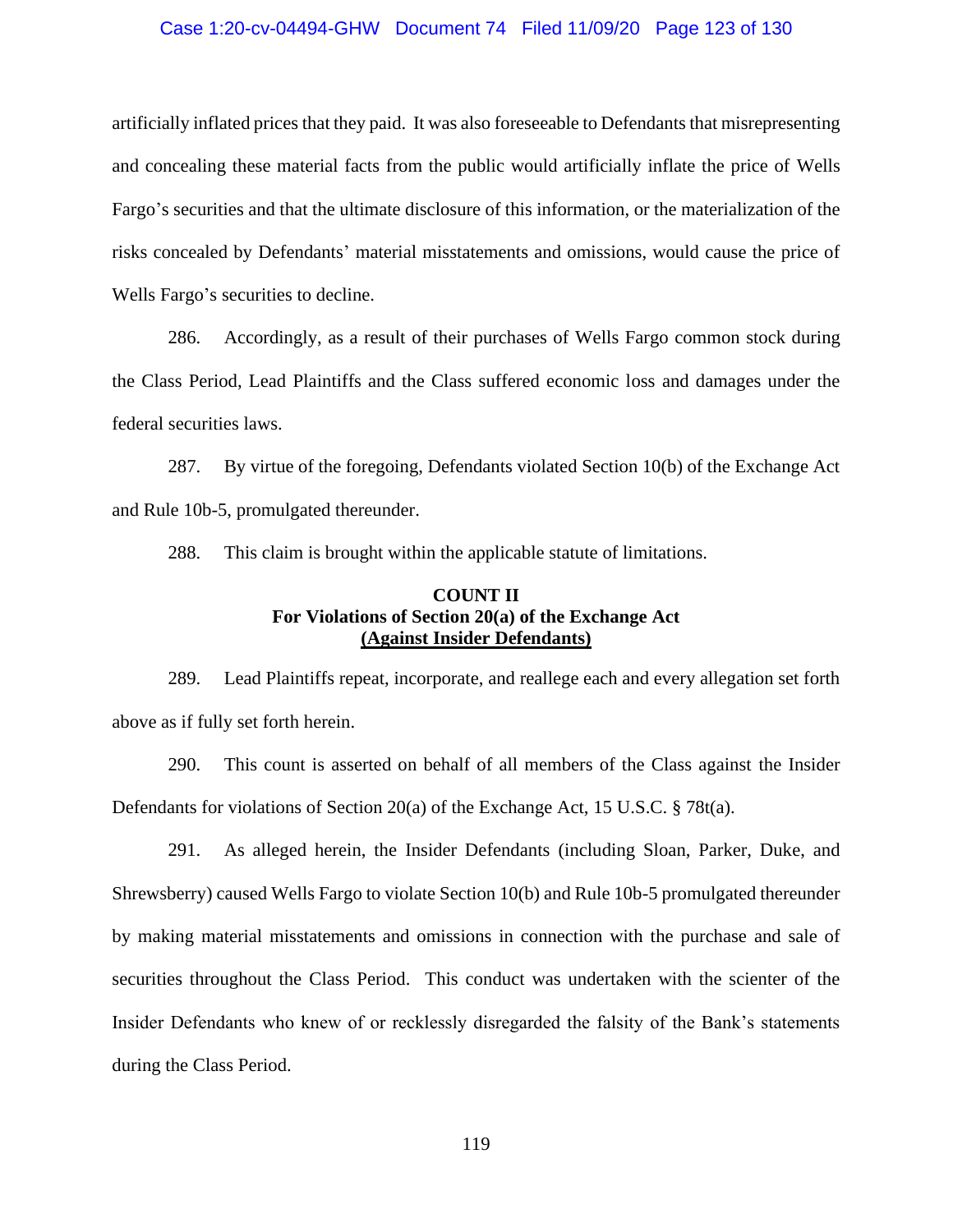#### Case 1:20-cv-04494-GHW Document 74 Filed 11/09/20 Page 124 of 130

292. During their tenures as officers and/or directors of Wells Fargo, the Insider Defendants were controlling persons of Wells Fargo within the meaning of Section 20(a) of the Exchange Act. By reason of their positions of control and authority as officers and directors of Wells Fargo, the Insider Defendants had the power and authority to cause Wells Fargo to engage in the wrongful conduct complained of herein. The Insider Defendants were able to, and did, control, directly and indirectly, the decision-making of Wells Fargo, including the content and dissemination of Wells Fargo's public statements described in this Complaint, and they caused the dissemination of the materially false or misleading statements and omissions as alleged in this Complaint. As such, the Insider Defendants had the opportunity to prevent the issuance of the false and misleading statements and omissions or cause them to be corrected.

293. As officers and/or directors of a publicly owned company, the Insider Defendants had a duty to disseminate accurate and truthful information with respect to Wells Fargo's actual satisfaction of and compliance with the 2018 Consent Orders, and to correct promptly any public statements issued by Wells Fargo which had become materially false or misleading.

294. In their capacities as senior corporate officers and directors of Wells Fargo, and as more fully described above, the Insider Defendants participated in the misstatements and omissions alleged above. Indeed, each of the Insider Defendants had direct and supervisory involvement in the day-to-day operations of the Bank, exercised control over the general operations of the Bank, and possessed the power to control the specific activities which comprise the primary violations about which Lead Plaintiffs and the other members of the Class complain. The Insider Defendants also had access to non-public information regarding Wells Fargo's satisfaction of and compliance with the 2018 Consent Orders. Thus, each Insider Defendant knew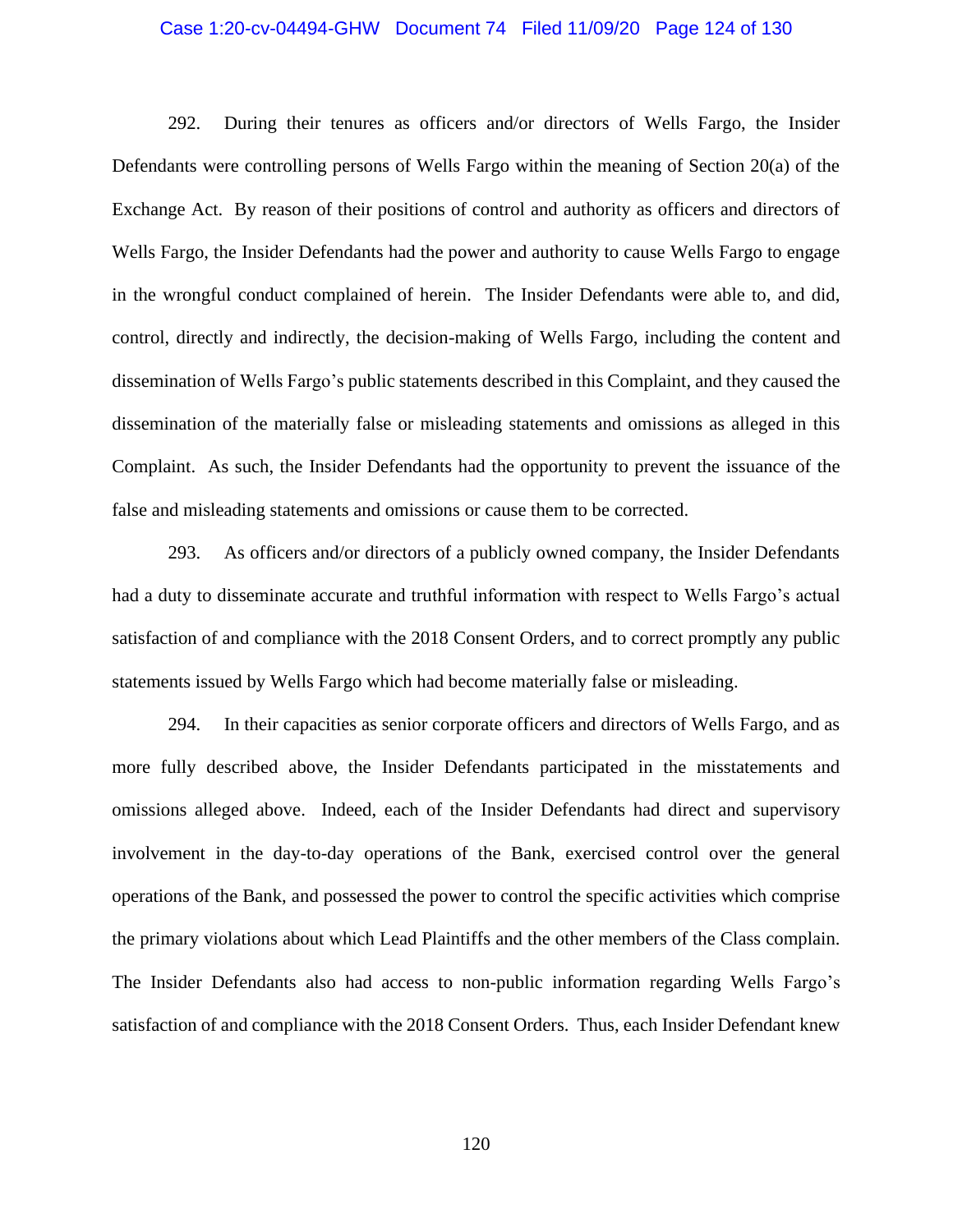#### Case 1:20-cv-04494-GHW Document 74 Filed 11/09/20 Page 125 of 130

or should have known that Wells Fargo and its employees were engaged in the fraudulent conduct alleged.

295. The Insider Defendants had the ability to influence and direct and did influence and direct the activities of Wells Fargo and its employees in their violations of Section 10(b) of the Exchange Act and SEC Rule 10b-5.

296. The Insider Defendants were also culpable participants in the preparation and dissemination of the Bank's communications and controlled the Bank's business strategy and activities. By reason of their control of Wells Fargo, the Insider Defendants were able to, and did, control the contents of the Bank's disclosures during the Class Period, which contained materially untrue and misleading information and omitted material facts.

297. In addition, as alleged above, as Wells Fargo's Chief Executive Officer and a member of the Board and Operating Committee, Defendant Sloan issued the false and misleading statements and omissions alleged herein with scienter and therefore caused Wells Fargo to violate Section 10(b) and Rule 10b-5 promulgated thereunder. Defendant Sloan had the power and authority to cause Wells Fargo and its employees to engage in the wrongful conduct alleged herein, including reviewing and revising statements disseminated to the public. Defendant Sloan was involved in the day-to-day operations of the Bank, interacted with Regulators in negotiating and responding to the 2018 Consent Orders, and had primary responsibility for ensuring the Bank's compliance with the 2018 Consent Orders. Defendant Sloan also had access to adverse nonpublic information about the Bank, including the rejections from the Regulators, and acted to conceal the same, or knowingly or recklessly authorized and approved the concealment of the same.

298. In addition, as alleged above, as CFO and member of the Operating Committee, Defendant Shrewsberry issued the false and misleading statements and omissions alleged herein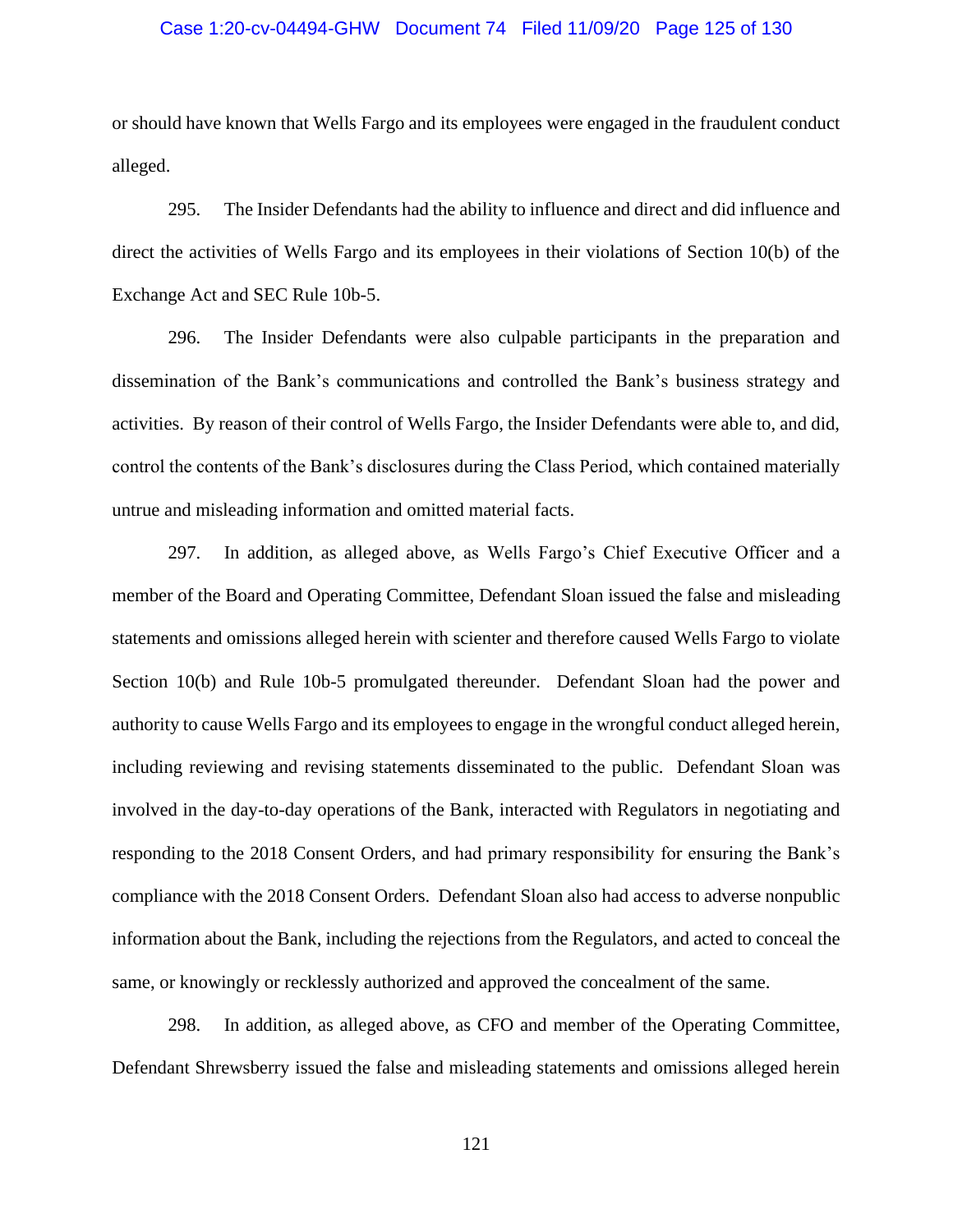#### Case 1:20-cv-04494-GHW Document 74 Filed 11/09/20 Page 126 of 130

with scienter and therefore caused Wells Fargo to violate Section 10(b) and Rule 10b-5 promulgated thereunder. Defendant Shrewsberry had the power and authority to cause Wells Fargo and its employees to engage in the wrongful conduct alleged herein. Defendant Shrewsberry was involved in the day-to-day operations of the Bank, interacted with Regulators in negotiating and responding to the 2018 Consent Orders, and had primary responsibility for ensuring the Bank's compliance with the 2018 Consent Orders. Defendant Shrewsberry also had access to adverse nonpublic information about the Bank, including the rejections from the Regulators, and acted to conceal the same, or knowingly or recklessly authorized and approved the concealment of the same.

299. In addition, as alleged above, during his tenure as interim-Chief Executive Officer and a member of the Board and Operating Committee, Defendant Parker issued the false and misleading statements and omissions alleged herein with scienter and therefore caused Wells Fargo to violate Section 10(b) and Rule 10b-5 promulgated thereunder. Defendant Parker had the power and authority to cause Wells Fargo and its employees to engage in the wrongful conduct alleged herein. Before and during his tenure as interim-Chief Executive Officer, Defendant Parker was involved in the day-to-day operations of the Bank, interacted with Regulators in negotiating and responding to the 2018 Consent Orders, had primary responsibility for ensuring the Bank's compliance with the 2018 Consent Orders and had access to adverse nonpublic information about the Bank including the rejections from the Regulators, and acted to conceal the same, or knowingly or recklessly authorized and approved the concealment of the same.

300. In addition, as alleged above, as Chairwoman of the Board and member of the Risk Committee, Defendant Duke issued the false and misleading statements and omissions alleged herein with scienter and therefore caused Wells Fargo to violate Section 10(b) and Rule 10b-5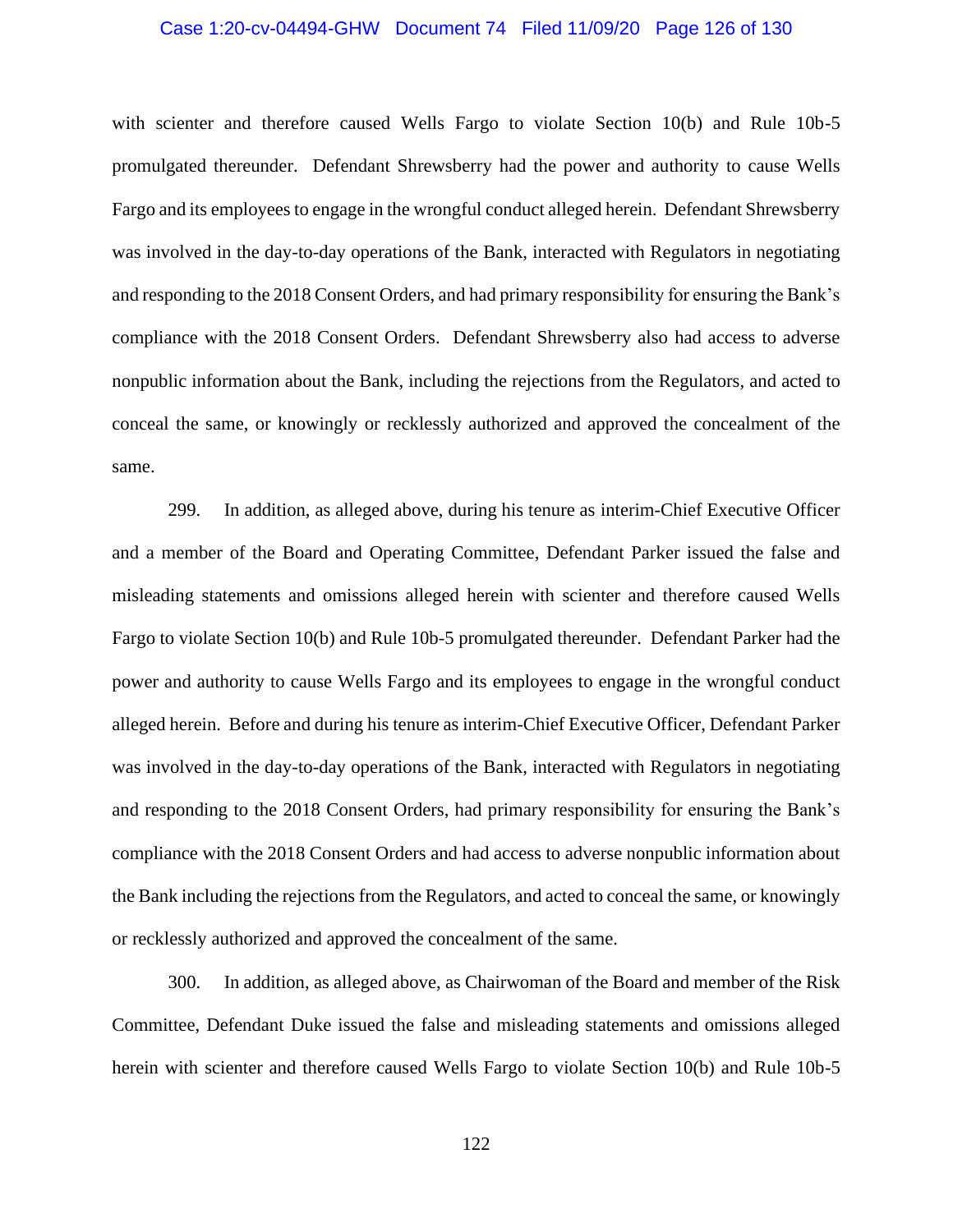#### Case 1:20-cv-04494-GHW Document 74 Filed 11/09/20 Page 127 of 130

promulgated thereunder. Defendant Duke had the power and authority to cause Wells Fargo and its employees to engage in the wrongful conduct alleged herein, including reviewing and revising statements disseminated to the public. Defendant Duke interacted with Regulators in negotiating and responding to the 2018 Consent Orders and had primary responsibility for ensuring the Bank's compliance with the 2018 Consent Orders. Indeed, she was a primary point of contact for the Regulators and sat on the Risk Committee, where she was responsible for assisting the Board in overseeing the Bank's enterprise-wide risk management framework, overseeing risk across the entire Bank, and reviewing the Stage 1 Plan submissions. Defendant Duke also had access to adverse nonpublic information about the Bank, including the rejections from the Regulators, and acted to conceal the same, or knowingly or recklessly authorized and approved the concealment of the same.

301. In addition, as alleged above, Defendant Scharf was hired as Wells Fargo's Chief Executive Officer and made a member of the Board and Operating Committee for the specific purpose of bringing the Bank within compliance of the 2018 Consent Orders. During his tenure, Wells Fargo and its employees issued certain of the false and misleading statements and omissions alleged herein with scienter and therefore caused Wells Fargo to violate Section 10(b) and Rule 10b-5 promulgated thereunder. Defendant Scharf had the power and authority to cause Wells Fargo and its employees to engage in the wrongful conduct alleged herein during his tenure with the Bank. Defendant Scharf was involved in the day-to-day operations of the Bank, interacted with the Bank's Regulators, and had primary responsibility for ensuring the Bank's compliance with the 2018 Consent Orders. Defendant Scharf also had access to adverse nonpublic information about the Bank, including the rejections from the Regulators, and acted to conceal the same, or knowingly or recklessly authorized and approved the concealment of the same.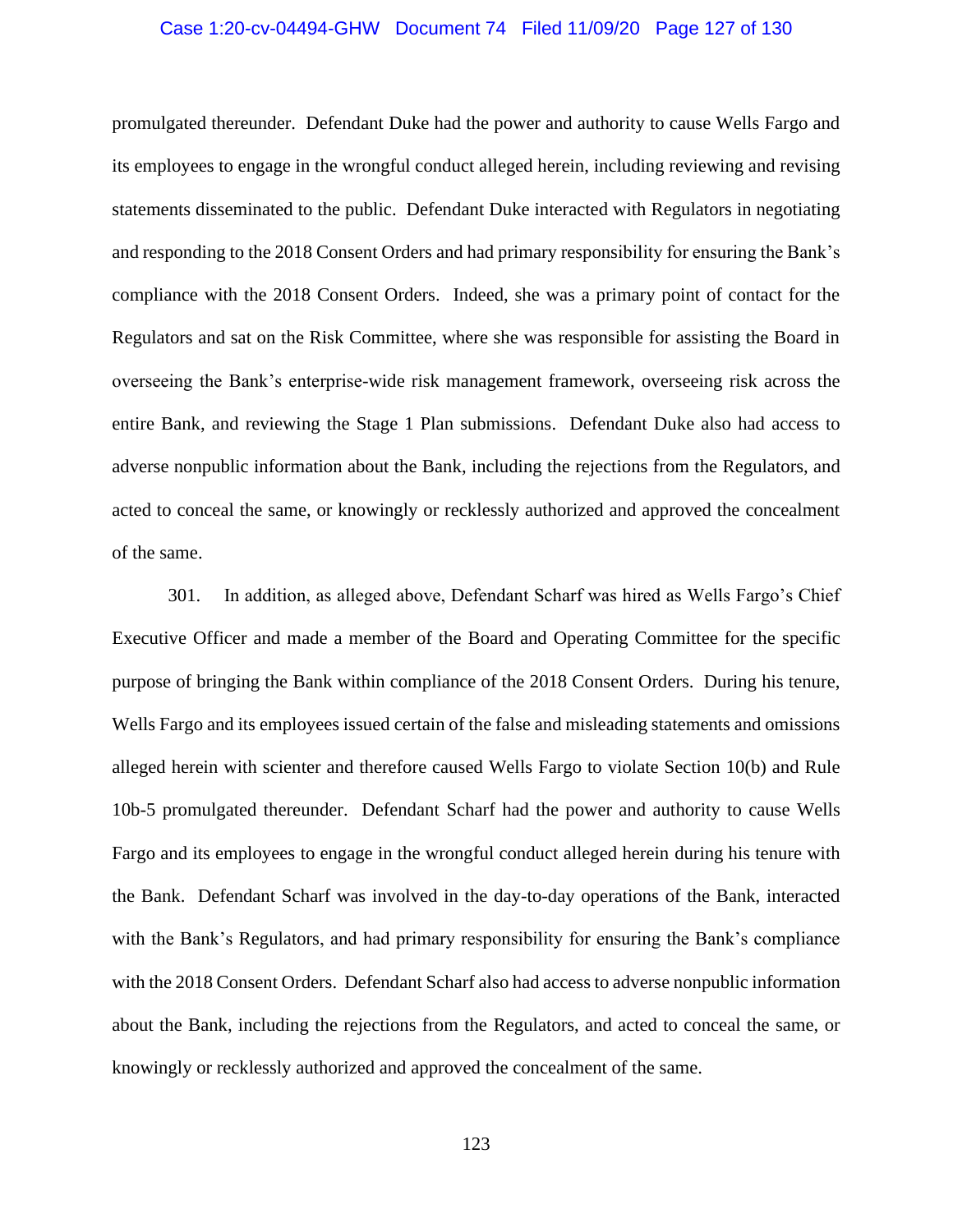#### Case 1:20-cv-04494-GHW Document 74 Filed 11/09/20 Page 128 of 130

302. The Insider Defendants, therefore, individually and as a group, were "controlling persons" of Wells Fargo within the meaning of Section 20(a) of the Exchange Act. In this capacity, they participated in the unlawful conduct alleged which artificially inflated the market price of Wells Fargo securities.

303. The Insider Defendants acted as controlling persons of Wells Fargo within the meaning of Section 20(a) of the Exchange Act, as alleged herein. By virtue of their high-level positions, participation in and/or awareness of the Bank's operations and specifically its submissions and responses to the Regulators under the 2018 Consent Orders, direct involvement in the day-to-day operations of the Bank, and/or intimate knowledge of the Bank's actual compliance with the 2018 Consent Orders, and their power to control public statements about Wells Fargo, the Insider Defendants had the power and ability to control the actions of Wells Fargo and its employees.

304. Wells Fargo and the Insider Defendants violated Section 10(b) and Rule 10b-5 of the Exchange Act by their acts and omissions as alleged in the Complaint, and as a direct and proximate result of those violations, Lead Plaintiffs and the other members of the Class suffered damages in connection with their purchases of Wells Fargo's common stock during the Class Period.

305. By reason of their control of Wells Fargo, the Insider Defendants are liable pursuant to Section 20(a) of the Exchange Act for Wells Fargo's violations of Section 10(b), and Rule 10b-5, to the same extent as Wells Fargo.

306. This claim is brought within the applicable statute of limitations.

#### **XII. PRAYER FOR RELIEF**

**WHEREFORE**, Lead Plaintiffs pray for judgment against Defendants as follows: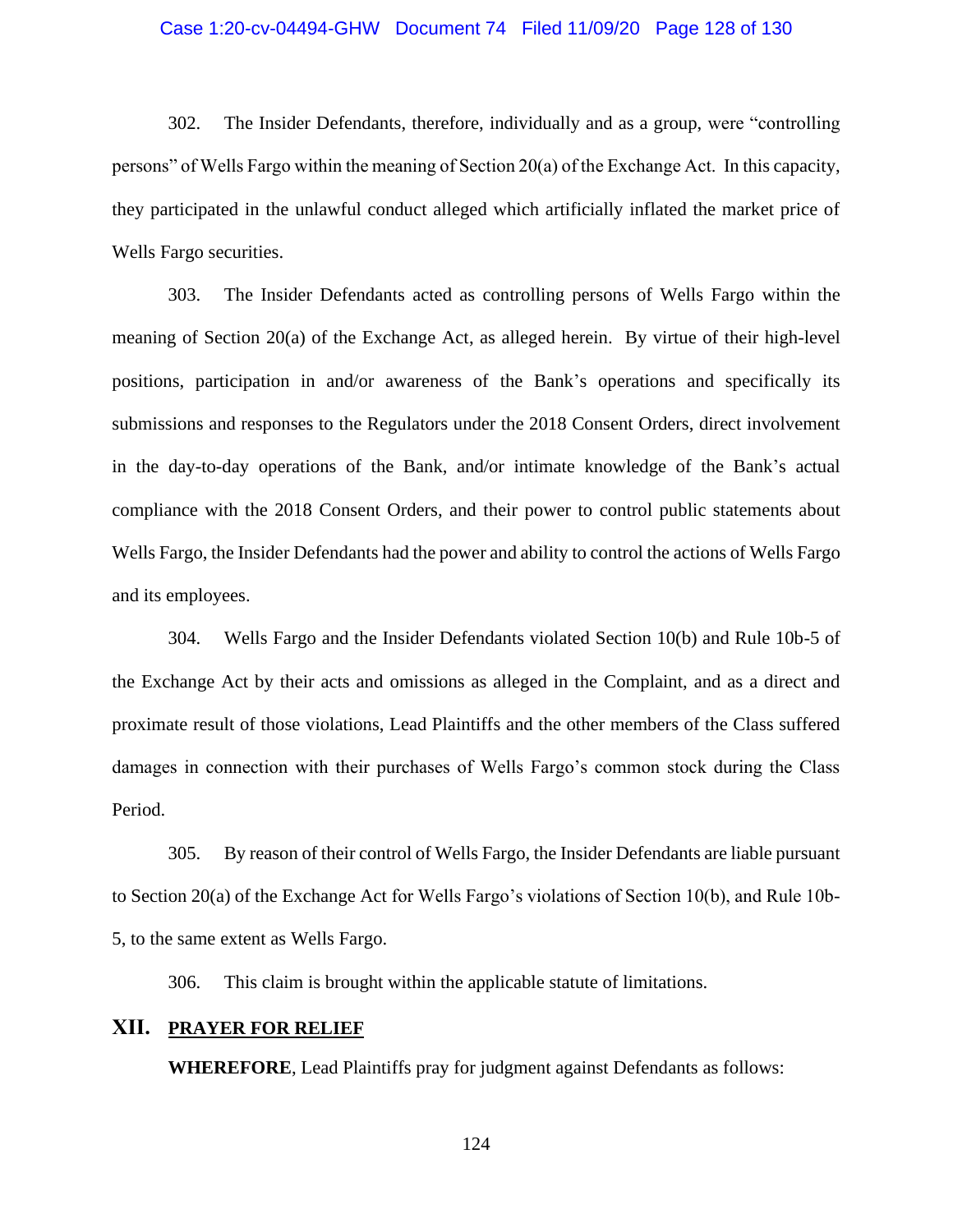## Case 1:20-cv-04494-GHW Document 74 Filed 11/09/20 Page 129 of 130

A. Declaring that this action is a proper class action under Rule 23 of the Federal Rules of Civil Procedure;

B. Awarding compensatory damages in favor of Lead Plaintiffs and other Class members against all Defendants, jointly and severally, for all damages sustained as a result of Defendants' wrongdoing, in an amount to be proven at trial, including interest thereon;

C. Awarding Lead Plaintiffs and the Class their reasonable costs and expenses incurred in this action, including attorneys' fees and expert fees; and

E. Awarding such equitable/injunctive or other further relief as the Court may deem just and proper.

# **XIII. JURY DEMAND**

Lead Plaintiffs demand a trial by jury.